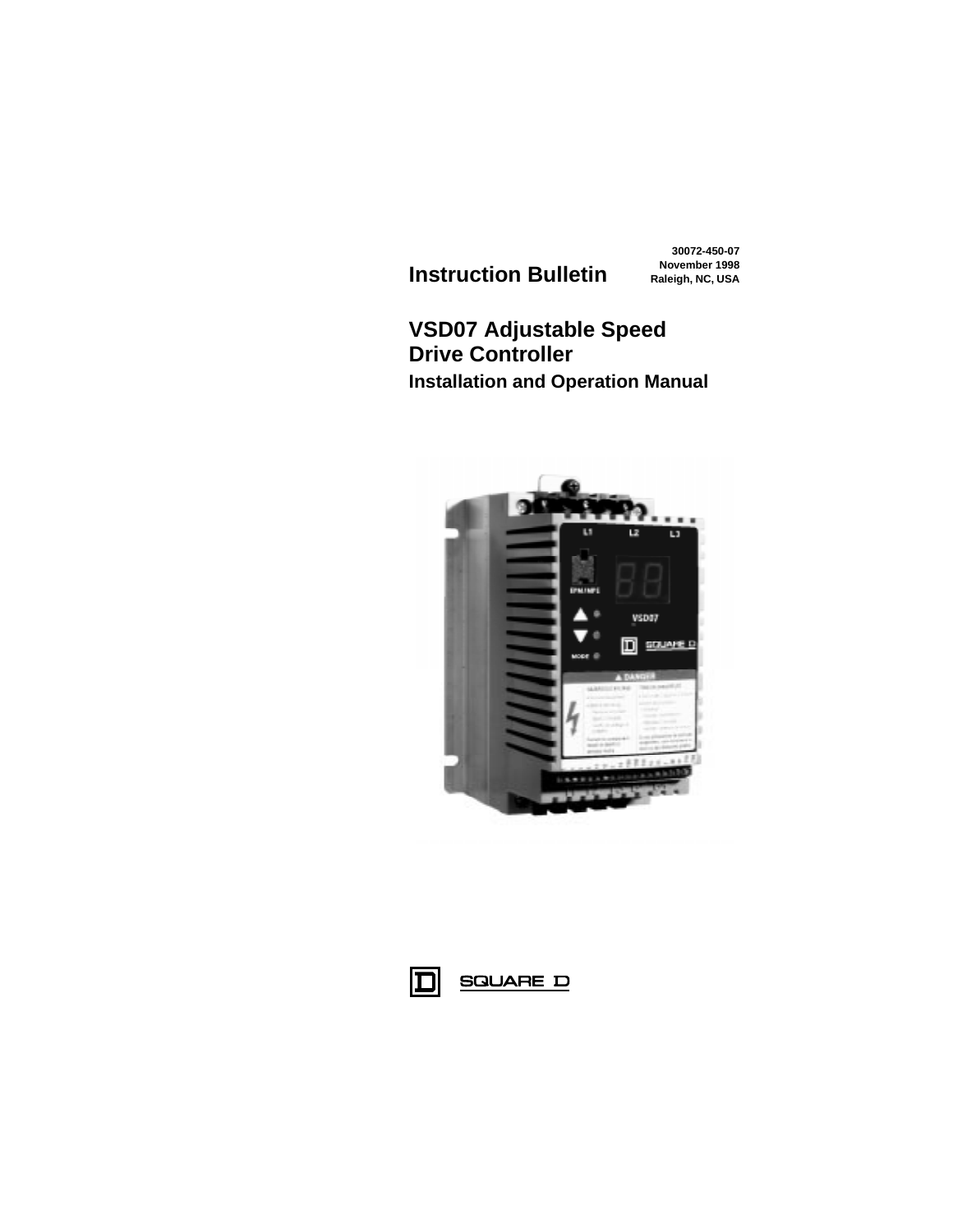# **DANGER**

## **HAZARDOUS VOLTAGE**

- Read and understand this bulletin in its entirety before installing or operating VSD07 drive controllers. Installation, adjustment, and maintenance of these drive controllers must be performed by qualified personnel.
- Disconnect all power before servicing drive controller. WAIT THREE MINUTES until DC bus capacitors discharge, then measure DC bus capacitor voltage as described in ["Appendix D - Bus Voltage Measurement Procedure"](#page-92-0)  [on page 89](#page-92-0) to verify that DC voltage is less than 45 V. The display is not an accurate indication of the absence of DC bus voltage.
- DO NOT short across the DC bus capacitors or touch terminal strip screw connections with voltage present.
- No servicable components are inside. DO NOT remove cover.
- User is responsible for conforming to all applicable code requirements with respect to grounding all equipment.
- Use only electrically insulated tools.

If the drive controller must be replaced:

- Disconnect all power.
- Place a "DO NOT TURN ON" label on drive controller disconnect.
- Lock disconnect in open position.

**Electrical shock will result in death or serious injury.**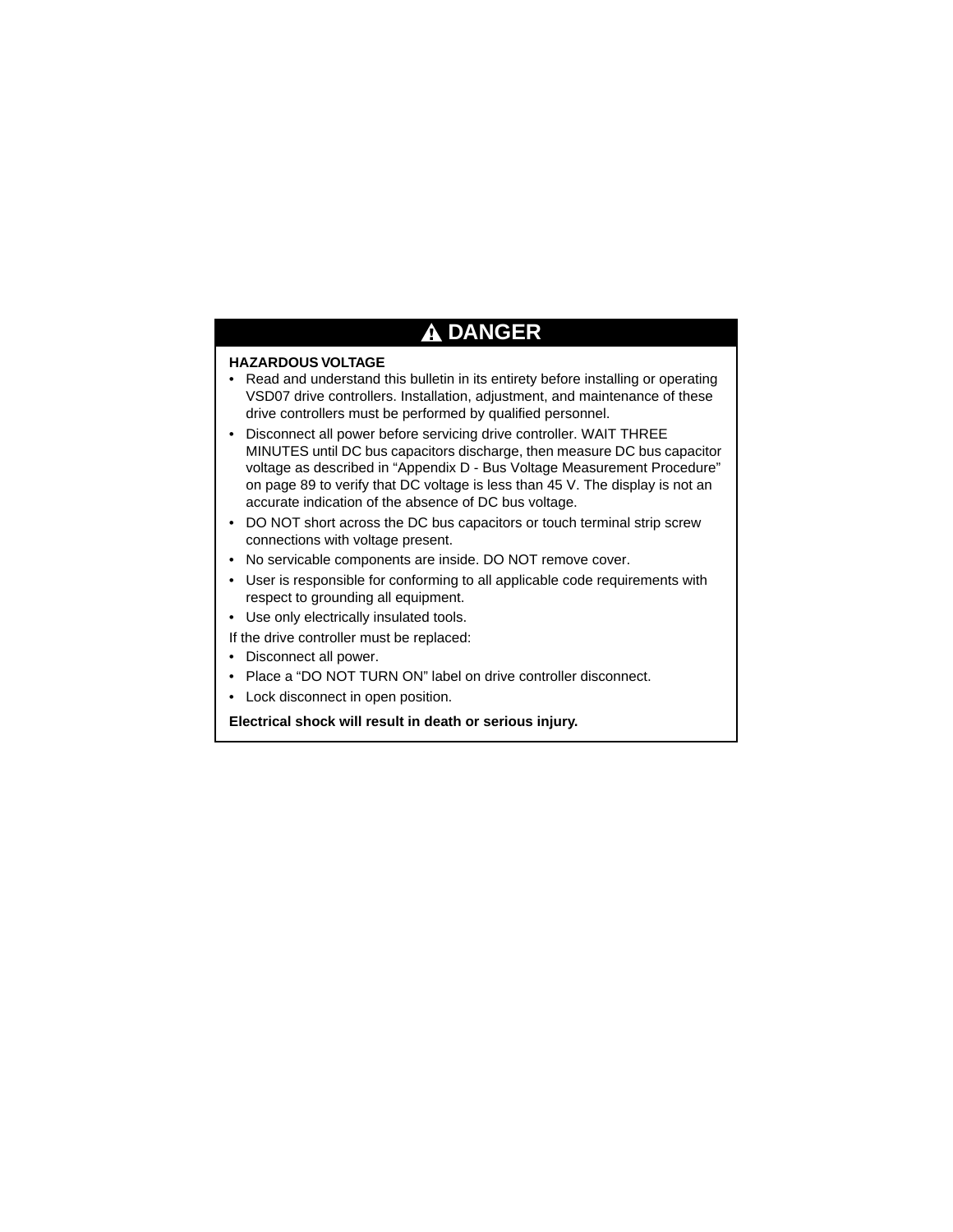| Sizing and Ventilation of NEMA Type 12 (IP54) Metal Enclosure  9 |
|------------------------------------------------------------------|
|                                                                  |
|                                                                  |
|                                                                  |
|                                                                  |
|                                                                  |
|                                                                  |
| Wiring for Single Phase or Three Phase Input  16                 |
|                                                                  |
|                                                                  |
|                                                                  |
|                                                                  |
|                                                                  |
|                                                                  |
|                                                                  |
|                                                                  |
|                                                                  |
|                                                                  |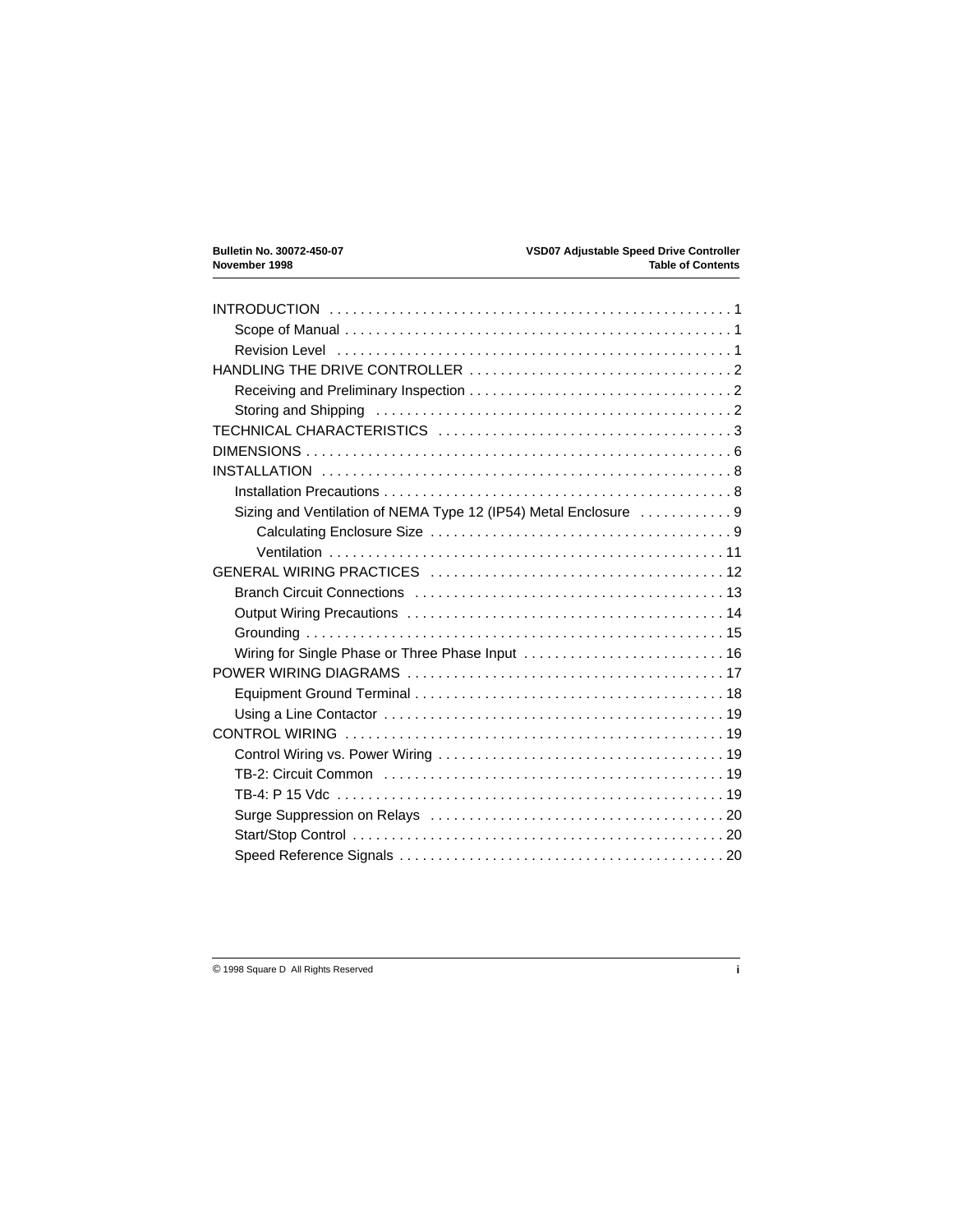| Motor Operated Potentiometer (MOP) Floating Point Control +/- Speed 23 |  |
|------------------------------------------------------------------------|--|
|                                                                        |  |
|                                                                        |  |
|                                                                        |  |
|                                                                        |  |
|                                                                        |  |
|                                                                        |  |
|                                                                        |  |
| Speed Potentiometer and Preset Speed Control 32                        |  |
| MOTOR THERMAL OVERLOAD PROTECTION 33                                   |  |
|                                                                        |  |
| INITIAL POWER UP AND MOTOR ROTATION 36                                 |  |
| PROGRAMMING THE DRIVE CONTROLLER 39                                    |  |
|                                                                        |  |
|                                                                        |  |
|                                                                        |  |
|                                                                        |  |
|                                                                        |  |
|                                                                        |  |
|                                                                        |  |
|                                                                        |  |
|                                                                        |  |
|                                                                        |  |
| Speed Display When the Speed is 100 Hz or Greater  84                  |  |
|                                                                        |  |
|                                                                        |  |
| APPENDIX D - BUS VOLTAGE MEASUREMENT PROCEDURE  89                     |  |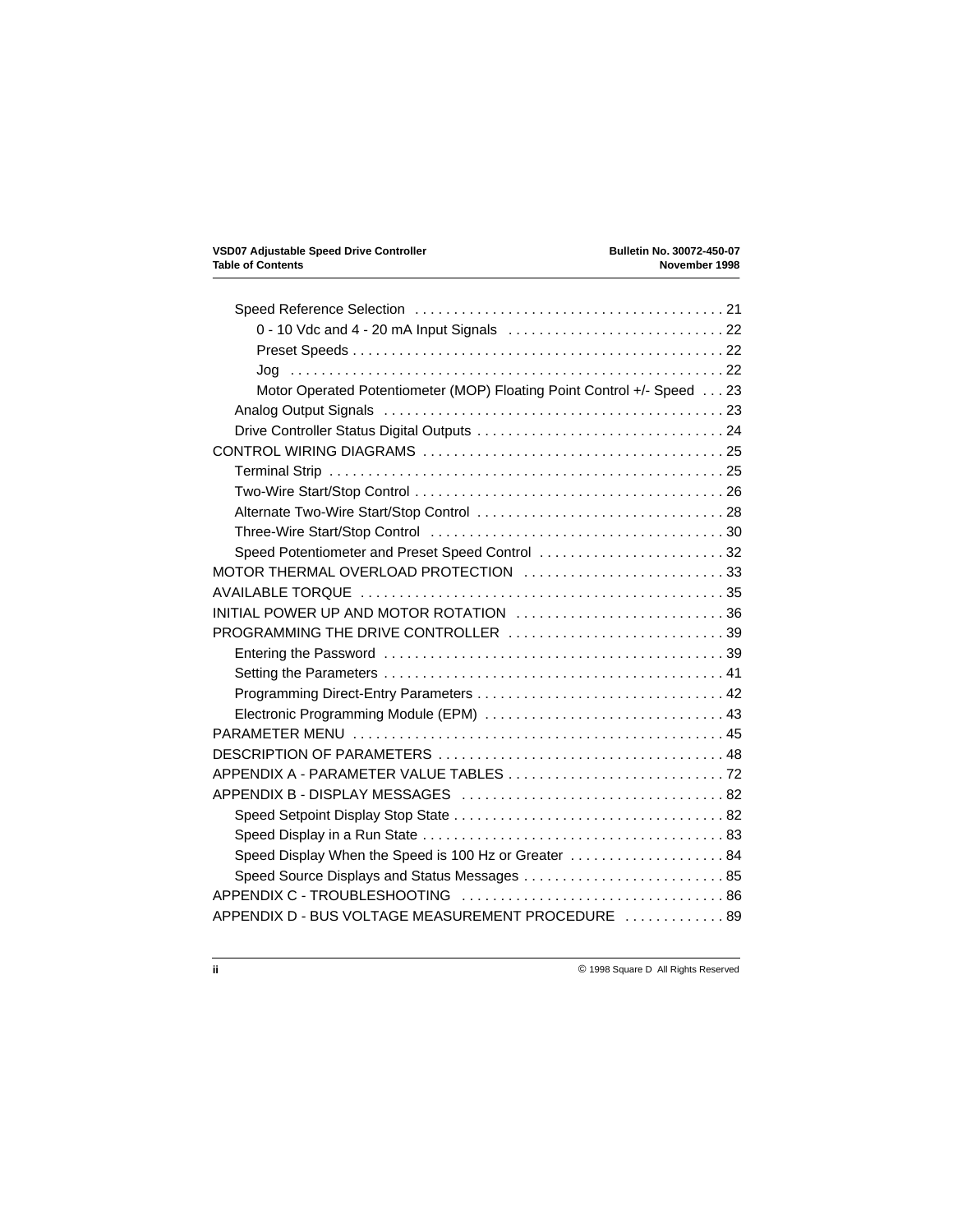#### **INTRODUCTION**

#### **Scope of Manual**

The VSD07 Adjustable Speed Drive Controller from Square D is a series of drive controllers for three-phase asynchronous motors. The VSD07 series is comprised of the following:

- 0.25 to 1 hp (0.20 to 0.75 kW), 120/208/240 Vac, single-phase input; 230/200/230 Vac, three-phase output
- 0.25 to 3 hp (0.20 to 2.2 kW), 208/240 Vac, three-phase input
- $\cdot$  0.5 to 3 hp (0.37 to 2.2 kW), 400/480 Vac, three-phase input
- 1 to 5 hp (0.75 to 3.7 kW), 590 Vac, three-phase input

This instruction bulletin covers the technical characteristics, specifications, installation, and wiring of all VSD07 series drive controllers.

#### **Revision Level**

This is a new document.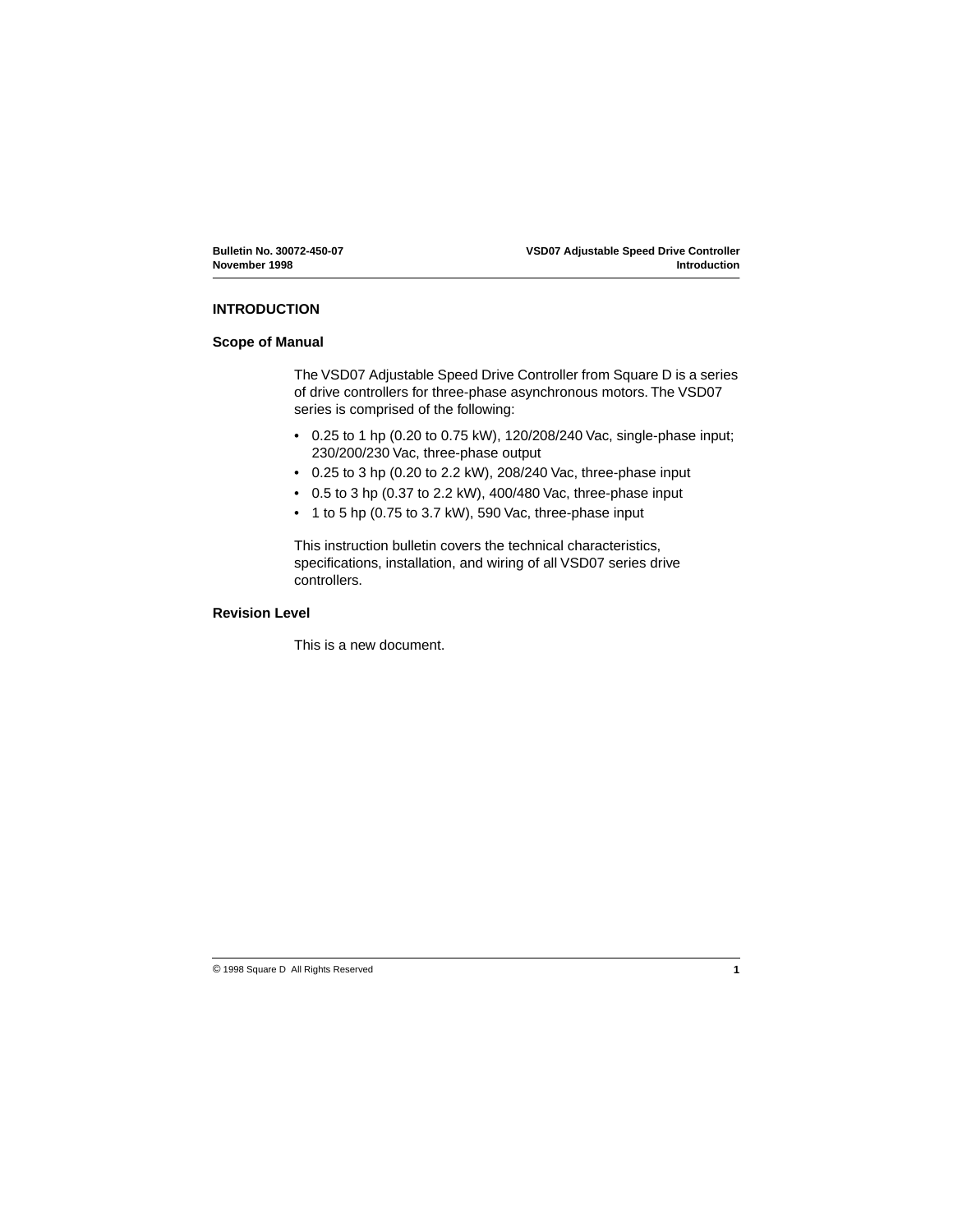## **HANDLING THE DRIVE CONTROLLER**

## **Receiving and Preliminary Inspection**

Before installing the VSD07 drive controller, read this manual and follow all precautions:

- Before removing the drive controller from its packing material, verify that it is not damaged from shipping. Any damage to the packing carton usually indicates improper handling. If any damage is found, notify the carrier and your Square D representative.
- After removing the drive controller from its packaging, visually inspect the exterior for shipping damage. If any shipping damage is found, notify the carrier and your sales representative.
- Verify that the drive controller nameplate and label conform to the packing slip and corresponding purchase order.

# **A CAUTION**

## **EQUIPMENT DAMAGE HAZARD**

Do not operate or install any drive controller that appears damaged.

**Failure to follow this instruction can result in injury or equipment damage.**

## **Storing and Shipping**

If the drive controller is not immediately installed, store it in a clean, dry area where the ambient temperature is between -20 and +70 °C (-4 to +158 °F). If the drive controller is shipped to another location, use the original shipping material and carton to protect the drive controller.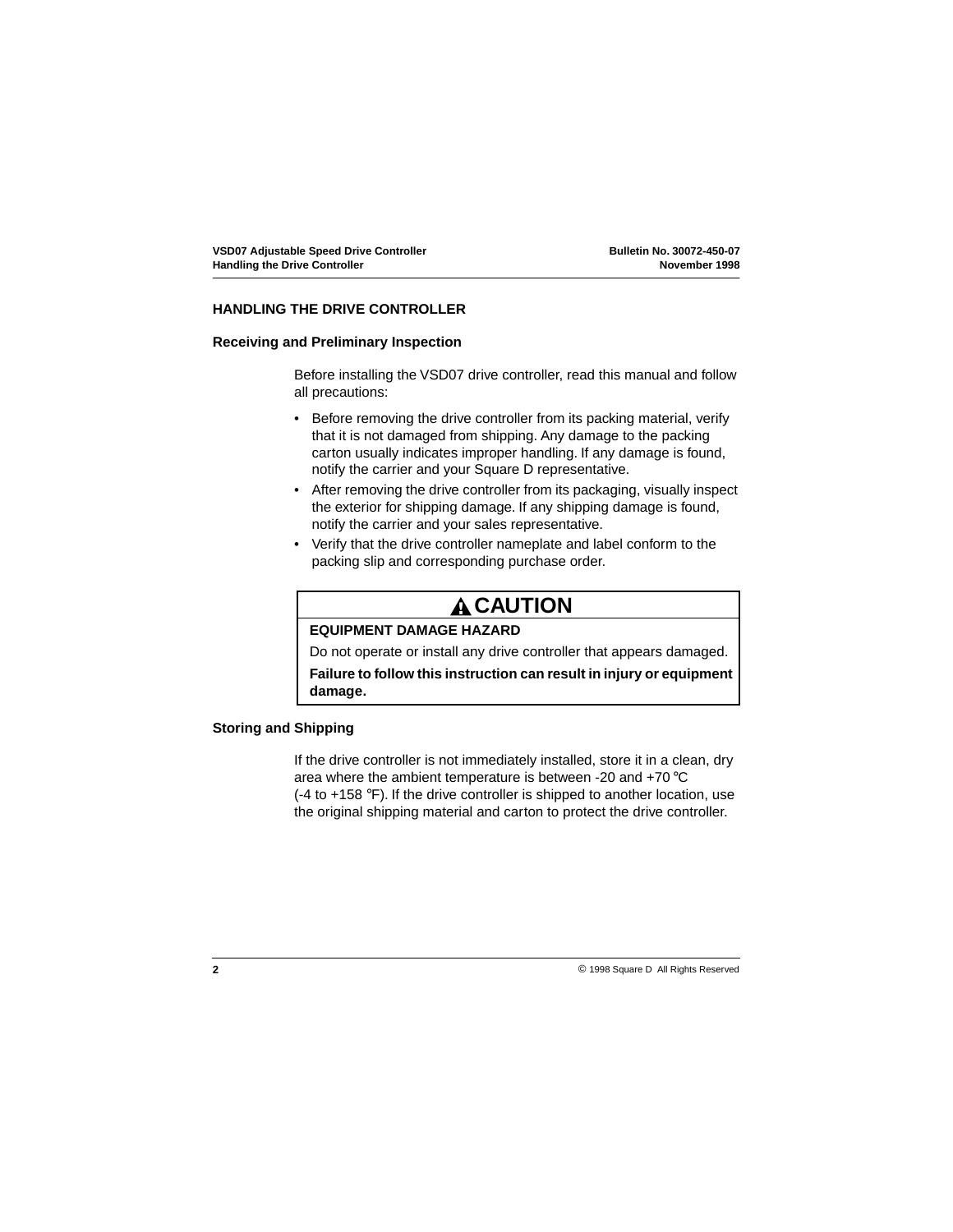## <span id="page-6-0"></span>**TECHNICAL CHARACTERISTICS**

## **Table 1: Ratings**

| <b>Drive</b><br><b>Controller</b>                                                                                                                                                         |                | <b>Motor</b><br><b>Power</b> | <b>Input Line Current</b><br>(A)         |      |                     |     | 3-Phase<br><b>Rated Output</b><br>Current (A) [1, 2] |                     | <b>Total</b><br>Dissi-<br>pated<br>Power | <b>Short</b><br><b>Circuit</b><br>Rating | Recom-<br>mended<br><b>Fuse</b> |             |  |
|-------------------------------------------------------------------------------------------------------------------------------------------------------------------------------------------|----------------|------------------------------|------------------------------------------|------|---------------------|-----|------------------------------------------------------|---------------------|------------------------------------------|------------------------------------------|---------------------------------|-------------|--|
| 120-240 VAC Controllers w/ 1-Phase Input                                                                                                                                                  |                |                              |                                          |      |                     |     |                                                      |                     |                                          |                                          |                                 |             |  |
| Catalog No.                                                                                                                                                                               | hp             | kW                           | No. of<br>Phases                         | 120  | Input (VAC)<br>208  | 240 | 230                                                  | Output (VAC)<br>200 | 230                                      | W                                        | kAIC<br>rms sym.                | Class CC    |  |
| VSD07U07P10                                                                                                                                                                               | 0.25           | 0.20                         | $\mathbf{1}$                             | 6.0  | 3.5                 | 3.0 | 1.4                                                  | 1.6                 | 1.4                                      | 20                                       | $\mathbf{1}$                    | 10 A, 600 V |  |
| VSD07U09P10                                                                                                                                                                               | 0.5            | 0.37                         | 1                                        | 9.2  | 5.3                 | 4.6 | 2.2                                                  | 2.5                 | 2.2                                      | 27                                       | $\mathbf{1}$                    | 15 A, 600 V |  |
| VSD07U18P10                                                                                                                                                                               | 1              | 0.75                         | 1                                        | 15.8 | 9.1                 | 7.9 | 4.0                                                  | 4.6                 | 4.0                                      | 45                                       | 1                               | 25 A, 600 V |  |
| 208-240 VAC Controllers w/ 1-Phase or 3-Phase Input                                                                                                                                       |                |                              |                                          |      |                     |     |                                                      |                     |                                          |                                          |                                 |             |  |
|                                                                                                                                                                                           |                |                              | No. of                                   |      | Input (VAC)         |     |                                                      | Output (VAC)        |                                          |                                          | kAIC                            |             |  |
| Catalog No.                                                                                                                                                                               | hp             | kW                           | Phases                                   | 208  | 240                 |     | 200                                                  |                     | 230                                      | W                                        | rms sym.                        | Class CC    |  |
|                                                                                                                                                                                           |                |                              | $\mathbf{1}$                             | 3.6  | 3.2                 |     |                                                      |                     |                                          | 19                                       | $\mathbf{1}$                    | 10 A, 600 V |  |
| VSD07U07P20                                                                                                                                                                               | 0.25           | 0.20                         | 3                                        | 1.9  |                     | 1.7 | 1.6                                                  |                     | 1.4                                      | 19                                       | $\mathbf{1}$                    | 10 A, 600 V |  |
|                                                                                                                                                                                           |                |                              | 1                                        | 5.4  | 4.7                 |     |                                                      |                     | 2.2                                      | 26                                       | 1                               | 10 A, 600 V |  |
| VSD07U09P20                                                                                                                                                                               | 0.5            | 0.37                         | 3                                        | 3.1  |                     | 2.7 | 2.5                                                  |                     |                                          | 26                                       | 1                               | 10 A, 600 V |  |
|                                                                                                                                                                                           | $\mathbf{1}$   |                              | 1                                        | 9.7  |                     | 8.4 |                                                      |                     |                                          | 47                                       | $\mathbf{1}$                    | 15 A, 600 V |  |
| VSD07U18P20                                                                                                                                                                               |                | 0.75                         | 3                                        | 5.5  | 4.8                 |     | 4.6                                                  | 4.0                 |                                          | 47                                       | 1                               | 15 A, 600 V |  |
| VSD07U18M20                                                                                                                                                                               | 1              | 0.75                         | 3                                        | 5.5  | 4.8                 |     | 4.6                                                  |                     | 4.0                                      | 39                                       | 1                               | 10 A, 600 V |  |
| VSD07U25M20                                                                                                                                                                               | 1.5            | 1.1                          | 3                                        | 7.1  |                     | 6.3 | 6.2                                                  |                     | 5.4                                      | 62                                       | 1                               | 12 A, 600V  |  |
| VSD07U29M20                                                                                                                                                                               | $\overline{2}$ | 1.5                          | 3                                        | 9.1  | 7.9                 |     | 7.8                                                  |                     | 6.8                                      | 78                                       | 1                               | 15 A, 600V  |  |
| VSD07U41M20                                                                                                                                                                               | 3              | 2.2                          | 3                                        | 12.4 | 10.8<br>11.0<br>9.6 |     | 117                                                  | 1                   | 20 A, 600V                               |                                          |                                 |             |  |
|                                                                                                                                                                                           |                |                              | 400-480 VAC Controllers w/ 3-Phase Input |      |                     |     |                                                      |                     |                                          |                                          |                                 |             |  |
| Catalog No.                                                                                                                                                                               | hp             | kW                           | No. of                                   |      | Input (VAC)         |     |                                                      | Output (VAC)        |                                          | W                                        | kAIC                            | Class CC    |  |
|                                                                                                                                                                                           |                |                              | Phases                                   | 400  |                     | 480 | 400                                                  |                     | 460                                      |                                          | rms sym.                        |             |  |
| VSD07U09N40                                                                                                                                                                               | 0.5            | 0.37                         | 3                                        | 1.6  |                     | 1.4 | 1.3                                                  |                     | 1.1                                      | 26                                       | $\mathbf{1}$                    | 10 A, 600 V |  |
| VSD07U18N40                                                                                                                                                                               | $\mathbf{1}$   | 0.75                         | 3                                        | 2.8  |                     | 2.4 | 2.3                                                  |                     | 2.0                                      | 41                                       | 1                               | 10 A, 600 V |  |
| VSD07U25N40                                                                                                                                                                               | 1.5            | 1.1                          | 3                                        | 3.6  |                     | 3.2 | 3.1                                                  |                     | 2.7                                      | 51                                       | 1                               | 10 A, 600 V |  |
| VSD07U29N40                                                                                                                                                                               | 2              | 1.5                          | 3                                        | 4.6  |                     | 4.0 | 3.9                                                  |                     | 3.4                                      | 67                                       | 1                               | 10 A, 600 V |  |
| VSD07U41N40                                                                                                                                                                               | 3              | 2.2                          | 3                                        | 6.2  |                     | 5.4 | 5.5                                                  |                     | 4.8                                      | 101                                      | $\mathbf{1}$                    | 10 A, 600 V |  |
| [1] The maximum transient output current setting is either 180% or 150% of the rated output current,<br>depending on whether Line Voltage Selection (Parameter 01) is set to High or Low. |                |                              |                                          |      |                     |     |                                                      |                     |                                          |                                          |                                 |             |  |

**[2]** Input voltage corresponds to output voltage as follows:

| $120 \text{ V} \rightarrow 230 \text{ V}$ | $208 \text{ V} \rightarrow 200 \text{ V}$ | 240 V $\rightarrow$ 230 V |
|-------------------------------------------|-------------------------------------------|---------------------------|
| $400 \text{ V} \rightarrow 400 \text{ V}$ | $480 \text{ V} \rightarrow 460 \text{ V}$ | $590 V \rightarrow 575 V$ |

© 1998 Square D All Rights Reserved **3**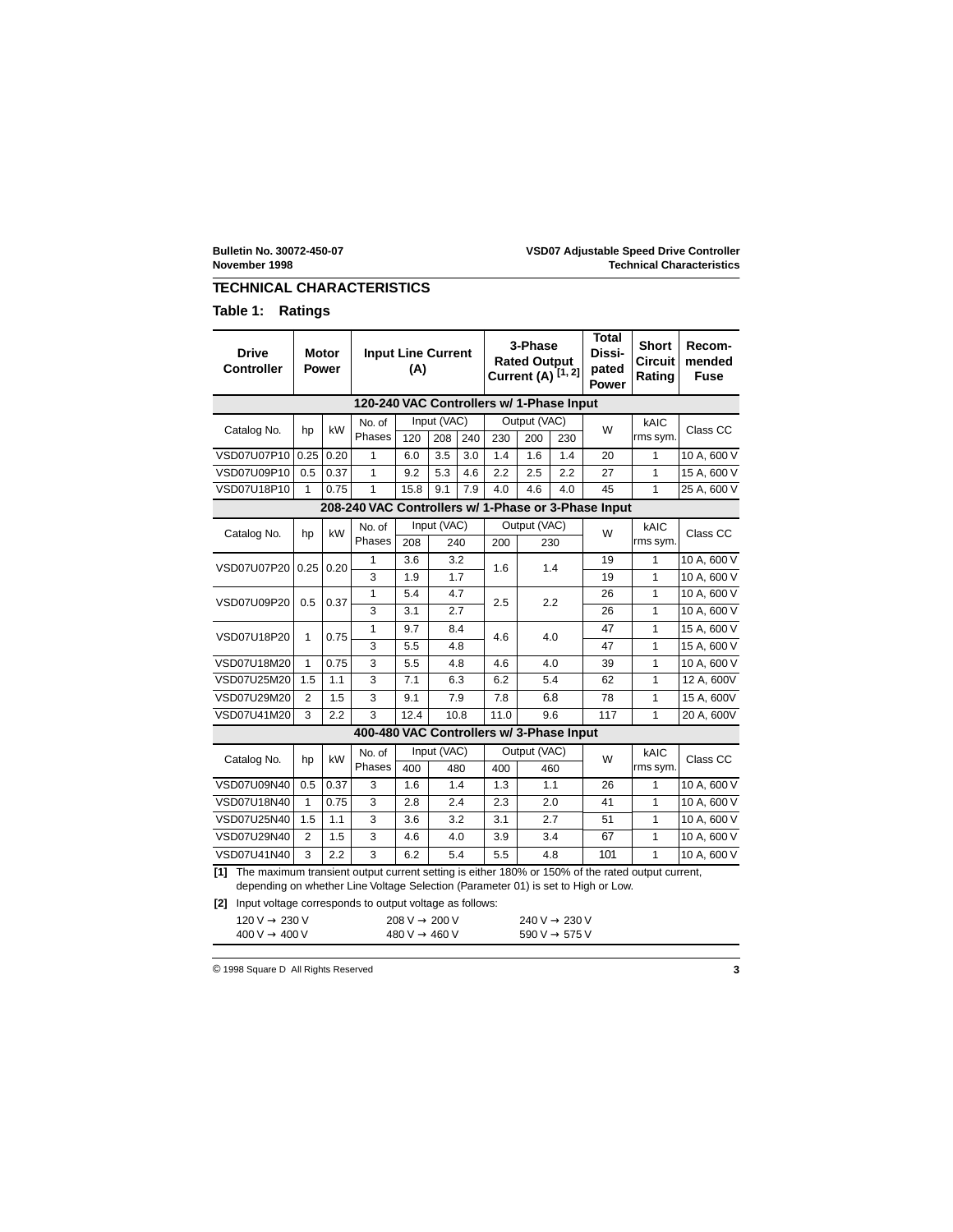| Table 1: Ratings (continued) |  |  |  |
|------------------------------|--|--|--|
|------------------------------|--|--|--|

| <b>Drive</b><br><b>Controller</b>    |    | <b>Input Line Current</b><br><b>Motor</b><br><b>Power</b><br>(A) |        |             | 3-Phase<br><b>Rated Output</b><br>Current (A)[1] | <b>Total</b><br>Dissi-<br>pated<br><b>Power</b> | <b>Short</b><br><b>Circuit</b><br>Rating | Recom-<br>mended<br>Fuse |
|--------------------------------------|----|------------------------------------------------------------------|--------|-------------|--------------------------------------------------|-------------------------------------------------|------------------------------------------|--------------------------|
| 590 VAC Controllers w/ 3-Phase Input |    |                                                                  |        |             |                                                  |                                                 |                                          |                          |
| Catalog No.                          | hp | kW                                                               | No. of | Input (VAC) | Output (VAC)                                     | W                                               | kAIC                                     | Class CC                 |
|                                      |    |                                                                  | Phases | 590         | 575                                              |                                                 | rms sym.                                 |                          |
| VSD07U18S60                          |    | 0.75                                                             | 3      | 1.9         | 1.6                                              | 43                                              |                                          | 10 A, 600 V              |
| VSD07U29S60                          | 2  | 1.5                                                              | 3      | 3.5         | 3.0                                              | 63                                              |                                          | 10 A, 600 V              |
| VSD07U41S60                          | 3  | 2.2                                                              | 3      | 4.7         | 4.2                                              | 96                                              |                                          | 10 A, 600 V              |
| VSD07U72S60                          | 5  | 3.7                                                              | 3      | 7.4         | 6.6                                              | 154                                             |                                          | 10 A, 600 V              |

**[1]** The maximum transient output current setting is either 180% or 150% of the rated output current, depending on whether Line Voltage Selection (Parameter 01) is set to High or Low.

## **Table 2: Specifications**

| <b>Environment</b>                                                                                                                                                        |                                                                                                                                                                                       |
|---------------------------------------------------------------------------------------------------------------------------------------------------------------------------|---------------------------------------------------------------------------------------------------------------------------------------------------------------------------------------|
| Degree of protection                                                                                                                                                      | <b>IP20</b>                                                                                                                                                                           |
| Resistance to vibration/shock.<br>Applies to all but 3 hp and 5 hp<br>590 V drive controllers, and 1 hp.<br>120-240 Vac, single-phase drive<br>controllers (VSD07U18P10). | Vibration:<br>1.5 mm peak-to-peak from 7 to 13 Hz<br>1.0 mm peak-to-peak from 13 to 22.3 Hz<br>2 g from 22.3 to 150 Hz<br>IEC 88-2-6<br>Shock:<br>15 g, 11 ms, half sine, IEC 68-2-27 |
| Pollution degree                                                                                                                                                          | Pollution degree 2 according to NEMA ICS-1, IEC 664, and UL 840                                                                                                                       |
| Maximum relative humidity                                                                                                                                                 | 95% maximum, non-condensing and without dripping<br>(provide heating system if there is condensation)                                                                                 |
| Maximum ambient temperature                                                                                                                                               | -4 to +158 °F (-20 to +70 °C)<br>Storage:<br>Operation: 32 to +122 °F (0 to +50 °C) with carrier frequency < 6 kHz.<br>See page 50.                                                   |
| Altitude                                                                                                                                                                  | Up to 3,300 ft (1,000 m) without derating                                                                                                                                             |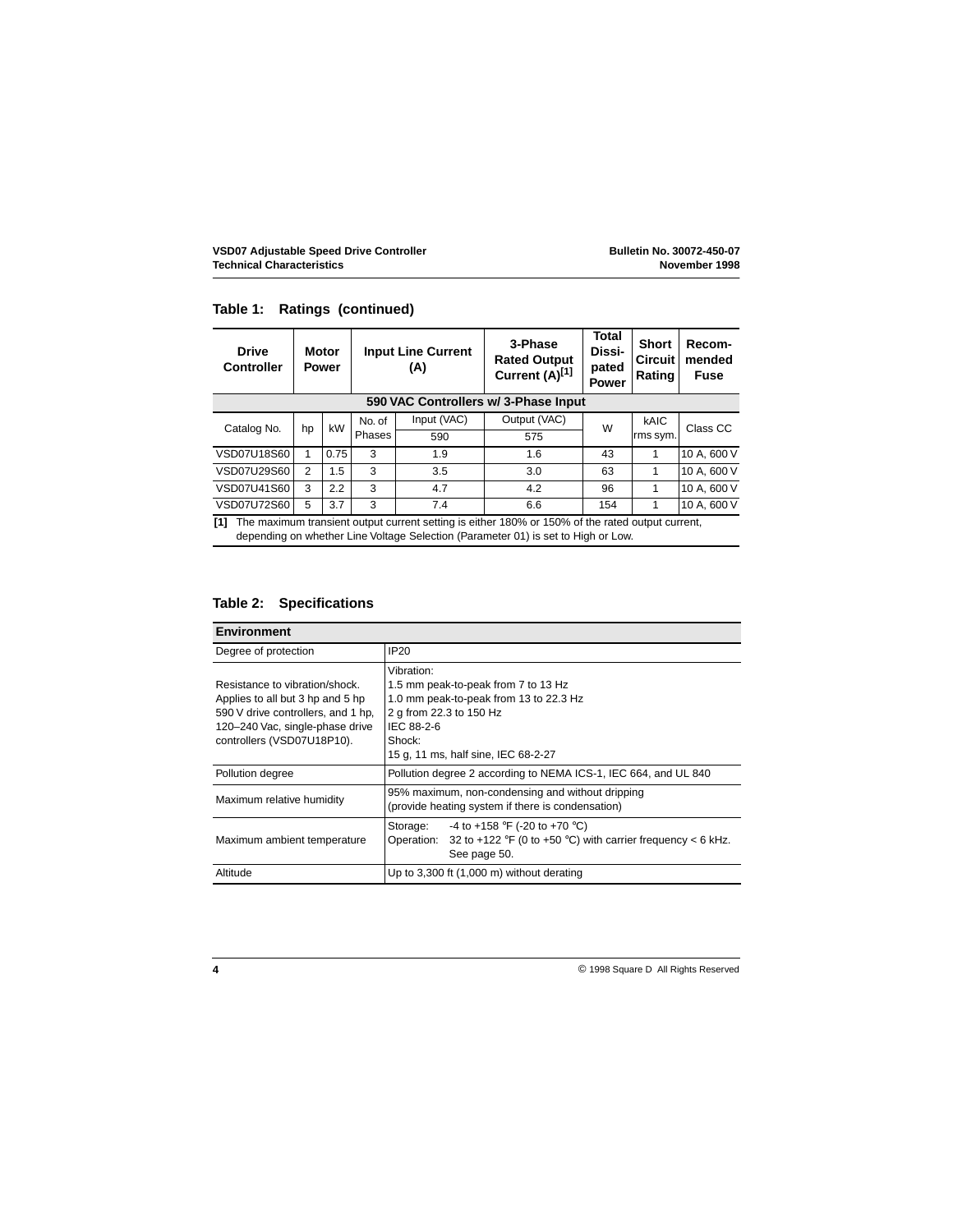## **Table 2: Specifications (continued)**

| <b>Electrical Characteristics</b> |                                                                                                                                                       |                                                                                                                                                        |
|-----------------------------------|-------------------------------------------------------------------------------------------------------------------------------------------------------|--------------------------------------------------------------------------------------------------------------------------------------------------------|
| Input voltage                     | VSD07U <sup>*</sup> P10:<br>VSD07U <sup>*</sup> P20:<br>VSD07U <sup>-M20:</sup><br>VSD07U <sup>*</sup> N40:<br>VSD07U-S60:<br>Tolerance (all models): | 120/208/240 Vac, 1-phase<br>208/240 Vac, 1- or 3-phase<br>208/240 Vac, 3-phase<br>400/480 Vac, 3-phase<br>590 Vac, 3-phase<br>$+10\%$ / -15%           |
| Input frequency                   | 48 to 62 Hz                                                                                                                                           |                                                                                                                                                        |
| Input phases                      | VSD07U-P10:<br>VSD07U-P20:<br>VSD07U--M20, N40 & S60:                                                                                                 | 1<br>1 or $3$<br>3                                                                                                                                     |
| Output voltage                    | See Table 1 on page 3.                                                                                                                                |                                                                                                                                                        |
| Output frequency                  |                                                                                                                                                       | 0 to 120 Hz, sine coded pulse width modulation (PWM)                                                                                                   |
| Output phases                     | 3                                                                                                                                                     |                                                                                                                                                        |
| Switching frequency               |                                                                                                                                                       | Adjustable from 4 kHz, 6 kHz, 8 kHz, 10 kHz. Refer to "02 - Carrier<br>Frequency" on pages 48 to 49 for deration if carrier frequency is $\geq 6$ kHz. |
| Service factor                    | 1.00                                                                                                                                                  |                                                                                                                                                        |
| Efficiency                        | 98%                                                                                                                                                   |                                                                                                                                                        |
| Power factor (displacement)       | 0.96                                                                                                                                                  |                                                                                                                                                        |
| Max. transient current            | 150% of nominal drive controller current for 60 s<br>180% of nominal drive controller current for 32 s<br>Determined by line voltage setting.         |                                                                                                                                                        |
| Speed reference follower          | 0-10 Vdc, 4-20 mA                                                                                                                                     |                                                                                                                                                        |
| Control voltage                   | 15 Vdc                                                                                                                                                |                                                                                                                                                        |
| Power supply for auxiliary relays | 50 mA at 12 Vdc                                                                                                                                       |                                                                                                                                                        |
| Analog outputs                    | 0-10 Vdc or 2-10 Vdc:                                                                                                                                 | Proportional to frequency or motor load. See page 23.                                                                                                  |
| Digital outputs                   | Open-collector outputs: 50 mA at 30 Vdc                                                                                                               |                                                                                                                                                        |
| Motor protection                  | See page 33.                                                                                                                                          | Protection integrated in the drive controller by $1^2$ t calculation, Class 10.                                                                        |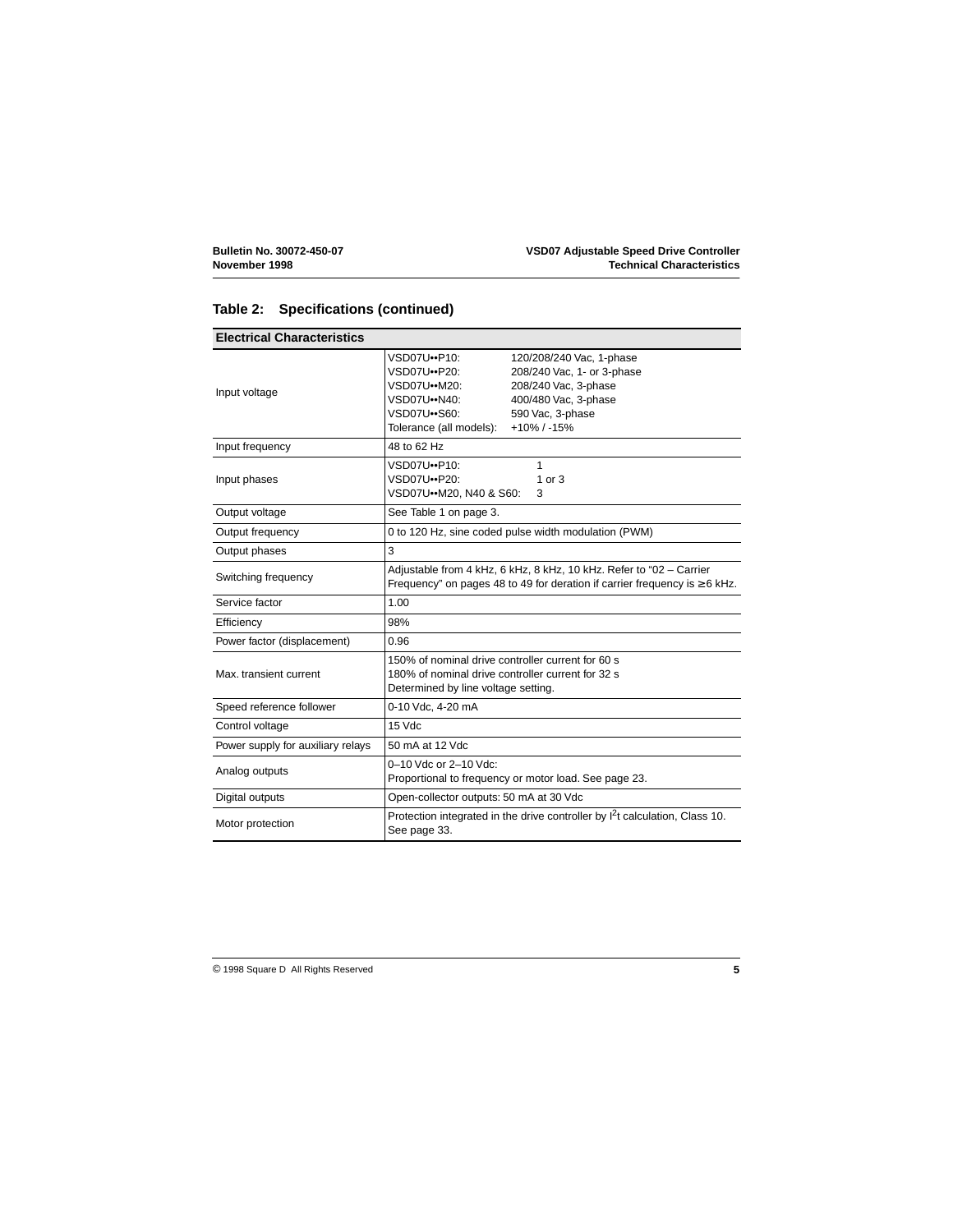## **DIMENSIONS**



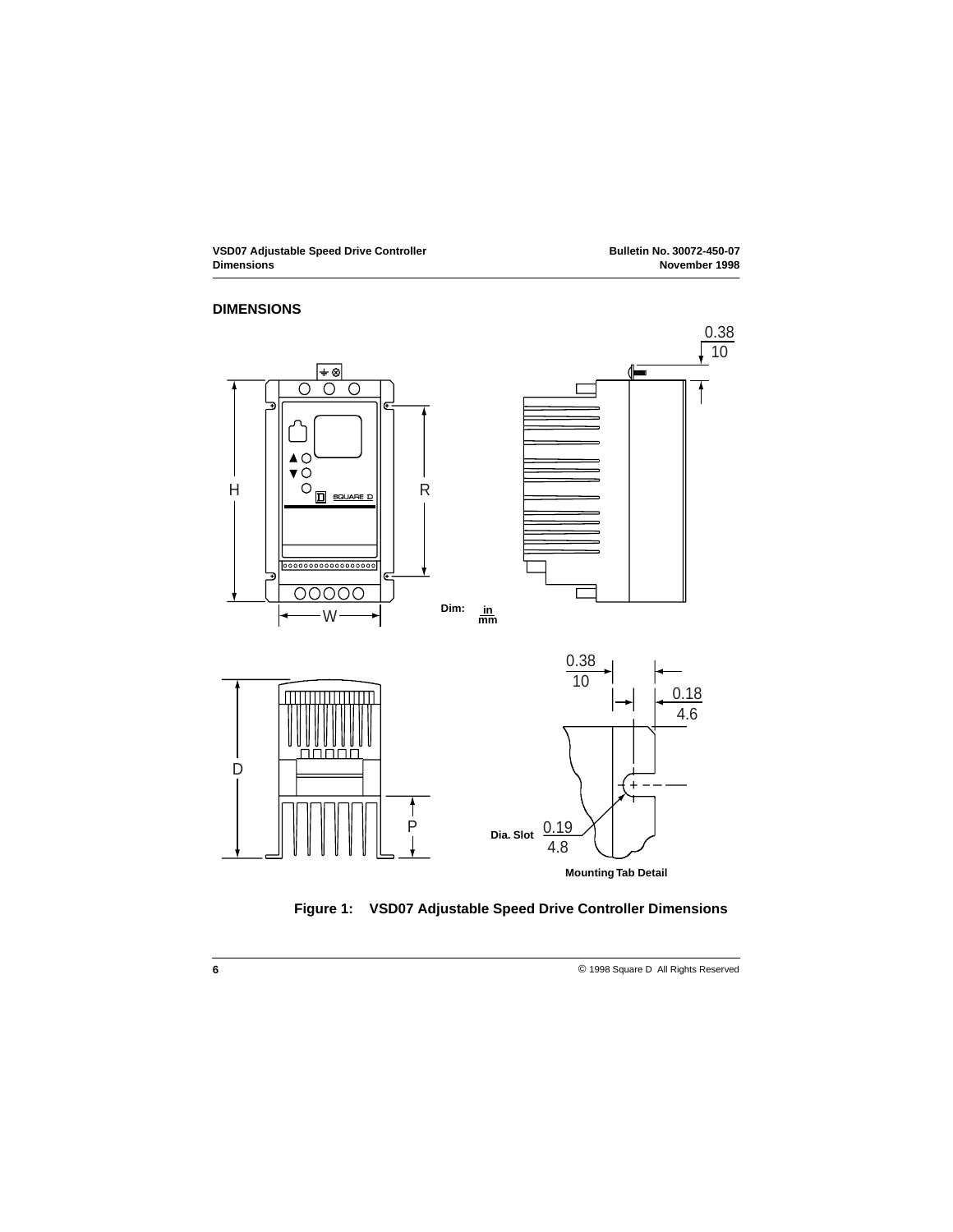| HP             |             | Model       | н          | w         | D          | P        | R          |  |
|----------------|-------------|-------------|------------|-----------|------------|----------|------------|--|
|                | V (Input)   |             |            | In $(mm)$ |            |          |            |  |
| 0.25           | 120/208/240 | VSD07U07P10 | 5.75 (146) | 2.88(73)  | 3.76(96)   | 0.80(20) | 4.37 (111) |  |
|                | 208/240     | VSD07U07P20 |            |           |            |          |            |  |
|                | 120/208/240 | VSD07U09P10 |            |           |            |          |            |  |
| 0.5            | 208/240     | VSD07U09P20 | 5.75 (146) | 2.88(73)  | 3.76 (96)  | 0.80(20) | 4.37(111)  |  |
|                | 400/480     | VSD07U09N40 |            |           |            |          |            |  |
|                | 120/208/240 | VSD07U18P10 | 5.75 (146) | 3.76 (96) | 5.24(133)  | 1.90(48) | 4.37(111)  |  |
|                | 208/240     | VSD07U18P20 |            |           |            |          |            |  |
| 1              | 208/240     | VSD07U18M20 | 5.75 (146) | 2.88(73)  | 4.56 (116) | 1.60(41) | 4.37(111)  |  |
|                | 400/480     | VSD07U18N40 |            |           |            |          |            |  |
|                | 590         | VSD07U18S60 |            |           |            |          |            |  |
| 1.5            | 208/240     | VSD07U25M20 |            | 2.88(73)  | 5.56 (141) | 2.60(66) | 4.37 (111) |  |
|                | 400/408     | VSD07U25N40 | 5.75 (146) |           |            |          |            |  |
|                | 208/240     | VSD07U29M20 |            |           |            |          |            |  |
| $\overline{2}$ | 400/408     | VSD07U29N40 | 5.75 (146) | 2.88(73)  | 5.56(141)  | 2.60(66) | 3.06(78)   |  |
|                | 590         | VSD07U29S60 |            |           |            |          |            |  |
|                | 208/240     | VSD07U41M20 |            |           |            |          |            |  |
| 3              | 400/480     | VSD07U41N40 | 5.75 (146) | 2.88(73)  | 5.56 (141) | 2.60(66) | 3.06(78)   |  |
|                | 590         | VSD07U41S60 |            |           |            |          |            |  |
| 5              | 590         | VSD07U72S60 | 5.75 (146) | 3.76 (96) | 6.74 (171) | 3.40(86) | 3.25(83)   |  |

## **Table 3: Drive Controller Dimensions**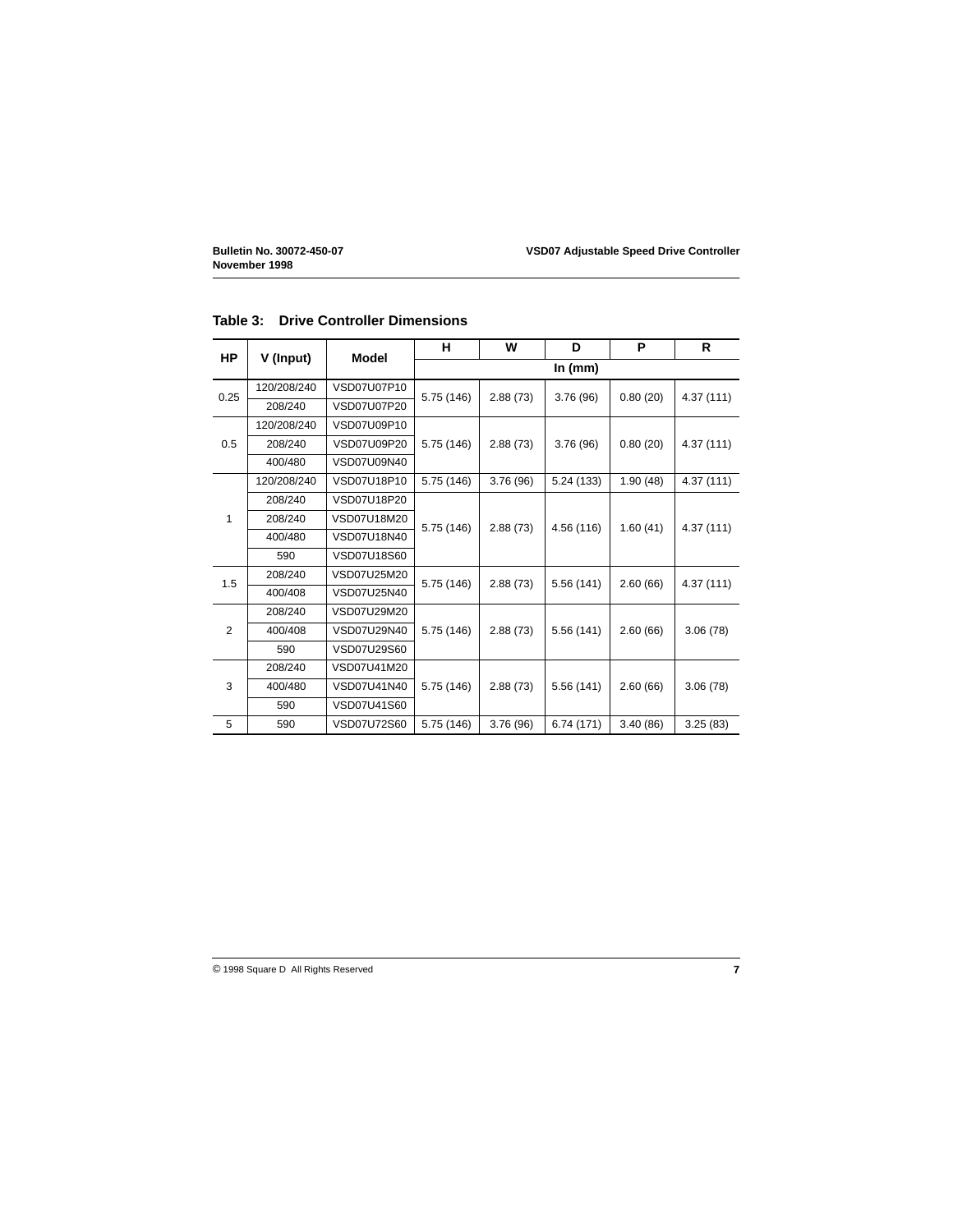## <span id="page-11-0"></span>**INSTALLATION**

## **Installation Precautions**

- The VSD07 drive controller is an open device and must be installed in a suitable enclosure. The environment around the drive controller must not exceed pollution degree 2 requirements as defined in NEMA ICS-1 Annex A, IEC 664, or UL 840.
- • [Figure 2](#page-12-0) shows the minimum clearances required around the drive controller for unobstructed airflow; above and below:  $\geq 2$  in (50 mm), sides:  $\geq$  1 in (25 mm). These clearances should not be used as a minimum enclosure size.
- Mount the drive controller vertically.
- Avoid placing the drive controller near any heat sources.
- Verify that the voltage and frequency characteristics of the input line match the drive controller nameplate rating.
- Drive controllers with dual input voltage ratings must be programmed for the proper supply voltage (see Parameter 01 - Line Voltage Selection in ["Description of Parameters" on page 48](#page-51-0)).
- Install a disconnecting means between the input line and drive controller. Follow national and local codes.
- Fused overcurrent protection is required on the input line. Use Class CC fuses per [Table 1 on page 3](#page-6-0).
- Turn off all power before installing the drive controller. Place a "DO NOT TURN ON" label on the drive controller disconnect. Before proceeding with installation, lock the disconnect in the open position.
- Verify that the motor rating matches the output rating of the drive controller.
- For 600 V systems, if no line reactor is installed or if power factor correction is used, contact the Drives Product Support Group at (919) 217-6535.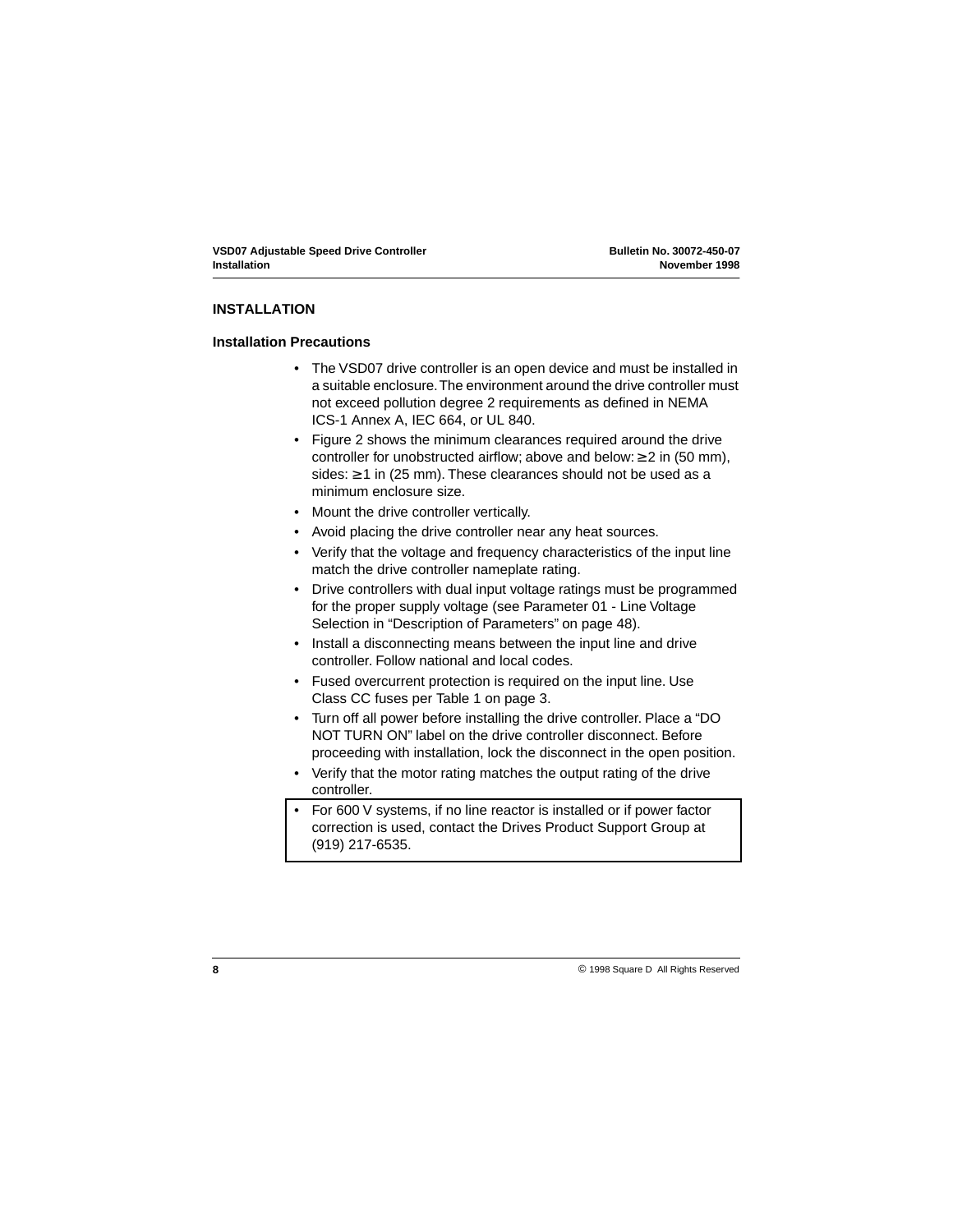<span id="page-12-0"></span>

**Figure 2: Clearances and Ventilation**

## **Sizing and Ventilation of NEMA Type 12 (IP54) Metal Enclosure**

#### **Calculating Enclosure Size**

To calculate the maximum allowable thermal resistance of the enclosure, Rth (°C/W):

Rth =  $\frac{T_i - T_o}{P}$  T<sub>o</sub> = Max. external ambient temp. (°C) around enclosure  $P =$  Total power dissipated in enclosure (W)  $T_i$  = Max. internal ambient temp. (°C) around drive controller (see Table 1 on pages 3-4)

NOTE: Deration is required for carrier frequency  $\geq 6$  kHz. See [page 49](#page-52-0).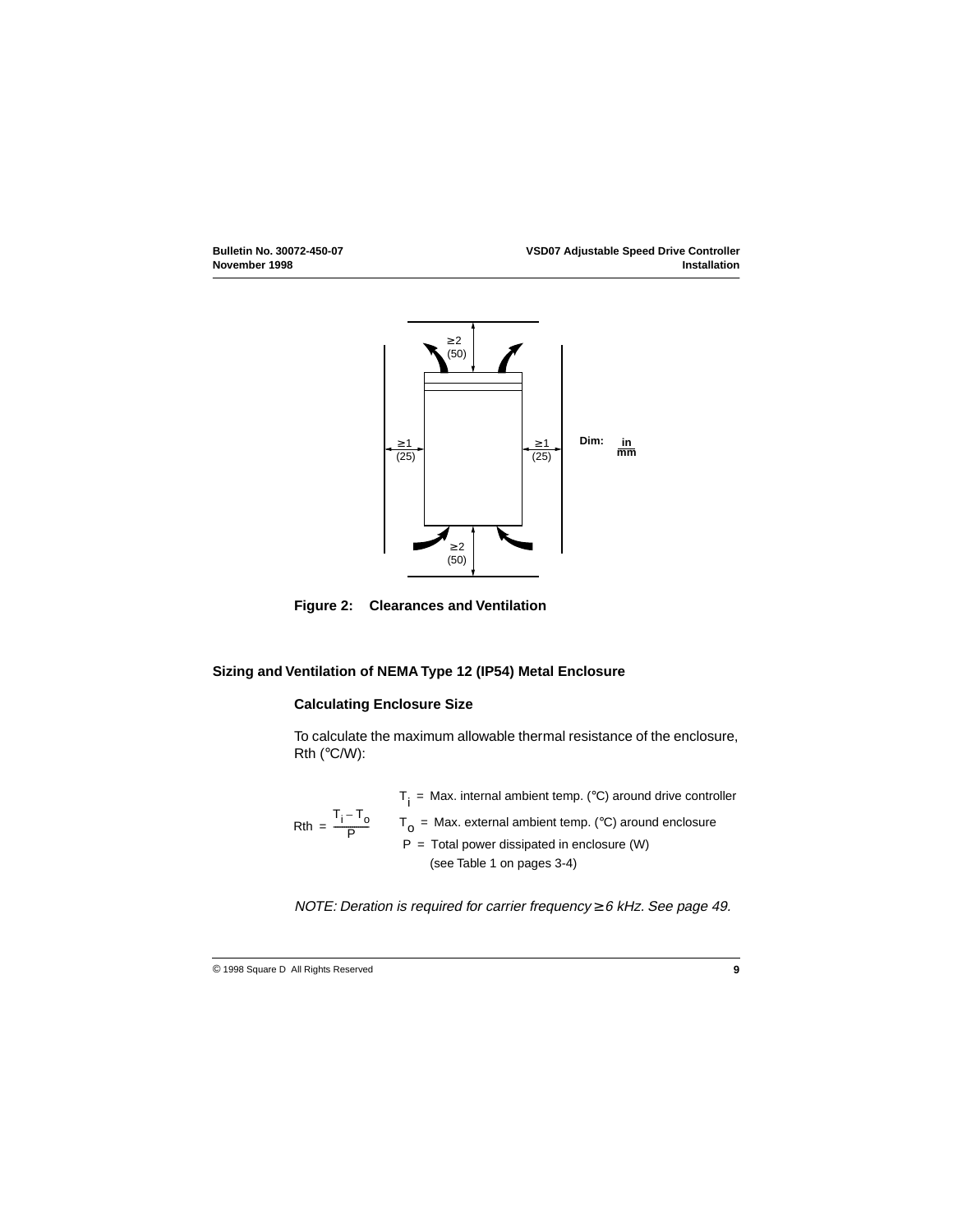Useful heat exchange surface area,  $S$  (in<sup>2</sup>), of a wall-mounted enclosure consists of the sides, top, and front. To calculate minimum surface area required for the enclosure:

 $Rth = Thermal resistance of the enclosure (calculated previously)$ 

$$
S = \frac{K}{Rth}
$$

- $K =$  Thermal resistance per square inch of the enclosure  $K = 186$  with enclosure fan
	- $K = 233$  without enclosure fan

When sizing the enclosure:

- Use only metallic enclosures which have good thermal conduction.
- This calculation does not consider any external heat sources. Do not install enclosures where external heat sources (such as direct sunlight) can add to enclosure heat load.
- If additional devices are inside the enclosure, include the heat load of the devices in the calculation.
- The useful area for convection cooling of the enclosure varies depending upon the method of mounting. You must allow for free air movement over all surfaces considered for convection cooling.

Example calculation of the enclosure size for a VSD07U18M20 drive controller mounted in a Type 12 enclosure:

- Maximum external temperature:  $T_0 = 25$  °C
- Power dissipated inside enclosure:  $P = 43 W$
- Maximum internal temperature:  $T_i = 50$  °C for carrier frequency  $\geq 6$ kHz.
- Thermal resistance per square inch of enclosure:  $K = 186$

Maximum allowable thermal resistance, Rth:

$$
Rth = \frac{50 \text{ °C} - 25 \text{ °C}}{43 \text{ W}} = 0.58 \text{ °C/W}
$$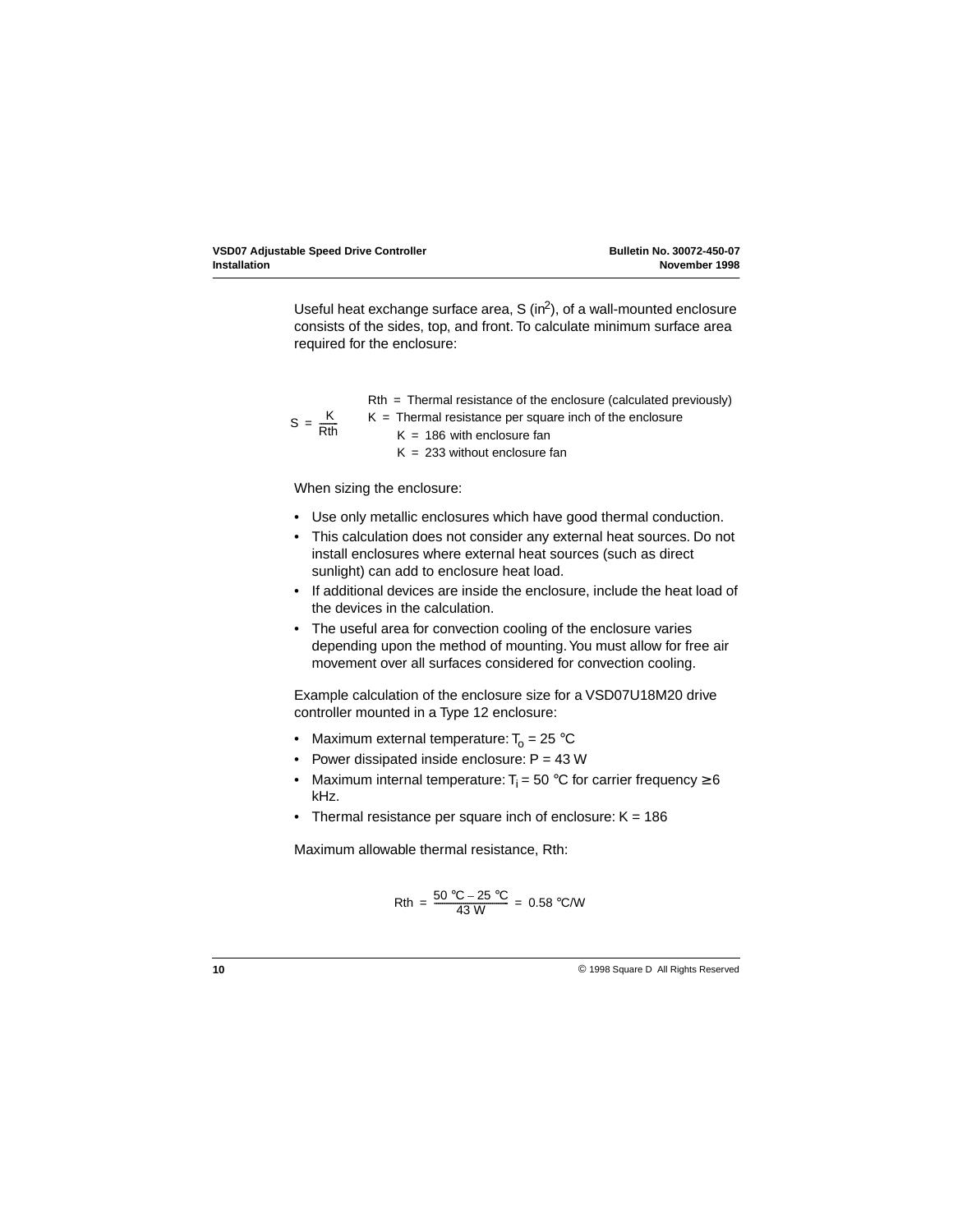Minimum useful heat exchange surface area, S:

$$
S = \frac{186}{0.58} = 320 \text{ in}^2
$$

Useful heat exchange surface area (S) of the proposed wall-mounted enclosure:

- Height: 9 in
- Width: 6 in
- Depth: 10 in



The enclosure must provide the required surface area and must also meet your application needs. If it does not, you must do one of the following:

- Use a larger enclosure
- Add a passive heat exchanger to the enclosure
- Add an air conditioning unit to the enclosure

## **Ventilation**

When mounting the drive controller inside a Type 12 or IP54 enclosure:

- Observe minimum clearance distances shown in [Figure 2 on page 9](#page-12-0)
- Follow the ["Installation Precautions" on page 8](#page-11-0)
- If necessary, install a stirring fan to circulate the air inside the enclosure and to distribute the heat uniformly

If there is a possibility of condensation, keep the control supply switched on during periods when the motor is not running or install thermostatically controlled strip heaters.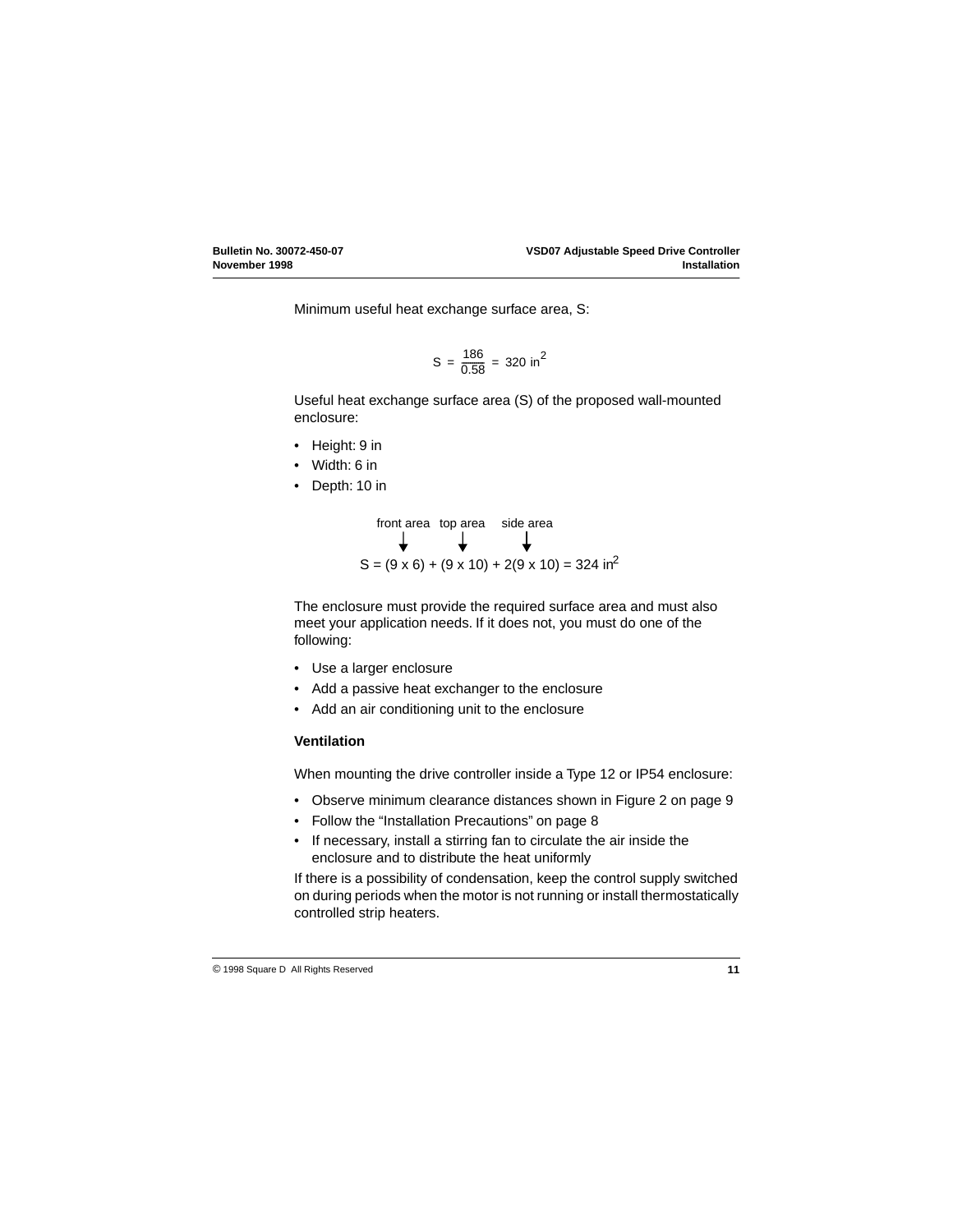#### **GENERAL WIRING PRACTICES**

Power wiring to the motor must have the maximum possible separation from all other power wiring, whether from the same drive controller or other drive controllers; **do not run power and control wiring in the same conduit**. This separation reduces the possibility of coupling electrical transients from power circuits into control circuits, or from motor power wiring into other power circuits.

## **A CAUTION**

#### **EQUIPMENT DAMAGE HAZARD**

Follow wiring practices described in this document in addition to those already required by the applicable electrical codes.

### **Failure to follow this instruction can result in injury or equipment damage.**

When wiring VSD07 drive controllers:

- Use metallic conduit for all drive controller wiring. Do not run control and power wiring in the same conduit.
- Separate metallic conduits carrying power wiring or low-level control wiring by at least 3 in (7.62 cm).
- Separate non-metallic conduits or cable trays used to carry power wiring from metallic conduit carrying low-level control wiring by at least 12 in (30.5 cm).
- Whenever power and control wiring cross, the metallic conduits and non-metallic conduits or trays must cross at right angles.
- **Wire and ground in accordance with the National Electrical Code (NEC) or Canadian Electrical Code (CEC), and all applicable local codes.**
- Do not install contactors between the drive controller and the motor as this may result in drive controller damage.
- Use only UL Listed and CSA Certified wire.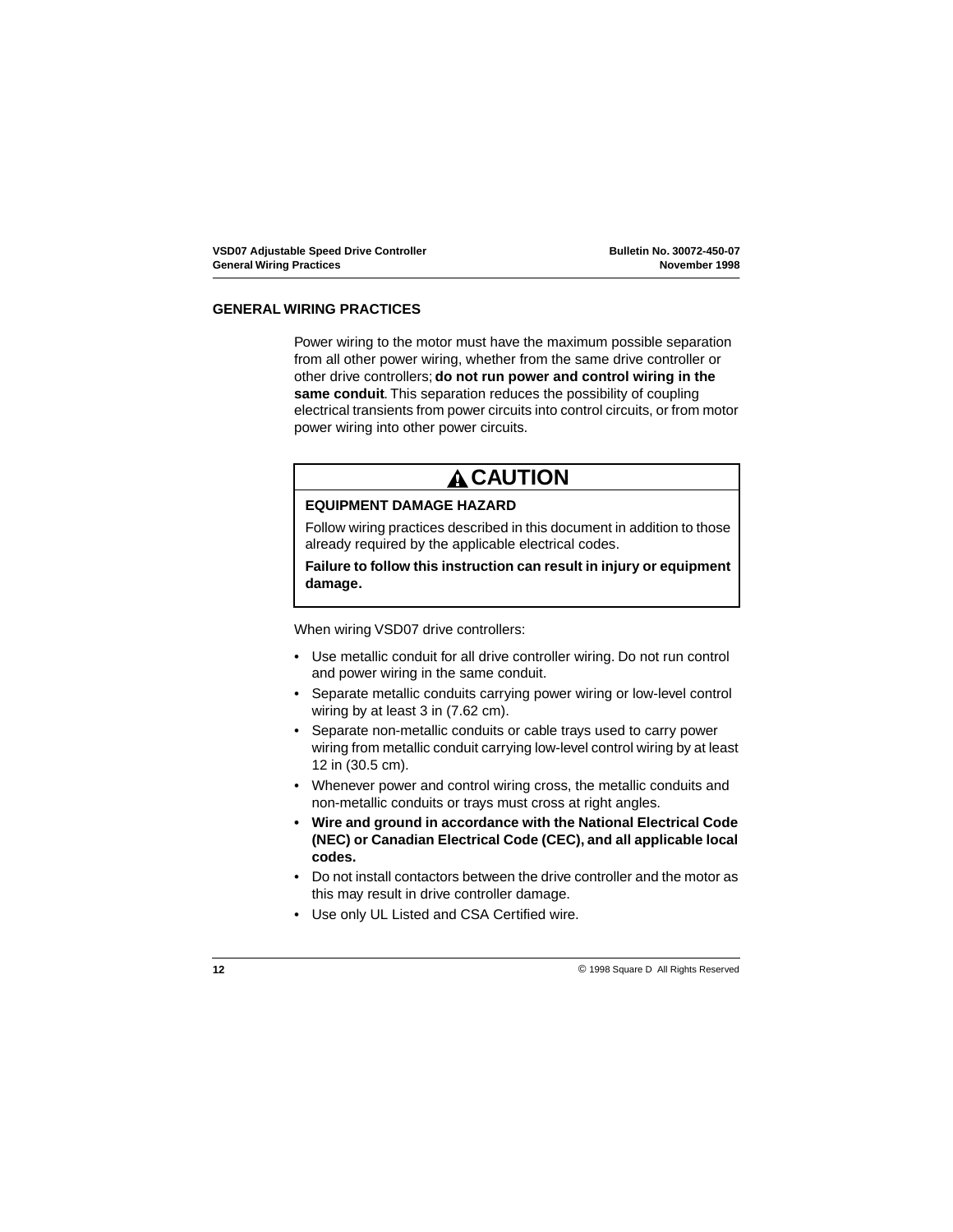- Minimum wire voltage ratings: 300 V for 120, 208, and 240 Vac systems, and 600 V for 400, 480, and 590 Vac systems.
- Use copper wire with a minimum of 75 °C insulation rating.
- Strip off 0.20 to 0.25 in (5.1 to 6.4 mm) of insulation for input power, output power, and DC Bus wiring.

#### **Branch Circuit Connections**

All branch circuit components and equipment (such as transformers, feeder cables, disconnect devices, and protective devices) must be rated for the maximum input current of the VSD07 drive controller, not the motor full load current. The drive controller input current is stamped on the nameplate.

## **WARNING**

### **OVERCURRENT PROTECTIVE DEVICES MUST BE PROPERLY COORDINATED**

- To achieve published fault withstand current ratings, install the specified fuses.
- Do not connect drive controller to power feeder whose short circuit capacity exceeds drive controller withstand fault rating. See [Table](#page-6-0)  [1 on page 3](#page-6-0).

**Failure to follow these instructions can result in death, serious injury, or equipment damage.**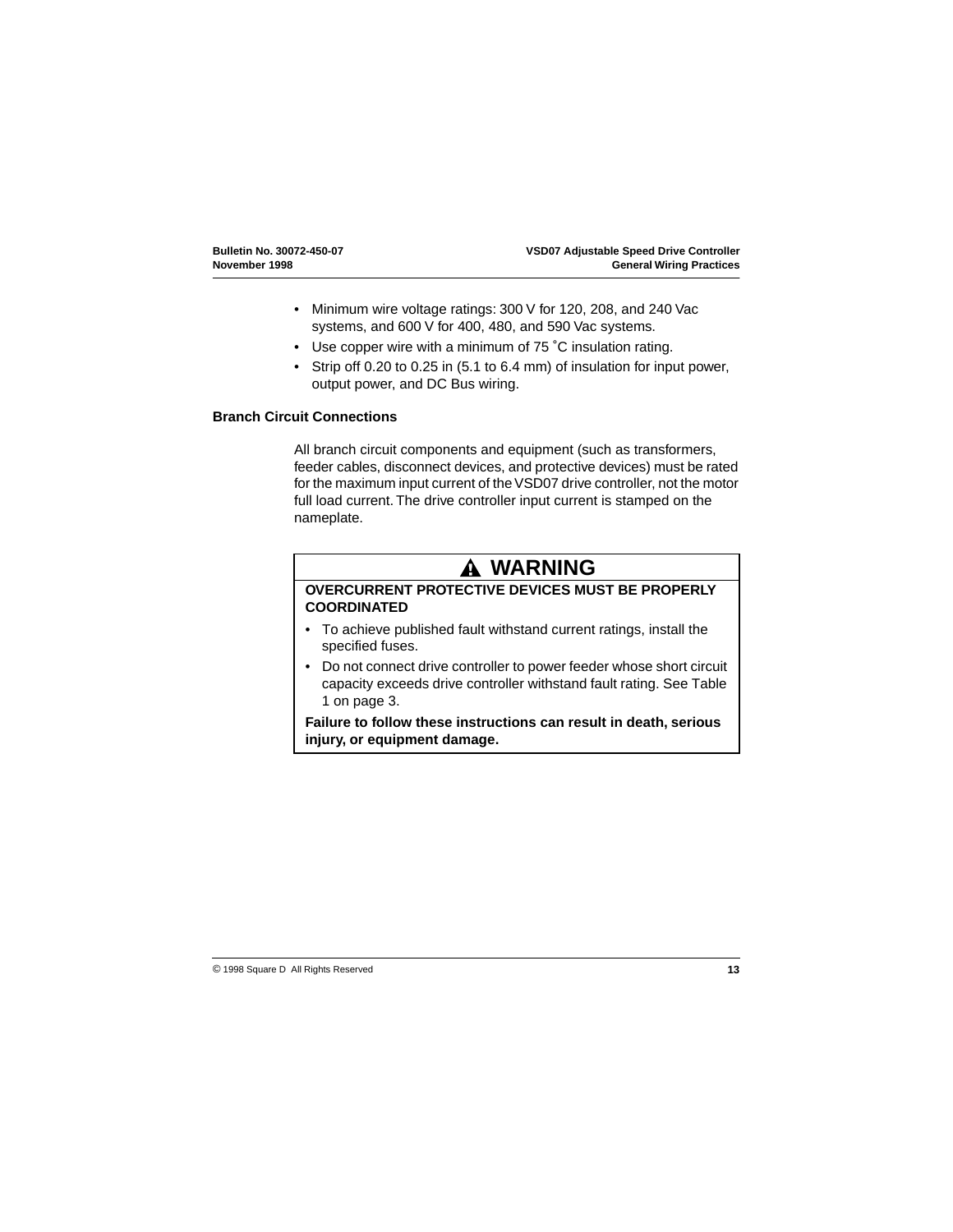## **Output Wiring Precautions**

## **WARNING**

#### **DRIVE CONTROLLER DAMAGE**

Drive controller will be damaged if input line voltage is applied to output terminals (T1, T2, T3). Check power connections before energizing drive controller.

**Failure to follow this instruction can result in death, serious injury, or equipment damage.**

The drive controller is sensitive to the amount of capacitance (either phase-to-phase or phase-to-ground) present on the output power conductors. If excessive capacitance is present, the drive controller may trip on overcurrent.

Follow the guidelines below when selecting output power cable:

- Cable type: the cable selected must have a low capacitance phase-tophase and to ground. Do not use mineral-impregnated cable because it has a very high capacitance. Immersion of cables in water increases capacitance.
- Cable length: the longer the cable, the greater the capacitance. Maximum recommended cable length: 100 ft (30.5 mm). A minimum inductance is required to protect the drive controller output from short circuits. Provide at least 24 in (61 cm) of cable at drive controller output (T1, T2, T3).
- Proximity to other output cables: because of the high frequency switching and increased capacitance, the drive controller may fault under some conditions.
- Do not use lightning arrestors or power factor correction capacitors on the output of the drive controller.
- All three power output wires, from terminals T1, T2, and T3 to the motor, must be kept tightly bundled and run in a separate metallic conduit away from all other power and control wiring.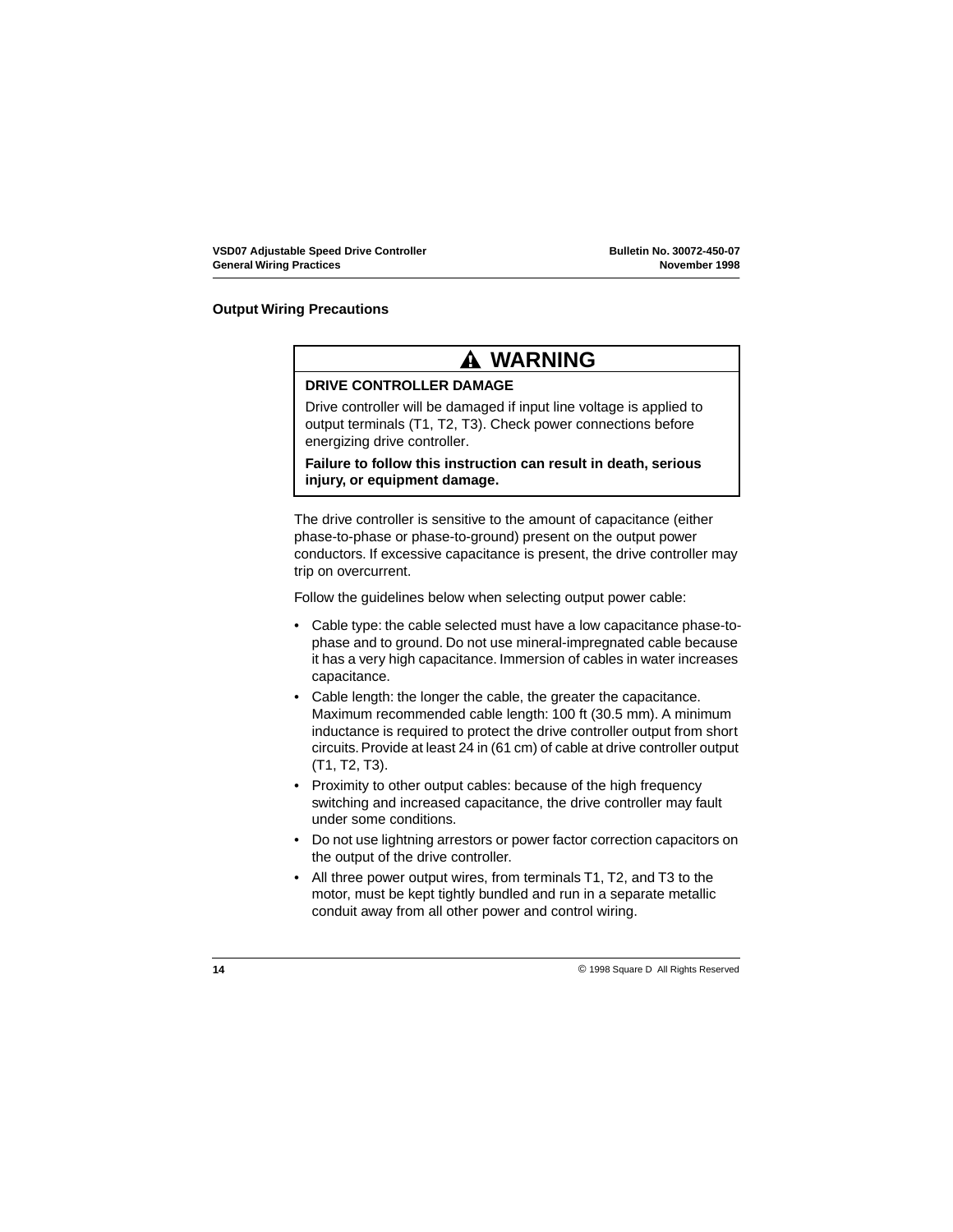# **CAUTION**

## **DRIVE CONTROLLER SWITCH FAILURE**

For proper electronic short circuit protection of the drive controller, certain values of inductance may be required in the output power wiring. Inductance can be supplied by the power wiring or auxiliary inductors.

**Failure to follow this instruction can result in equipment damage.**

#### **Grounding**

Ground the drive controller according to these instructions and to applicable electrical codes. To ground the drive controller:

- Connect a copper wire from the equipment ground terminal to the power system ground conductor. Wire size is determined by the drive controller size and by electrical codes.
- Verify that resistance to ground is 1  $\Omega$  or less. Improper grounding causes intermittent and unreliable operation.

## **DANGER**

### **HAZARDOUS VOLTAGE**

- Properly ground the drive controller panel before applying power.
- Do not use metallic conduits as a ground conductor.

**Failure to follow these instructions will result in death, serious injury, or equipment damage.**

Ground multiple drive controllers as shown in [Figure 3](#page-19-0). Do not loop or series the ground cables.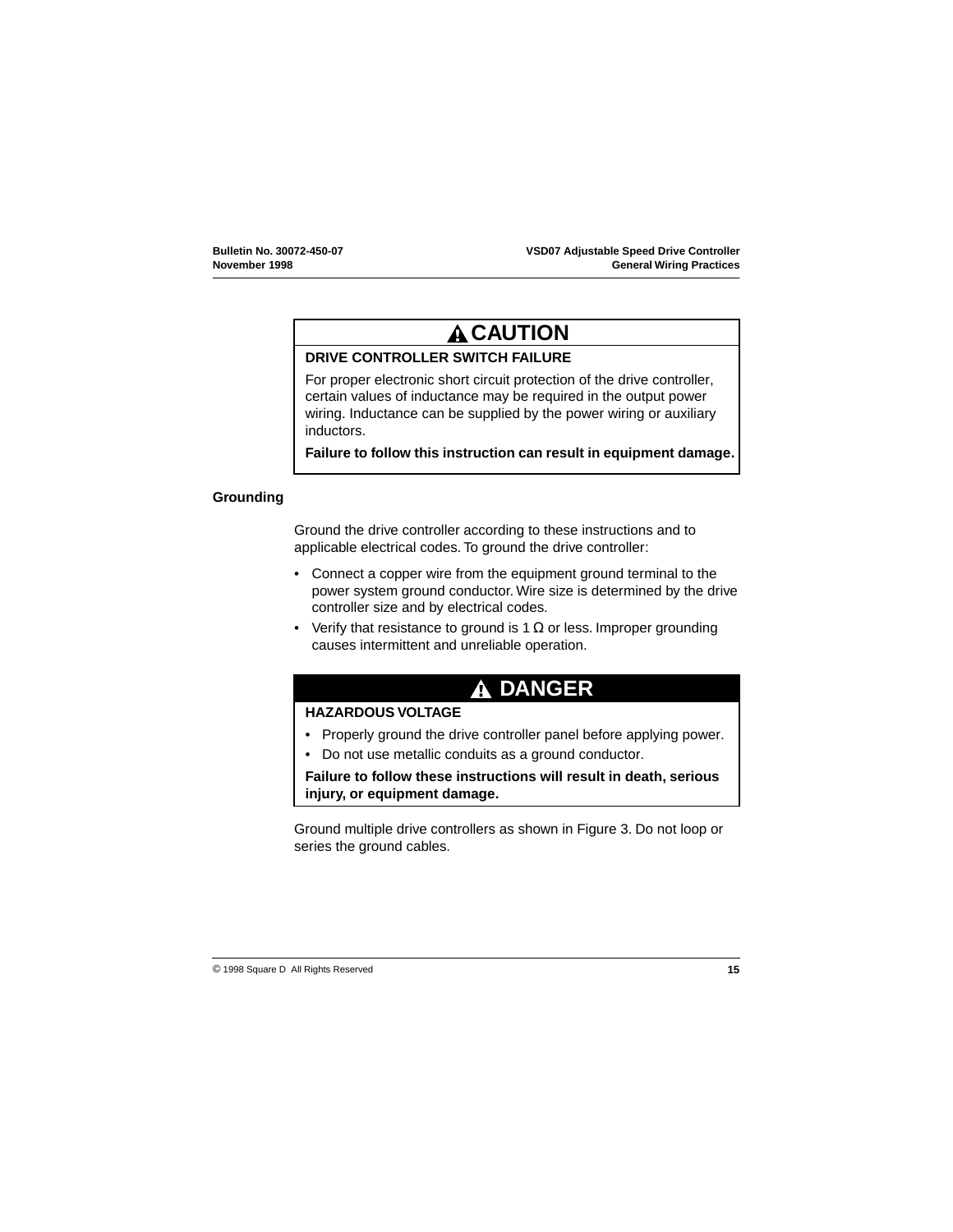<span id="page-19-0"></span>

## **Figure 3: Grounding Multiple Drive Controllers**

#### **Wiring for Single Phase or Three Phase Input**

For 120 Vac, wire the input to terminals L1 and N. For 208/240 Vac, wire the input to terminals L1 and L2. See Figures [4](#page-20-0) and [5](#page-20-0) on [page 17](#page-20-0).

If the drive controller is rated for single and three phase input, wire to terminals L1 and L2 for single phase input, or wire to terminals L1, L2, and L3 for three phase input.

If the drive controller is rated for three phase input, wire the input to terminals L1, L2, and L3. Refer to [Figure 6](#page-20-0).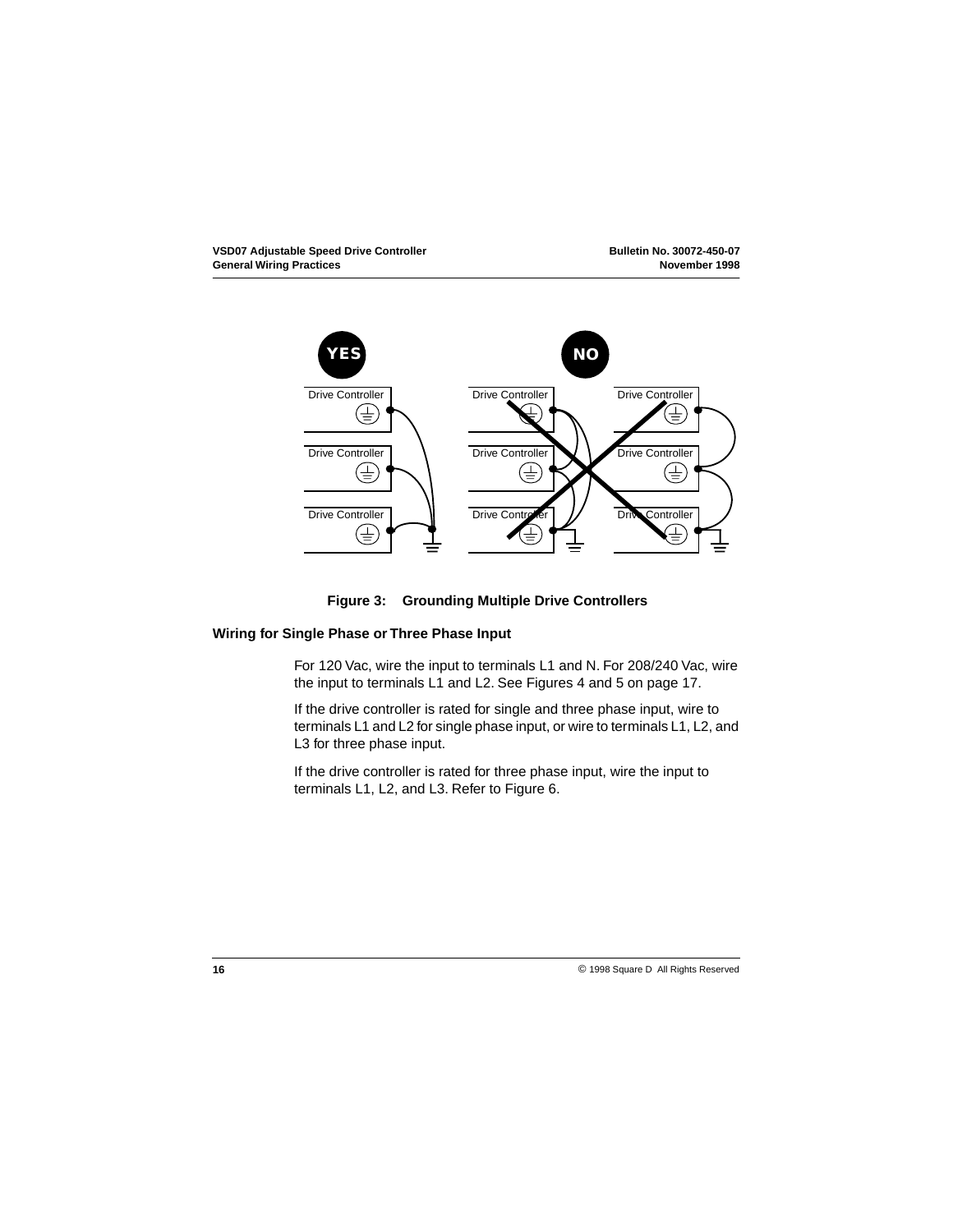### <span id="page-20-0"></span>**POWER WIRING DIAGRAMS**







VSD07••P10, VSD07••P20 Models \*On VSD07••P20 models, this terminal is labeled L3. NOTE: Do not connect 240 V to "N".





VSD07••M20, VSD07••P20, VSD07••N40, and VSD07••S60 Models

## **Figure 6: Three-Phase Input Power Wiring Diagram**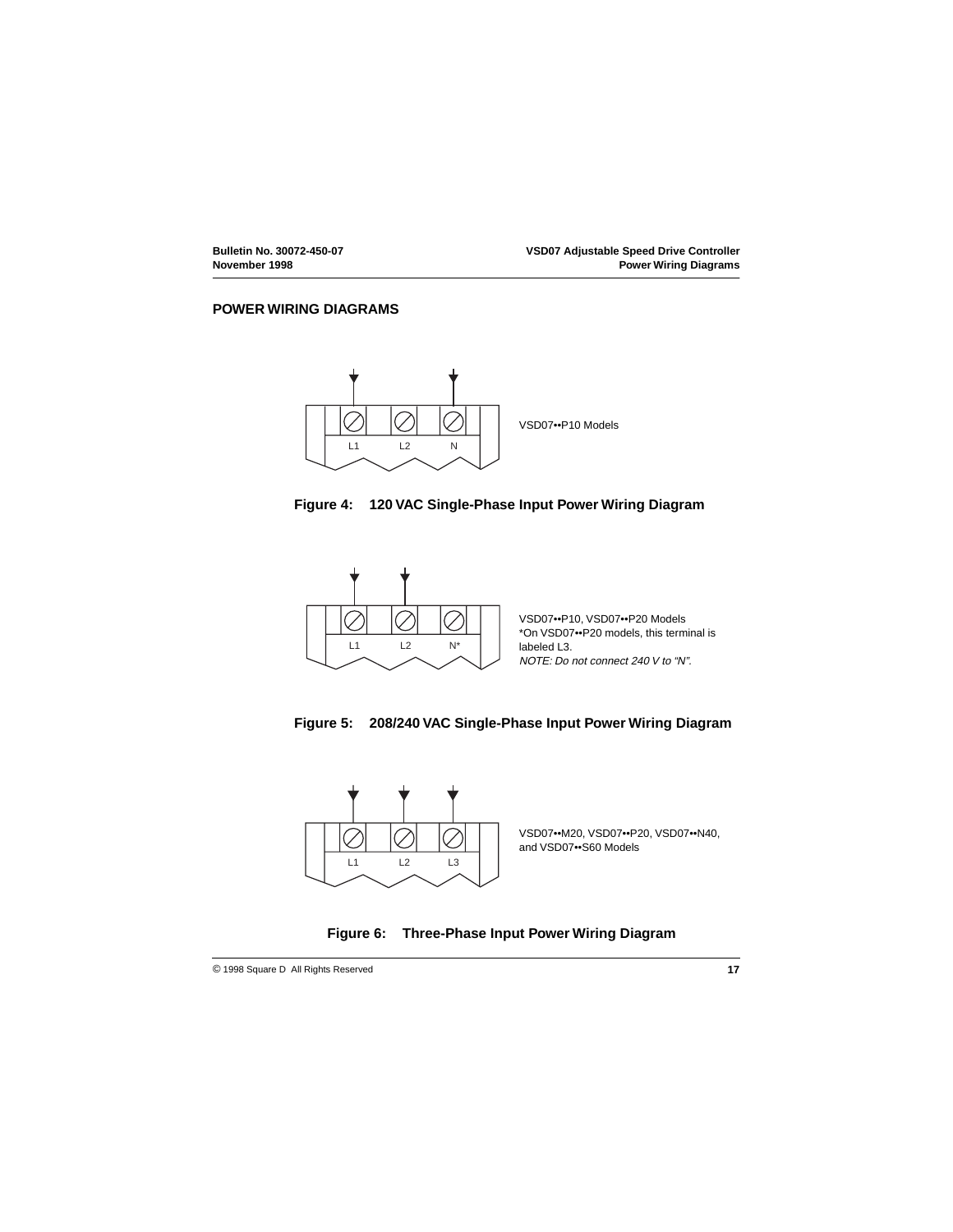## **WARNING**

## **DRIVE CONTROLLER DAMAGE**

Drive controller will be damaged if input line voltage is applied to output terminals (T1, T2, T3). Check power connections before energizing drive controller.

**Failure to follow this instruction can result in death, serious injury, or equipment damage.**



## **Figure 7: Output Power Wiring Diagram (all models)**

#### **Table 4: Wire Size and Torque for Power Terminals**

| VSD <sub>07</sub> | Maximum Wire Size <sup>[1, 2</sup> ] | Torque                       |
|-------------------|--------------------------------------|------------------------------|
| All Models        | <b>12 AWG</b>                        | 4.0-4.5 lb-in (0.45-0.5 N∙m) |

**[1]** 75 °C copper.

**[2]** Minimum strand size: 26 AWG.

### **Equipment Ground Terminal**

The equipment ground connection is made by a #8-32 screw terminal mounted to the heat sink.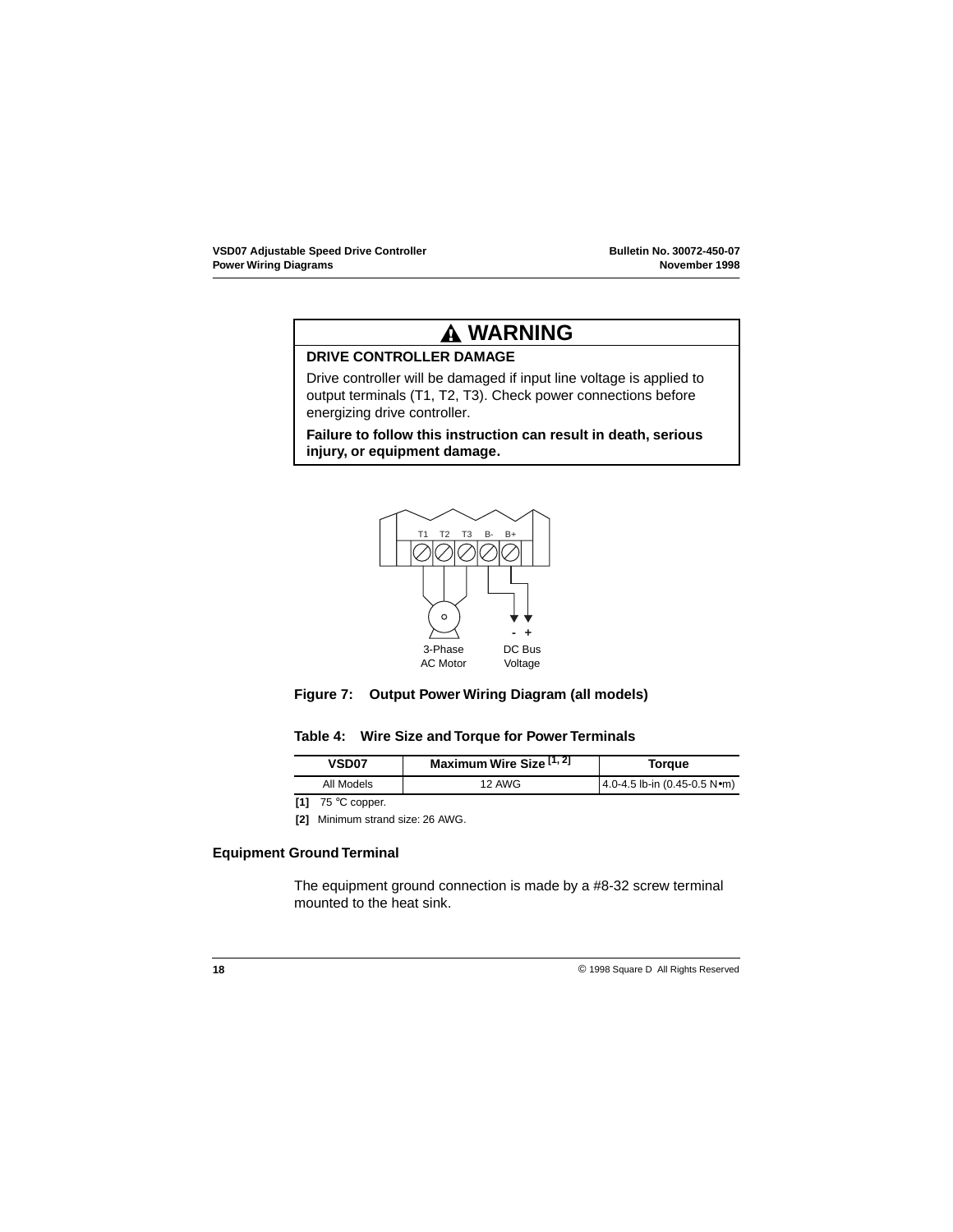## <span id="page-22-0"></span>**Using a Line Contactor**

When controlling the power with an isolation line contactor, limit operations of the contactor to less than once every two minutes. Failure to follow this recommendation may cause premature failure of the filtering capacitors and precharge circuit components. Use logic inputs to start and stop the drive controller.

### **CONTROL WIRING**

#### **Control Wiring vs. Power Wiring**

Run external control wiring in a separate conduit away from all other input and output power wiring. Failure to do this can result in electrical noise on the control wiring, causing erratic drive controller behavior. Use twisted wires or shielded cable grounded at the drive controller chassis ONLY. Recommended control wire is Belden 8760 (2-wire) or 8770 (3-wire), or equivalent.

Strip off 0.20 to 0.25 in (5.1 to 6.4 mm) of insulation for control wiring.

Maximum wire size for all control terminals is 16 AWG. Tightening torque is 0.2 lb-in (0.23 kg cm).

### **TB-2: Circuit Common**

The TB-2 terminals are used as circuit common for analog input and analog output functions. There are two TB-2 terminals, which are internally connected on the main control board. If necessary, TB-2 may be connected to chassis ground.

NOTE: Connect TB-2 to chassis ground when using serial communications.

### **TB-4: P 15 Vdc**

This terminal is used to provide voltage to the external logic input signals (TB-1, TB-12, TB-13A, TB-13B, and TB-13C). Do not use this terminal to power any other external circuits or loads.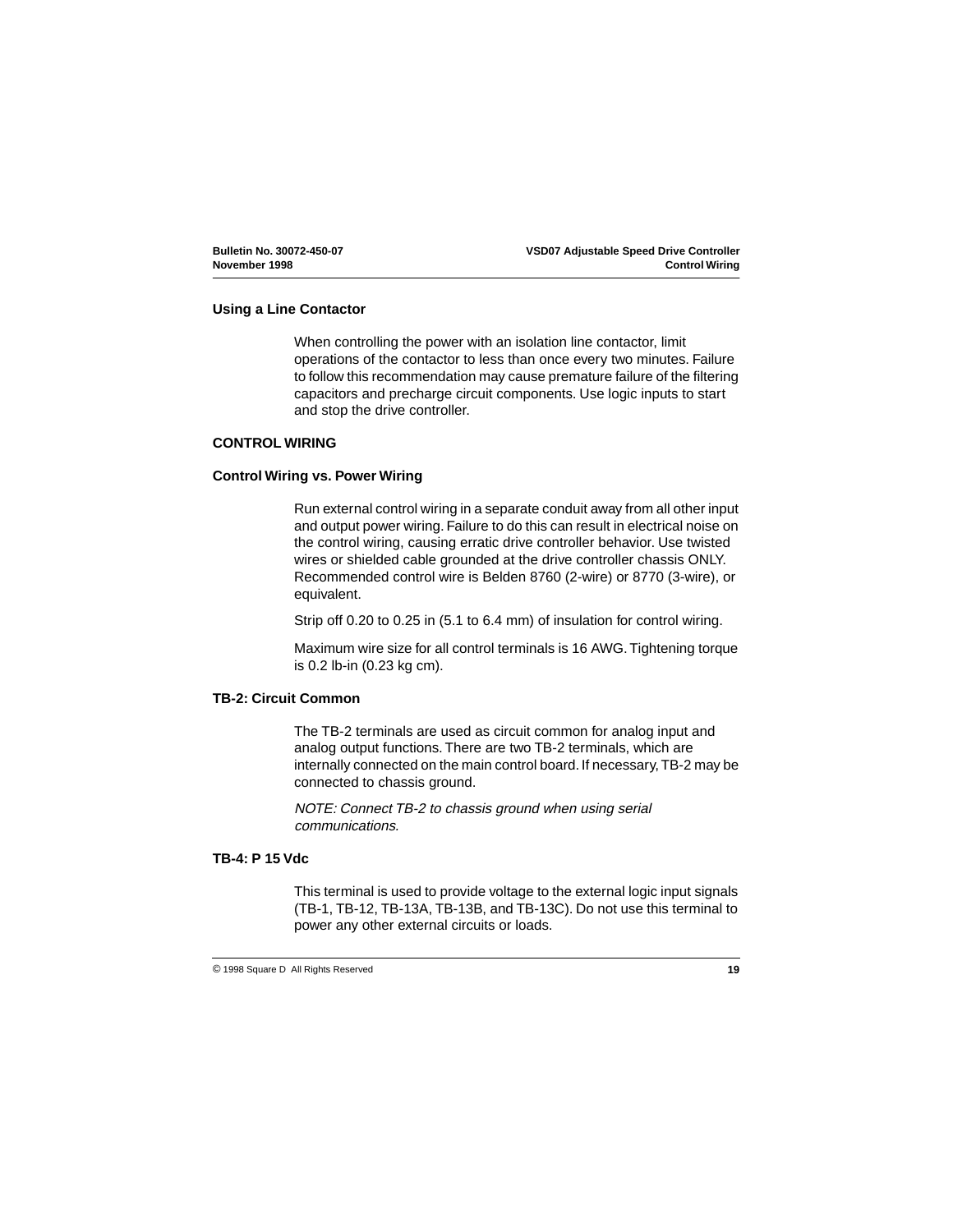#### **Surge Suppression on Relays**

Current and voltage surges and spikes in the coils of contactors, relays, and solenoids, near or connected to the drive controller cause erratic drive controller operation. Use a snubber circuit on relay and contactor coils associated with the inverter.

- For AC loads, snubbers consist of a resistor and a capacitor in series across the coil.
- For DC loads, place a free-wheeling or flyback diode across the coil. Surge suppression devices are available. See the Square D Digest.

#### **Start/Stop Control**

There are various control schemes that allow for 2-wire and 3-wire Start/ Stop circuits. See ["Control Wiring Diagrams" on page 25](#page-28-0).

#### **Speed Reference Signals**

The drive controller allows for three analog speed reference inputs:

1. Speed Potentiometer: Connect the wiper lead of a 2.5 - 10 kΩ potentiometer to terminal TB-5, and connect the high and low end leads to terminals TB-6 and TB-2, respectively.



2.5–10 kΩ Potentiometer

### **Figure 8: Speed Potentiometer Connection**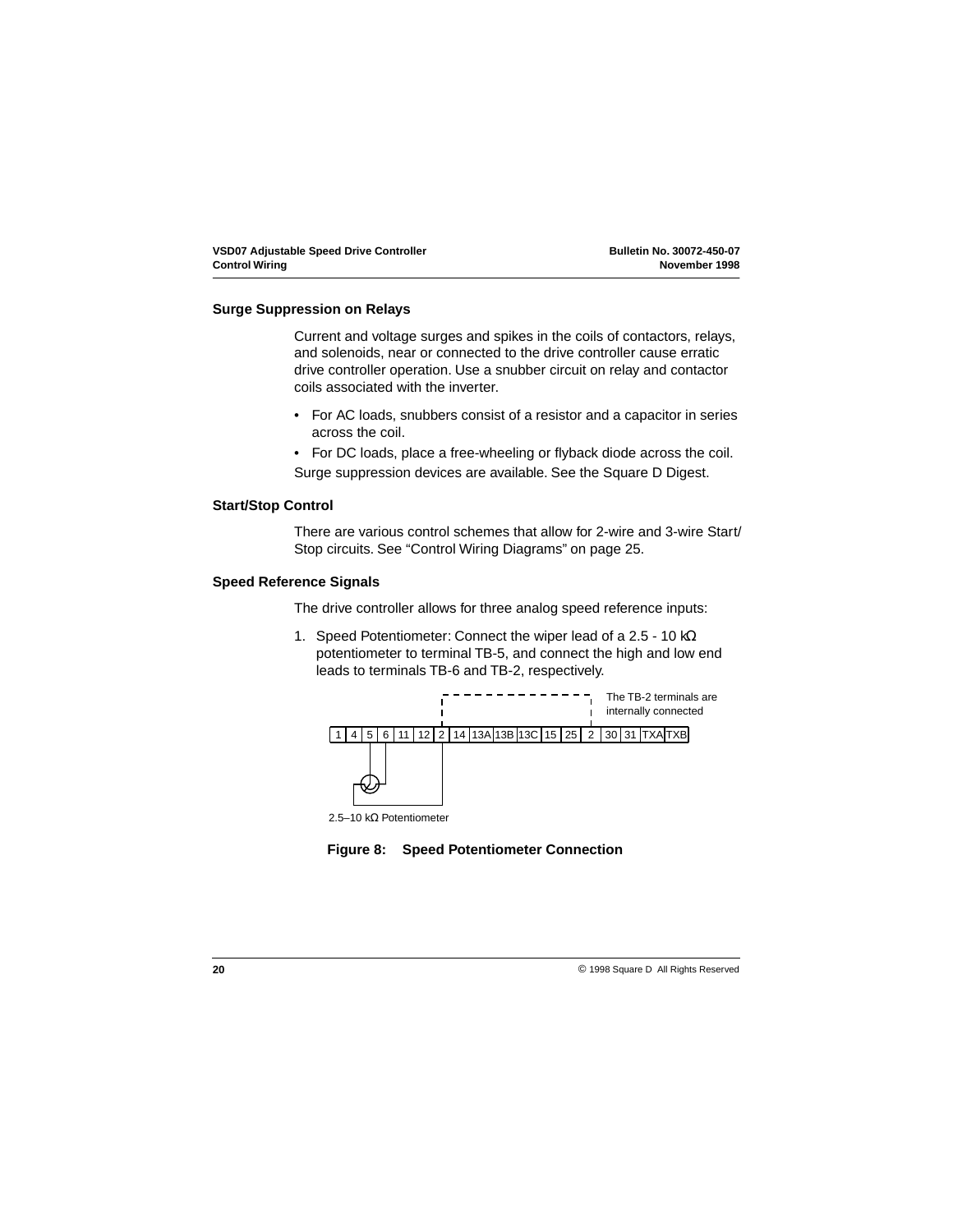2. 0-10 Vdc: Wire the positive to terminal TB-5 and the negative to terminal TB-2. TB-5 input impedance is 120 kΩ.



**Figure 9: 0-10 VDC Connection**

3. 4-20 mA: Wire the positive to terminal TB-25 and the negative to terminal TB-2. TB-25 input impedance is 100 Ω.



**Figure 10: 4-20 mA Connection**

### **Speed Reference Selection**

If you use the analog speed reference input to control the drive controller speed, terminal TB-13A, 13B, or 13C (Parameter 10, 11, or 12) are programmed to select the source for the desired analog input signal. When the TB-13 terminal is connected to TB-4, the drive controller follows the selected analog speed reference input.

If an analog speed reference input is not selected on the terminal strip using TB-13A, 13B, or 13C, speed control defaults to standard mode, which is determined by the setting of Parameter 05 - Standard Speed Source. In this mode, the sources of speed control are the ▲ (increase) and ▼ (decrease) buttons on the front of the drive controller (factory default). Speed control can be reassigned to Preset Speed #1 (Parameter 31), a 0-10 Vdc signal, or a 4-20 mA signal.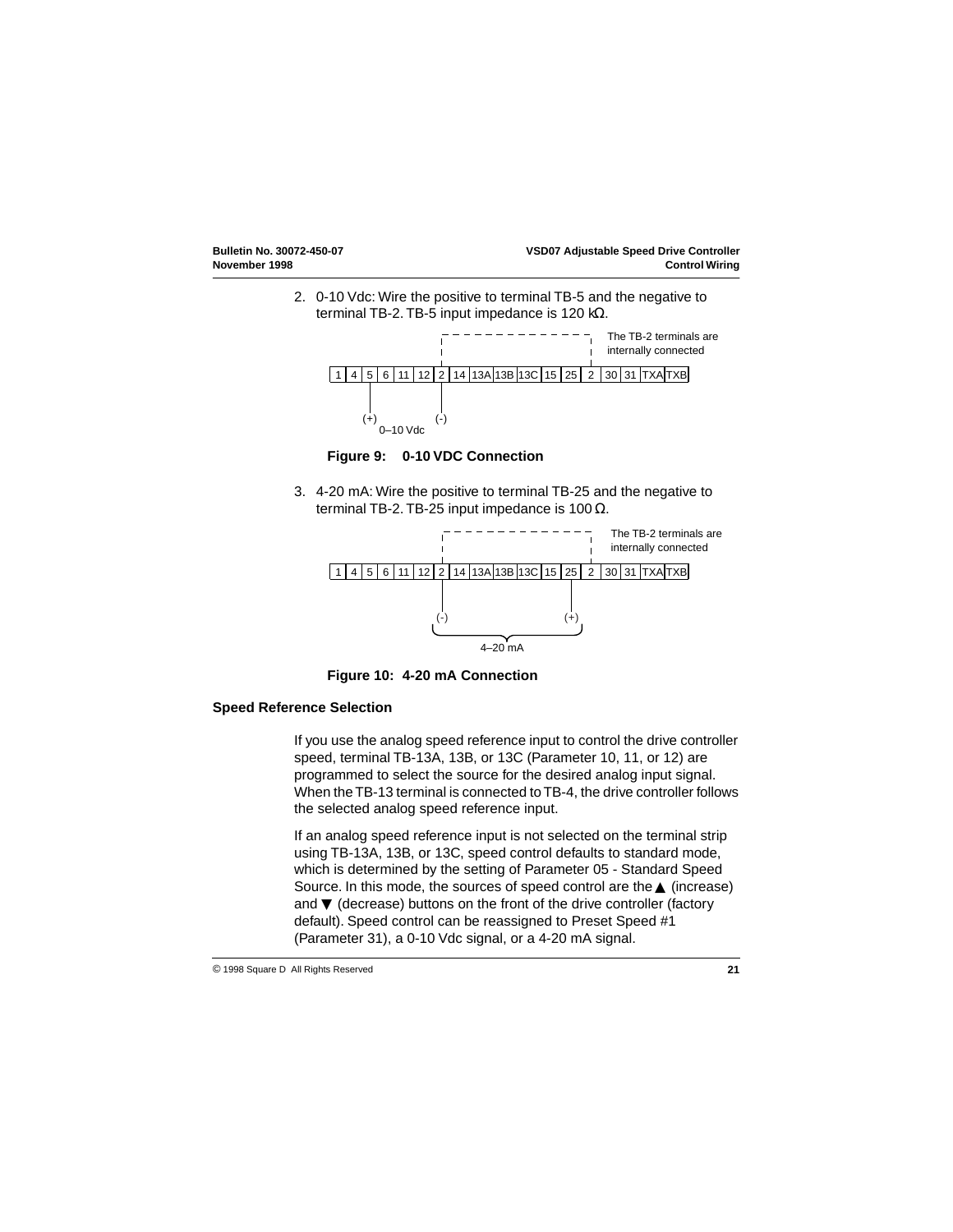## **0 - 10 Vdc and 4 - 20 mA Input Signals**

TB-13A, TB-13B, and TB-13C can be programmed to select a 0-10 Vdc or 4-20 mA analog speed reference input.

## **Preset Speeds**

TB-13A can be programmed to select Preset Speed #1, TB-13B to select Preset Speed #2, and TB-13C to select Preset Speed #3. There are seven preset speeds, which are activated by different combinations of contact closures between TB-13A, 13B, 13C, and TB-4. See Parameters 31-37 on [page 65](#page-68-0).

### **Jog**

TB-13B can be set to Jog Forward or Jog Reverse. The Jog speed is set by Preset Speed #2. Close TB-13B to TB-4 to Jog, and open the contact to Stop.

## **WARNING**

## **LOSS OF CONTROL**

When operating in Jog mode, the local or remote Stop command does not stop the drive controller. To stop the drive controller, open the contact between TB-13B and TB-4.

**Failure to follow this instruction can result in death, serious injury, or equipment damage.**

NOTE: If the drive controller is commanded to jog while running, the drive controller enters Jog mode and runs at PRESET SPEED #2. When the Jog command is removed, the drive controller stops.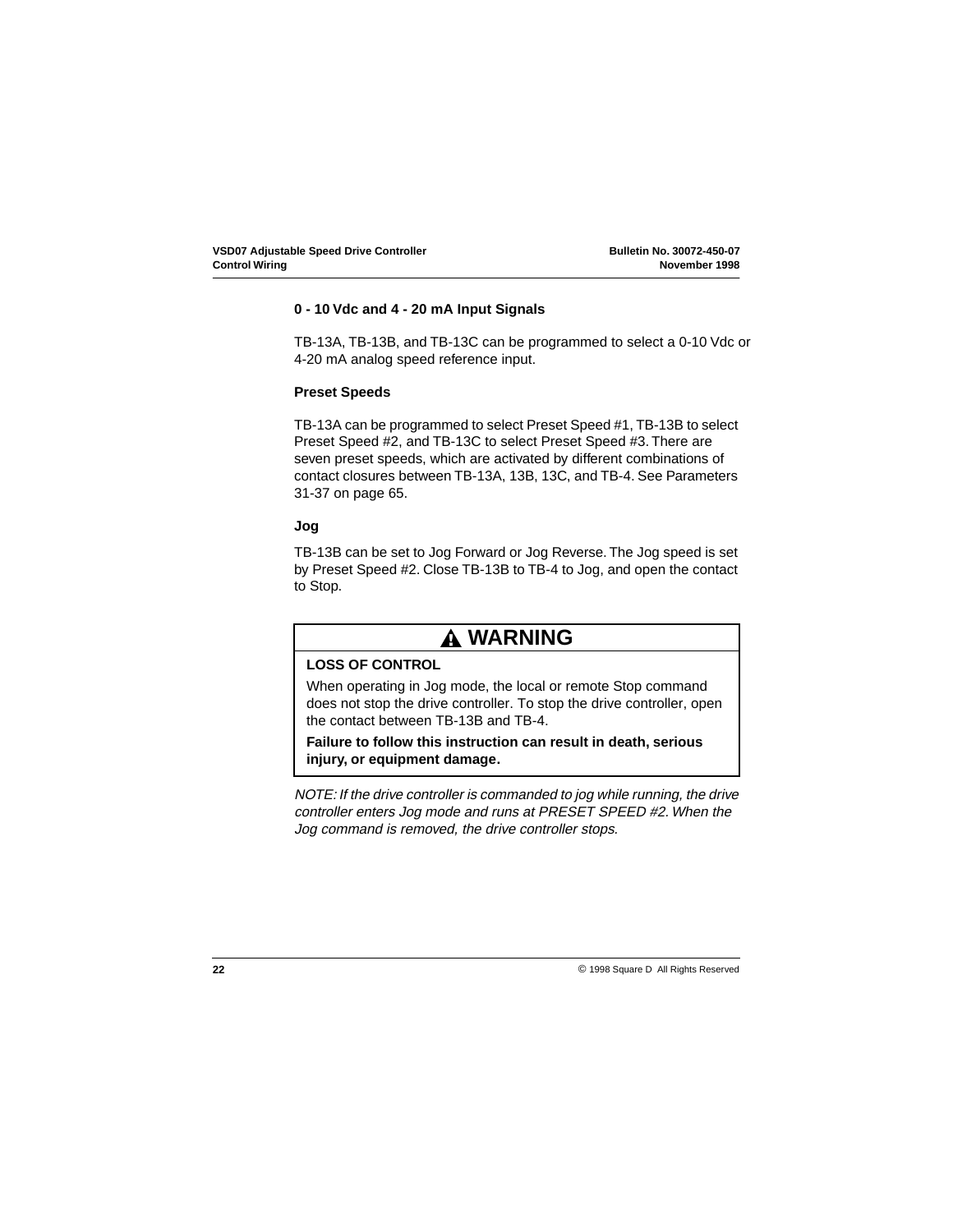## <span id="page-26-0"></span>**Motor Operated Potentiometer (MOP) / (Floating Point Control) +/- Speed**

TB-13B and TB-13C are used for this function, which controls the drive controller speed using contacts wired to the terminal strip. Program TB-13B for Decrease Freq., and program TB-13C for Increase Freq. Closing TB-13B to TB-4 activates the Decrease Freq. function, and causes the speed setpoint to decrease until the contact is opened. Closing TB-13C to TB-4 activates the Increase Freq. function, and causes the speed setpoint to increase until the contact is opened. The Increase Freq. function only operates while the drive controller is running.

NOTE: If TB-13A, TB-13B, and TB-13C are all programmed to select speed references, and two or three of the terminals are closed to TB-4, the higher terminal has priority and will override the others. For example, if TB-13A is programmed to select 0-10 Vdc, and TB-13C is programmed to select Preset Speed #3, closing both terminals to TB-4 causes the drive controller to respond to Preset Speed #3, because TB-13C overrides TB-13A.

### **Analog Output Signals**

Terminal TB-30 provides a 0-10 Vdc or a 2-10 Vdc signal proportional to output frequency or motor load. TB-31 provides the same signals proportional to load only. The 2-10 Vdc signal is converted to a 4-20 mA signal using a resistor in series with the signal such that the total load resistance is 500  $\Omega$ . Refer to Parameters 08 and 09 on page [53](#page-56-0).

NOTE: These analog output signals cannot be used with "loop-powered" devices that derive power from the 4-20 mA signal.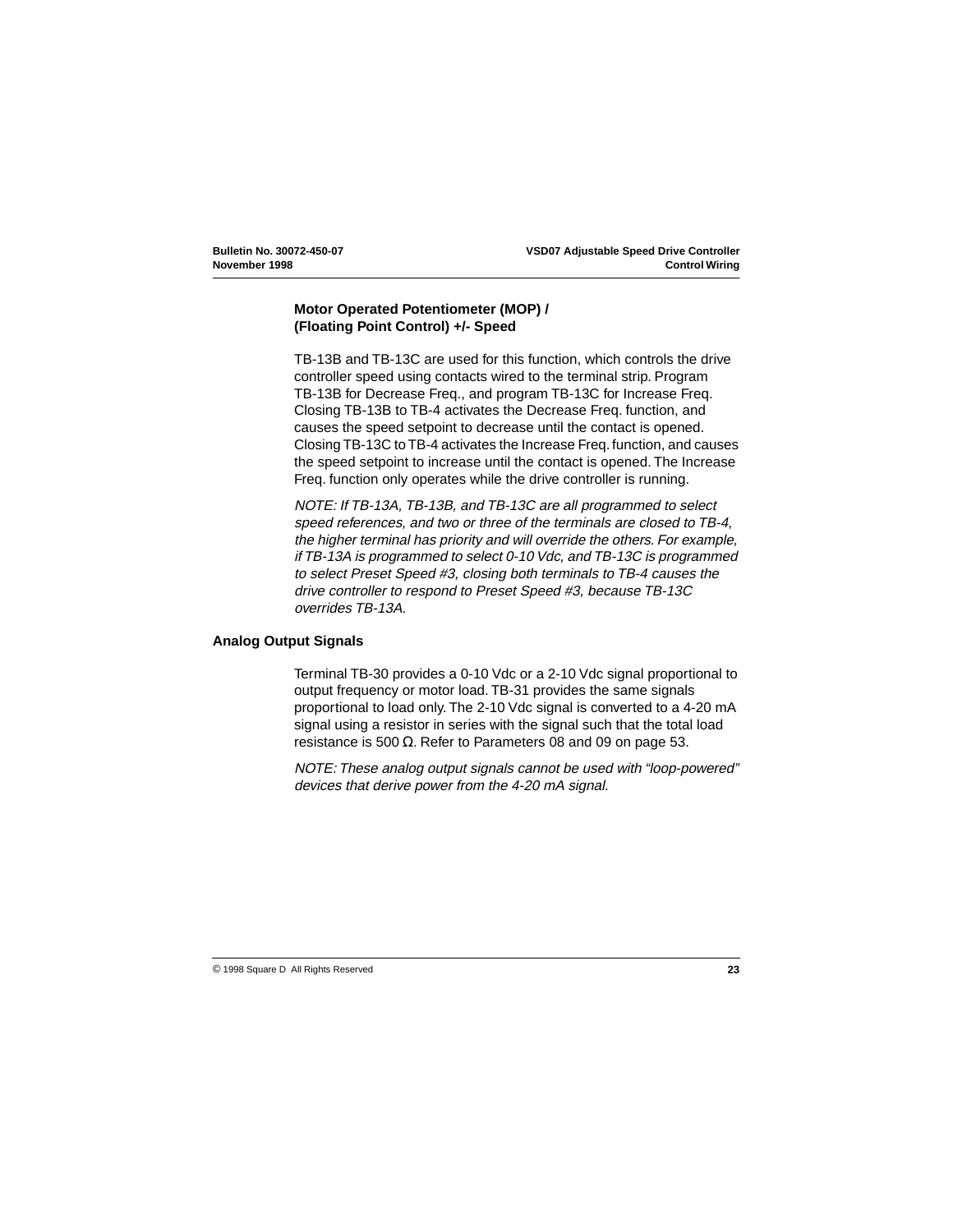### **Drive Controller Status Digital Outputs**

There are two open-collector outputs at terminals TB-14 and TB-15. The open-collector circuits are current-sinking types, rated at 30 Vdc and 50 mA maximum.

The open-collector outputs are programmed to indicate any of the following: Run, Fault, Inverse Fault, Fault Lockout, At Set Speed, Above Preset Speed #3, Current Limit, Auto Speed Mode, and Reverse. See Parameter 06 on page [52](#page-55-0) and Parameter 13 on page [57](#page-60-0).

Figure 11 illustrates how the 12 Vdc power supply at TB-11 is used with the open-collector output to operate an external relay:



**Figure 11: Connecting an External Relay**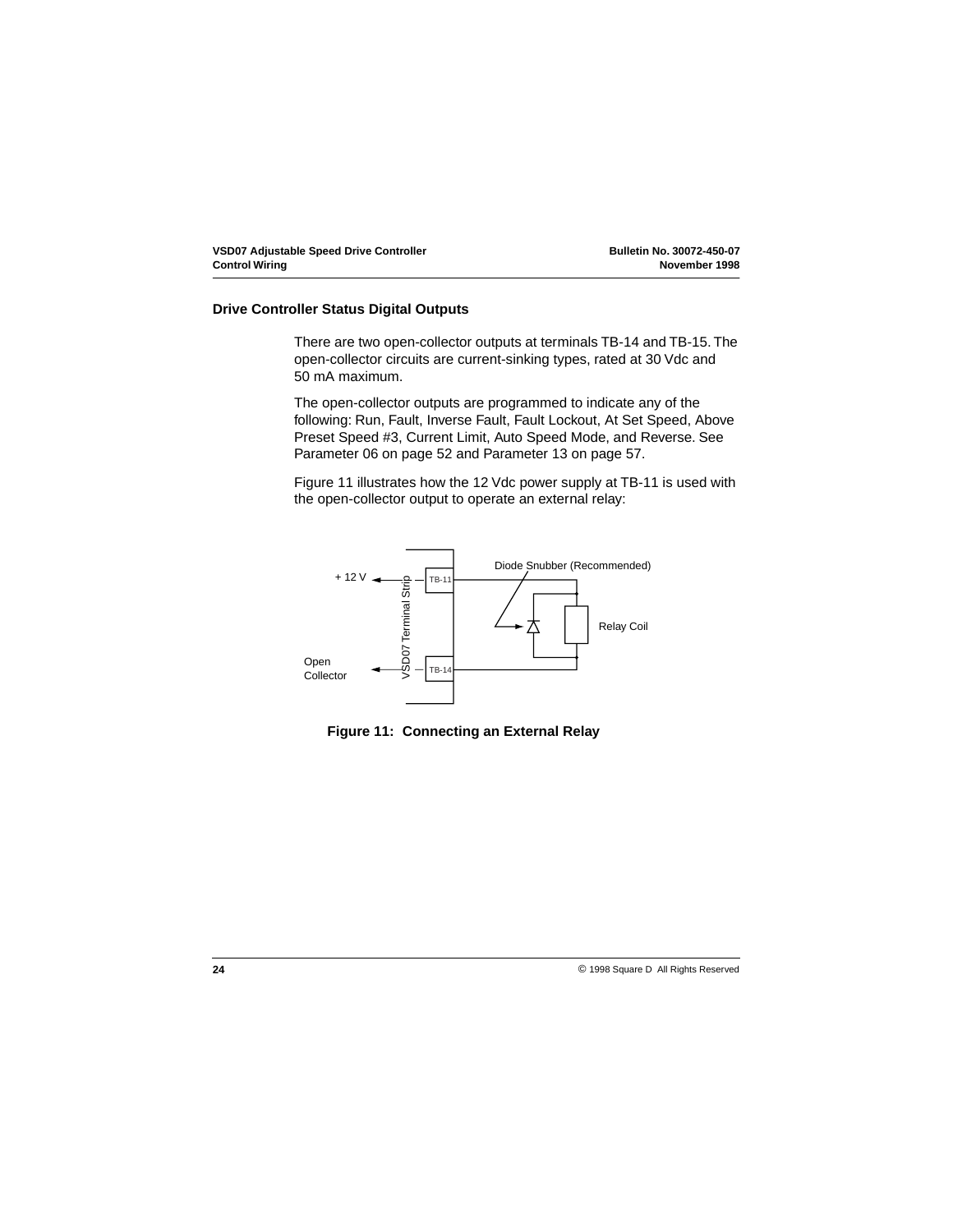## <span id="page-28-0"></span>**CONTROL WIRING DIAGRAMS**

## **Terminal Strip**

## **WARNING**

## **LOSS OF CONTROL**

When operating in Jog mode, the local or remote Stop command does not stop the drive controller. To stop the drive controller, open the contact between TB-13B and TB-4.

**Failure to follow this instruction can result in death, serious injury, or equipment damage.**



**Figure 12: Control Terminal Strip**

NOTE: The function of terminals TB-13A, TB-13B, TB-13C, TB-14, TB-15, TB-30, and TB-31 are dependent on the programming of certain parameters. Refer to ["Description of Parameters" on page 48](#page-51-0). Factory Default: 13A, 13B, and 13C set to "none" (01).

For additional information on operating the drive controller from the terminal strip, see ["Control Wiring" on page 19](#page-22-0). Refer to Figures [13](#page-29-0), [14](#page-31-0), [15](#page-33-0), and [16](#page-35-0) for the most common wiring configurations.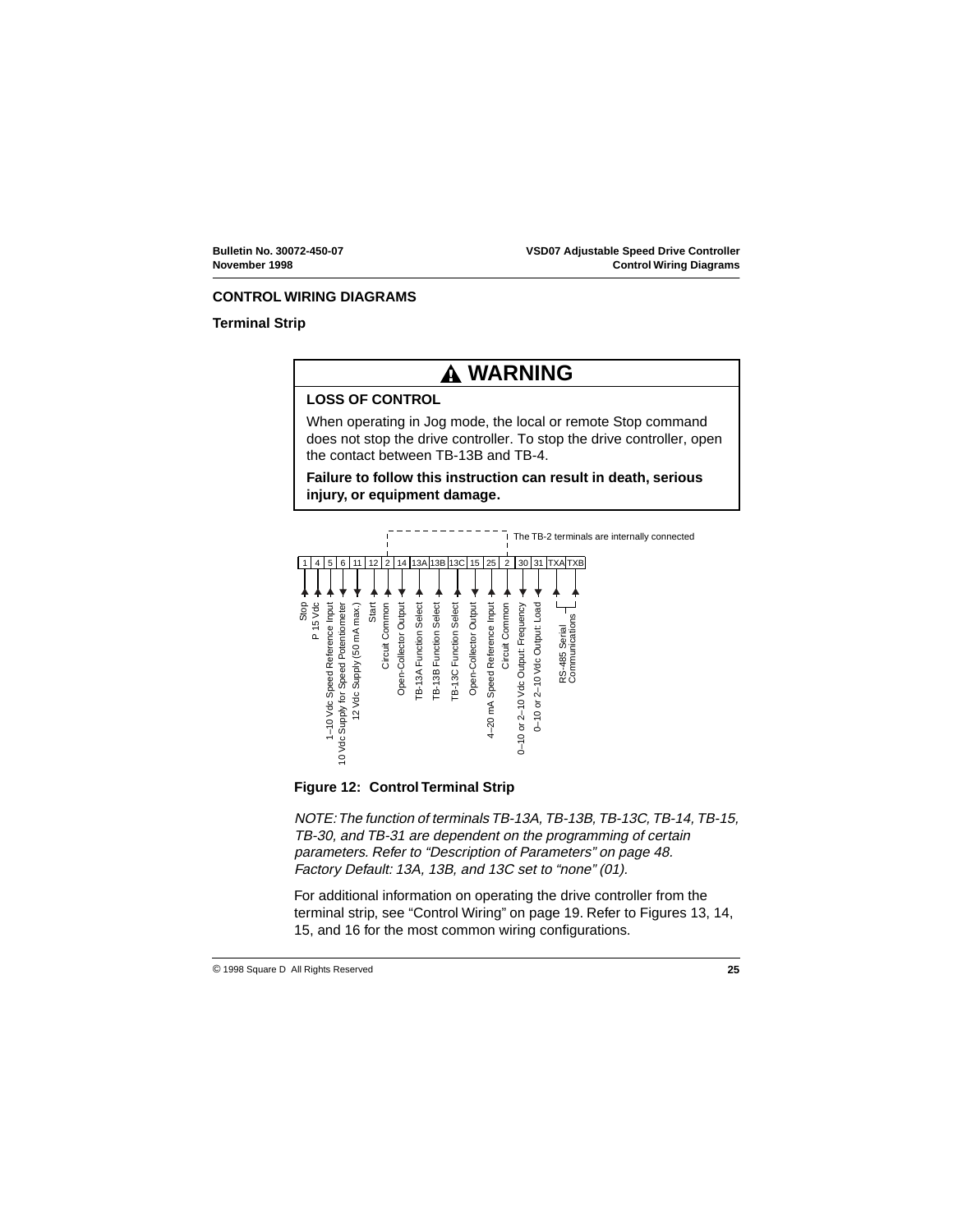#### <span id="page-29-0"></span>**Two-Wire Start/Stop Control**

Figure 13 shows how to wire one maintained contact for Run and Stop commands.



## **LOSS OF CONTROL**

When operating in Jog mode, the local or remote Stop command does not stop the drive controller. To stop the drive controller, open the contact between TB-13B and TB-4.

**Failure to follow this instruction can result in death, serious injury, or equipment damage.**



**Figure 13: Two-Wire Start/Stop Control**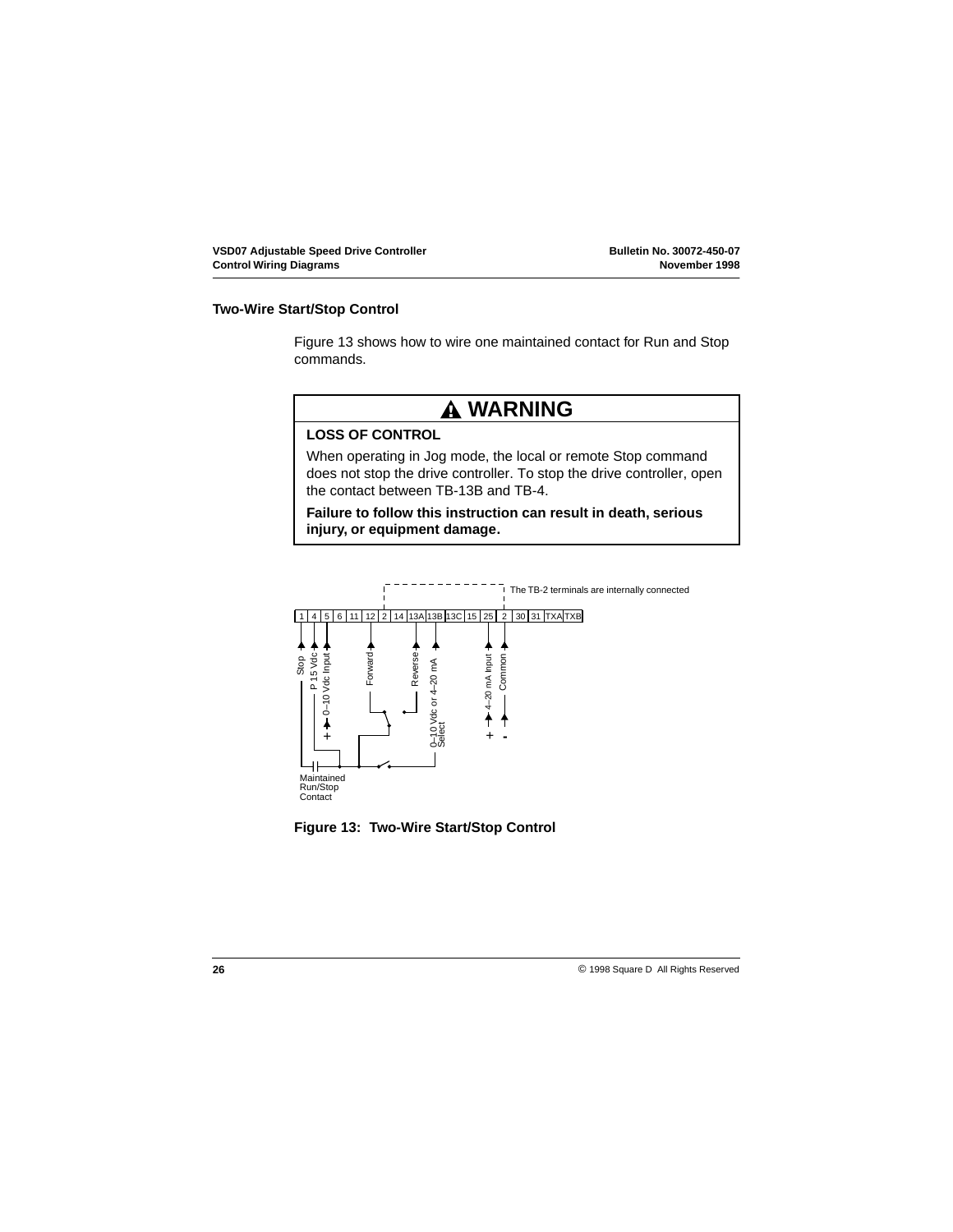**Two-Wire Start/Stop Control Notes** (refer to [Figure 13 on page 26](#page-29-0)):

- 1. Close TB-1 to TB-4 to RUN, and open TB-1 to TB-4 to STOP.
- 2. If reverse direction is required, set Rotation Direction (Parameter 17) to Forward and Reverse, and set TB-13A (Parameter 10) to Start Reverse. If reverse direction is not required, wire TB-12 directly to TB-4.
- 3. For 0-10 Vdc or 4-20 mA speed control:
	- a. Program Parameter 05 Standard Speed Source for 0-10 Vdc or 4-20 mA. This method is preferable if only one speed source is required because the TB-13 terminals can be used for other functions.

#### or

b. Program one TB-13 terminal (13A, 13B, or 13C) for 0-10 Vdc or 4-20 mA. When that terminal is closed to TB-4, the drive controller responds to the selected speed reference signal. If that terminal is not closed to TB-4, the drive controller responds to the speed control source selected in Parameter 05 - Standard Speed Source. This method is used to toggle between two speed sources.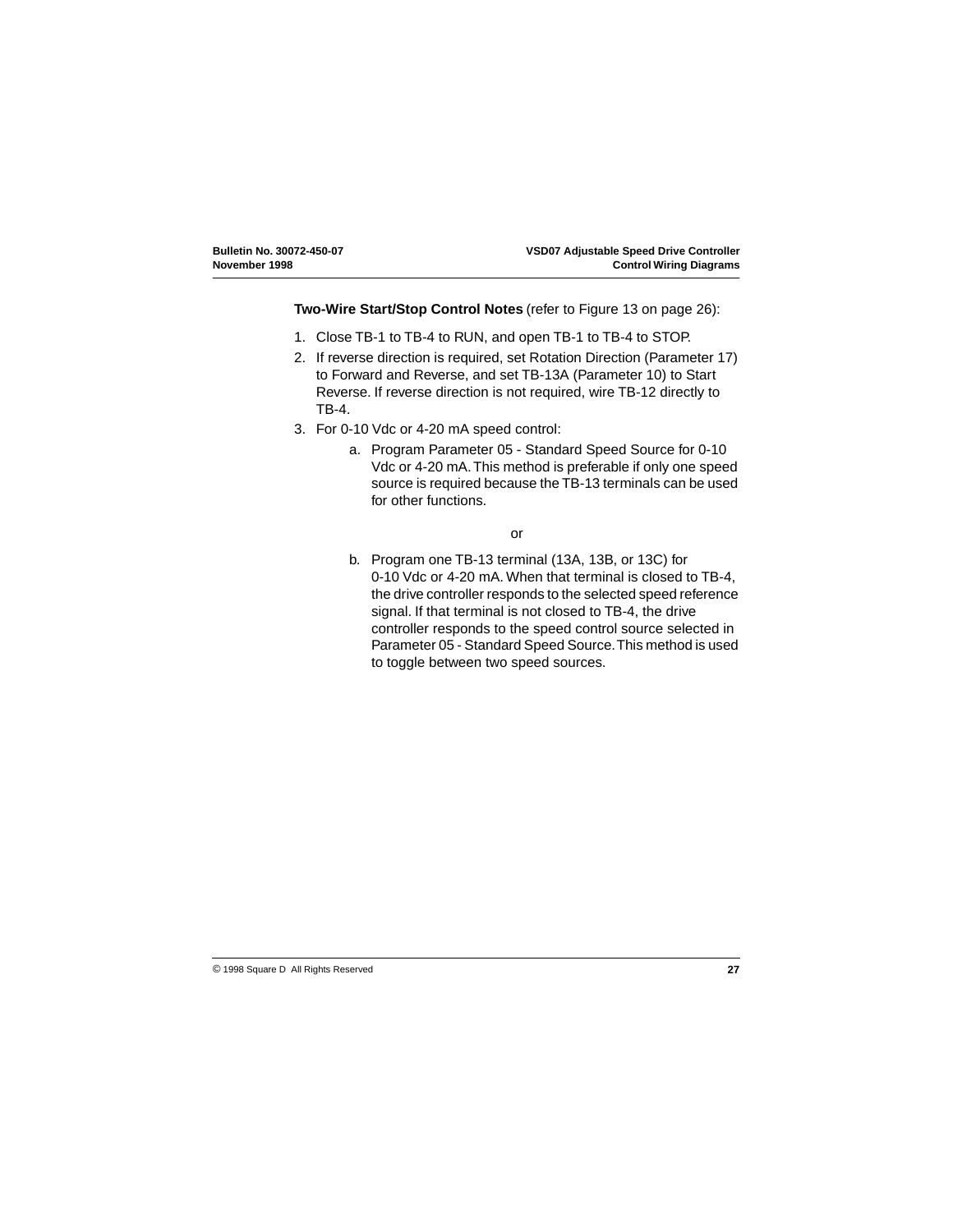## <span id="page-31-0"></span>**Alternate Two-Wire Start/Stop Control**

Figure 14 is an alternate two-wire start/stop control diagram. One maintained contact is used for Run Forward and another maintained contact is used for Run Reverse.

## **WARNING**

## **LOSS OF CONTROL**

When operating in Jog mode, the local or remote Stop command does not stop the drive controller. To stop the drive controller, open the contact between TB-13B and TB-4.

**Failure to follow this instruction can result in death, serious injury, or equipment damage.**



**Figure 14: Alternate Two-Wire Start/Stop Control**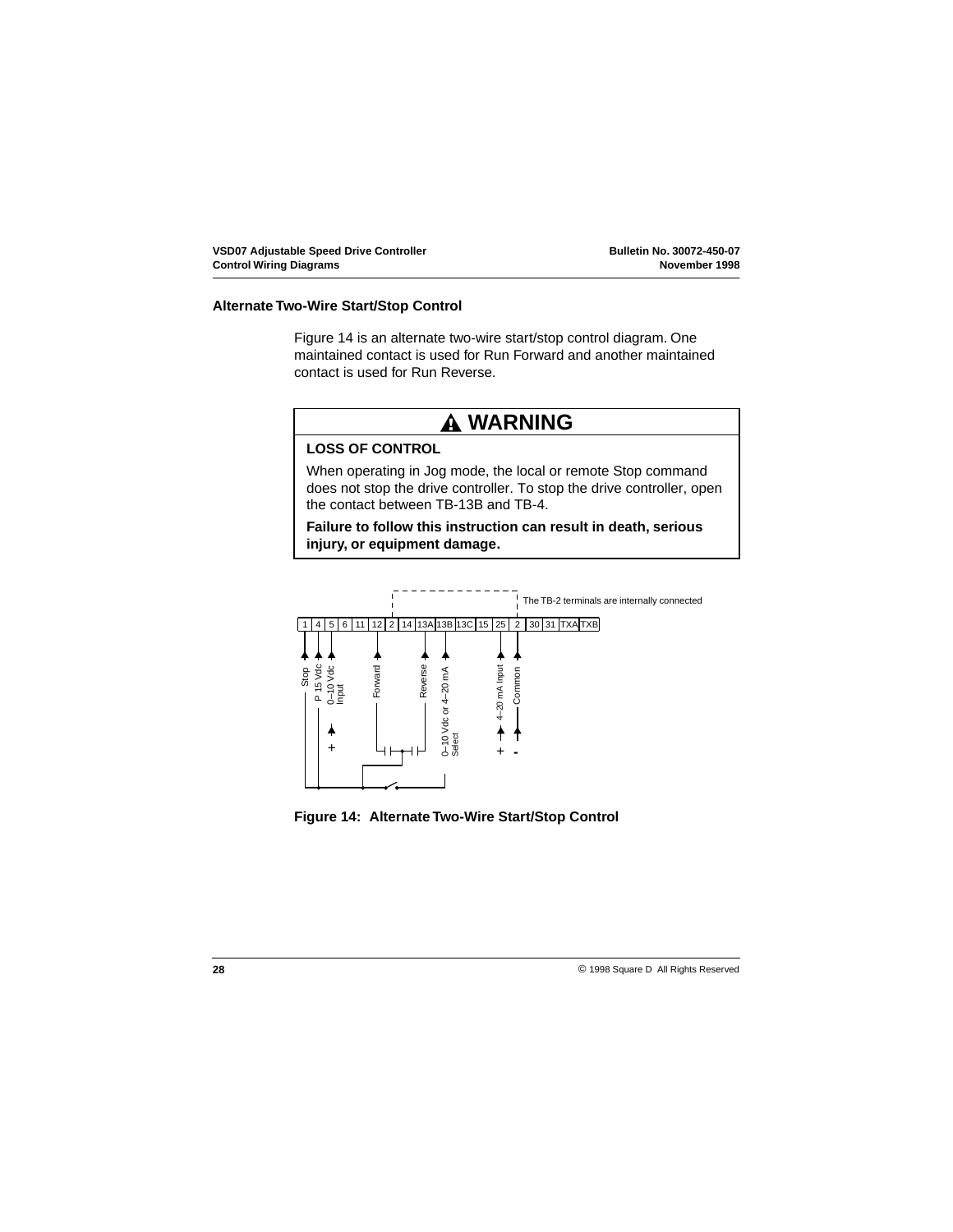**Alternate Two-Wire Start/Stop Control Notes** (refer to [Figure 14 on](#page-31-0)  [page 28](#page-31-0)):

- 1. Close TB-12 to TB-4 to RUN, and open TB-12 to TB-4 to STOP.
- 2. For this control scheme, set TB-13A to Run Reverse. Refer to Parameter 10 - TB13A Function.
- 3. If reverse direction is required, set Rotation Direction (Parameter 17) to Forward and Reverse. Close TB-13A to TB-2 to Run in Reverse, and open TB-13A to TB-4 to Stop. If both TB-12 and TB-13A are closed to TB-4, the drive controller stops.
- 4. For 0-10 Vdc or 4-20 mA speed control:
	- a. Program Parameter 05 Standard Speed Source for 0-10 Vdc or 4-20 mA. This method is preferable if only one speed source is required because the TB-13 terminals can be used for other functions.

#### or

b. Program one TB-13 terminal (13A, 13B, or 13C) for 0-10 Vdc or 4-20 mA. When that terminal is closed to TB-4, the drive controller responds to the selected speed reference signal. If that terminal is not closed to TB-4, the drive controller responds to the speed control source selected in Parameter 05 - Standard Speed Source. This method is used to toggle between two speed sources.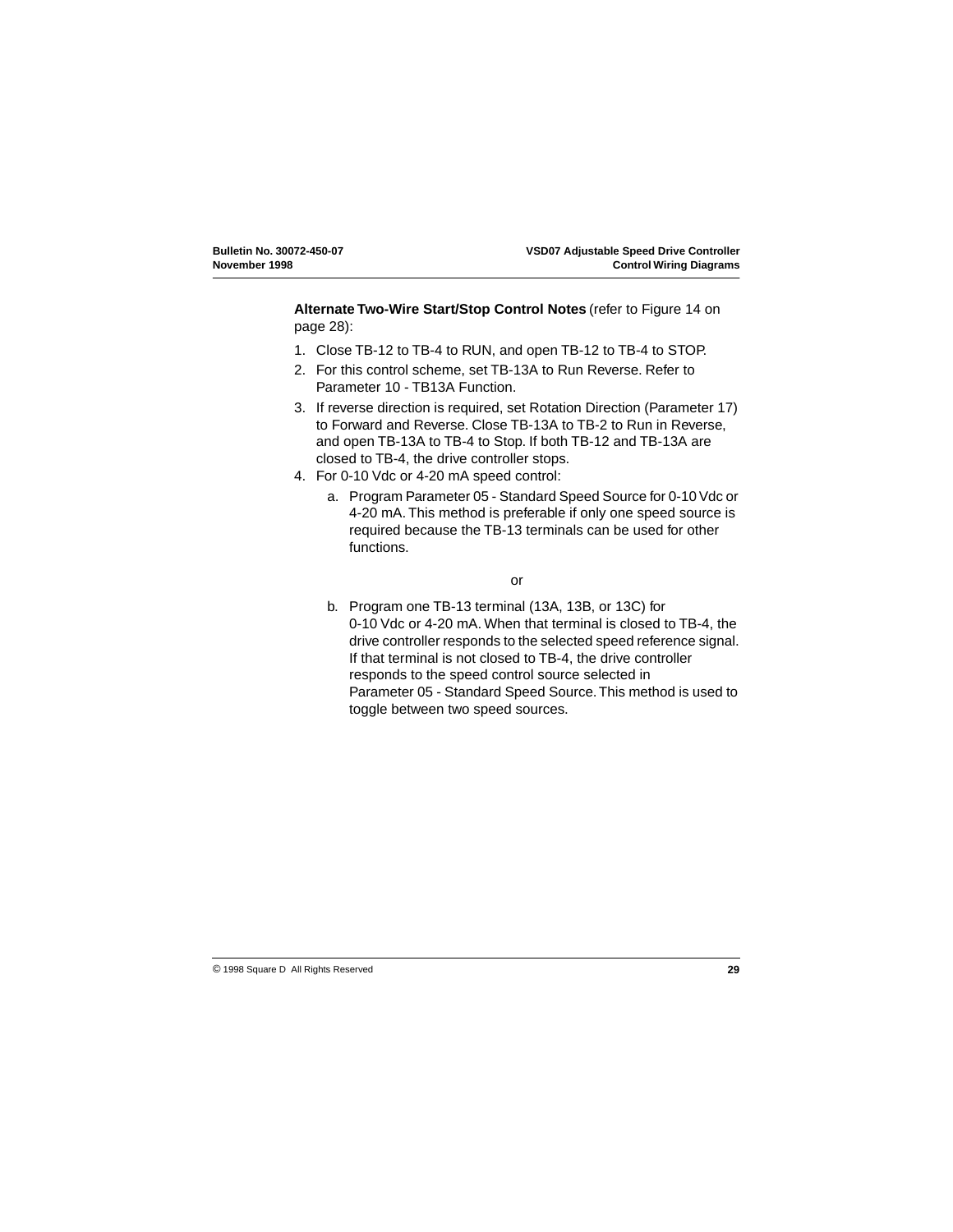### <span id="page-33-0"></span>**Three-Wire Start/Stop Control**

Figure 15 is a typical three-wire start/stop control diagram. Momentary contacts (such as pushbuttons) are used for Start and Stop commands.



## **LOSS OF CONTROL**

When operating in Jog mode, the local or remote Stop command does not stop the drive controller. To stop the drive controller, open the contact between TB-13B and TB-4.

**Failure to follow this instruction can result in death, serious injury, or equipment damage.**



**Figure 15: Three-Wire Start/Stop Control**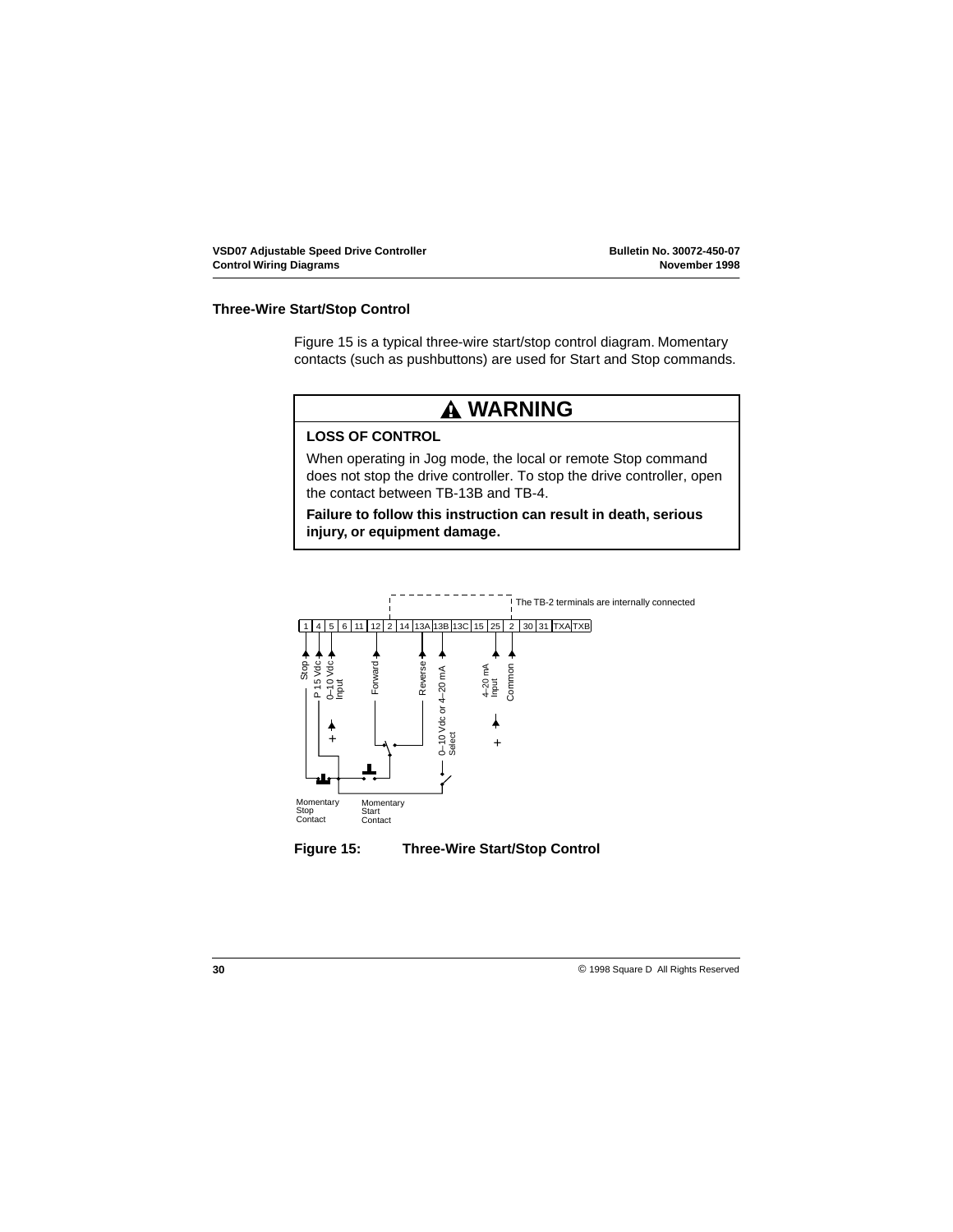#### **Three-Wire Start/Stop Control Notes** (refer to [Figure 15 on page 30](#page-33-0)):

- 1. Momentarily close TB-12 to TB-4 to start the drive controller, and momentarily open TB-1 to TB-4 to stop the drive controller.
- 2. If reverse direction is required, set Rotation Direction (Parameter 17) to Forward and Reverse, and set TB-13A (Parameter 10) to Start Reverse. If the Fwd/Rev switch is changed while the drive controller is running, the drive controller does not change direction until the Start button is pushed. If reverse direction is not required, the Start pushbutton must be wired directly to TB-12 and TB-4.
- 3. For 0-10 Vdc or 4-20 mA speed control, use one of the following methods:
	- a. Program Parameter 05 Standard Speed Source for 0-10 Vdc or 4-20 mA. This method is preferable if only one speed source is required because the TB-13 terminals can be used for other functions.

#### or

b. Program one TB-13 terminal (13A, 13B, or 13C) for 0-10 Vdc or 4-20 mA. When that terminal is closed to TB-4, the drive controller responds to the selected speed reference signal. If that terminal is not closed to TB-4, the drive controller responds to the speed control source selected in Parameter 05 - Standard Speed Source. This method is used to toggle between two speed sources.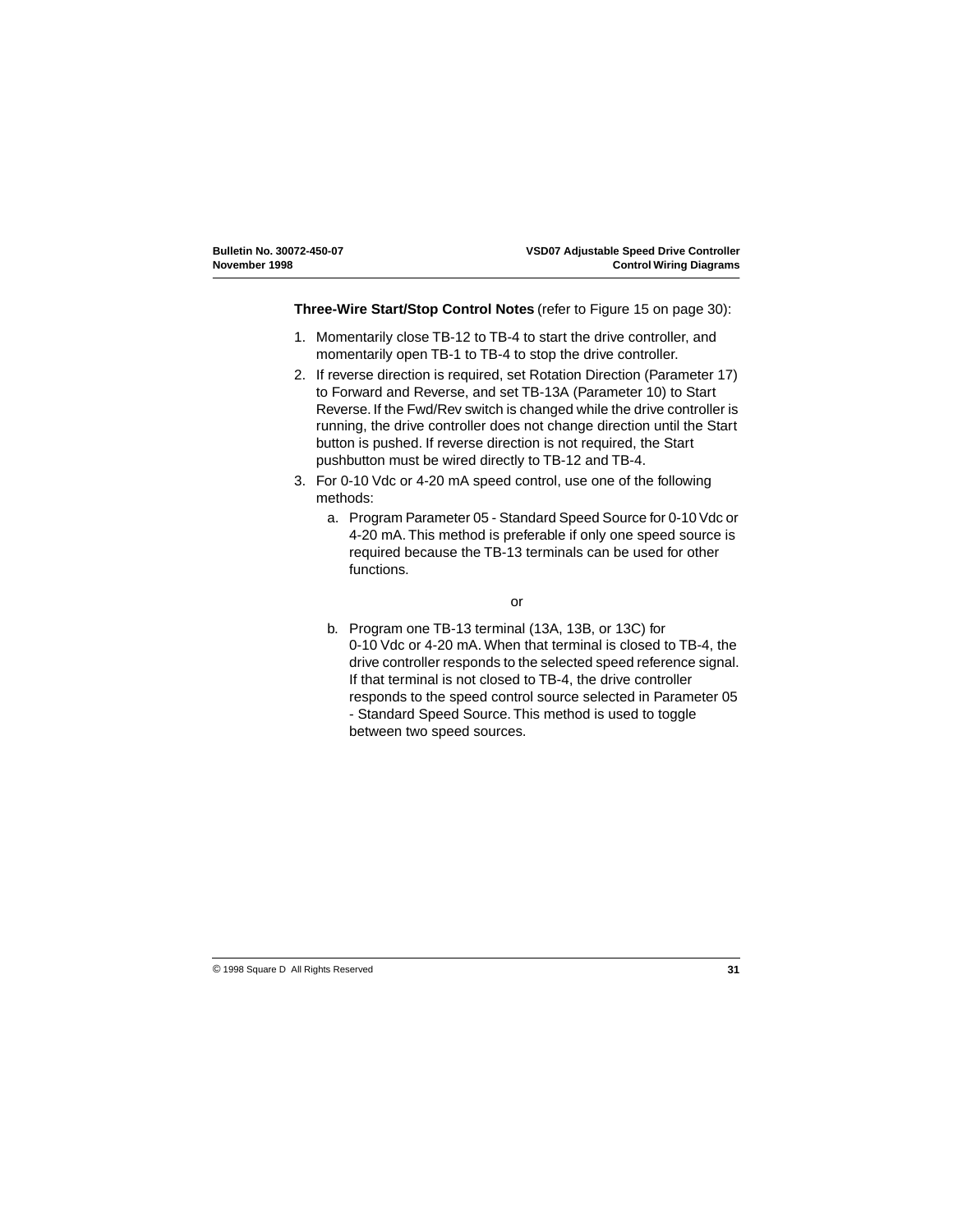### <span id="page-35-0"></span>**Speed Potentiometer and Preset Speed Control**

Figure 16 shows how to wire a speed potentiometer and/or Preset Speed control for either a two-wire or three-wire start/stop circuit.





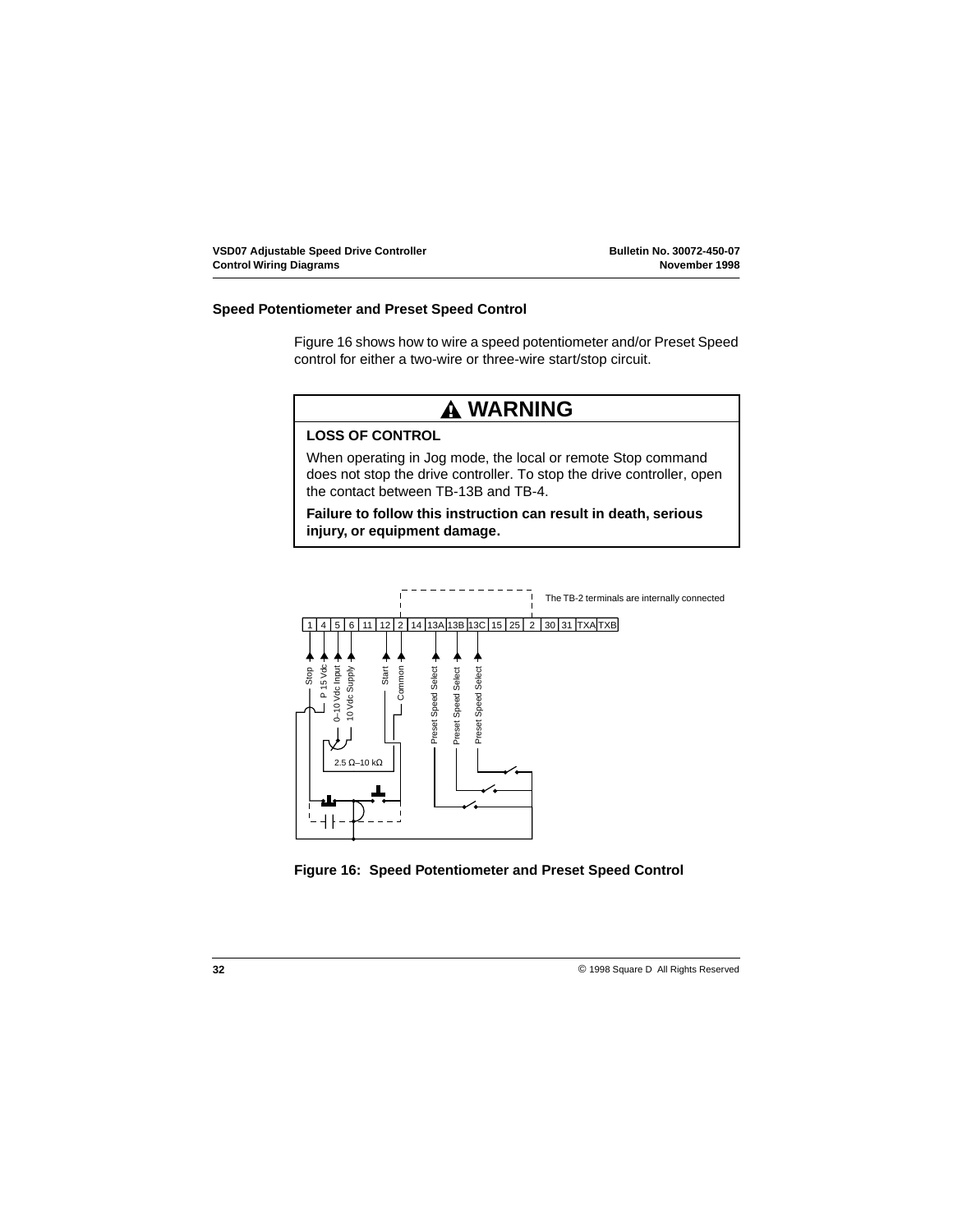**Speed Potentiometer and Preset Speed Control Notes** (refer to [Figure](#page-35-0)  [16 on page 32](#page-35-0)):

- 1. Program the Preset Speeds (Parameters 31-37) to the desired values.
- 2. Program TB-13A, TB-13B, and TB-13C (refer to Parameters 10, 11, and 12). To select a preset speed, close the appropriate TB-13 terminal(s) to TB-4. See preset speed table on [page 66](#page-69-0).
- 3. If reverse rotation is also required, TB-13A cannot be used as a Preset Speed Select. Program the TB-13A to select Run Reverse or Start Reverse. Use TB-13B and TB-13C to select preset speeds.
- 4. For speed potentiometer control, program Parameter 05 Standard Speed Source for 0-10 Vdc. If none of the preset speeds are selected (all of the TB-13 terminals are open), the drive controller responds to the speed potentiometer.

## **MOTOR THERMAL OVERLOAD PROTECTION**

The VSD07 drive controller provides indirect motor thermal protection by continuously calculating the  $I^2t$  of the motor based on the setting of the parameter.

This calculation establishes thermal protection of the motor and drive controller for normal conditions of ambient temperature.

Typical trip values are:

- Motor current = 180% of nominal drive controller current for 32 s
- Motor current = 150% of nominal drive controller current for 60 s

If the motor current  $\leq 110\%$  of the nominal drive controller current, the drive controller will not trip.

Equivalent to Class 10 overloads.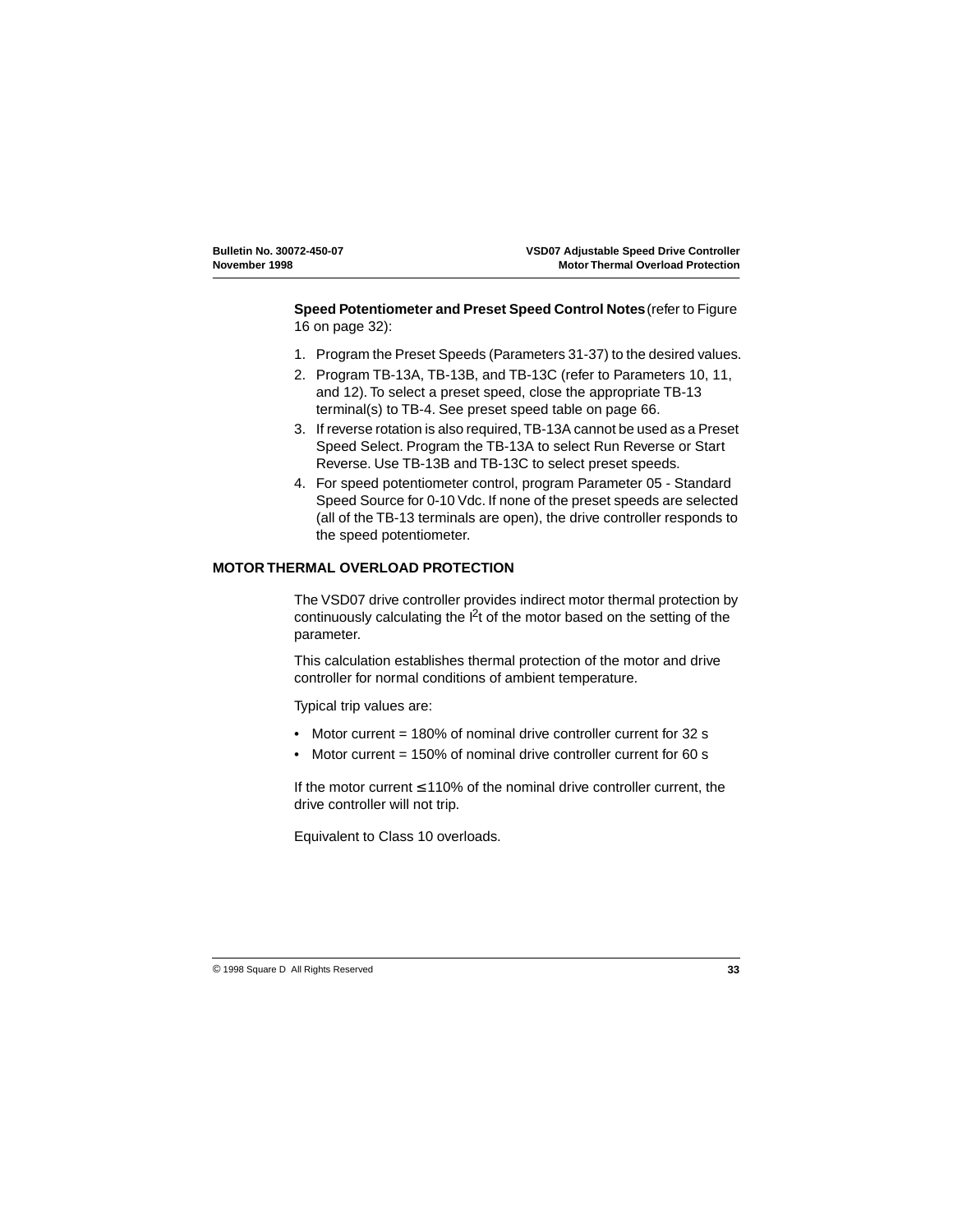The thermal state of the drive controller is automatically reset when power is removed.

# **A CAUTION**

## **LOSS OF MOTOR OVERLOAD PROTECTION**

When external overload relays are connected to the drive controller output, the overload relay must be capable of operation over the expected range of drive controller output frequencies (including direct current).

When DC injection braking is used:

- The overload relay must be capable of operation with direct current flowing in the motor.
- Do not use overload relays equipped with current transformers for sensing the motor current.

## **MOTOR OVERHEATING**

This drive controller does not provide direct thermal protection for the motor. A thermal sensor in the motor may be required for protection at all speeds and loading conditions. Consult motor manufacturer for thermal capability of motor when operated over desired speed range.

If drive trips on overload fault, allow sufficient time for the motor to cool prior to restarting.

**Failure to follow these instructions can result in injury or equipment damage.**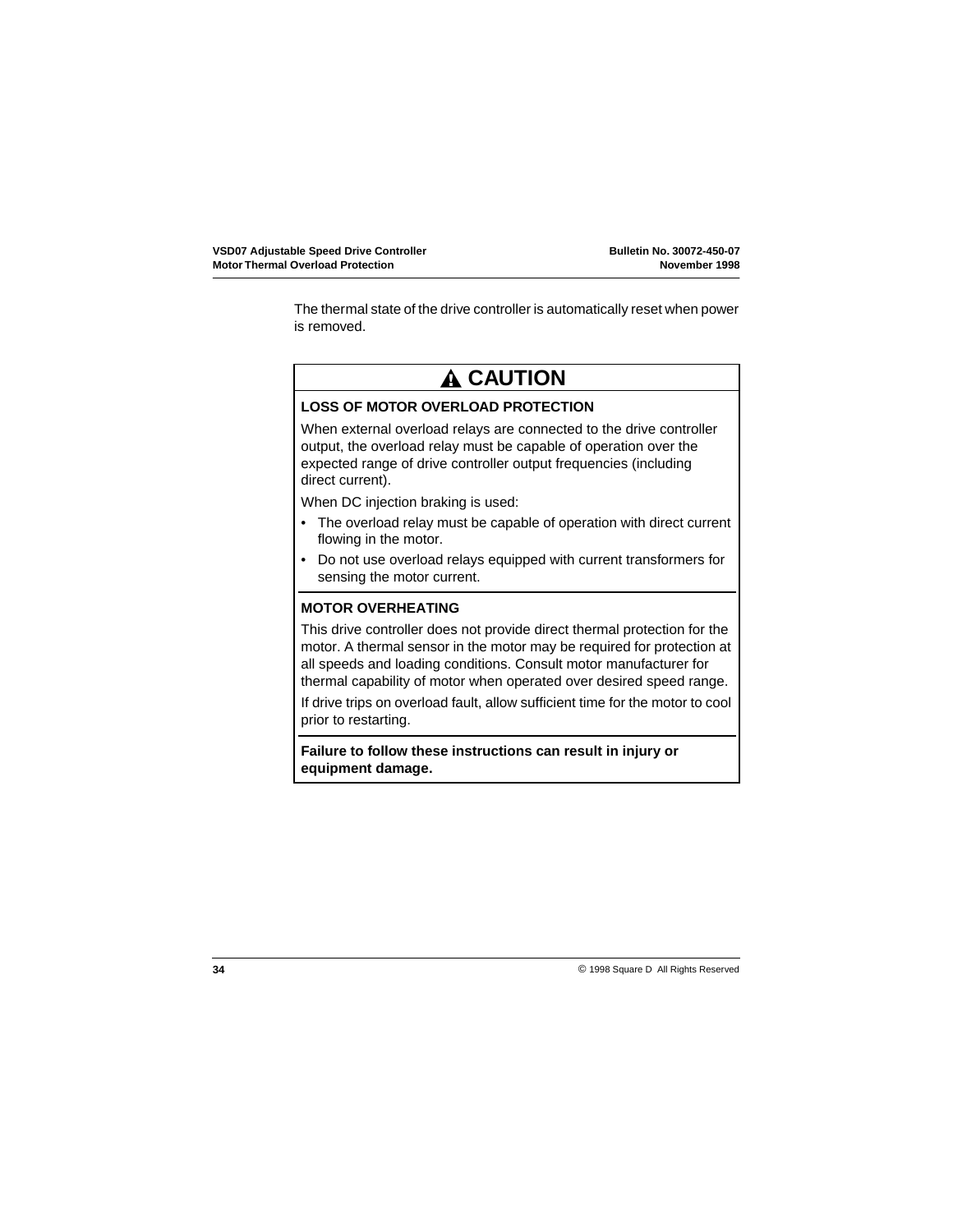## **AVAILABLE TORQUE**

Continuous duty:

- For self-ventilated motors, motor cooling depends on the speed.
- Continuous duty results in motor derating for speeds less than 50% of the nameplate motor speed.

Operation in overspeed:

- In overspeed operation, the voltage no longer increases with the frequency, resulting in reduced induction in the motor and loss of torque. Consult the motor manufacturer to ensure that the motor operates in overspeed.
- For a special motor, the base frequency (Parameter #27) can be adjusted between 30 and 129 Hz and the maximum frequency (Parameter #24) can be adjusted between minimum frequency and 120 Hz.

# **A CAUTION**

## **MACHINERY OVERSPEED**

Some motors and/or loads are not suited for operation above nameplate motor speed and frequency. Consult motor manufacturer before operating motor above rated speed.

**Failure to follow this instruction can result in injury or equipment damage.**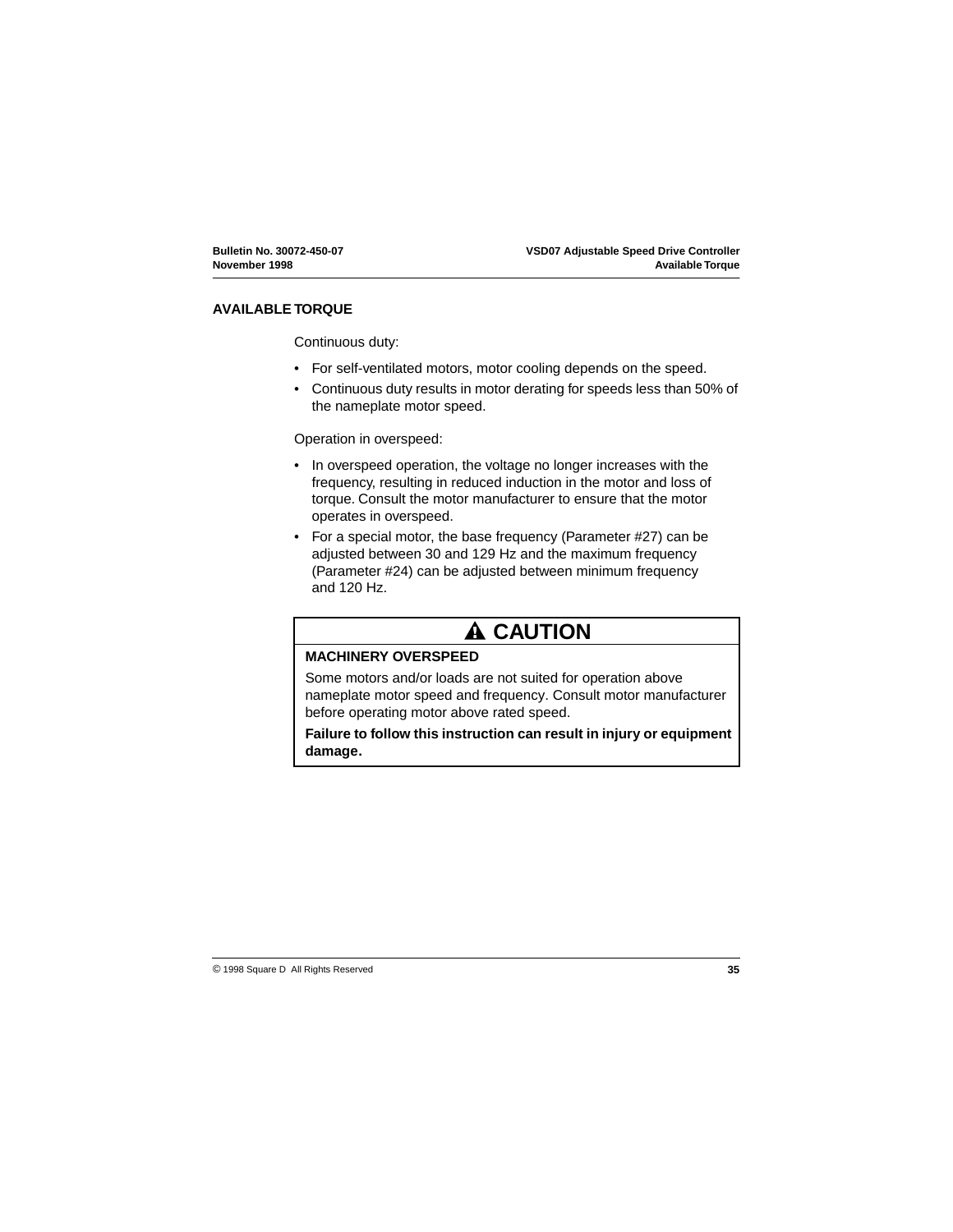## **INITIAL POWER UP AND MOTOR ROTATION**

## **DANGER**

### **HAZARDOUS VOLTAGE**

- Before attempting to operate the drive controller, motor, and driven equipment, ensure that all procedures pertaining to installation and wiring have been properly followed. See ["General Wiring Practices"](#page-15-0)  [on page 12](#page-15-0).
- Disconnect all power before servicing the drive controller. WAIT THREE MINUTES until DC bus capacitors discharge, then measure DC bus capacitor voltage as described on [page 89](#page-92-0) to verify that DC voltage is less than 45 V. The display is not an accurate indication of the absence of DC bus voltage.
- DO NOT short across the DC bus capacitors or touch terminal strip screw connections with voltage present.
- No serviceable components are inside. DO NOT remove cover.
- User is responsible for conforming to all applicable code requirements with respect to grounding all equipment.
- Use only electrically insulated tools.

If the drive controller must be replaced:

- Disconnect all power.
- Place a "DO NOT TURN ON" label on drive controller disconnect.
- Lock disconnect in open position.

**Electrical shock will result in death or serious injury.**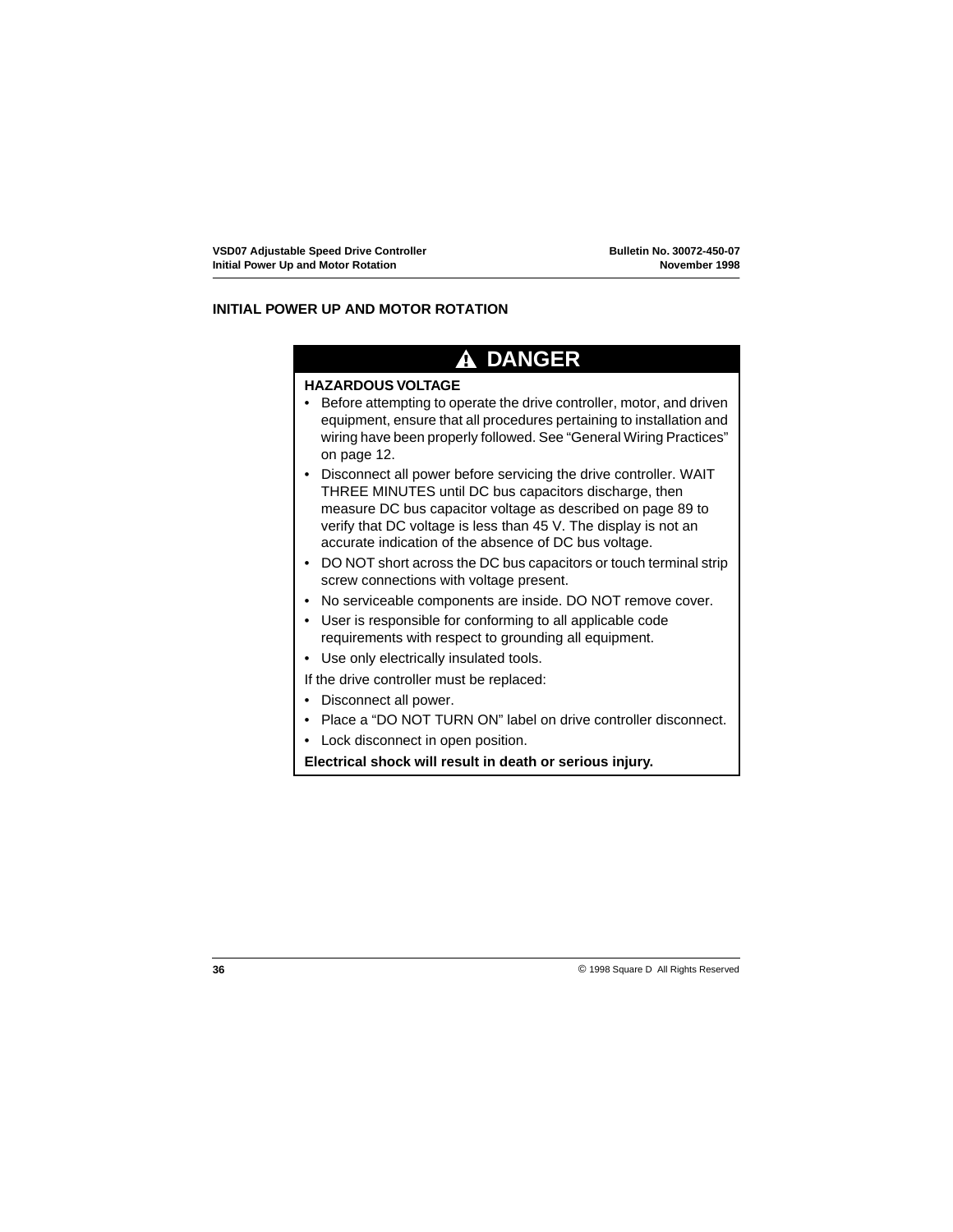# **WARNING**

## **DRIVE CONTROLLER DAMAGE**

- Drive controller will be damaged if input line voltage is applied to output terminals (T1, T2, T3). Check power connections before energizing drive controller.
- Do not continuously cycle input power to the drive controller more than once every two minutes. Damage to the drive controller will occur.

**Failure to follow these instructions can result in death, serious injury, or equipment damage.**

NOTE: Before applying power, ensure that the EPM module is present and properly seated. See Figure 17 for the location of the EPM module.



**Figure 17: EPM Module**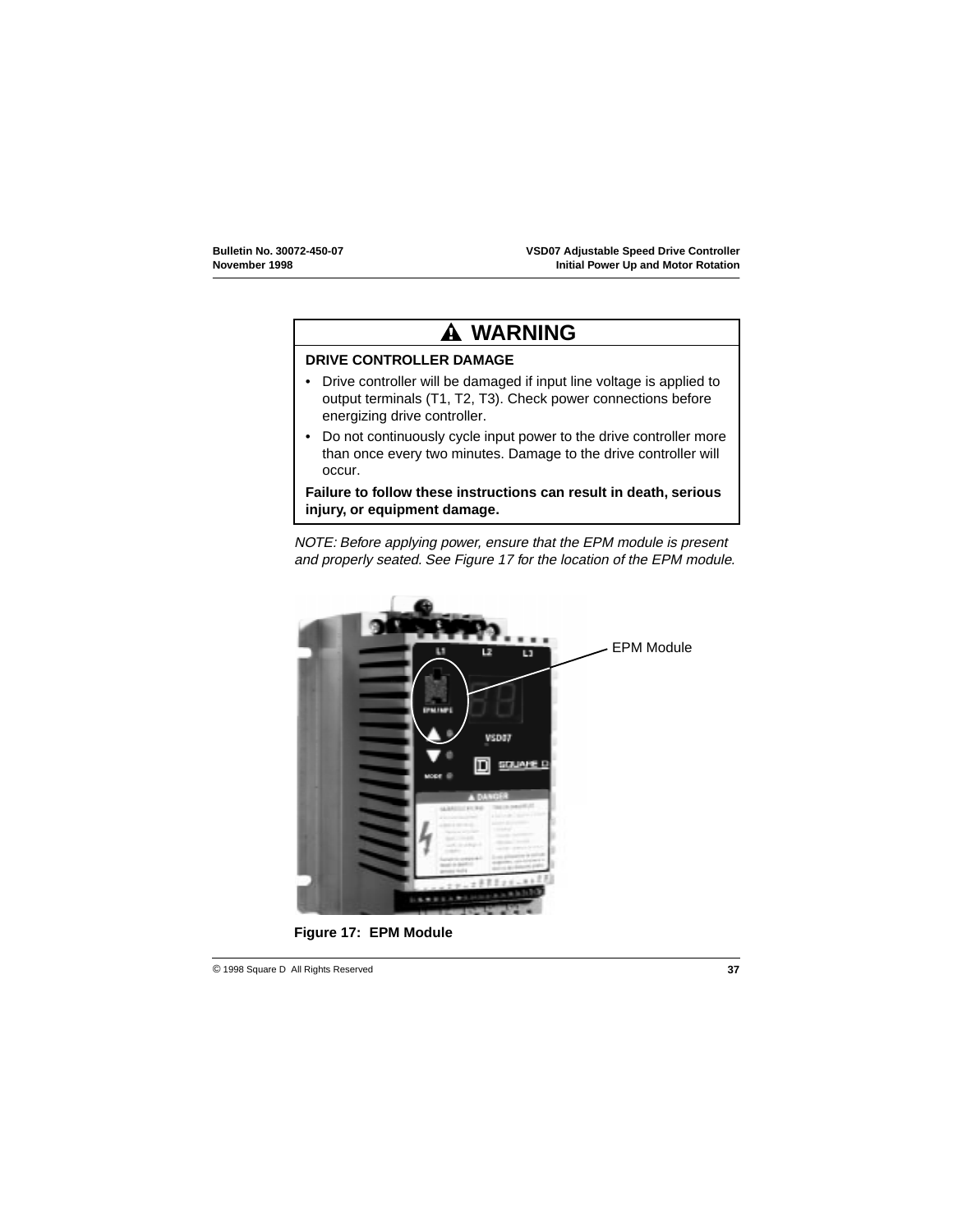To power up the drive controller:

- 1. Disconnect the driven load from the motor. Verify that the drive controller input terminals (L1, L2, and L3) are wired to the proper input voltage per the nameplate rating of the drive controller.
- 2. Energize the incoming power line. The LED display flashes a two digit number ("03" in the example below) that identifies the parameter set contained in the drive controller. The display then indicates "--". The drive controller is now disabled as shown below:

Apply input power.

Display flashes parameter set value (00-99).

Display then indicates "--".



Review all parameters to ensure that they are applicable to a given drive controller application. However, the following four key parameters must be checked and adjusted, if necessary, prior to motor operation:

- Line Voltage
- Motor Overload
- Control Type
- Rotation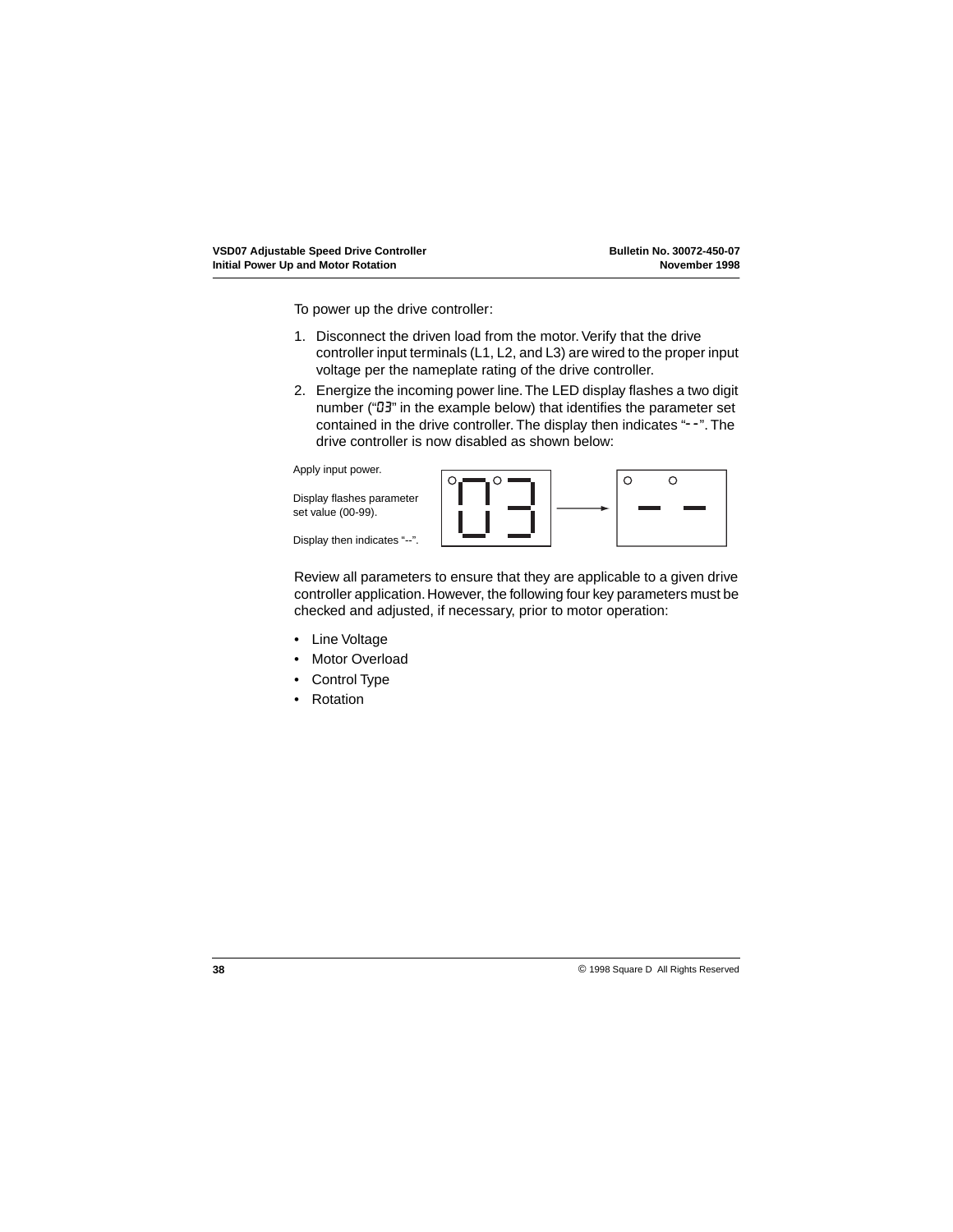## **PROGRAMMING THE DRIVE CONTROLLER**

The drive controller is programmed by one of three methods:

- 1. Using the three buttons and 2-digit LED display on the front of the drive controller.
- 2. Programming the Electronic Programming Module (EPM) using the optional Portable Programming Fixture.
- 3. Using serial communications through a serial link.

This section describes programming the drive controller using the buttons and display, which are shown below:



## **Entering the Password**

To access the parameters, enter the Program mode by pressing the Mode button. This activates the Password prompt. The display reads "00" and the right-hand decimal point blinks, as shown below:

Press Mode.

Display indicates "00".

Right decimal point blinks.

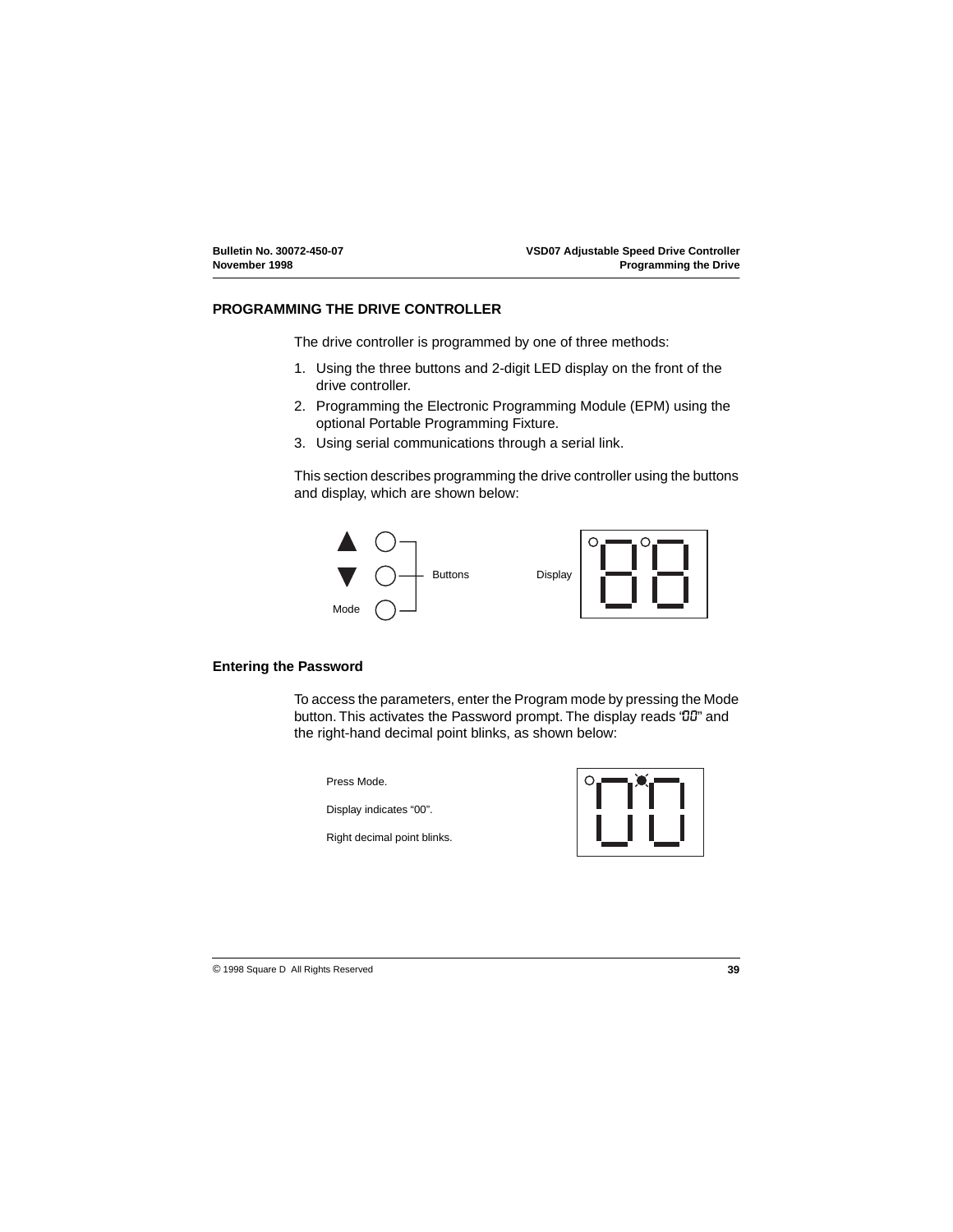Next enter the four-digit password. Since the display is only two digits, this requires two steps.

Press **▲** to scroll to the first 2 digits of password value. Default password is 1225.

Press Mode to enter first two digits.



Once the Mode button is pressed, the display changes to "00" and the right-hand decimal point blinks more rapidly. This indicates that the last two digits of the password must now be entered.

Right decimal point blinks faster.

Press **▲** to scroll to last 2 digits of password value.

Press Mode to enter first two digits.



When the Mode button is pressed, the right-hand decimal point stays on instead of blinking, and "*D* i" is displayed. This indicates that the Program mode is accessed at the beginning of the parameter menu (01 is the first parameter). If the display flashes "Er", the password was incorrect. Repeat the process to enter the password.

The password is stored in Parameter 44. You must change this parameter to change the password. See ["44 – Password" on page 67](#page-70-0). When you have changed the password, be sure to record and keep track of the password.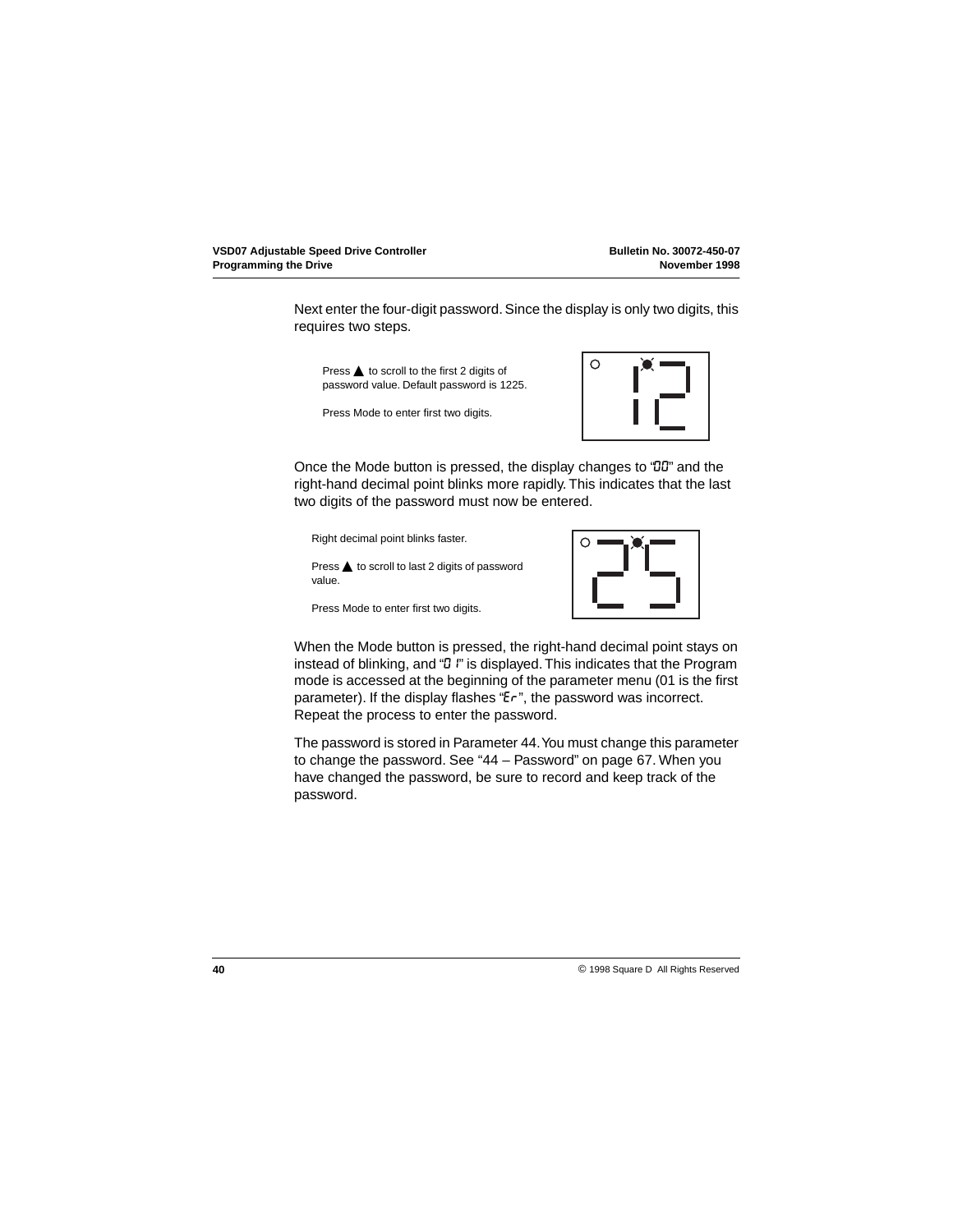### **Setting the Parameters**

Once the Program mode is accessed, use the ▲ and ▼ buttons to scroll to the desired parameter number.

Right decimal point stays on instead of blinking.

Use  $\triangle$  and  $\nabla$  to scroll to the desired parameter number (i.e., 19—Acceleration Time).

Press Mode to display the parameter setting, a 2-digit code (see [Table 6 on page 72](#page-75-0)).

Right decimal point blinks.

Use the  $\blacktriangle$  and  $\nabla$  buttons to scroll to a new value.

Use  $\blacktriangle$  and  $\nabla$  to scroll to the new parameter value from the table.

Press Mode to store new value.

Press the Mode button to store the new setting and exit the Program mode. To re-enter the Program mode, press the Mode button again within two minutes, otherwise you must re-enter the password.





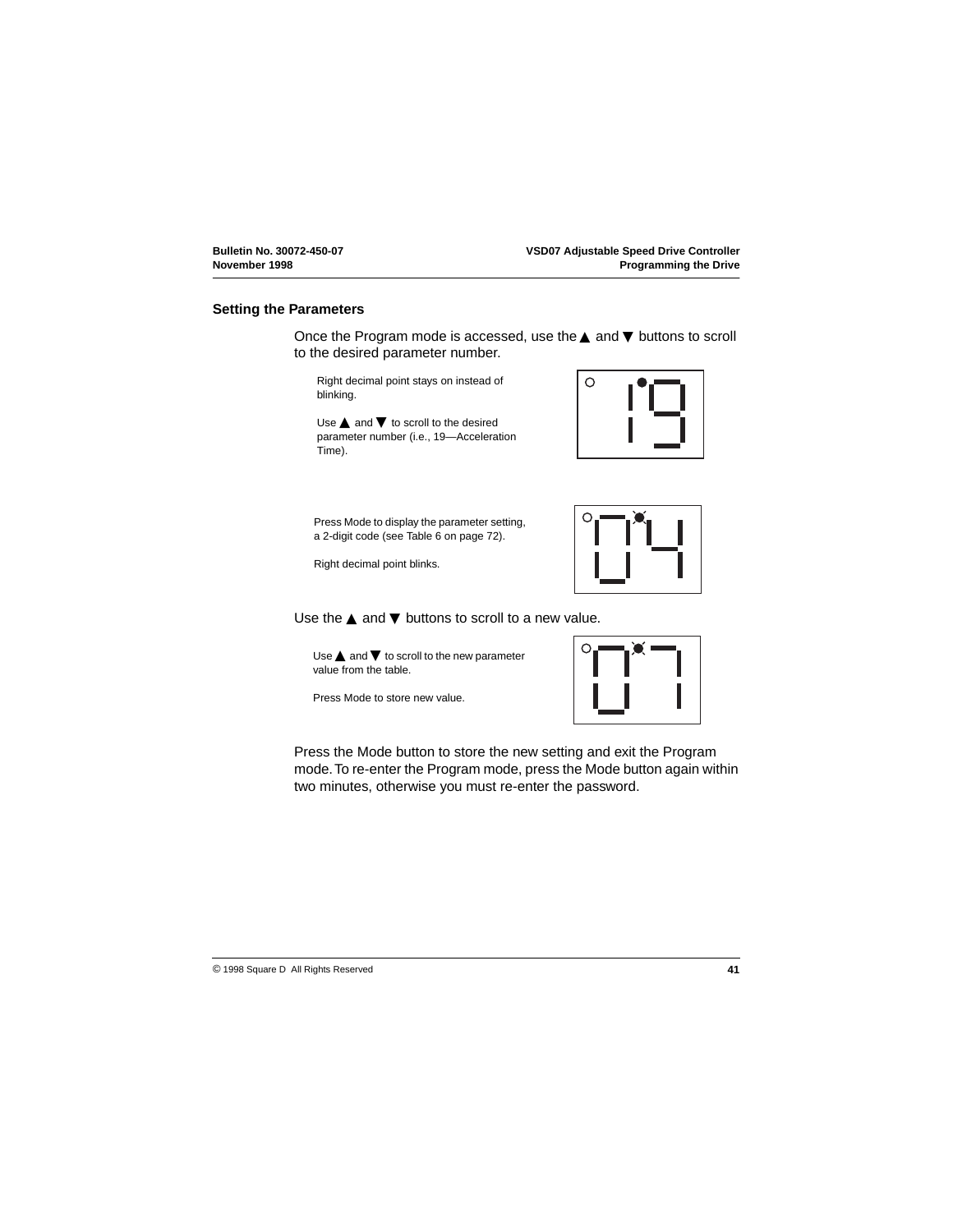## <span id="page-45-0"></span>**Programming Direct-Entry Parameters**

Most of the parameters are programmed by entering the codes defined in Appendix A. The Minimum Frequency, Preset Speeds, and the Password (Parameters 23, 31-37, 44), however, are programmed by directly entering the value. The procedure is similar to entering the Password. The parameter value is four digits, but the display is two digits, so the value must be entered in two parts.

For example, to enter a preset speed of 32.5 Hz, first enter "03", then "25". In the display below, the Mode button has already been pressed to display the first two digits of the present setting, and the right-hand decimal point is blinking:

Use  $\triangle$  and  $\nabla$  to scroll to the first 2 digits of the new parameter value.

Press Mode to store the first two digits.



Once the Mode button is pressed to store the first two digits of the new parameter value, the right-hand decimal point will blink more rapidly. This indicates that the last two digits of the new parameter value must now be entered.

Use  $\blacktriangle$  and  $\nabla$  to scroll to the last 2 digits of the new parameter value.

Press Mode to store the last two digits.

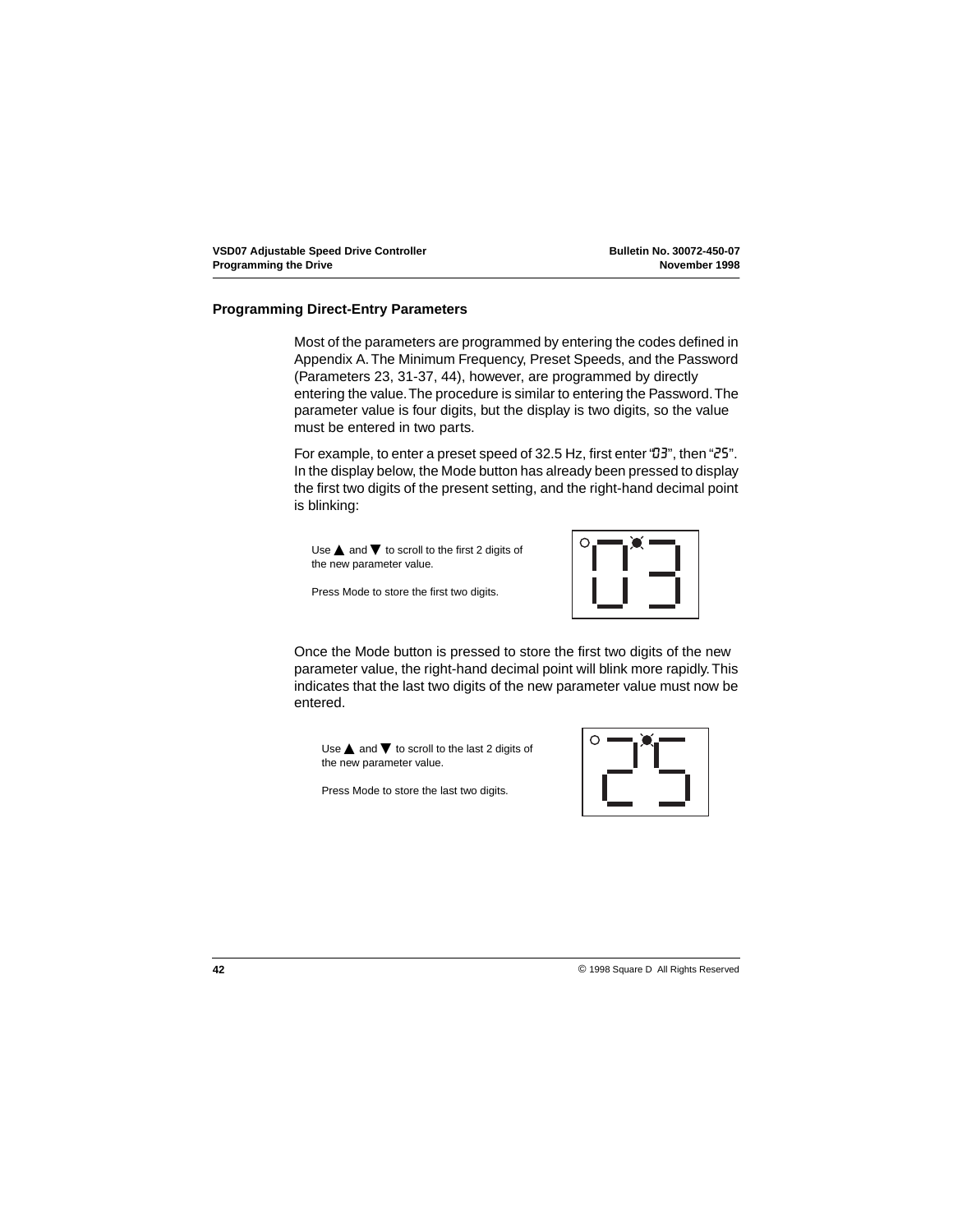## <span id="page-46-0"></span>**Electronic Programming Module (EPM)**

Every VSD07 drive controller has an Electronic Programming Module (EPM). The EPM stores the user's parameter settings and special OEM default settings (if programmed). The EPM can be installed in another drive controller for quick set-up. For example, if a drive controller is replaced with a new one, the EPM can be taken out of the first drive controller and installed in the new drive controller. Downtime is minimized because the new drive controller doesn't require programming–it is ready to run when the EPM is installed.

• Do not remove or install the EPM while power is applied to drive controller. After removing the power from drive controller, wait three minutes before removing the EPM.

The VSD07 drive controller contains two or three sets of parameter values, depending on whether the drive controller is programmed with optional OEM default settings.

- 1. The factory default settings are permanently stored on the main control board and cannot be changed.
- 2. The user settings are stored in the EPM. When the drive controller is shipped from the factory, the user settings are the same as the factory default settings. The user settings can be changed to configure the drive controller for a particular application.
- 3. The optional OEM default settings are also stored in the EPM. OEM default settings are typically used in cases where many drive controllers are used for the same application, which requires that all of the drive controllers have the same parameter settings. The OEM default settings cannot be changed without the optional Portable Programming Fixture. The drive controller is programmed to operate according to the user settings or the OEM default settings. Refer to Parameter 48 on page [67](#page-70-0).

NOTE: The drive controller will not operate without the EPM. The drive controller displays  $\mathscr F$  i" if the EPM is missing or damaged.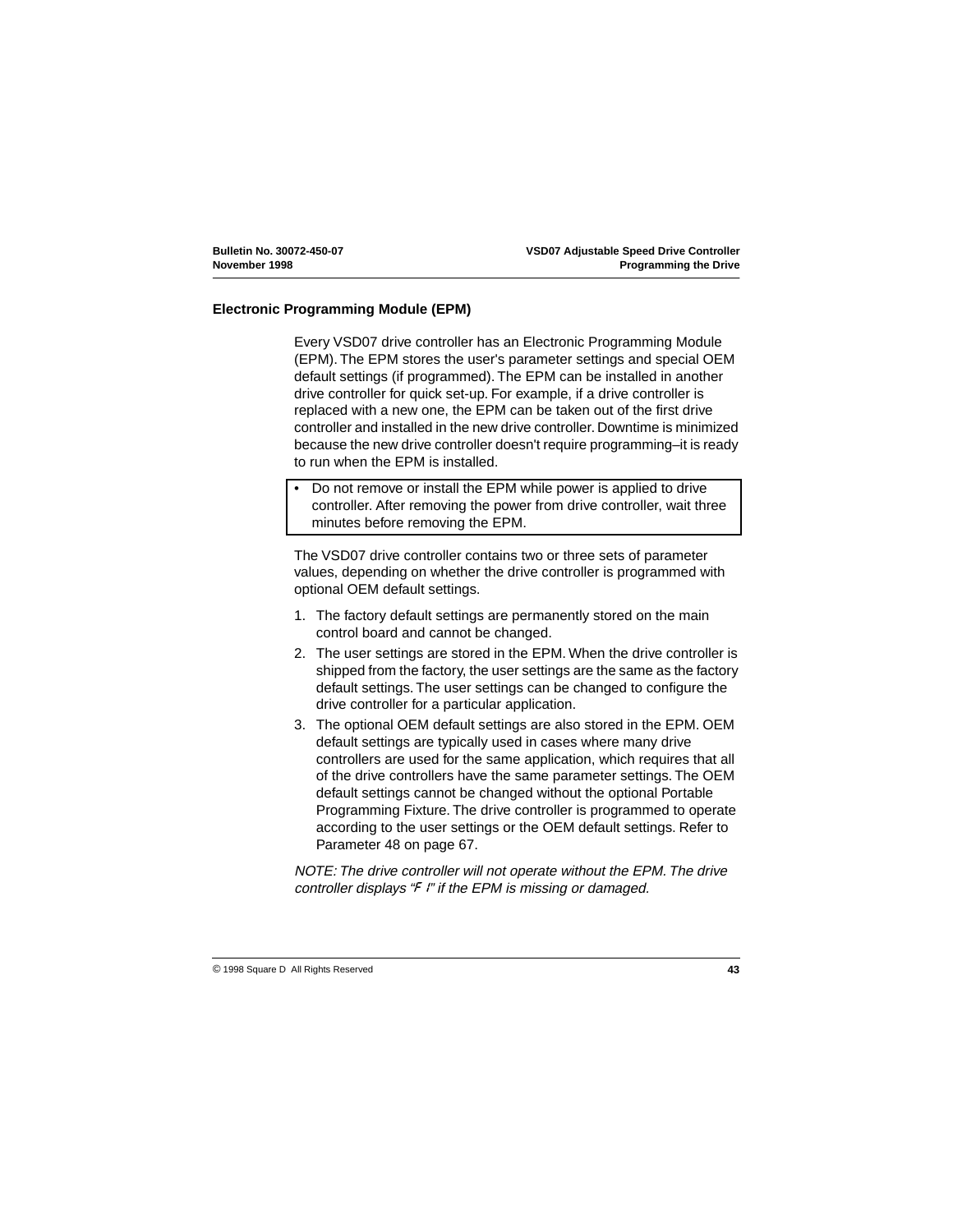A Portable Programming Fixture is an optional accessory. It can quickly and easily program many VSD07 Series drive controllers for the same configuration. Once a "master" EPM is programmed, the fixture is used to copy those settings to other EPMs.

If the OEM settings in the EPM become corrupted, the drive controller operates normally, until an attempt is made to perform a Reset OEM using Parameter 48 - Program Selection. The drive controller will flash "GF" to indicate that the OEM settings are no longer valid. This requires that the EPM be re-programmed using the Portable Programming Fixture.

If the OEM settings and the user settings are both corrupted, the drive controller displays "GF" immediately and the drive controller requires a RESET 60 or RESET 50 using Parameter 48 - Program Selection. Once the Reset is performed, the parameters are programmed individually to match the OEM default settings. This allows the drive controller to operate as if it were in OEM mode, even though it is actually operating in User mode. Refer to Parameter 48 on page [67](#page-70-0).

NOTE: The drive controller also displays "GF" if a Reset OEM or Operate With OEM Settings is attempted when the drive controller is not equipped with the OEM default option.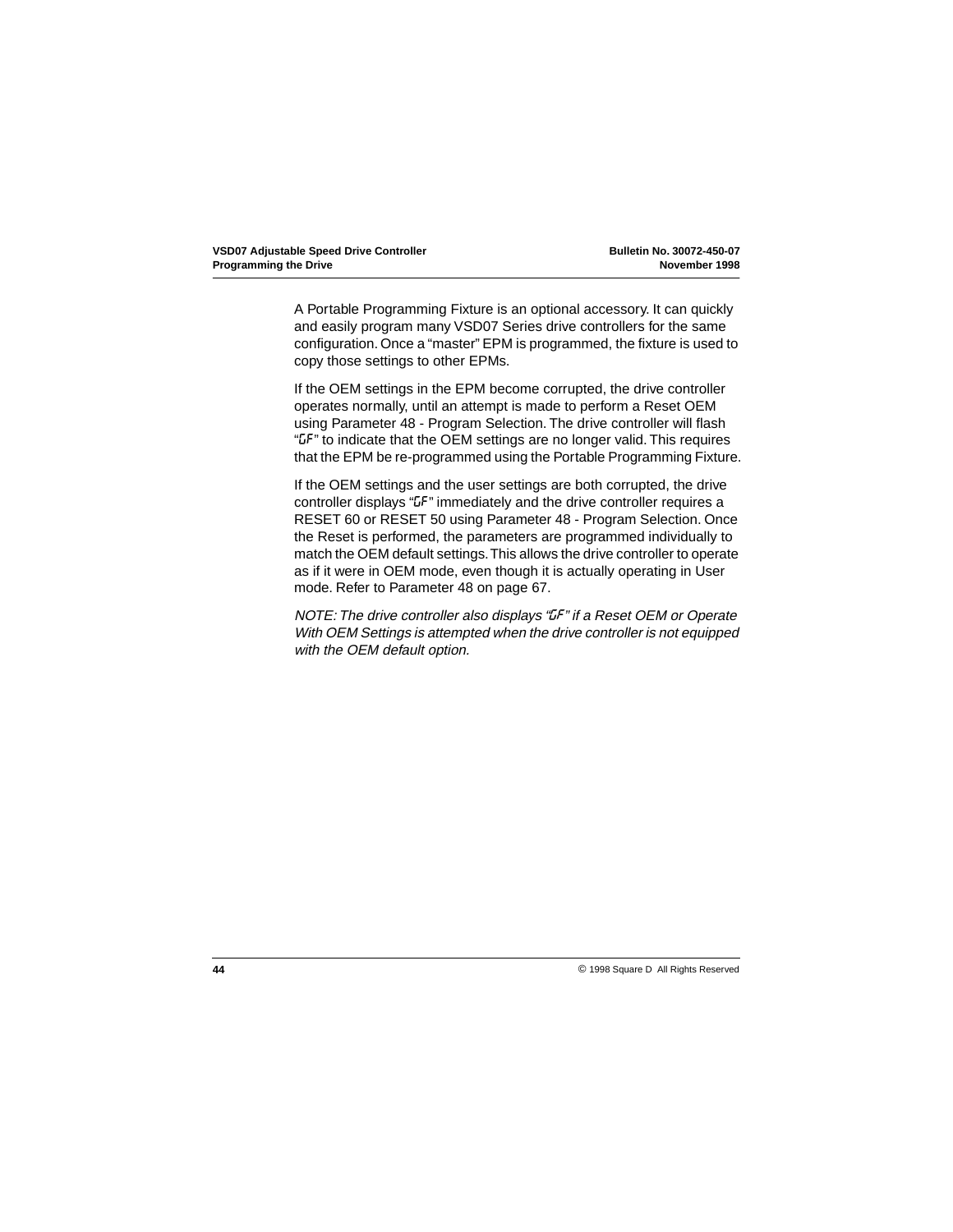### **PARAMETER MENU**

## **Table 5: Parameter Menu**

| <b>Parameter</b><br>No. | <b>Parameter Name</b>           | <b>Range of Adjustment</b><br>[1], [2]                                                                                                                                          | <b>Factory</b><br><b>Default</b><br>[1], [2] | <b>See</b><br>Page |
|-------------------------|---------------------------------|---------------------------------------------------------------------------------------------------------------------------------------------------------------------------------|----------------------------------------------|--------------------|
| 01                      | Line Voltage                    | High (01), Low (02)                                                                                                                                                             | High (01)                                    | 48                 |
| 02                      | Carrier Frequency               | 4 kHz (01), 6 kHz (02), 8 kHz (03), 10 kHz (04)                                                                                                                                 | 6 kHz (02)                                   | 48                 |
| 03                      | <b>Start Method</b>             | Normal (01), Start On Power Up (02),<br>Start With DC Brake (03), Auto Restart (04)                                                                                             | Normal (01)                                  | 49                 |
| 04                      | Stop Method                     | Coast (01), Coast With DC Brake (02),<br>Ramp (03), Ramp With DC Brake (04)                                                                                                     | Coast (01)                                   | 50                 |
| 05                      | <b>Standard Speed</b><br>Source | Keypad (01), Preset #1 (02), 0-10 Vdc (03),<br>4-20 mA (04)                                                                                                                     | Keypad (01)                                  | 51                 |
| 06<br>13                | TB-14 Output<br>TB-15 Output    | None (01), Run (02), Fault (03),<br>Inverse Fault (04), Fault Lockout (05), At Set<br>Speed (06), Above Preset #3 (07),<br>Current Limit (08), Auto Speed (09),<br>Reverse (10) | None (01)<br>None (01)                       | 52 to 57           |
| 08                      | TB-30 Output                    | None (01), 0-10 Vdc Freq (02),<br>2-10 Vdc Freq (03), 0-10 Vdc Load (04),<br>2-10 Vdc Load (05)                                                                                 | None (01)                                    | 53                 |
| 09                      | TB-31 Output                    | None (01), 0-10 Vdc Load (02),<br>2-10 Vdc Load (03), Dynamic Braking (04)                                                                                                      | None (01)                                    | 53                 |
| 10                      | TB-13A Function<br>Select       | None (01), 0-10 Vdc (02), 4-20 mA (03),<br>Preset Speed #1 (04), Run Reverse (05),<br>Start Reverse (06), External Fault (07),<br>Remote Keypad (08), DB Fault (09)             | None (01)                                    | 54                 |

 $[1]$  The numbers in () are the codes that correspond to the parameter value. If the range of adjustment is followed by a Table number, refer to the indicated table in Appendix A.

 $[2]$  Factory defaults are shown for a 60 Hz base frequency. See Parameter 48 for 50 Hz base frequency.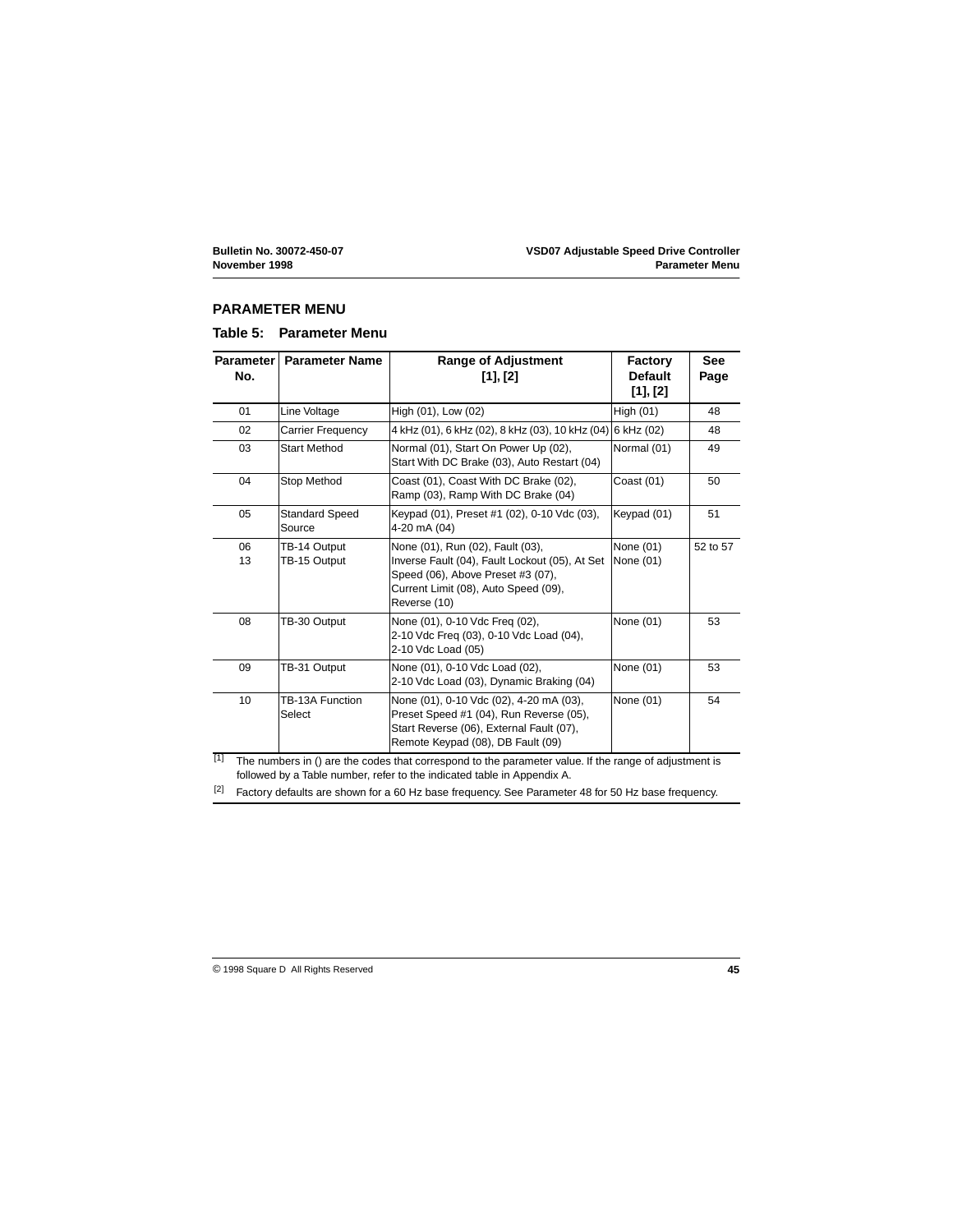#### **Table 5: Parameter Menu (continued)**

|     | Parameter   Parameter Name | <b>Range of Adjustment</b> | <b>Factory</b> | <b>See</b> |
|-----|----------------------------|----------------------------|----------------|------------|
| No. |                            | [1], [2]                   | <b>Default</b> | Page       |
|     |                            |                            | [1], [2]       |            |

## **WARNING**

## **LOSS OF CONTROL**

When operating in Jog mode, the local or remote Stop command does not stop the drive controller. To stop the drive controller, open the contact between TB-13B and TB-4.

## **Failure to follow this instruction can result in death, serious injury, or equipment damage.**

| 11 | TB-13B Function<br>Select | None (01), 0-10 Vdc (02), 4-20 mA (03),<br>Preset Speed #2 (04), Decrease Freq (05),<br>Jog Forward (06), Jog Reverse (07)                        | None (01)                          | 55 |
|----|---------------------------|---------------------------------------------------------------------------------------------------------------------------------------------------|------------------------------------|----|
| 12 | TB-13C Function<br>Select | None (01), 0-10 Vdc (02), 4-20 mA (03),<br>Preset Speed #3 (04), Increase Freq (05),<br>External Fault (06), Remote Keypad (07),<br>DB Fault (08) | None (01)                          | 56 |
| 13 | TB-15 Output              | (See Parameter 6 - TB-14 Output)                                                                                                                  | None (01)                          | 57 |
| 14 | Control                   | Terminal Strip Only (01),<br>Remote Keypad Only (02),<br>Terminal Strip or Remote Keypad (03)                                                     | <b>Terminal Strip</b><br>Only (01) | 57 |
| 15 | Serial Link               | Disable (01), Enable With Timer (02),<br>Enable Without Timer (03)                                                                                | Enable With<br>Timer $(02)$        | 57 |
| 16 | <b>Keypad Speed</b>       | Tenths Of Hz (01), Whole Hz (02)                                                                                                                  | Tenths (01)                        | 58 |
| 17 | Rotation                  | Forward Only (01),<br>Forward And Reverse (02)                                                                                                    | Forward<br>Only (01)               | 58 |
| 18 | Range Selector            | Refer to "Description of Parameters" section.                                                                                                     | $1.0 - 99.0(03)$                   | 58 |
| 19 | <b>Acceleration Time</b>  |                                                                                                                                                   | 20.0 Sec (20)                      | 59 |
| 20 | Deceleration Time         | 0.1 - 2970 Sec (Table 6). Range depends on<br>the setting of Parameter 18 - Range Selector.                                                       | 20.0 Sec (20)                      | 60 |
| 21 | DC Brake Time             |                                                                                                                                                   | $0.0$ Sec $(00)$                   | 60 |
| 22 | DC Brake Voltage          | $0.0 - 30.0\%$ (Table 7)                                                                                                                          | $0.0\%$ (00)                       | 61 |
| 23 | Minimum Frequency         | 0.0 - Maximum Freg                                                                                                                                | $0.0$ Hz                           | 61 |

 $[1]$  The numbers in () are the codes that correspond to the parameter value. If the range of adjustment is followed by a Table number, refer to the indicated table in Appendix A.

 $[2]$  Factory defaults are shown for a 60 Hz base frequency. See Parameter 48 for 50 Hz base frequency.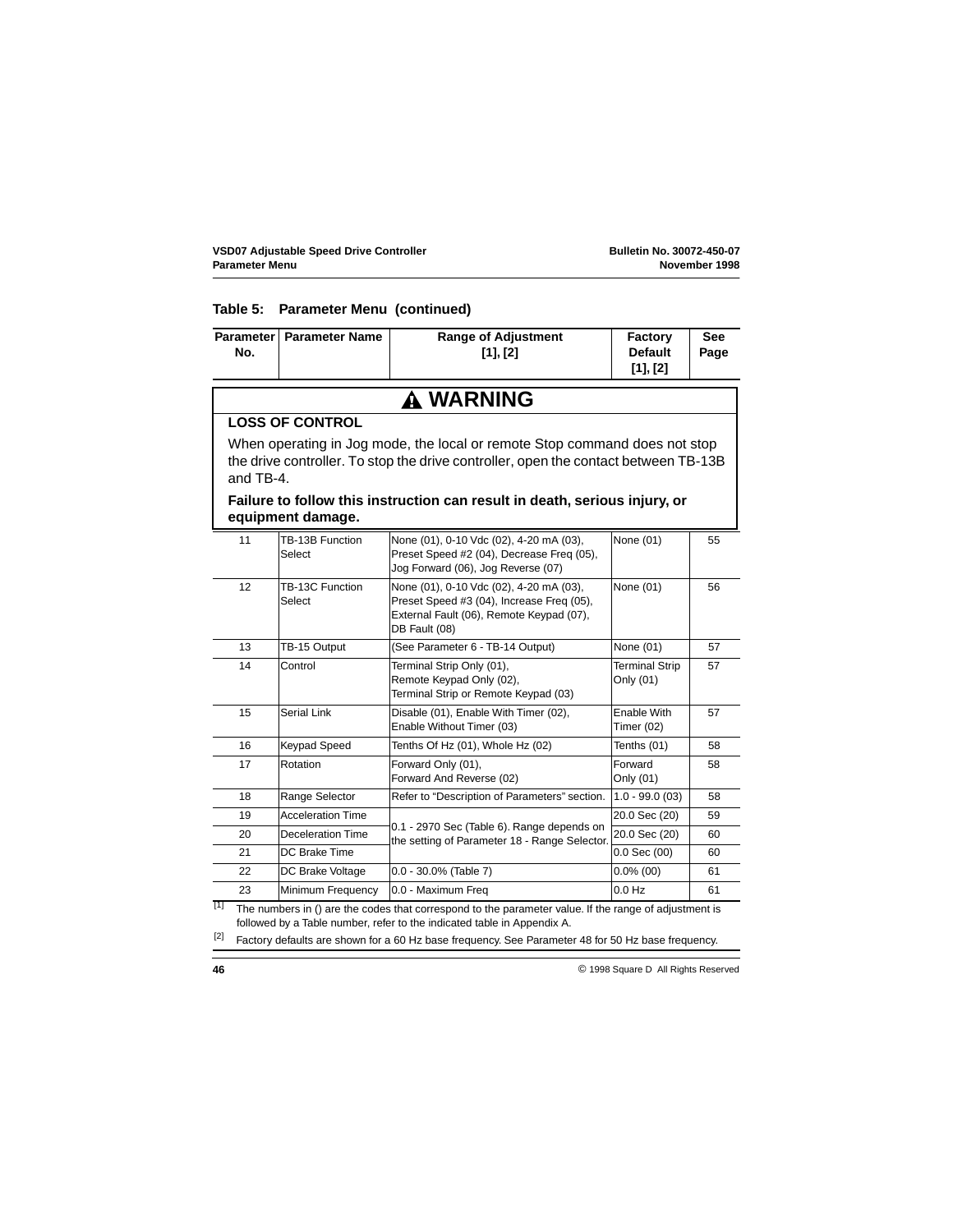## **Table 5: Parameter Menu (continued)**

| <b>Parameter</b><br>No. | <b>Parameter Name</b>    | <b>Range of Adjustment</b><br>[1], [2]                                                                                                                                    | <b>Factory</b><br><b>Default</b><br>[1], [2] | <b>See</b><br>Page |
|-------------------------|--------------------------|---------------------------------------------------------------------------------------------------------------------------------------------------------------------------|----------------------------------------------|--------------------|
| 24                      | Maximum Frequency        | Minimum Freq - 120 Hz (Table 7). Maximum<br>setting depends on the setting of Carrier<br>Frequency. Minimum setting 21.0 Hz if the<br>Minimum Freq. is set below 21.0 Hz. | 60.0 Hz (39)                                 | 62                 |
| 25                      | <b>Current Limit</b>     | 30 - 180% (Table 8). If Line Voltage is set to<br>Low, maximum setting 150%.                                                                                              | 180% (75)                                    | 62                 |
| 26                      | Motor Overload           | 30 - 100% (Table 8)                                                                                                                                                       | 100% (70)                                    | 63                 |
| 27                      | <b>Base Frequency</b>    | 30.0 - 129.0 Hz (Table 8)                                                                                                                                                 | 60.0 Hz (30)                                 | 64                 |
| 28                      | <b>Fixed Boost</b>       | $0.0 - 30.0\%$ (Table 9)                                                                                                                                                  | $1.0\%$ (02)                                 | 64                 |
| 29                      | Accel Boost              | $0.0 - 19.8\%$ (Table 9)                                                                                                                                                  | $0.0\%$ (00)                                 | 65                 |
| 30                      | <b>Slip Compensation</b> | $0.0 - 5.0\%$ (Table 9)                                                                                                                                                   | $0.0\%$ (00)                                 | 65                 |
| 31-37                   | <b>Preset Speeds</b>     | $0.0 - 120.0$ Hz                                                                                                                                                          | $0.0$ Hz                                     | 65                 |
| 40                      | <b>Frequency Scaling</b> | 0.0 - 198.0 Hz (Table 10)                                                                                                                                                 | 60.0 Hz (30)                                 | 66                 |
| 41                      | <b>Load Scaling</b>      | 0 - 198% (Table 10)                                                                                                                                                       | 198% (99)                                    | 66                 |
| 43                      | <b>Serial Address</b>    | $1 - 99$                                                                                                                                                                  | 1                                            | 67                 |
| 44                      | Password                 | 0000 - 9999                                                                                                                                                               | 1225                                         | 67                 |
| 47                      | Clear Fault History      | Maintain (01), Clear (02)                                                                                                                                                 | Maintain (01)                                | 67                 |
| 48                      | Program<br>Selection     | User Settings (01), OEM Settings (02),<br>Reset OEM (03), Reset 60 (04), Reset 50 (05) (01)                                                                               | <b>User Settings</b>                         | 67                 |
| 50                      | Fault History            | (View-Only)                                                                                                                                                               | (N/A)                                        | 69                 |
| 51                      | Software Code            | (View-Only)                                                                                                                                                               | (N/A)                                        | 69                 |
| 52                      | DC Bus Voltage           | (View-Only)                                                                                                                                                               | (N/A)                                        | 69                 |
| 53                      | Motor Voltage            | (View-Only)                                                                                                                                                               | (N/A)                                        | 69                 |
| 54                      | Load                     | (View-Only)                                                                                                                                                               | (N/A)                                        | 69                 |
| 55                      | 0-10 Vdc Input           | (View-Only)                                                                                                                                                               | (N/A)                                        | 69                 |
| 56                      | 4-20 mA Input            | (View-Only)                                                                                                                                                               | (N/A)                                        | 70                 |
| 57                      | <b>TB Strip Status</b>   | (View-Only)                                                                                                                                                               | (N/A)                                        | 70                 |
| 58                      | <b>Keypad Status</b>     | (View-Only)                                                                                                                                                               | (N/A)                                        | 70                 |
| 59                      | TB-30 Output             | (View-Only)                                                                                                                                                               | (N/A)                                        | 71                 |
| 60                      | TB-31 Output             | (View-Only)                                                                                                                                                               | (N/A)                                        | 71                 |

 $[1]$  The numbers in () are the codes that correspond to the parameter value. If the range of adjustment is followed by a Table number, refer to the indicated table in Appendix A.

 $^{[2]}$  Factory defaults are shown for a 60 Hz base frequency. See Parameter 48 for 50 Hz base frequency.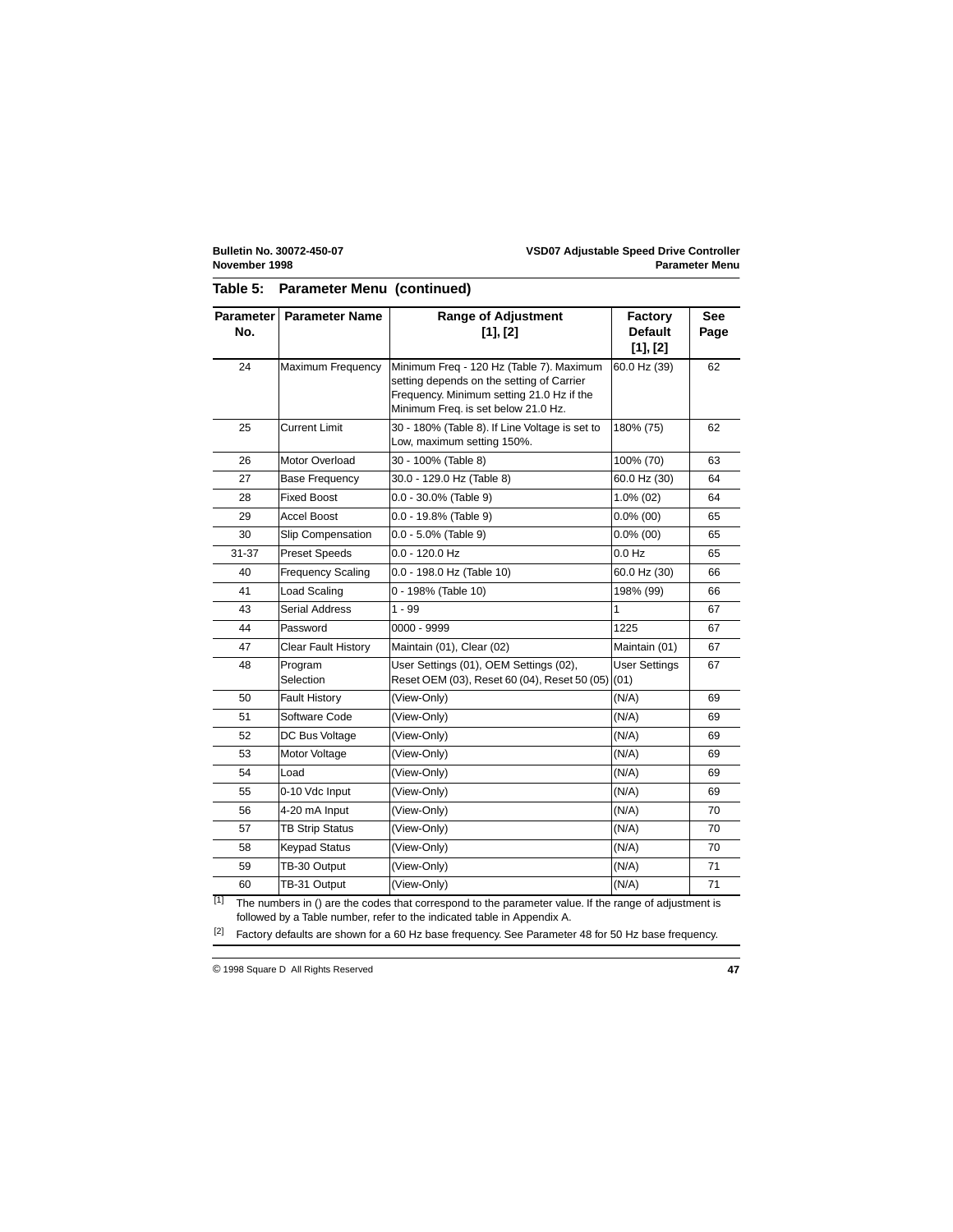## <span id="page-51-0"></span>**DESCRIPTION OF PARAMETERS**

## **01 – Line Voltage Selection**

This calibrates the drive controller for the actual applied input voltage, and can be set to High (01) or Low (02). Refer to the table below for the proper setting depending on the applied input voltage.

| Model                   | <b>Input Voltage</b><br>Rating | <b>Phase</b> | Line Input Voltage             | Setting     |
|-------------------------|--------------------------------|--------------|--------------------------------|-------------|
| VSD07••P10              | 120/208/240 Vac                | 1            | 110 - 120 Vac or 220 - 240 Vac | High $(01)$ |
|                         |                                |              | 200 - 208 Vac                  | Low (02)    |
| VSD07••P20              | 208/240 Vac                    | 1 or $3$     | 220 - 240 Vac                  | High $(01)$ |
|                         |                                | 1 or 3       | 200 - 208 Vac                  | Low (02)    |
| $VSD07 \rightarrow M20$ | 208/240 Vac                    | 3            | 220 - 240 Vac                  | High $(01)$ |
|                         |                                | 3            | 200 - 208 Vac                  | Low (02)    |
| VSD07••N40              | 400/480 Vac                    | 3            | 440 - 480 Vac                  | High $(01)$ |
|                         |                                | 3            | 380 - 415 Vac                  | Low (02)    |
| VSD07••S60              | 590 Vac                        | 3            | 575 - 600 Vac                  | High $(01)$ |
|                         |                                | 3            | 460 - 480 Vac                  | Low (02)    |

## **02 – Carrier Frequency**

This sets the switching rate of the output IGBTs. Increasing the carrier frequency will result in less audible motor noise. Available settings are: 4 kHz, 6 kHz, 8 kHz, and 10 kHz.

The carrier frequency setting also determines the maximum output frequency of the drive controller.

| <b>Parameter Setting</b> | <b>Carrier Frequency</b> | <b>Maximum Output Frequency</b> |
|--------------------------|--------------------------|---------------------------------|
|                          | 4 kHz                    | 66.0 Hz                         |
| 02                       | 6 kHz                    | 96.0 Hz                         |
| 03                       | 8 kHz                    | 120.0 Hz                        |
| 04                       | 10 kHz                   | $120.0$ Hz                      |

NOTE: If this parameter is changed while the drive controller is running, the change will not take effect until the drive controller is stopped. Therefore, the allowable maximum frequency is not increased if the carrier frequency is increased while the drive controller is running.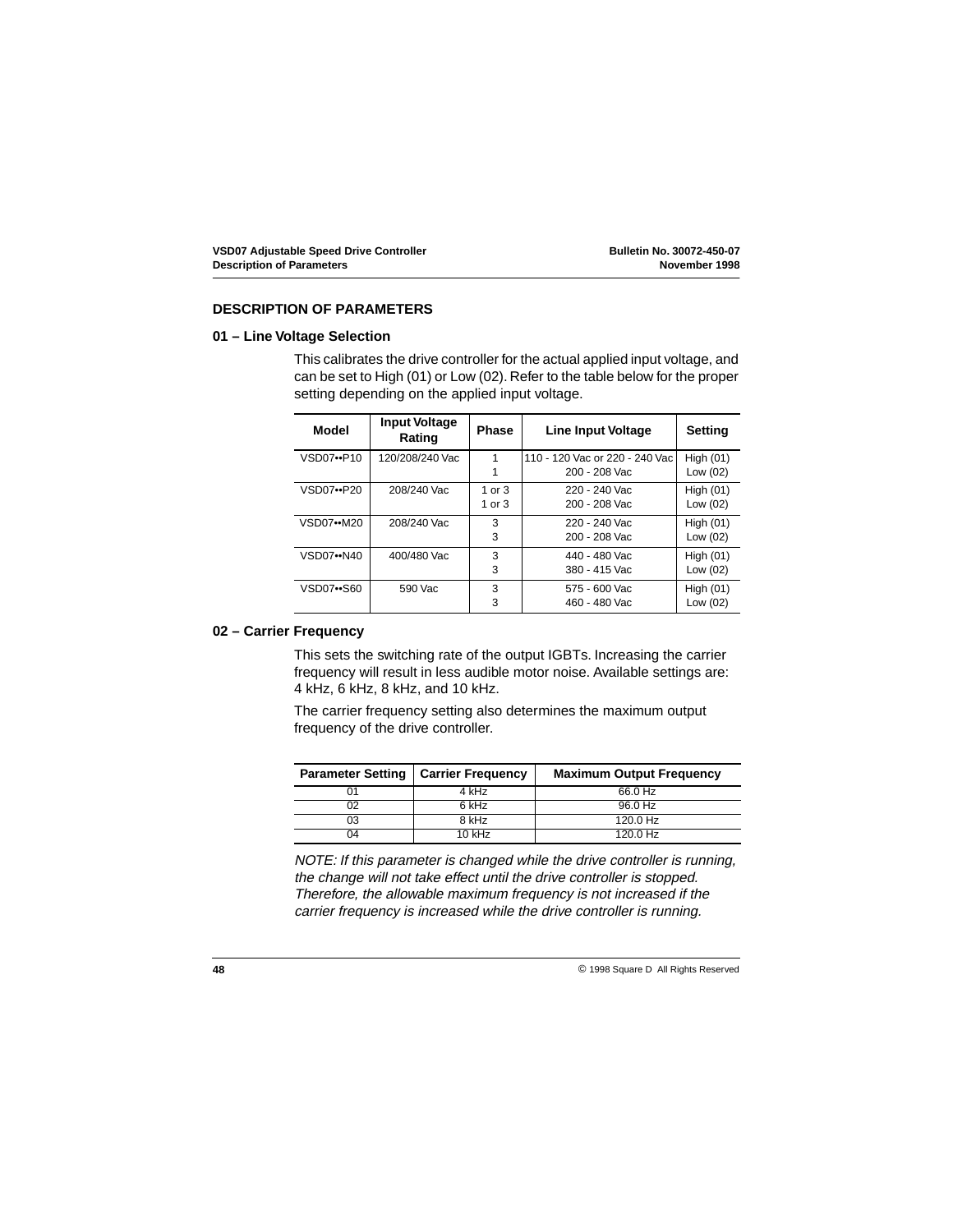<span id="page-52-0"></span>If the select carrier frequency is greater than 6 kHz, the following derating rules apply:

- For carrier frequency of 8 kHz, derate maximum ambient temperature to 109 °F (43 °C), or derate output current to 92%.
- For carrier frequency of 10 kHz, derate maximum ambient temperature to 95 °F (35 °C), or derate output current to 82%.

## **03 – Start Method**

## **WARNING**

## **UNINTENDED EQUIPMENT ACTION**

- Automatic restart can only be used for machines or installations that present no danger for personnel or equipment in the event of automatic restarting.
- Equipment operation must conform with national and local safety regulations.

**Failure to follow these instructions can result in death, serious injury, or equipment damage.**

- 01 NORMAL: The drive controller starts when the appropriate contact is closed on the terminal strip, or by pressing the START key on the optional remote keypad. Refer to Parameter 14.
- 02 START ON POWER UP: The drive controller automatically starts upon application of input power.
- 03 START WITH DC BRAKE: When a Start command is given, the drive controller applies DC Brake Voltage (Parameter 22) for the duration of DC Brake Time (Parameter 21) prior to starting the motor to ensure that the motor is not turning at the time of the START.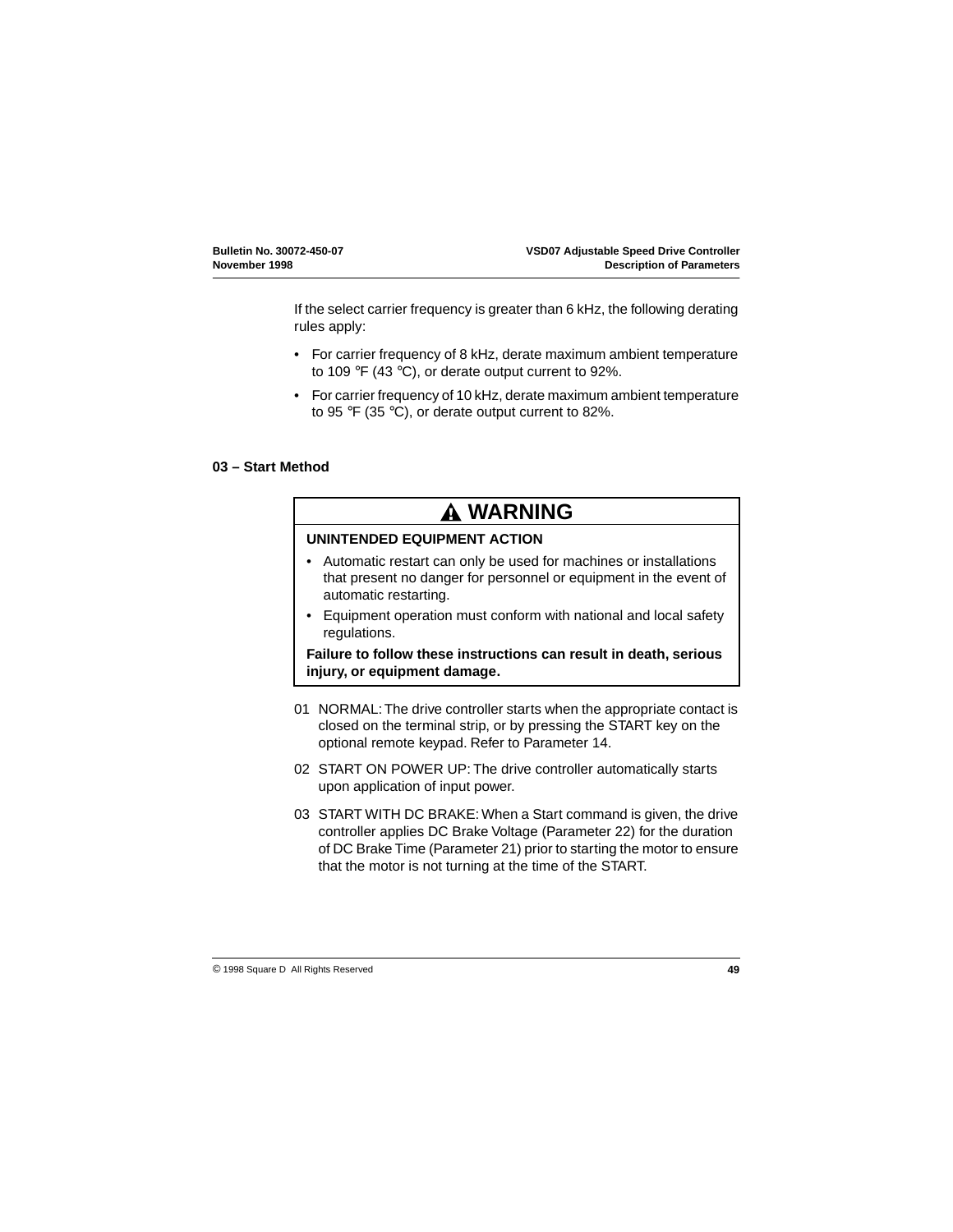<span id="page-53-0"></span>04 AUTO RESTART: When a Start command is given, or after a fault, or upon application of power, the drive controller applies DC Brake Voltage (Parameter 22) for the duration of DC Brake Time (Parameter 21) prior to starting (or restarting) the motor. The drive controller attempts three restarts after a fault. During the interval between restart attempts, the display reads "SP" to indicate Start Pending. If all three restart attempts fail, the drive controller trips into Fault Lockout (displayed "LC") and requires a manual reset. The delay time for Start Pending (SP) is 15 seconds or until the fault is removed, whichever is longer. There is no delay time at power up when Auto Restart is enabled, other than the normal power up delay of approximately 2 seconds. Refer to ["Appendix C - Troubleshooting" on page 86](#page-89-0).

NOTE: Options 02 and 04 require a two-wire start/stop circuit with a maintained Run contact. The Run contact must remain closed for the auto-start and auto-restart functions to operate.

## **04 – Stop Method**

# **WARNING**

## **LOSS OF CONTROL**

When operating in Jog mode, the local or remote stop command does not stop the drive controller. To stop the drive controller, open the contact between TB-13B and TB-4.

**Failure to follow these instructions can result in death, serious injury, or equipment damage.**

- 01 COAST TO STOP: When a stop command is given, the drive controller shuts off the output to the motor, allowing it to coast freely to a stop.
- 02 COAST WITH DC BRAKE: When a stop command is given, the drive controller activates DC braking (after a delay of up to 2 seconds, depending on frequency) to help decelerate the load. Refer to Parameters: 21 - DC Brake Time, and 22 - DC Brake Voltage.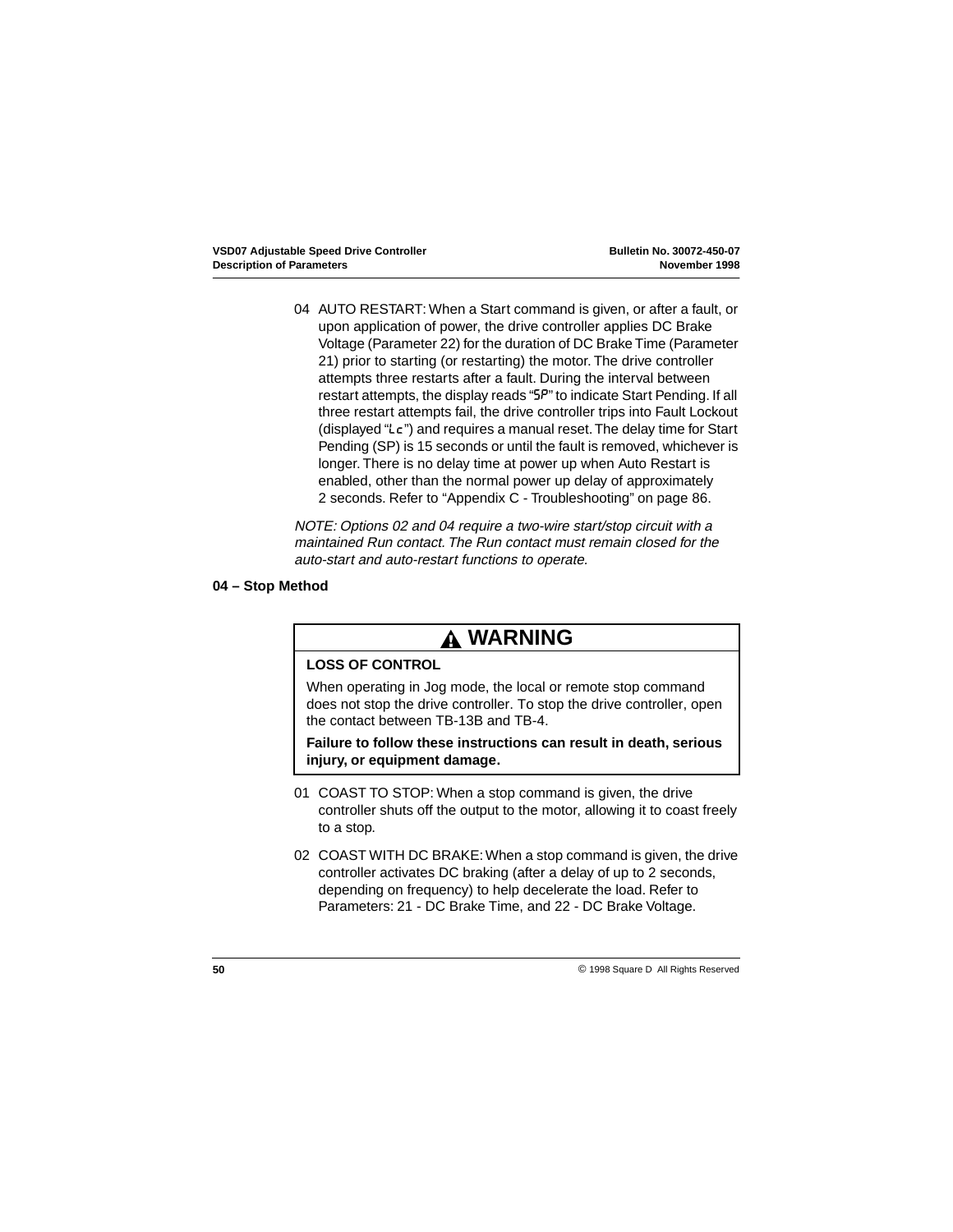<span id="page-54-0"></span>03 RAMP TO STOP: When a stop command is given, the drive controller decelerates the motor to a stop at the rate determined by Parameter 20 - Deceleration Time.

# **WARNING**

## **NO HOLDING TORQUE**

- DC injection braking does not provide holding torque at zero speed.
- DC injection braking does not function during loss of power or drive controller fault.
- When required, use separate brake for holding torque.

**Failure to follow these instructions can result in death, serious injury, or equipment damage.**

04 RAMP WITH DC BRAKE: When a stop command is given, the drive controller decelerates the motor down to 0.2 Hz (at the rate set by Parameter 20 - Deceleration Time) and then activates the DC braking. This is used to bring the load to a final stop, as the motor may still be turning slightly after the drive controller stops. Refer to Parameters: 21 - DC Brake Time, and 22 - DC Brake Voltage.

## **05 – Standard Speed Source**

This selects the speed reference source when the drive controller is in standard speed mode.

- 01 KEYPAD: Use the ▲ and ▼ buttons to increase or decrease the desired operating speed.
- 02 PRESET SPEED #1: The drive controller operates at the frequency set into Parameter 31.
- 03 0 10 Vdc: The drive controller responds to a 0-10 Vdc signal wired to TB-2 and TB-5.
- 04 4 20 mA: The drive controller responds to a 4-20 mA signal wired to TB-2 and TB-25.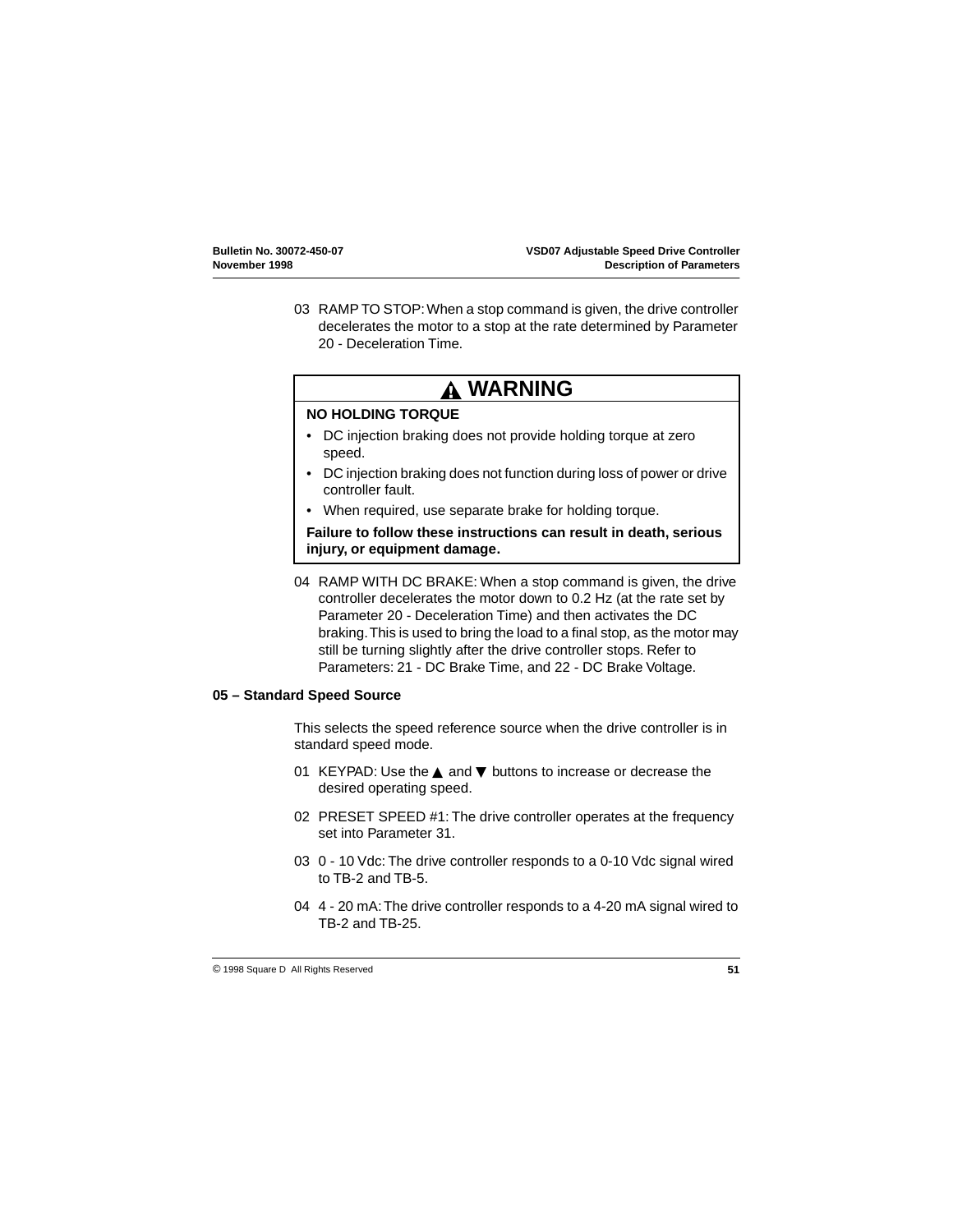## <span id="page-55-0"></span>**06 – TB-14 Open Collector Output**

This selects the status indication for the open-collector output at TB-14. The terms "open" and "close" refer to the state of the internal transistor that activates the circuit. When the transistor is "closed", TB-14 is at the same potential as TB-4, allowing current to flow.

- 01 NONE: Disables the open-collector output.
- 02 RUN: Closes upon a start command. Opens if the drive controller is in a stop state, the drive controller faults, or input power is removed. DC braking is considered a stop state.
- 03 FAULT: Closes if there is no fault condition. Opens if the drive controller faults, or input power is removed.
- 04 INVERSE FAULT: Closes if the drive controller faults. Opens if there is no fault condition.
- 05 FAULT LOCKOUT: Closes when input power is applied. Opens if three restart attempts are unsuccessful, or if input power is removed.
- 06 AT SET SPEED: Closes if the drive controller is within ±0.5 Hz of the speed setpoint.
- 07 ABOVE PRESET SPEED #3: Closes if the output frequency exceeds the Preset Speed #3 setting. Opens if the output frequency is equal to or less than Preset Speed #3 (Parameter 33).
- 08 CURRENT LIMIT: Closes if the output current exceeds the current limit setting. Opens if the output current is equal to or less than current limit (see Parameter 25).
- 09 AUTOMATIC MODE: Closes if an automatic (terminal strip) speed reference is active. Opens if a standard (Parameter 5) speed reference is active.
- 10 REVERSE: Closes when reverse rotation is active. Opens when forward rotation is active. (see Parameter 17 - Rotation Direction).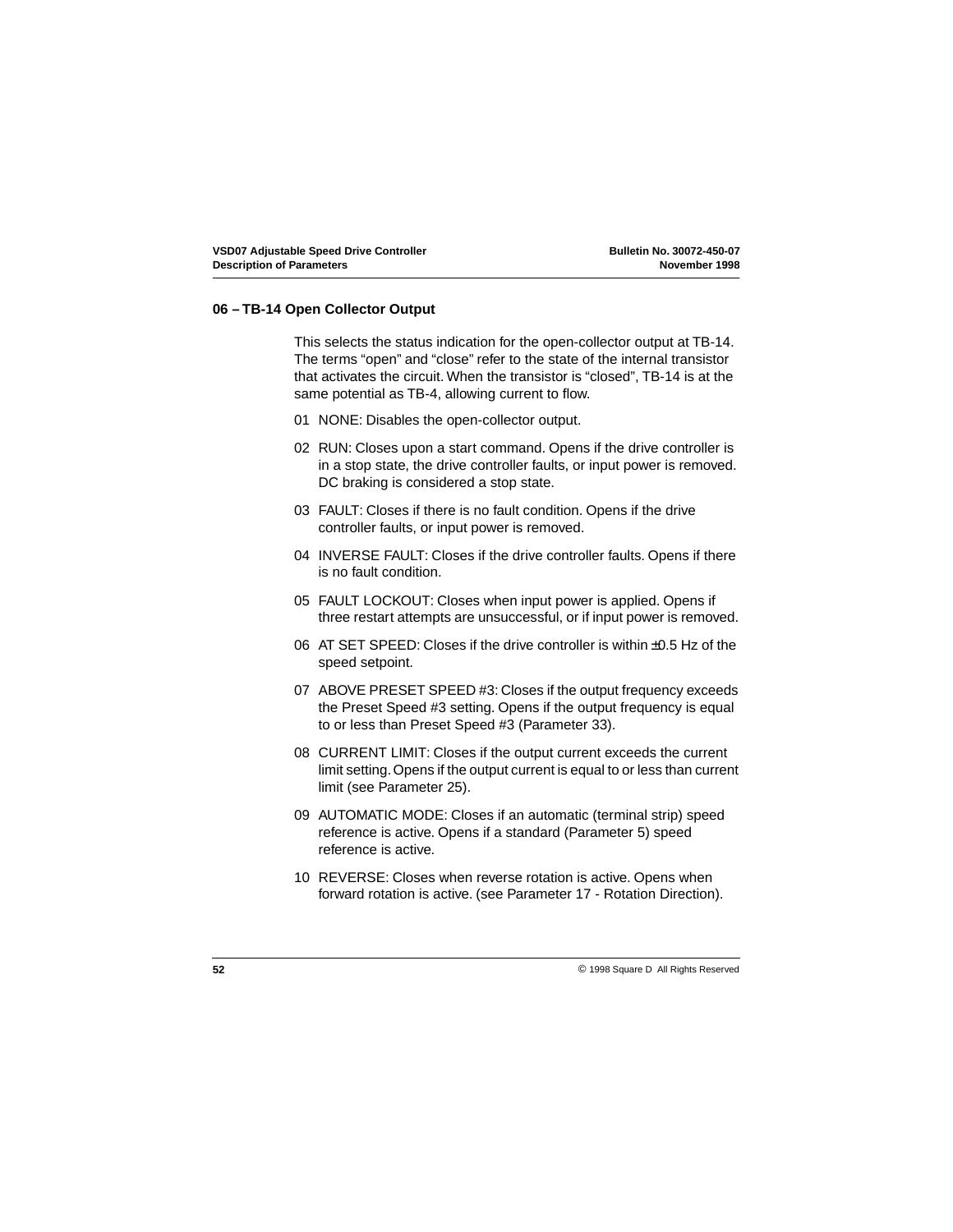## <span id="page-56-0"></span>**08 – TB-30 Analog Output**

Terminal TB-30 is used as an analog output proportional to either output frequency or motor load. Frequency Scaling (Parameter 40) or Load Scaling (Parameter 41) is used to scale the output signal.

01 NONE

02 0-10 Vdc FREQ

03 2-10 Vdc FREQ

04 0-10 Vdc LOAD

05 2-10 Vdc LOAD

NOTE: The 2-10 Vdc signal is converted to a 4-20 mA signal by connecting a resistor in series with the signal such that the total load resistance is 500  $\Omega$ . However, this output cannot be used with devices that derive power from a 4-20 mA signal.

### **09 – TB-31 Analog Output**

Terminal TB-31 is used as an analog output proportional to motor load, or as the control signal to activate the optional external dynamic braking module. Load Scaling (Parameter 41) is used to scale the output signal when TB-31 is used as an analog output proportional to motor load.

- 01 NONE
- 02 0-10 Vdc LOAD
- 03 2-10 Vdc LOAD
- 04 DYNAMIC BRAKING: TB-31 becomes the "trigger" that activates the optional external dynamic braking module. Refer to the manual included with the dynamic braking option.

NOTE: The 2-10 Vdc signal is converted to a 4-20 mA signal by connecting a resistor in series with the signal such that the total load resistance is 500  $\Omega$ . However, this output cannot be used with devices that derive power from a 4-20 mA signal.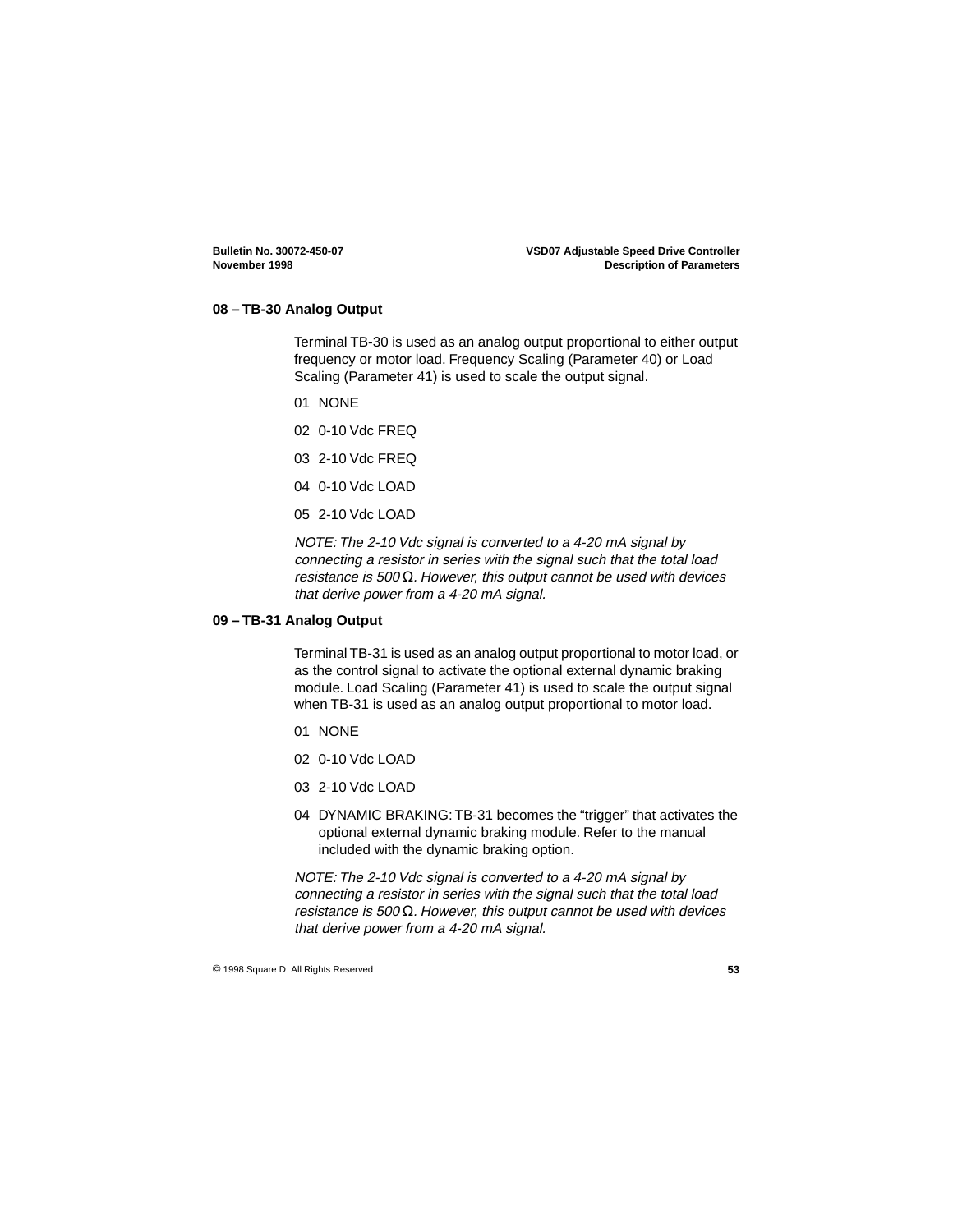## <span id="page-57-0"></span>**10 – TB-13A Function Select**

This is used to select the function of terminal TB-13A. Closing TB-13A to TB-4 activates the selected function. The following can be selected:

- 01 NONE: Disables the TB-13A function.
- 02 0-10 Vdc: Selects 0-10 Vdc as the auto speed reference input. The 0-10 Vdc signal is wired to TB-5 and TB-2.
- 03 4-20 mA: Selects 4-20 mA as the auto speed reference input. The 4-20 mA signal is wired to TB-25 and TB-2.
- 04 PRESET SPEED #1: Selects Preset Speed #1 as the auto speed reference. The drive controller operates at the frequency programmed into Parameter 31.
- 05 RUN REVERSE: Close TB-13A to TB-4 to run in the reverse direction, and open to stop. This setting forces TB-12 to act as run Fwd, requiring a maintained contact to run in the forward direction. TB-1 must be closed to TB-4 for this function to operate.
- 06 START REVERSE: Momentarily close TB-13A to TB-4 to start the drive controller in the reverse direction. Momentarily open TB-1 to TB-4 to stop. This setting forces TB-12 to act as Start Fwd, requiring a momentary contact to start in the forward direction.
- 07 EXTERNAL FAULT: Sets TB-13A as a normally closed external fault input. If TB-13A is open with respect to TB-4, the controller will fault.
- 08 REMOTE KEYPAD: Selects the optional remote keypad as the control source. Refer to Parameter 14 - Control.
- 09 DB FAULT: Sets TB-13A as a dynamic braking fault input when using the optional dynamic braking module. When this input is activated by the dynamic braking module, the controller will either ramp or coast to a stop, depending on the selected STOP METHOD (Parameter 04). Refer to the manual included with the dynamic braking option.

NOTE: In order for the Run Reverse and Start Reverse functions to operate, set Parameter 17 - Rotation Direction to forward and reverse.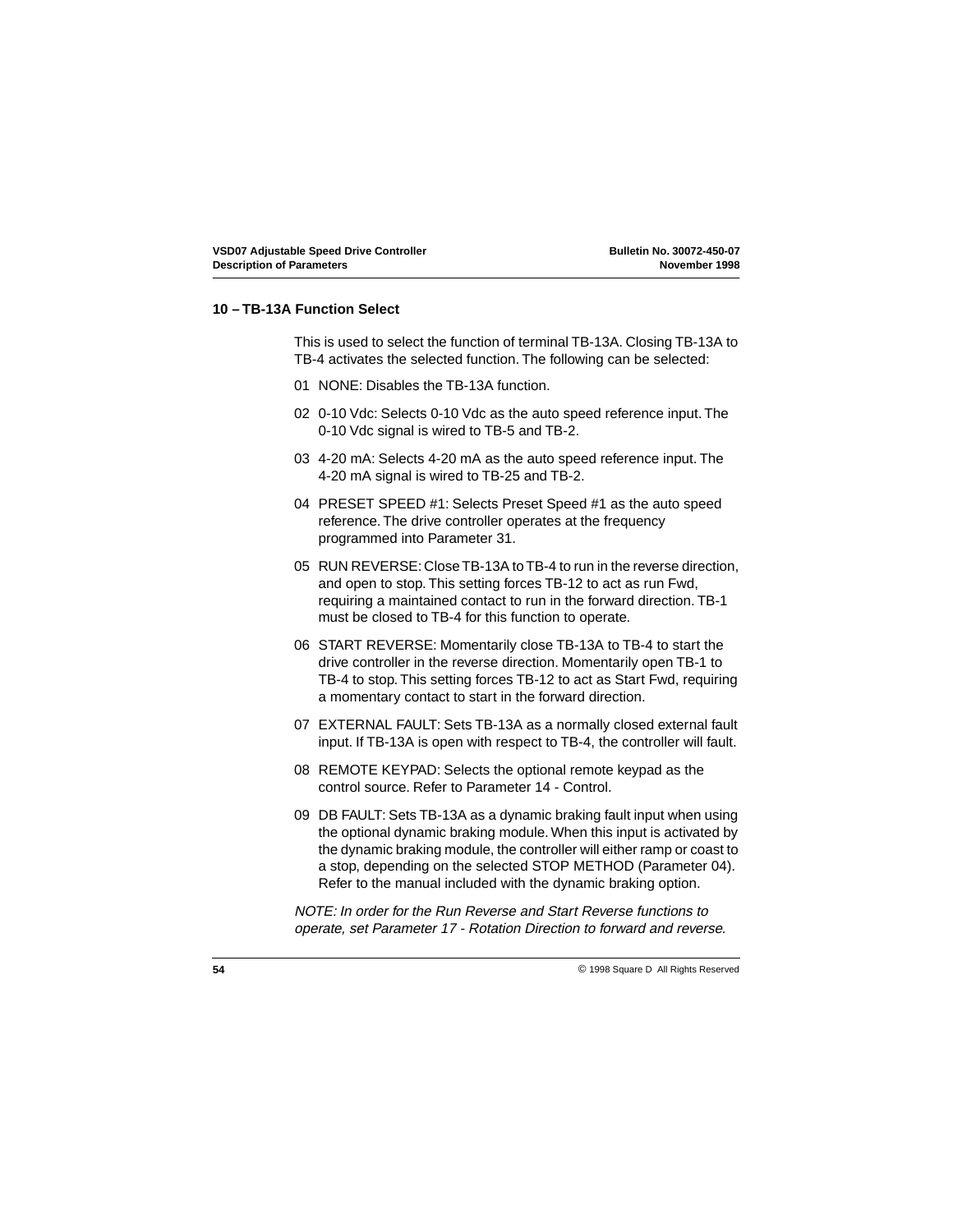## <span id="page-58-0"></span>**11 – TB-13B Function Select**

## **WARNING**

## **LOSS OF CONTROL**

- When operating in Jog mode, the local or remote stop command does not stop the drive controller. To stop the drive controller, open the contact between TB-13B and TB-4.
- Jog reverse operates the drive controller in reverse rotation even if rotation direction (Parameter 17) is set to forward only.

**Failure to follow these instructions can result in death, serious injury, or equipment damage.**

This selects the function of terminal TB-13B. Closing TB-13B to TB-4 activates the selected function. The following functions can be selected:

- 01 NONE: Disables the TB-13B function.
- 02 0-10 Vdc: Selects 0-10 Vdc as the auto speed reference input. The 0-10 Vdc signal is wired to TB-5 and TB-2.
- 03 4-20 mA: Selects 4-20 mA as the auto speed reference input. The 4-20 mA signal is wired to TB-25 and TB-2.
- 04 PRESET SPEED #2: Selects Preset Speed #2 as the auto speed reference. The drive controller operates at the frequency programmed into Parameter 32.
- 05 DECREASE FREQUENCY: Decreases the speed setpoint when using the MOP function. Refer to ["Speed Reference Selection" on](#page-24-0)  [page 21](#page-24-0).
- 06 JOG FORWARD: Jog in the forward direction. In this mode, the drive controller will jog at the speed programmed into Parameter 32 - Preset Speed #2.
- 07 JOG REVERSE: Jog in the reverse direction. In this mode, the drive controller will jog at the speed programmed into Parameter 32 - Preset Speed #2.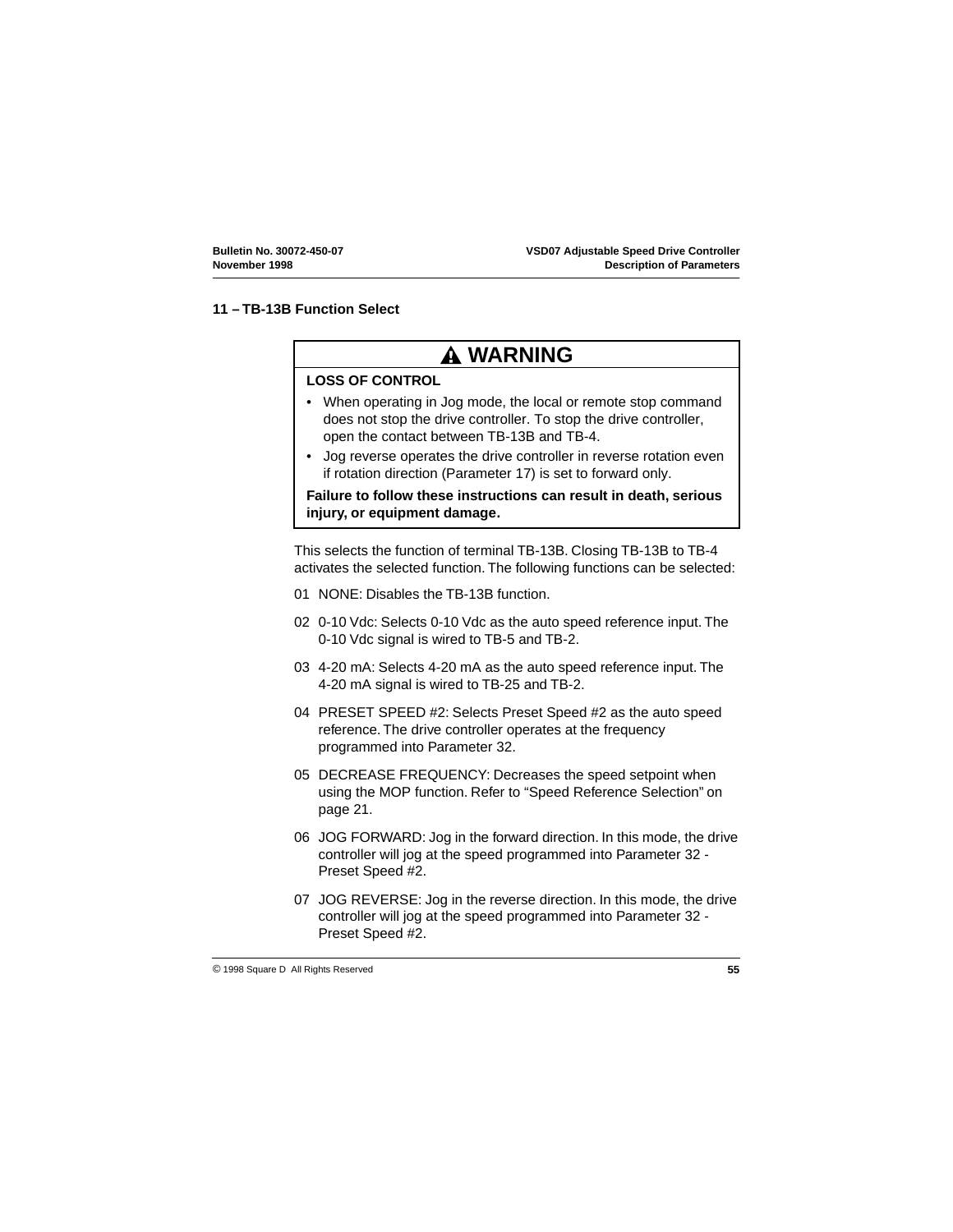<span id="page-59-0"></span>08 DB FAULT: Sets TB-13A as a dynamic braking fault input when using the optional dynamic braking module. When this input is activated by the dynamic braking module, the drive controller will either ramp or coast to a stop, depending on the selected STOP METHOD (Parameter 04). Refer to the manual included with the dynamic braking option.

NOTE: If the drive controller is commanded to jog while running, the drive controller enters the Jog mode and runs at Preset Speed #2. When the jog command is removed, the drive controller will stops.

NOTE: External fault, if configured, overrides the Jog function.

### **12 – TB-13C Function Select**

This selects the function of terminal TB-13C. Closing TB-13C to TB-4 activates the TB-13C input function. The following functions can be selected:

- 01 NONE: Disables the TB-13C function.
- 02 0-10 Vdc: Selects 0-10 Vdc as the auto speed reference input. The 0-10 Vdc signal is wired to TB-5 and TB-2.
- 03 4-20 mA: Selects 4-20 mA as the auto speed reference input. The 4-20 mA signal is wired to TB-25 and TB-2.
- 04 PRESET SPEED #3: Selects Preset Speed #3 as the auto speed reference. The drive controller operates at the frequency programmed into Parameter 33.
- 05 INCREASE FREQUENCY: Increases the speed setpoint when using the MOP function. Refer to ["Speed Reference Selection" on page 21](#page-24-0).
- 06 EXTERNAL FAULT: Sets TB-13C as a normally closed external fault input. If TB-13C is open with respect to TB-4, the drive controller will fault.
- 07 REMOTE KEYPAD: Selects the optional remote keypad as the control source. Refer to Parameter 14 - Control.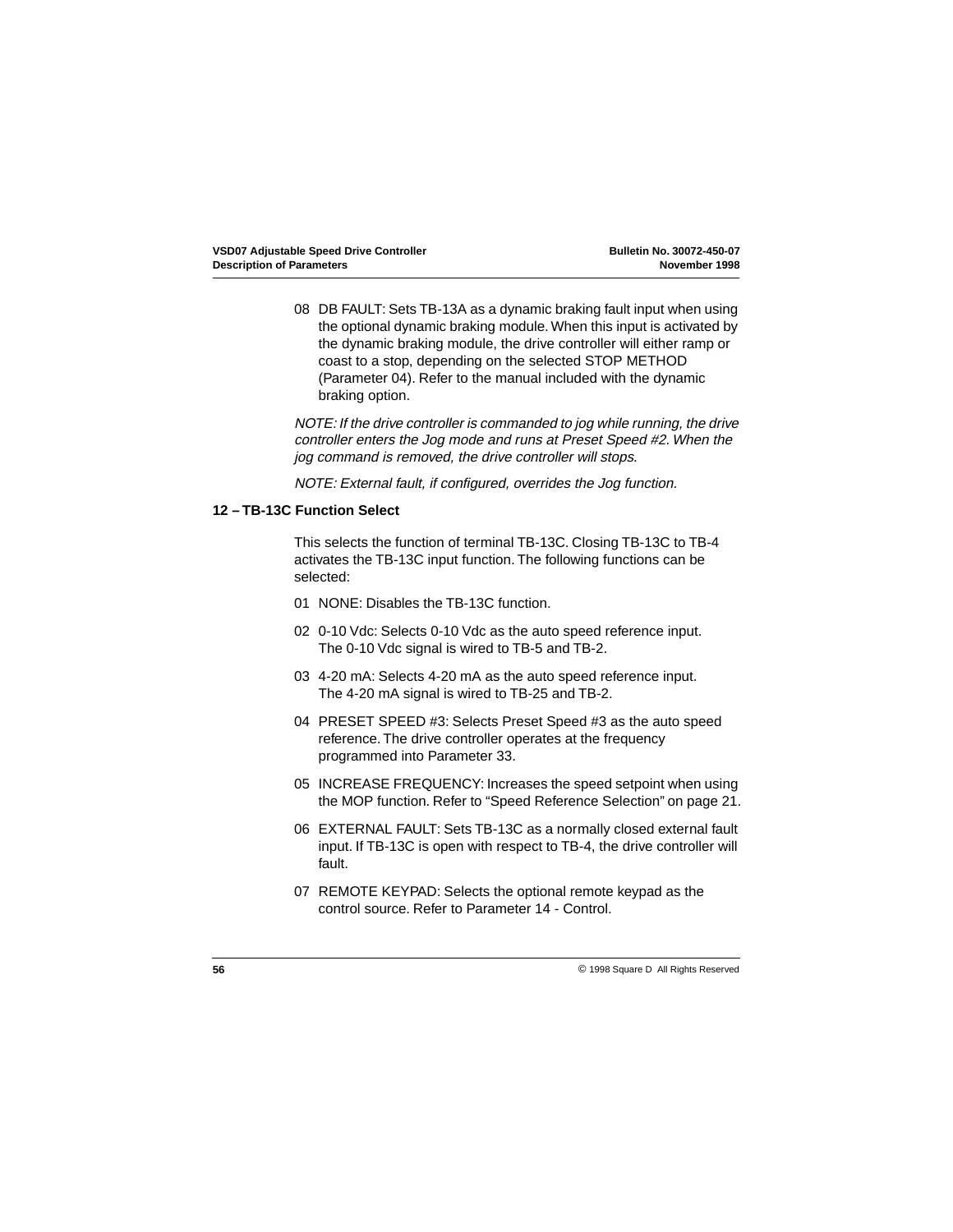## <span id="page-60-0"></span>**13 – TB-15 Open Collector Output**

This selects the status indication for the open-collector output at TB-15, and has the same selections as Parameter 6 - TB-14 Open Collector Output.

### **14 – Control**

This selects the source of start/stop and direction commands.

- 01 TERMINAL STRIP ONLY: The drive controller only responds to start/stop and direction commands from the terminal strip. The keypad is totally disabled.
- 02 REMOTE KEYPAD ONLY: The drive controller only responds to start/stop and direction commands from the optional remote keypad.
- 03 TERMINAL STRIP OR REMOTE KEYPAD: Terminal TB-13A or TB-13C can be used to toggle between terminal strip control and remote keypad control. See Parameters 10 and 12.

NOTE: The stop button on the optional remote keypad is always active in (02) and (03) above.

## **15 – Serial Link**

## **WARNING**

## **LOSS OF CONTROL**

Setting parameter number 15, Serial Link, to 03 disables communication loss detection. Provide alternate control paths when disabling communication loss detection.

**Failure to follow these instructions can result in death, serious injury, or equipment damage.**

- 01 DISABLED: Disables the serial link.
- 02 ENABLED WITH TIMER: Activates the serial link with a "watchdog" timer that will shut down the drive controller after 10 seconds of no serial activity, which could indicate a failed serial link.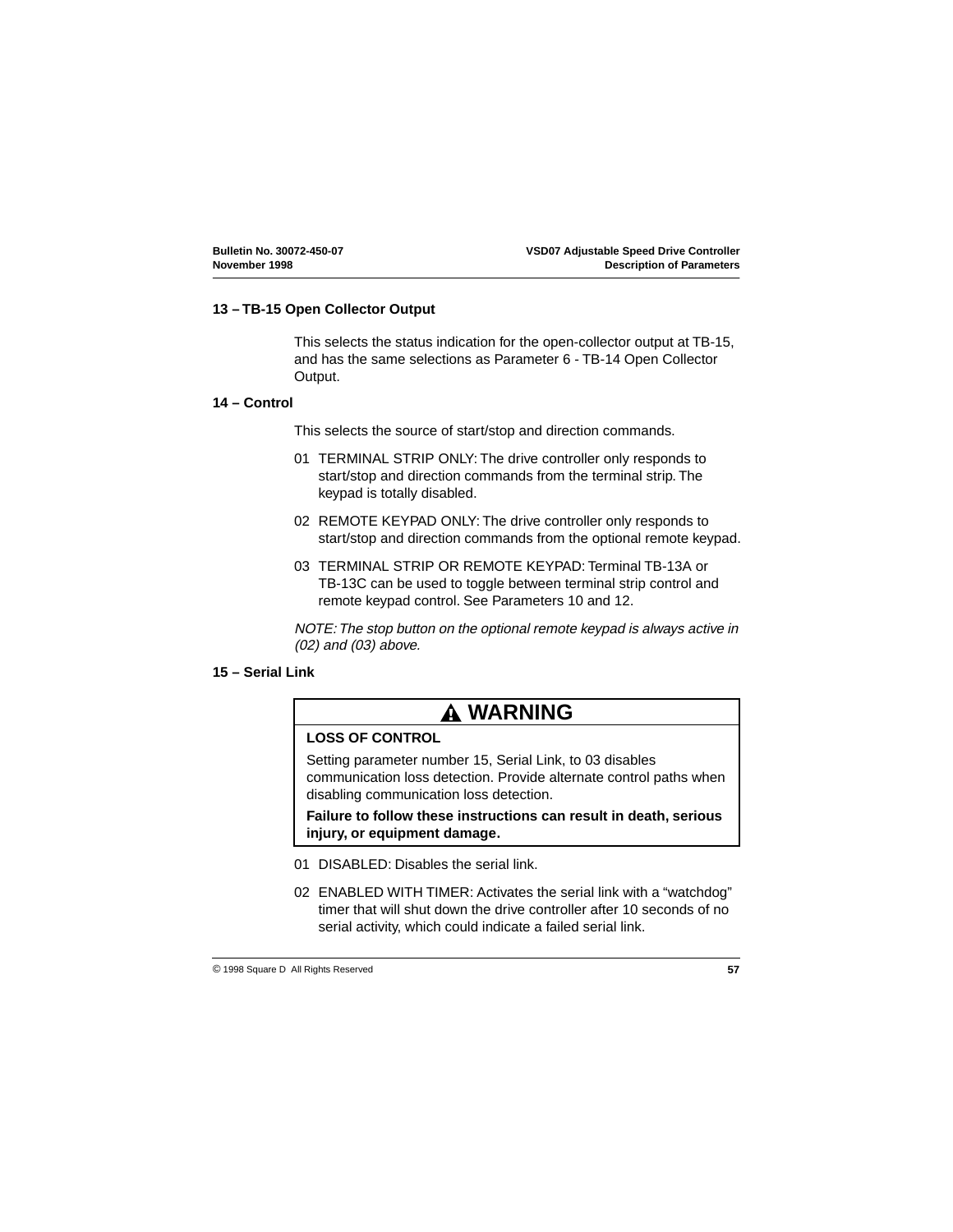<span id="page-61-0"></span>03 ENABLED WITHOUT TIMER: Activates the serial link without a "watchdog" timer. Do not operate the drive controller from the serial link without the watchdog timer, as control of the drive controller could be lost if there is a failure in the serial link.

## **16 – Keypad Speed Editing**

This selects the increments of the speed setpoint when the speed source is the  $\blacktriangle$  and  $\nabla$  buttons on the front of the drive.

- 01 TENTHS OF Hz: The speed setpoint changes by tenths of Hz. If the button is pressed and held, the speed setpoint changes by tenths of Hz until the next whole Hz is reached, and then the setpoint changes by one Hz increments.
- 02 WHOLE Hz: The speed setpoint only changes by one Hz increments.

### **17 – Rotation Direction**

- 01 FORWARD ONLY: The drive controller only allows rotation in the forward direction. However, Jog Reverse (see Parameter 11) still operates even if Forward Only is selected.
- 02 FORWARD AND REVERSE: The drive controller allows rotation in both directions.

#### **18 – Range Selector**

This selects the range of possible settings for Parameters 19 (Acceleration Time), 20 (Deceleration Time), and 21 (DC Brake Time). Refer to the table below:

| <b>Parameter Setting</b> | Range (s)       | Increments (s) |
|--------------------------|-----------------|----------------|
| 01                       | $0.1 - 9.9$     | 0.1            |
| 02                       | $0.3 - 29.7$    | 0.3            |
| 03                       | $1.0 - 99.0$    | 1.0            |
| 04                       | $3.0 - 297.0$   | 3.0            |
| 05                       | $10.0 - 990.0$  | 10.0           |
| 06                       | $30.0 - 2970.0$ | 30.0           |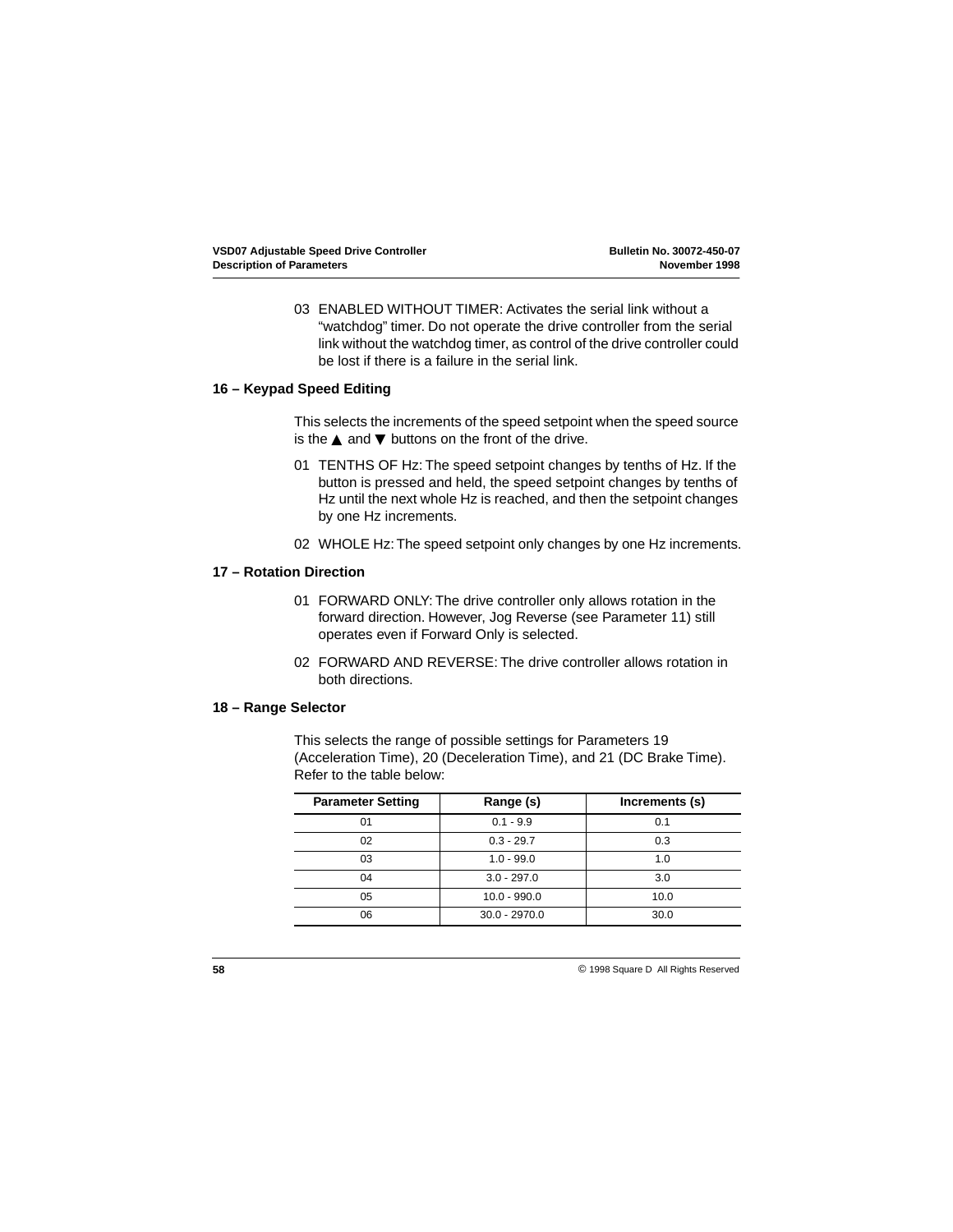<span id="page-62-0"></span>Once a range is selected, specific settings for Parameters 19, 20, and 21 can be selected from [Table 6 on page 72](#page-75-0). Only one range can be selected, which applies to all three parameters.

NOTE: If a new range is selected such that the values of Parameters 19, 20, and/or 21 are higher than the highest setting of the new range, the drive controller continues to operate with those values until the parameters are changed. When the parameter is viewed, "100" will be blinking to indicate that the present value is above the new range. If a new range is selected such that the values of Parameters 19, 20, and/or 21 are still within the new range, the drive controller continues to operate with those values until the parameters are changed. When the parameter is viewed, the setting number from the new range that corresponds to the closest higher value to the present value will be blinking to indicate that the present value does not have an exact match in the new range.

### **19 – Acceleration Time**

This sets the acceleration rate for all speed reference sources (keypad, speed potentiometer, 4-20 mA, 0-10 Vdc, jog, and the preset speeds). This setting is the time to accelerate from 0 Hz to the Base Frequency (Parameter 27).

To set this parameter, select a value from [Table 6 on page 72](#page-75-0) that is within the time range defined by the Range Selector setting (Parameter 18). Setting 00 cannot be selected.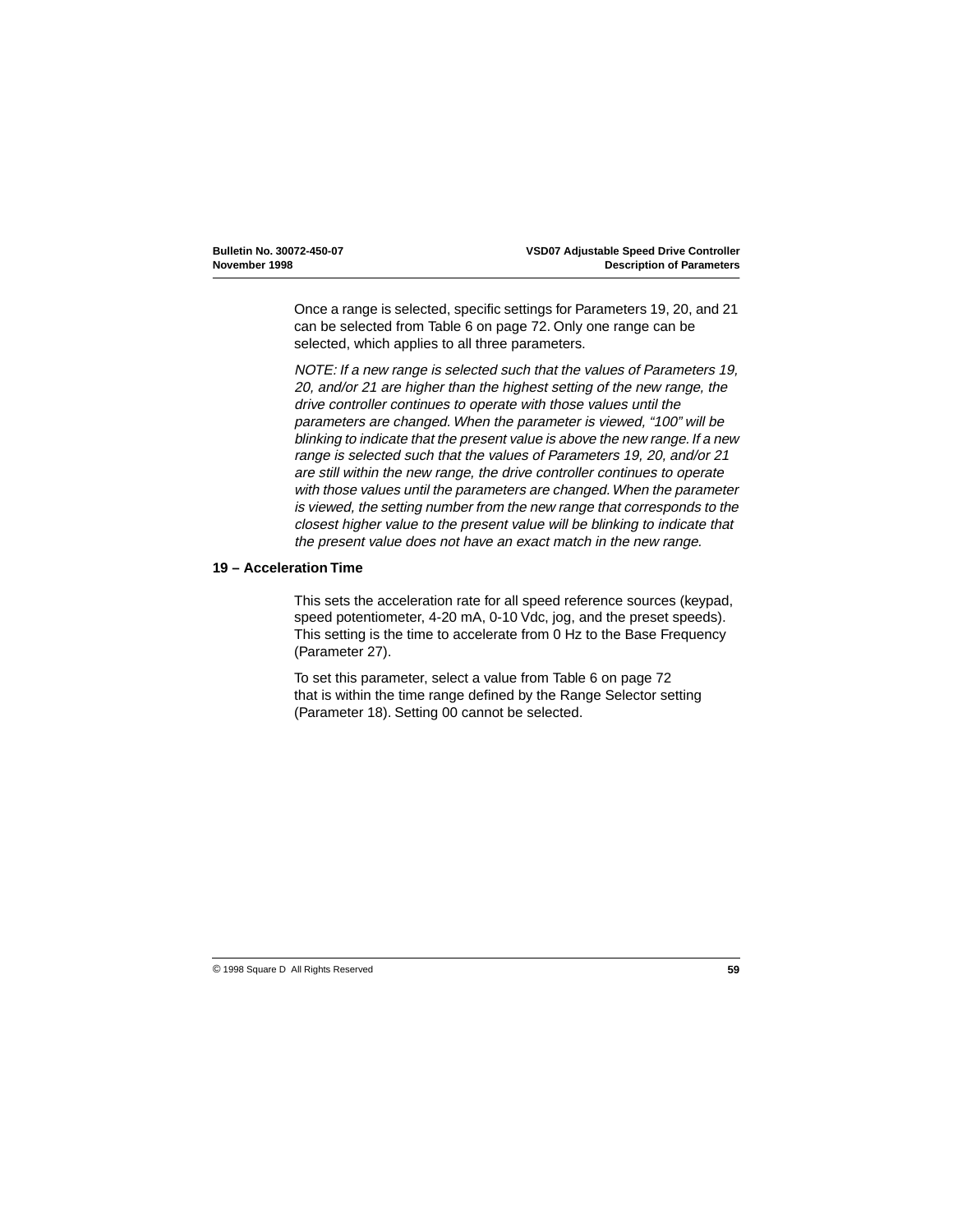## <span id="page-63-0"></span>**20 – Deceleration Time**

This sets the deceleration rate for all speed reference sources (keypad, speed potentiometer, 4-20 mA, 0-10 Vdc, jog, and preset speeds). This setting is the time to decelerate from base frequency to 0 Hz. If the drive controller is set to coast to stop (Parameter 04), this parameter has no effect when a stop command is given.

To set this parameter, select a value from [Table 6](#page-75-0) in Appendix A that is within the time range defined by the range selector setting (Parameter 18). Setting 00 cannot be selected.

### **21 – DC Brake Time**

## **WARNING**

## **NO HOLDING TORQUE**

- DC injection braking does not provide holding torque at zero speed.
- DC injection braking does not function during loss of power or drive controller fault.
- When required, use separate brake for holding torque.

## **Failure to follow these instructions can result in death, serious injury, or equipment damage.**

This determines the length of time that the DC braking voltage is applied to the motor. The DC Brake Time should be set to the lowest value that provides satisfactory operation in order to minimize motor heating.

To set this parameter, select a value from [Table 6](#page-75-0) in Appendix A that is within the time range defined by the Range Selector setting (Parameter 18).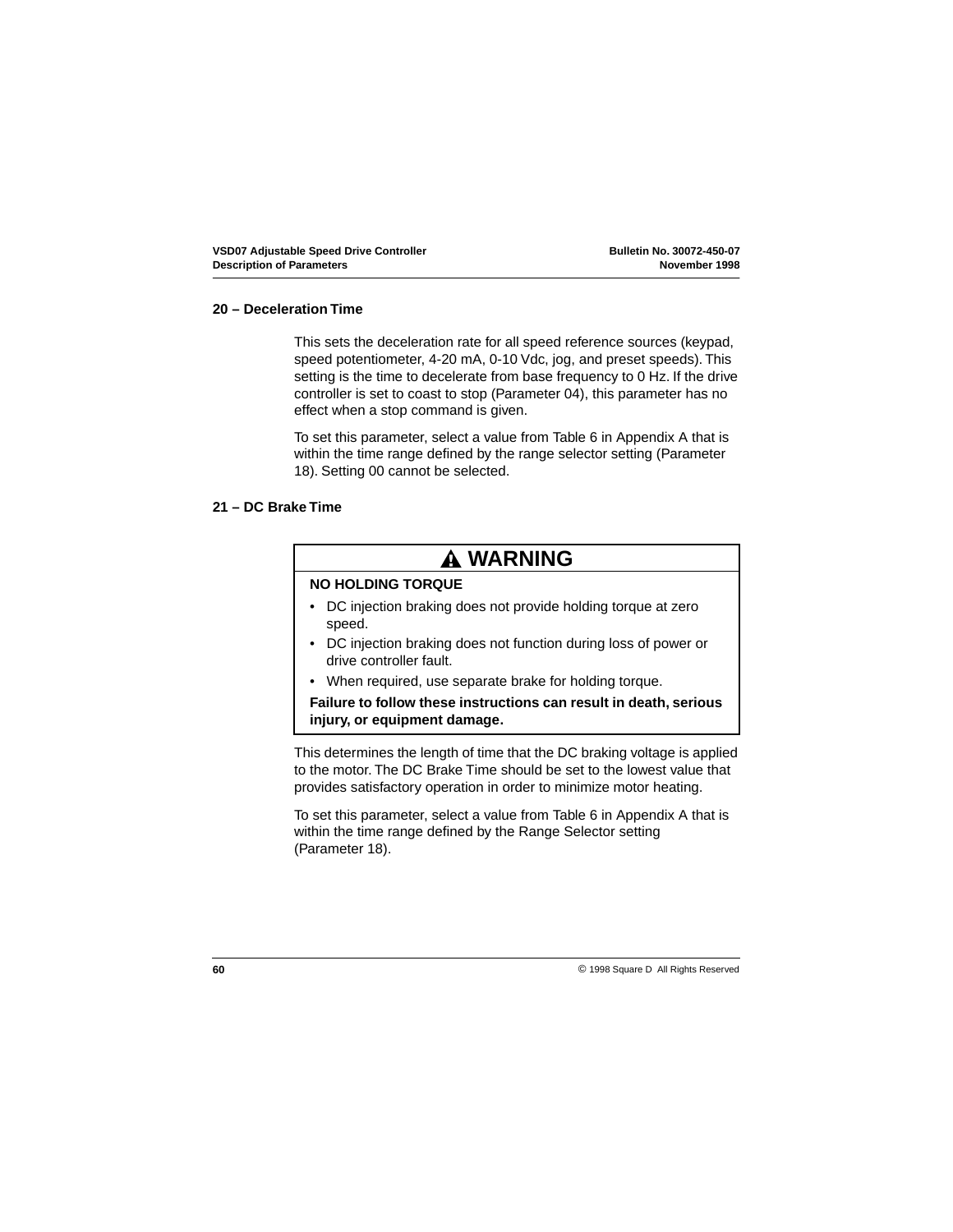## <span id="page-64-0"></span>**22 – DC Brake Voltage**

This sets the magnitude of the DC braking voltage, in percentage of the nominal DC Bus voltage (DC Bus = input AC voltage X 1.414). The point at which the DC braking is activated depends on the selected Stop Method (Parameter 04).

If Coast With DC Brake is selected, and a stop command is issued, braking is activated after a time delay of up to 2 seconds, depending on the output frequency at the time of the stop command. In this case, DC braking helps decelerate the load.

If Ramp With DC Brake is selected, braking is activated when the output frequency reaches 0.2 Hz. In this case, the drive controller decelerates the load to 0.2 Hz and then DC braking is used to stop and hold the motor.

To set this parameter, select a value from [Table 7](#page-79-0) in Appendix A. To minimize motor heating, DC Brake Voltage should be set to the lowest value that provides satisfactory operation.

### **23 – Minimum Frequency**

This sets the minimum output frequency of the drive controller for all speed reference sources except the Preset Speeds (Parameters 31-37).

When using a 0-10 Vdc or 4-20 mA analog speed reference signal, this parameter also sets the drive controller speed that corresponds to the minimum analog input (0 Vdc or 4 mA).

Unlike most other parameters, the minimum frequency is entered directly, rather than selecting a value from a table. Refer to ["Programming Direct-](#page-45-0)[Entry Parameters" on page 42](#page-45-0).

NOTE: If this parameter is changed while the drive controller is running, the new value will not take effect until the drive controller is stopped.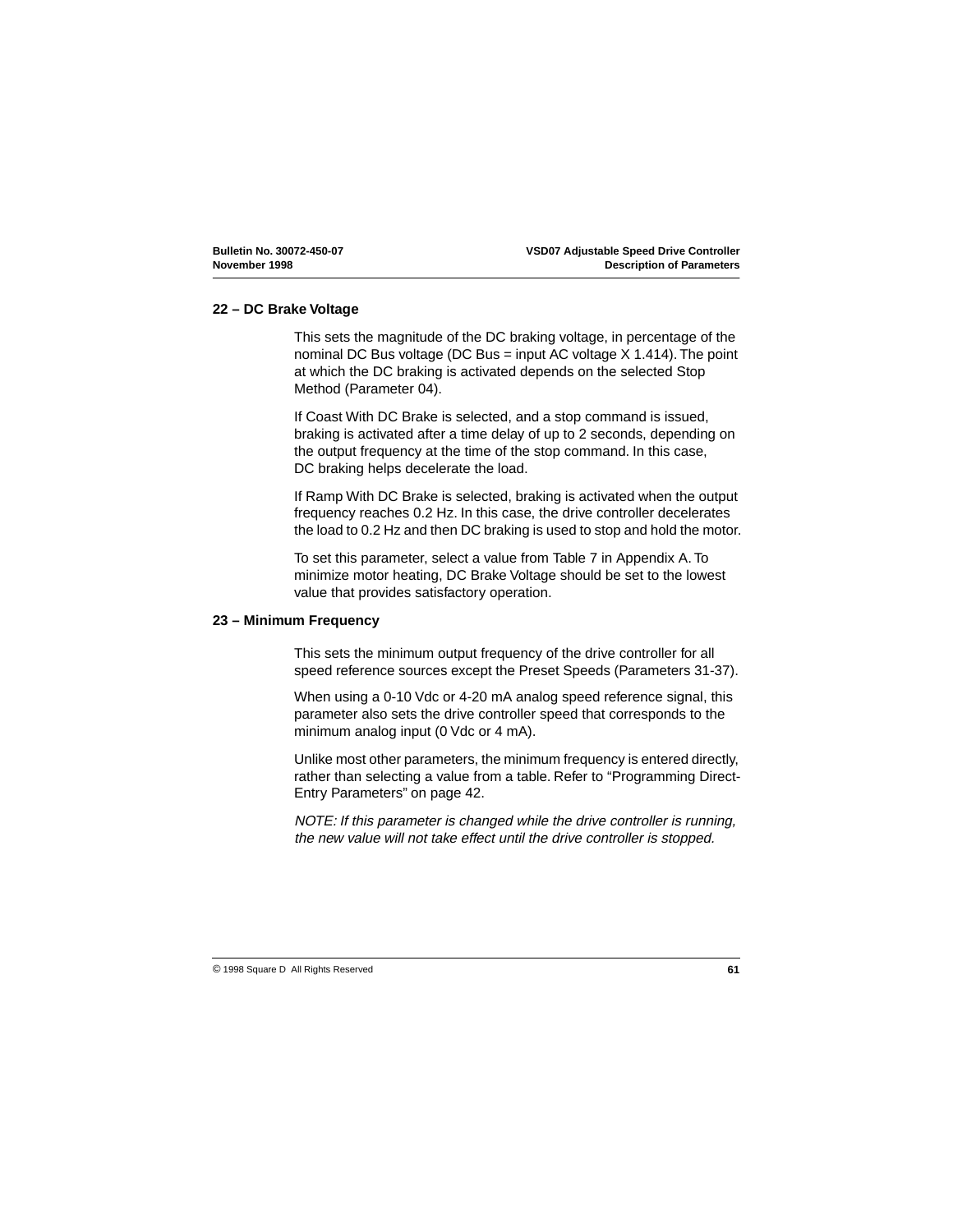### <span id="page-65-0"></span>**24 – Maximum Frequency**

This sets the maximum output frequency of the drive controller for all speed reference sources except the Preset Speeds (Parameters 31-37). It is used with Minimum Frequency (Parameter 23) to define the operating range of the drive controller. The highest Maximum Frequency setting is determined by the Carrier Frequency setting (Parameter 02). The minimum allowable setting is either 21.0 Hz (if Minimum Frequency is set below 21.0 Hz), or is equal to the Minimum Frequency setting (if Minimum Frequency is set above 21.0 Hz.)

When using a 0-10 Vdc or 4-20 mA analog speed reference signal, this parameter also sets the drive controller speed that corresponds to the maximum analog input (10 Vdc or 20 mA).

To set this parameter, select a value from [Table 7](#page-79-0) in Appendix A.

NOTE: If this parameter is changed while the drive controller is running, the new value will not take effect until the drive controller is stopped.

### **25 – Current Limit**

This sets the maximum allowable output current of the drive controller before current limiting takes effect. The maximum setting is either 180% or 150%, depending on whether Line Voltage Selection (Parameter 01) is set to High or Low.

The drive controller enters current limit when the load demands more current than the Current Limit setting. To reduce the output current, the drive controller will reduce the output frequency if the motor current exceeds the current limit setting. When the overcurrent condition passes, the drive controller accelerates the motor back up to the speed setpoint.

To set this parameter, select a value from [Table 8](#page-80-0) in Appendix A.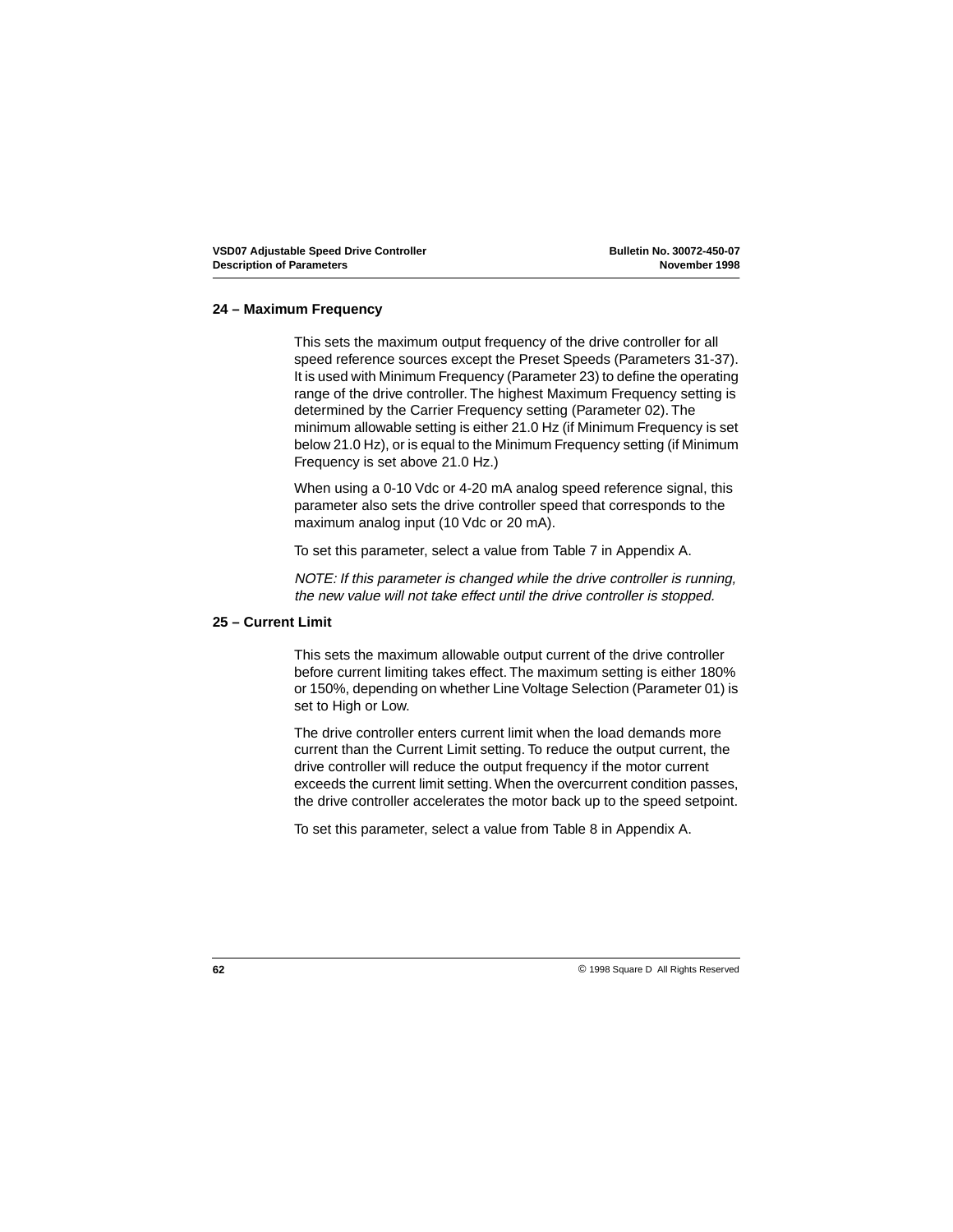## <span id="page-66-0"></span>**26 – Motor Overload**

# **A CAUTION**

## **LOSS OF MOTOR OVERLOAD PROTECTION**

When using external overload relays connected to the drive controller output, the overload relay must be capable of operation over the expected range of drive controller output frequencies (including direct current).

When DC injection braking is used:

- The overload relay must be capable of operation with direct current flowing in the motor.
- Do not use overload relays equipped with current transformers for sensing the motor current.

## **MOTOR OVERHEATING**

This drive controller does not provide direct thermal protection for the motor. Use of a thermal sensor in the motor may be required for protection at all speeds and loading conditions. Consult motor manufacturer for thermal capability of motor when operated over desired speed range.

If drive controller trips on overload fault, allow sufficient time for the motor to cool prior to restarting.

## **Failure to follow these instructions can result in injury or equipment damage.**

The motor overload circuit protects the motor from excessive overcurrent. This circuit allows the drive controller to deliver up to 150% current for one minute, and higher current levels for shorter periods of time. If the overload circuit "times out", the drive controller will trip into an Overload fault.

Motor Overload should be set to the ratio (in percent) of the motor current rating to the drive controller current rating in order to properly protect the motor. See the example on the next page.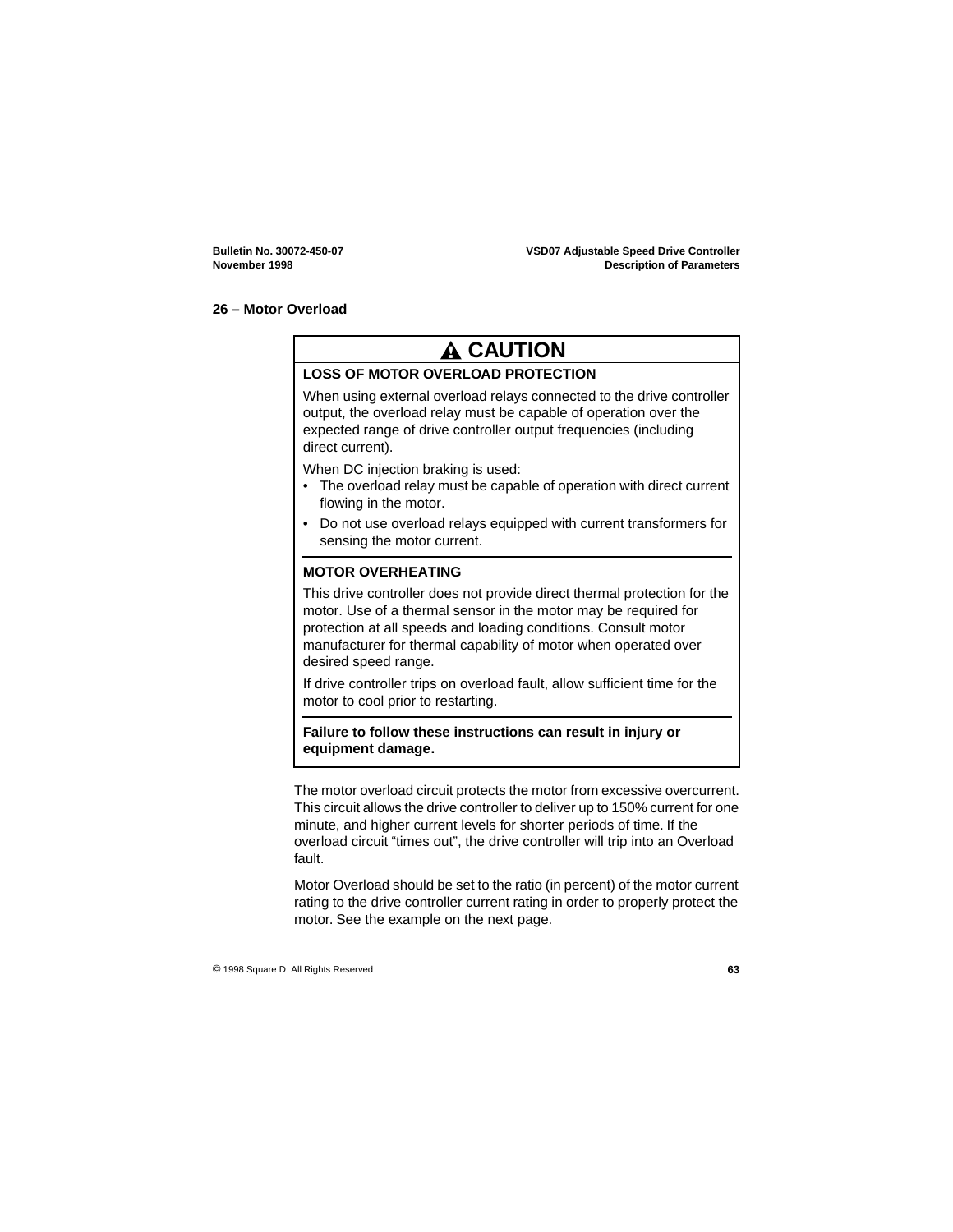<span id="page-67-0"></span>To set this parameter, select a value from [Table 8](#page-80-0) in Appendix A.

**Example:** A 3 hp, 480 Vac drive controller with a 4.8 A rating is operating a 2 hp motor with a current rating of 3.4 A. Dividing the motor current rating by the drive controller current rating yields  $71\%$  (3.4 / 4.8 = 0.71 = 71%). From [Table 8](#page-80-0) in Appendix A, setting 41 corresponds to 71%.

## **27 – Base Frequency**

The Base Frequency determines the V/Hz ratio by setting the output frequency at which the drive controller outputs full voltage to the motor. In most cases, set the Base Frequency to match the motor's rated frequency.

To set this parameter, select a value from [Table 8](#page-80-0) in Appendix A.

NOTE: If this parameter is changed while the drive controller is running, the new value will not take effect until the drive controller is stopped.

**Example:** A 460 Vac, 60 Hz motor requires a V/Hz ratio of 7.67  $(460 V / 60 Hz = 7.67 V / Hz)$  in order to produce full torque. Setting the Base Frequency to 60 Hz causes the drive controller to output full voltage (460 Vac) at 60 Hz, which yields the required 7.67 V/Hz. Output voltage is proportional to output frequency, so the 7.67 V/Hz ratio is maintained from 0 - 60 Hz, allowing the motor to produce full torque from 2 Hz (below 2 Hz there is less torque due to slip) up to 60 Hz.

### **28 – Fixed Boost**

Fixed Boost is used in applications which require high starting torque. Fixed Boost increases starting torque by increasing the output voltage at lower frequencies (below 30 Hz for 60 Hz base frequency), which increases the V/Hz ratio.

To set this parameter, select a value from [Table 9](#page-82-0) in Appendix A.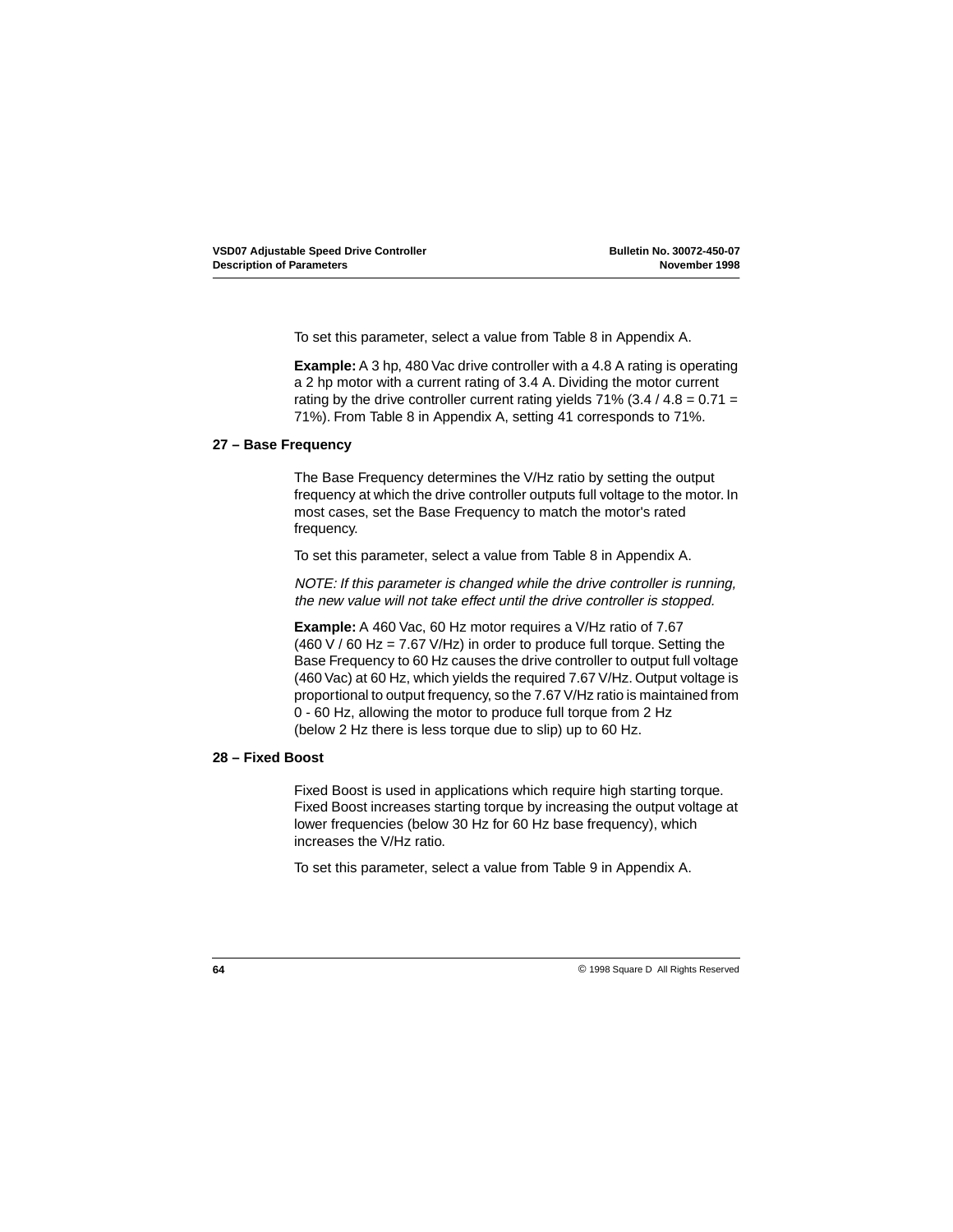## <span id="page-68-0"></span>**29 – Acceleration Boost**

Acceleration Boost helps accelerate high-inertia loads. During acceleration, the output voltage is increased to increase motor torque. Once the motor reaches the new speed setpoint, the boost is turned off and the output voltage returns to the normal value.

To set this parameter, select a value from [Table 9](#page-82-0) in Appendix A.

### **30 – Slip Compensation**

Slip Compensation is used to counteract changes in motor speed (slip) caused by changes in load. In a standard AC induction motor, the shaft speed decreases as load increases, and increases as load decreases. By increasing or decreasing the output frequency in response to an increasing or decreasing load, the slip is counteracted and speed is maintained. Most standard NEMA B motors have a 3% slip rating.

To set this parameter, select a value from [Table 9](#page-82-0) in Appendix A.

### **31-37 – Preset Speed #1 - #7**

Preset speeds are only active when the drive controller is in Auto mode, and are activated by closing the contacts between TB-4 and TB-13A, 13B, and 13C. The TB-13 terminals must be programmed as preset speed selects using Parameters 10-12.

Unlike most other parameters, the preset speed values are entered directly, rather than selecting a value from a table. Refer to ["Programming](#page-45-0)  [Direct-Entry Parameters" on page 42](#page-45-0) for instructions on programming direct-entry parameters.

NOTE: Preset speeds can operate outside of the range defined by the minimum and maximum frequency parameters (Parameters 23 and 24). The range of operation for the preset speeds is from 0 Hz to the absolute maximum frequency determined by the Carrier Frequency (see Parameter 02). Therefore, when using preset speeds, the drive controller can operate below the Minimum Frequency setting, and above the Maximum Frequency setting, but not above the absolute maximum frequency determined by the carrier frequency.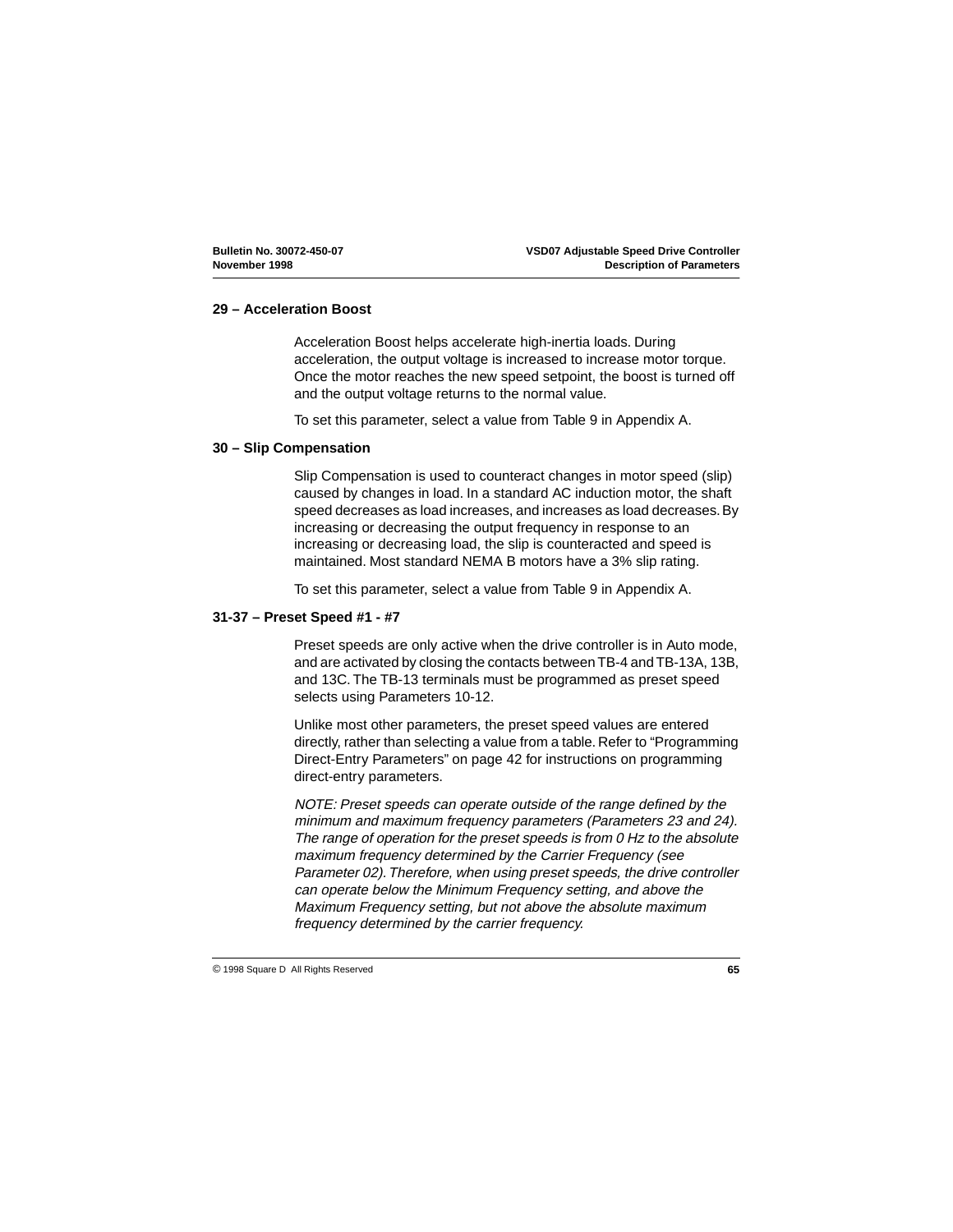<span id="page-69-0"></span>

| <b>Preset Speed #</b> | <b>TB-13A</b> | <b>TB-13B</b> | <b>TB-13C</b> |
|-----------------------|---------------|---------------|---------------|
|                       | Closed        | Open          | Open          |
| 2                     | Open          | Closed        | Open          |
| 3                     | Open          | Open          | Closed        |
|                       | Closed        | Closed        | Open          |
| 5                     | Closed        | Open          | Closed        |
| 6                     | Open          | Closed        | Closed        |
|                       | Closed        | Closed        | Closed        |

NOTE: When a TB-13 terminal is programmed for a function other than a preset speed select, it is considered Open for the table above.

## **40 – Frequency Scaling**

This scales the analog output signal at TB-30 when it is configured for a frequency output. This setting is the output frequency that is indicated when the output signal measures 10 Vdc.

To set this parameter, select a value from [Table 10](#page-83-0) in Appendix A.

**Example:** A 0-5 Vdc signal is required to indicate 0-60 Hz. Setting this parameter to 120 Hz yields 10 Vdc at 120 Hz, and 5 Vdc at 60 Hz. If the drive controller only operates up to 60 Hz, the output signal at TB-30 is limited to the desired 0-5 Vdc.

### **41 – Load Scaling (Motor Load)**

This scales the analog output signal at TB-30 and/or TB-31 when they are configured for a motor load output. This setting is the load (in %) that is indicated when the output signal measures 10 Vdc.

To set this parameter, select a value from [Table 10](#page-83-0) in Appendix A.

**Example:** A 0-10 Vdc signal is required to indicate 0-150% motor load. Setting this parameter to 150% yields 10 Vdc at 150% load.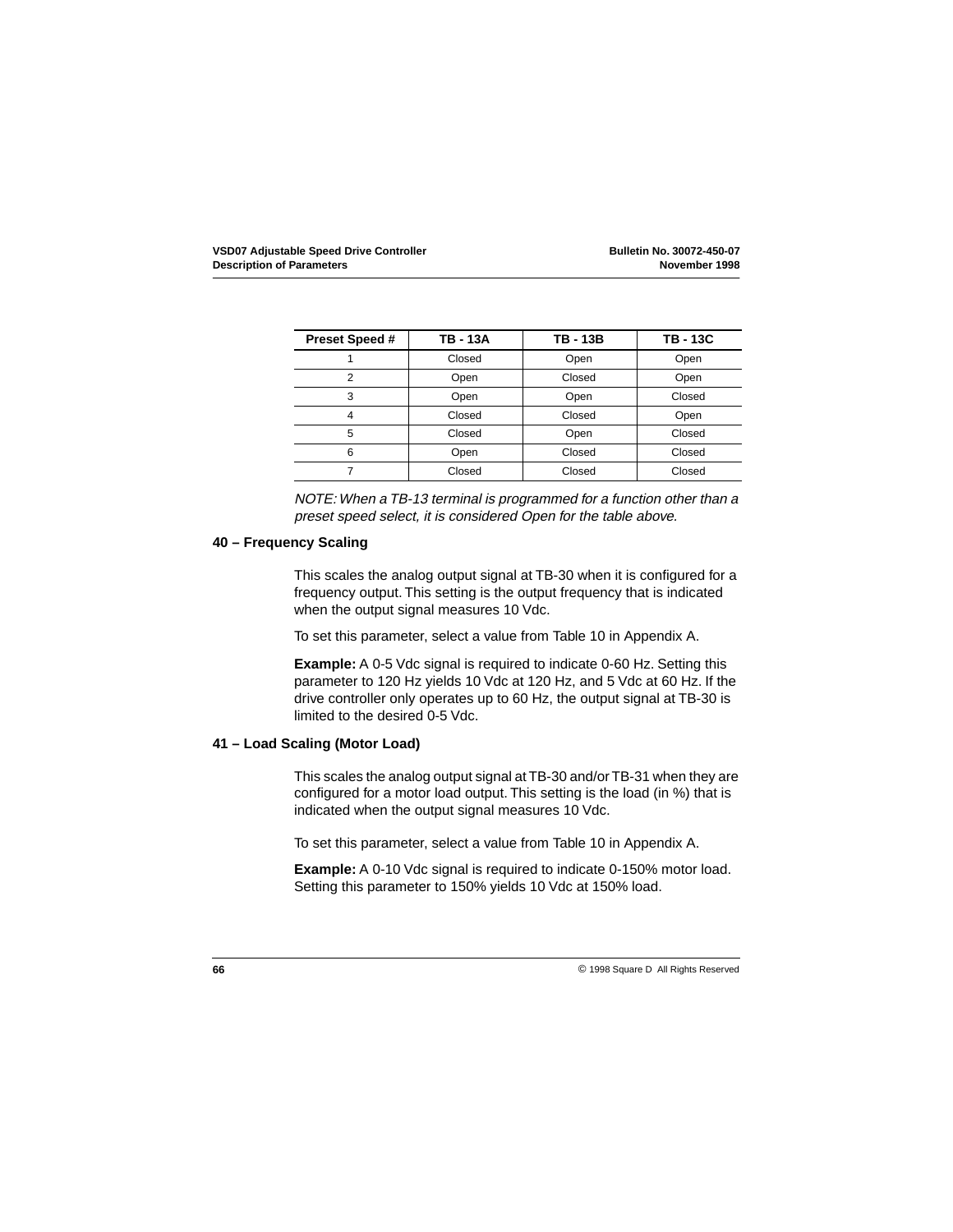## <span id="page-70-0"></span>**43 – Serial Address**

If a serial link is used to communicate with drive controllers, give each drive controller a different address (from 1 to 99) so that an individual drive controller in the network can be accessed.

### **44 – Password**

This allows the password to be changed to any number between 0000 and 9999. Unlike most other parameters, the password value is entered directly, rather than selecting a value from a table. Entering 0000 for a password disables the password function so no passwords are required to enter the programming mode. Refer to ["Programming Direct-Entry](#page-45-0)  [Parameters" on page 42](#page-45-0).

NOTE: The factory default password is 1225.

## **47 – Clear Fault History**

- 01 MAINTAIN: Maintains the fault history (Parameter 50) entries for troubleshooting.
- 02 CLEAR: Erases the fault history (Parameter 50) entries.

### **48 – Program Selection**

This is used to select whether the drive controller operates according to the user's settings or the optional OEM default settings, and to reset the parameters to default settings. Refer to ["Electronic Programming Module](#page-46-0)  [\(EPM\)" on page 43](#page-46-0).

01 OPERATE WITH USER SETTINGS: The drive controller operates according to the user's settings. Operation in User mode allows the parameter values to be changed to suit any application.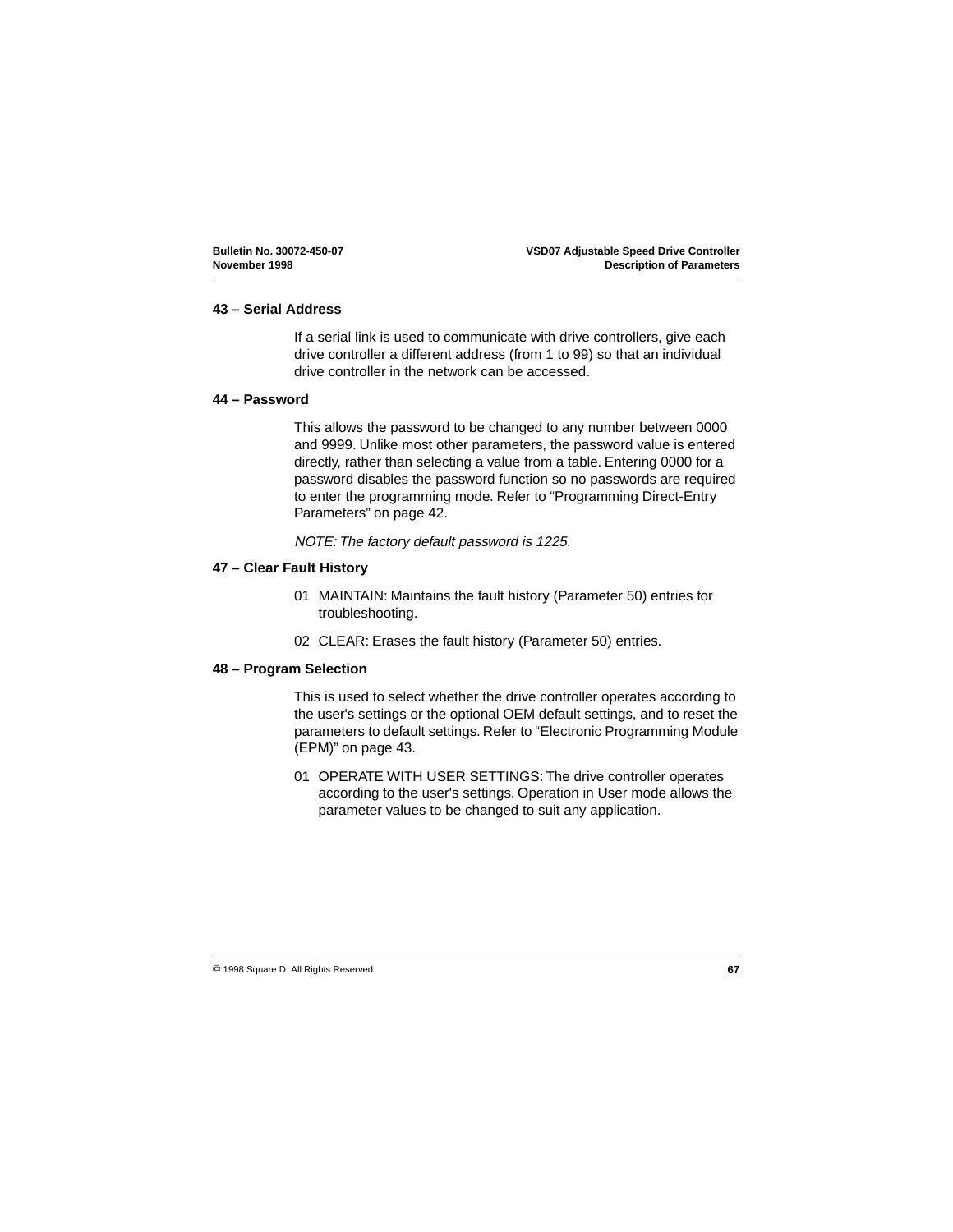- 02 OPERATE WITH OEM DEFAULTS: The drive controller operates according to the optional OEM default settings, which configure the drive controller for a specific application. When operating in OEM mode, the parameter values can be viewed, but not changed. If an attempt is made to change a parameter setting, the display flashes "GE". If the drive controller is not programmed with OEM default settings, the display flashes "LF" if this option is selected.
- 03 RESET OEM: Resets the user parameters to the OEM default settings. If the drive controller is not programmed with OEM default settings, the display flashes "GF" if this option is selected.
- 04 RESET 60: Resets the user parameters to the factory defaults for a 60 Hz base frequency.
- 05 RESET 50: Resets the user parameters to the factory defaults for a 50 Hz base frequency. Parameters 24, 27, and 40 will reset to 50.0 Hz default settings.

NOTE: If the user parameters are reset to the OEM defaults (using the Reset OEM option), and then Operate With User Settings is selected, the User settings will be the same as the OEM default settings. This allows the drive controller to operate as if it were in OEM mode, but the parameter values can be changed. This is useful if some of the OEM default settings need to be fine-tuned for proper operation. The new parameter values are not stored as new OEM default settings. They are stored as new user settings. Therefore, if the parameters are reset to the OEM defaults again, the parameters that were changed will be reset to their previous value. The Portable Programming Fixture is required to change OEM default settings. Refer to ["Electronic Programming Module](#page-46-0)  [\(EPM\)" on page 43](#page-46-0).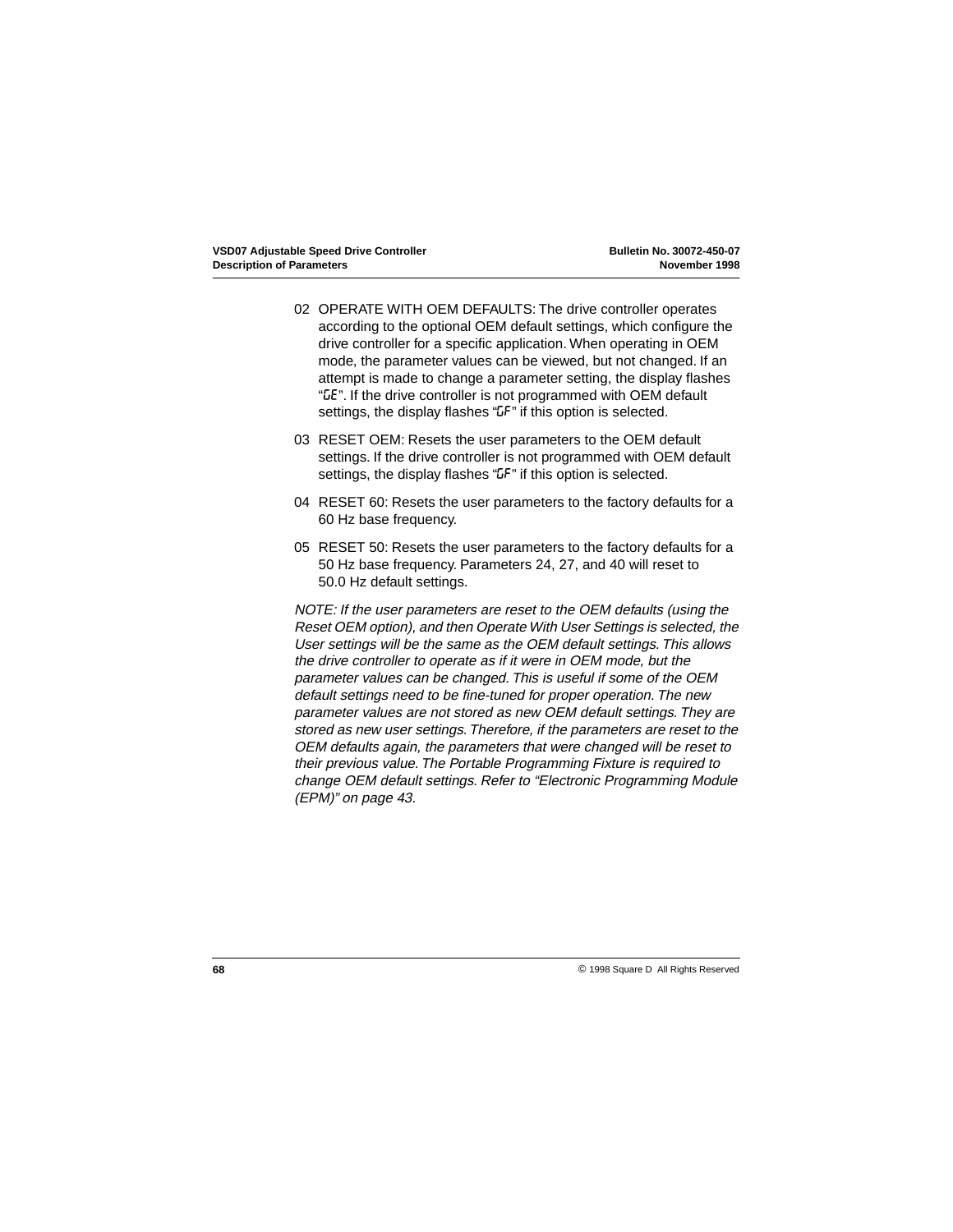#### <span id="page-72-0"></span>**50 – Fault History**

The Fault History stores the last eight faults that tripped the drive controller.

Use the  $\blacktriangle$  and  $\nabla$  buttons to scroll through the fault entries. The faults are stored from newest to oldest, with the first fault shown being the most recent. The display flashes between faults to indicate that the next fault is being viewed. When the end of the list has been reached, the display no longer flashes. Refer to ["Appendix C - Troubleshooting" on page 86](#page-89-0) for a list of the faults and possible causes.

The display reads "--" if the Fault History does not contain any fault messages.

#### **51 – Software Version**

This displays the software version number for the control board software. This information is useful when contacting the factory for programming or troubleshooting assistance.

#### **52 – DC Bus Voltage**

This displays the DC bus voltage in percent of nominal. Nominal DC bus voltage is determined by multiplying the drive controller's nameplate input voltage rating by 1.4.

#### **53 – Motor Voltage**

This displays the output voltage in percent of the drive controller's nameplate output voltage rating.

#### **54 – Motor Load**

This displays the motor load in percent of the drive controller's output current rating.

#### **55 – 0-10 Vdc Analog Input**

This displays the level of the 0-10 Vdc analog input signal at TB-5. A reading of 100% indicates a 10 Vdc input at TB-5.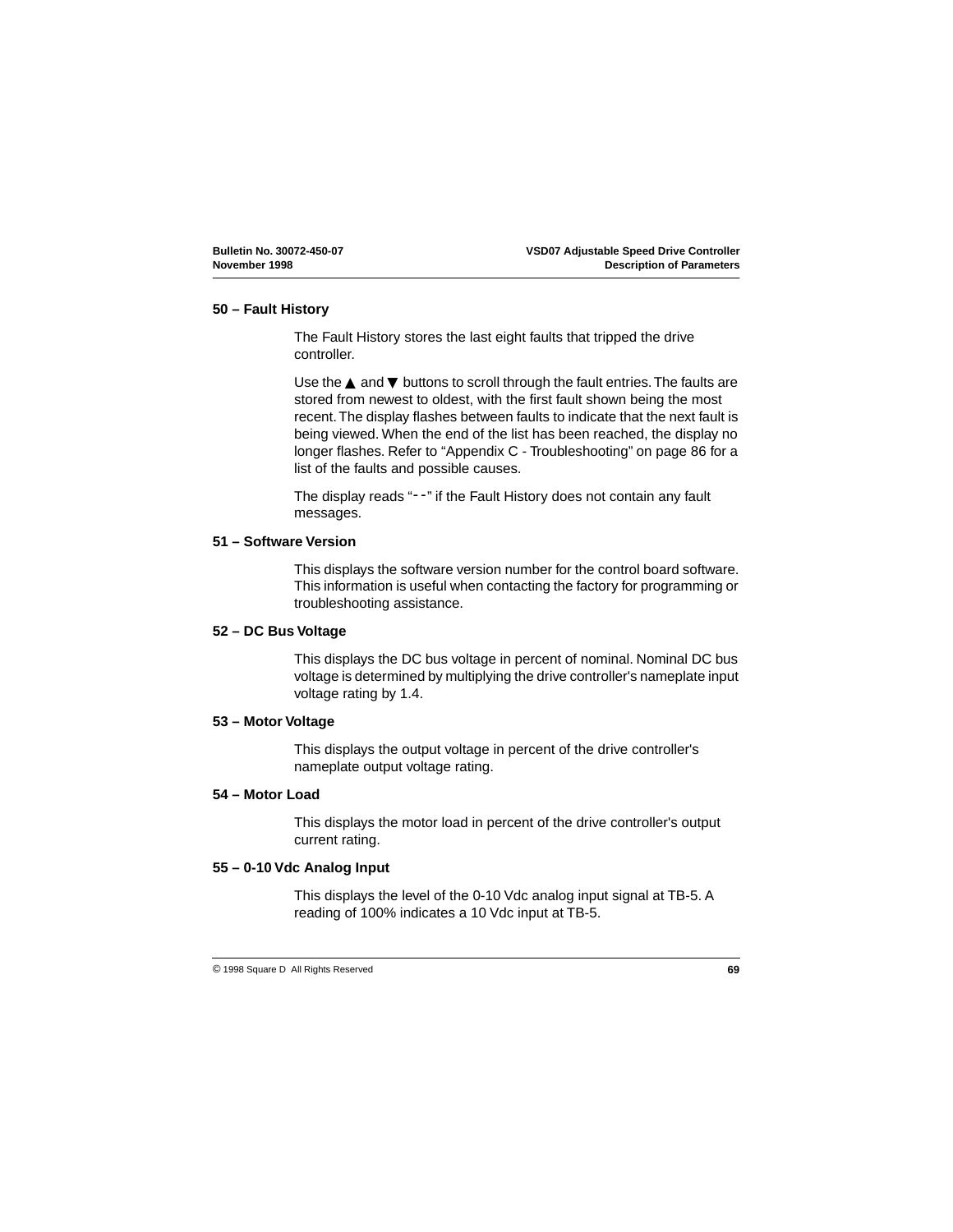#### <span id="page-73-0"></span>**56 – 4-20 mA Analog Input**

This displays the level of the 4-20 mA analog input signal at TB-25. A reading of 20% indicates a 4 mA input at TB-25, and a reading of 100% indicates a 20 mA input at TB-25.

#### **57 – Terminal Strip Status**

This indicates the status of several terminals using the vertical segments of the LED display. An illuminated segment indicates that the particular terminal is asserted (TB-1, TB-12,TB-13A, TB-13B, and TB-13C at TB-4 Potential; TB-14 and TB-15 at TB-2 Potential). The charge relay is always illuminated. See the diagram below:



#### **58 – Keypad And Protection Status**

This indicates the status of the keypad buttons, and the status of the protective circuitry in the controller, using the horizontal segments of the LED. An illuminated segment indicates that the corresponding button is pressed, or the protective circuit is active. See the diagram below:



NOTE: FCLIM is an abbreviation for Fast Current Limit.

NOTE: The stop segment only functions when the optional remote keypad is used. For standard units (which do not have a stop button), the stop segment is not illuminated.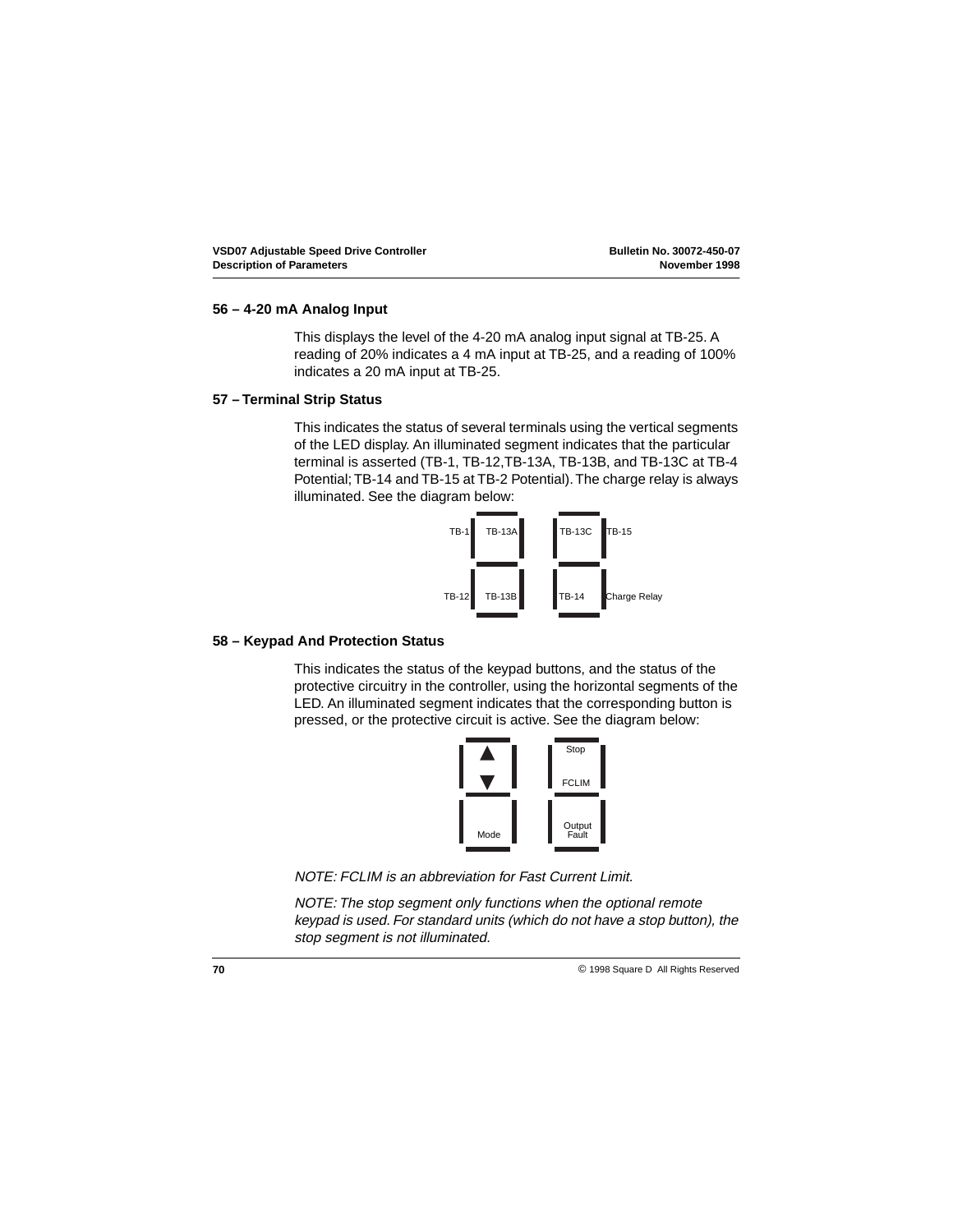#### <span id="page-74-0"></span>**59 – TB-30 Analog Output**

This displays the level of the analog output signal at TB-30. A reading of 100% indicates that the output is 10 Vdc. On some drive controllers, this parameter is not present.

#### **60 – TB-31 Analog Output**

This displays the level of the analog output signal at TB-31. A reading of 100% indicates that the output is 10 Vdc. On some drive controllers, this parameter is not present.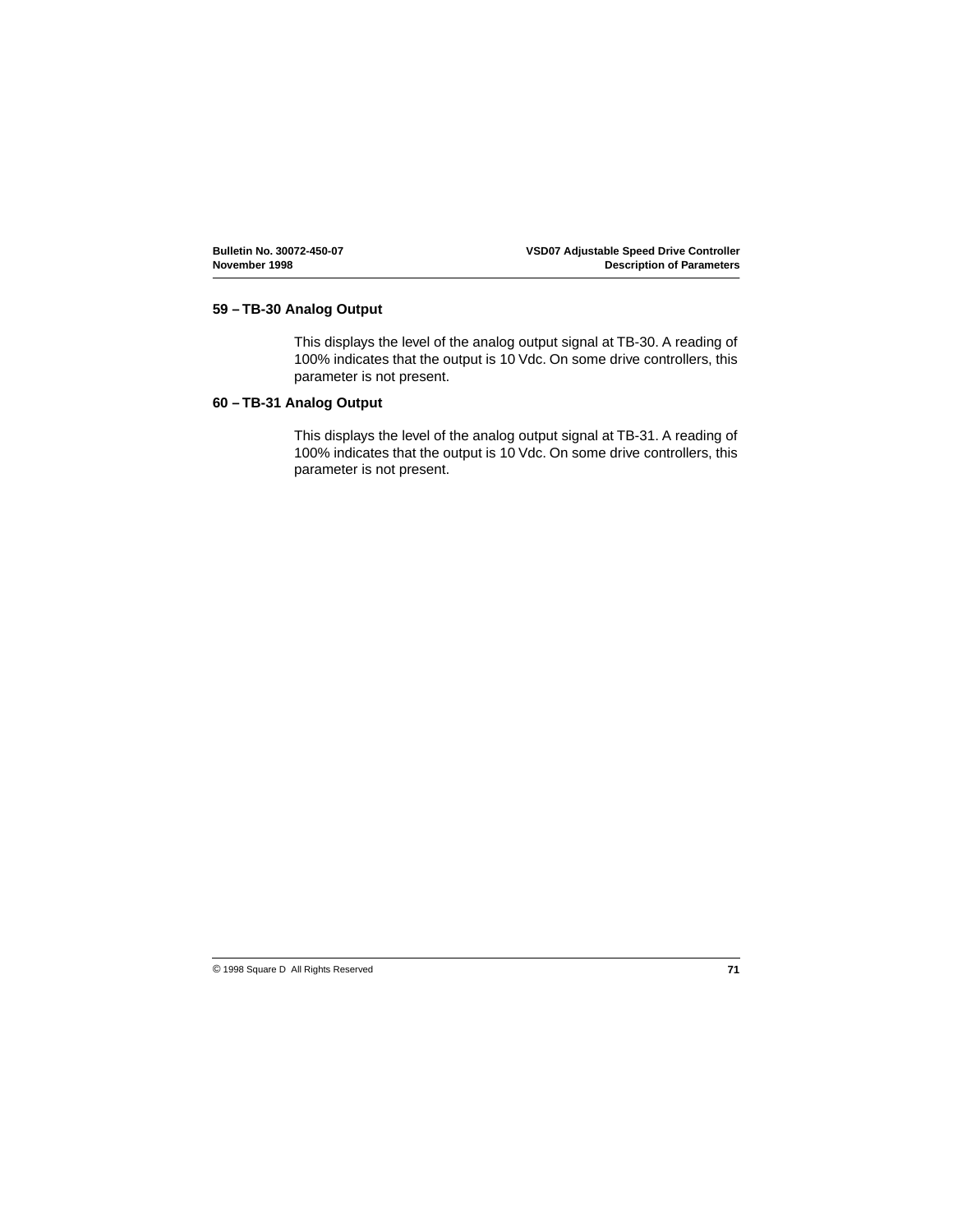#### **APPENDIX A - PARAMETER VALUE TABLES**

#### **Table 6: Parameter Values**

#### **Parameter 19 - Acceleration Time (seconds - cannot be set to 0.0 s) Parameter 20 - Deceleration Time (seconds - cannot be set to 0.0 s) Parameter 21 - DC Brake Time (seconds)**

| <b>Parameter</b><br>Setting | Parameter Value - Depends On Range Selector Setting<br>(Parameter 18) |     |      |      |       |       |  |  |  |  |
|-----------------------------|-----------------------------------------------------------------------|-----|------|------|-------|-------|--|--|--|--|
|                             | 01                                                                    | 02  | 03   | 04   | 05    | 06    |  |  |  |  |
| 00                          | 0.0                                                                   | 0.0 | 0.0  | 0.0  | 0.0   | 0.0   |  |  |  |  |
| 01                          | 0.1                                                                   | 0.3 | 1.0  | 3.0  | 10.0  | 30.0  |  |  |  |  |
| 02                          | 0.2                                                                   | 0.6 | 2.0  | 6.0  | 20.0  | 60.0  |  |  |  |  |
| 03                          | 0.3                                                                   | 0.9 | 3.0  | 9.0  | 30.0  | 90.0  |  |  |  |  |
| 04                          | 0.4                                                                   | 1.2 | 4.0  | 12.0 | 40.0  | 120.0 |  |  |  |  |
| 05                          | 0.5                                                                   | 1.5 | 5.0  | 15.0 | 50.0  | 150.0 |  |  |  |  |
| 06                          | 0.6                                                                   | 1.8 | 6.0  | 18.0 | 60.0  | 180.0 |  |  |  |  |
| 07                          | 0.7                                                                   | 2.1 | 7.0  | 21.0 | 70.0  | 210.0 |  |  |  |  |
| 08                          | 0.8                                                                   | 2.4 | 8.0  | 24.0 | 80.0  | 240.0 |  |  |  |  |
| 09                          | 0.9                                                                   | 2.7 | 9.0  | 27.0 | 90.0  | 270.0 |  |  |  |  |
| 10                          | 1.0                                                                   | 3.0 | 10.0 | 30.0 | 100.0 | 300.0 |  |  |  |  |
| 11                          | 1.1                                                                   | 3.3 | 11.0 | 33.0 | 110.0 | 330.0 |  |  |  |  |
| 12 <sup>2</sup>             | 1.2                                                                   | 3.6 | 12.0 | 36.0 | 120.0 | 360.0 |  |  |  |  |
| 13                          | 1.3                                                                   | 3.9 | 13.0 | 39.0 | 130.0 | 390.0 |  |  |  |  |
| 14                          | 1.4                                                                   | 4.2 | 14.0 | 42.0 | 140.0 | 420.0 |  |  |  |  |
| 15                          | 1.5                                                                   | 4.5 | 15.0 | 45.0 | 150.0 | 450.0 |  |  |  |  |
| 16                          | 1.6                                                                   | 4.8 | 16.0 | 48.0 | 160.0 | 480.0 |  |  |  |  |
| 17                          | 1.7                                                                   | 5.1 | 17.0 | 51.0 | 170.0 | 510.0 |  |  |  |  |
| 18                          | 1.8                                                                   | 5.4 | 18.0 | 54.0 | 180.0 | 540.0 |  |  |  |  |
| 19                          | 1.9                                                                   | 5.7 | 19.0 | 57.0 | 190.0 | 570.0 |  |  |  |  |
| 20                          | 2.0                                                                   | 6.0 | 20.0 | 60.0 | 200.0 | 600.0 |  |  |  |  |
| 21                          | 2.1                                                                   | 6.3 | 21.0 | 63.0 | 210.0 | 630.0 |  |  |  |  |
| 22                          | 2.2                                                                   | 6.6 | 22.0 | 66.0 | 220.0 | 660.0 |  |  |  |  |
| 23                          | 2.3                                                                   | 6.9 | 23.0 | 69.0 | 230.0 | 690.0 |  |  |  |  |
| 24                          | 2.4                                                                   | 7.2 | 24.0 | 72.0 | 240.0 | 720.0 |  |  |  |  |
| 25                          | 2.5                                                                   | 7.5 | 25.0 | 75.0 | 250.0 | 750.0 |  |  |  |  |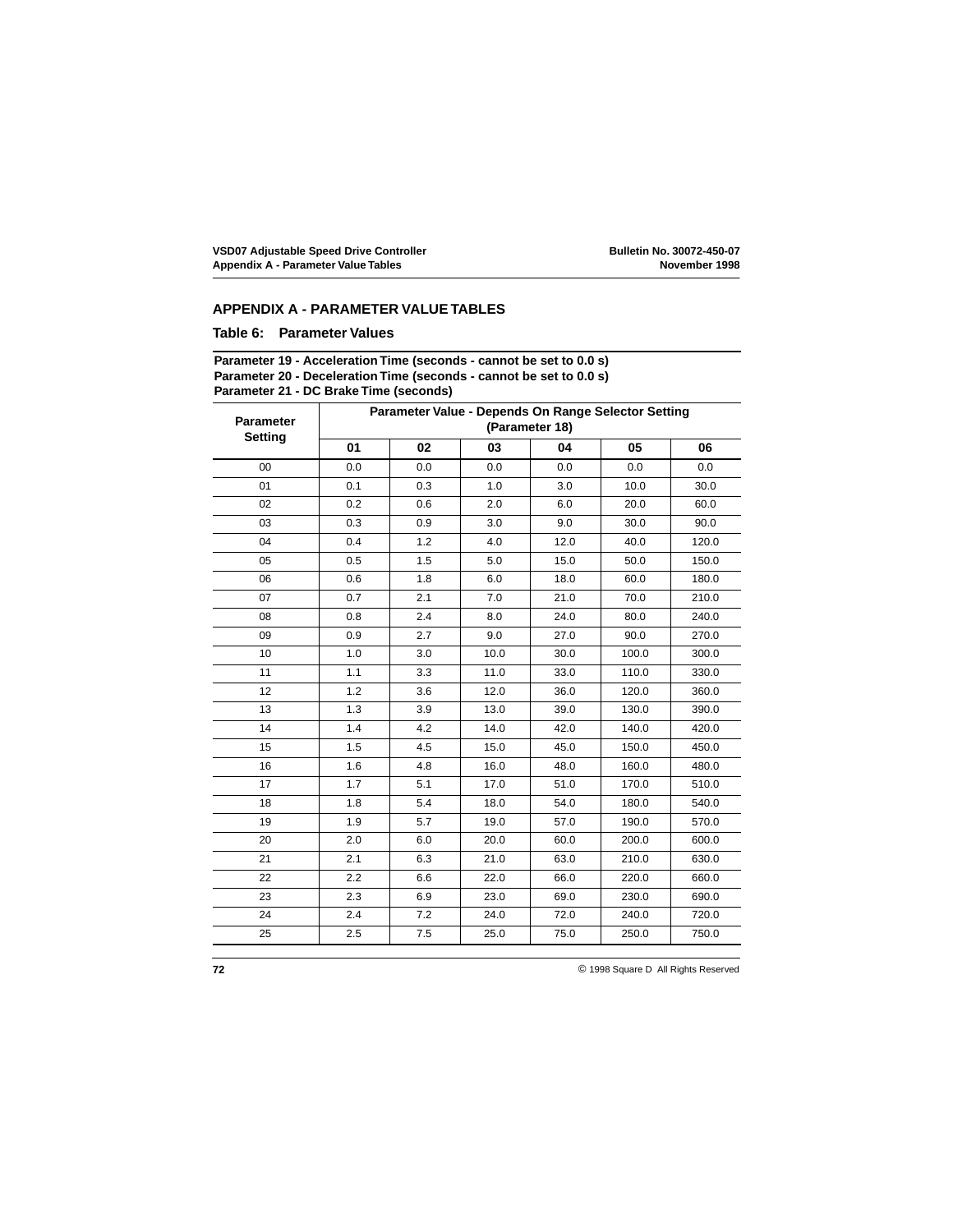#### **Table 6: Parameter Values (continued)**

| Parameter 19 - Acceleration Time (seconds - cannot be set to 0.0 s) |  |
|---------------------------------------------------------------------|--|
| Parameter 20 - Deceleration Time (seconds - cannot be set to 0.0 s) |  |
| Parameter 21 - DC Brake Time (seconds)                              |  |

| <b>Parameter</b><br><b>Setting</b> | Parameter Value - Depends On Range Selector Setting<br>(Parameter 18) |      |      |       |       |        |  |  |  |  |
|------------------------------------|-----------------------------------------------------------------------|------|------|-------|-------|--------|--|--|--|--|
|                                    | 01                                                                    | 02   | 03   | 04    | 05    | 06     |  |  |  |  |
| 26                                 | 2.6                                                                   | 7.8  | 26.0 | 78.0  | 260.0 | 780.0  |  |  |  |  |
| 27                                 | 2.7                                                                   | 8.1  | 27.0 | 81.0  | 270.0 | 810.0  |  |  |  |  |
| 28                                 | 2.8                                                                   | 8.4  | 28.0 | 84.0  | 280.0 | 840.0  |  |  |  |  |
| 29                                 | 2.9                                                                   | 8.7  | 29.0 | 87.0  | 290.0 | 870.0  |  |  |  |  |
| 30                                 | 3.0                                                                   | 9.0  | 30.0 | 90.0  | 300.0 | 900.0  |  |  |  |  |
| 31                                 | 3.1                                                                   | 9.3  | 31.0 | 93.0  | 310.0 | 930.0  |  |  |  |  |
| 32                                 | 3.2                                                                   | 9.6  | 32.0 | 96.0  | 320.0 | 960.0  |  |  |  |  |
| 33                                 | 3.3                                                                   | 9.9  | 33.0 | 99.0  | 330.0 | 990.0  |  |  |  |  |
| 34                                 | 3.4                                                                   | 10.2 | 34.0 | 102.0 | 340.0 | 1020.0 |  |  |  |  |
| 35                                 | 3.5                                                                   | 10.5 | 35.0 | 105.0 | 350.0 | 1050.0 |  |  |  |  |
| 36                                 | 3.6                                                                   | 10.8 | 36.0 | 108.0 | 360.0 | 1080.0 |  |  |  |  |
| 37                                 | 3.7                                                                   | 11.1 | 37.0 | 111.0 | 370.0 | 1110.0 |  |  |  |  |
| 38                                 | 3.8                                                                   | 11.4 | 38.0 | 114.0 | 380.0 | 1140.0 |  |  |  |  |
| 39                                 | 3.9                                                                   | 11.7 | 39.0 | 117.0 | 390.0 | 1170.0 |  |  |  |  |
| 40                                 | 4.0                                                                   | 12.0 | 40.0 | 120.0 | 400.0 | 1200.0 |  |  |  |  |
| 41                                 | 4.1                                                                   | 12.3 | 41.0 | 123.0 | 410.0 | 1230.0 |  |  |  |  |
| 42                                 | 4.2                                                                   | 12.6 | 42.0 | 126.0 | 420.0 | 1260.0 |  |  |  |  |
| 43                                 | 4.3                                                                   | 12.9 | 43.0 | 129.0 | 430.0 | 1290.0 |  |  |  |  |
| 44                                 | 4.4                                                                   | 13.2 | 44.0 | 132.0 | 440.0 | 1320.0 |  |  |  |  |
| 45                                 | 4.5                                                                   | 13.5 | 45.0 | 135.0 | 450.0 | 1350.0 |  |  |  |  |
| 46                                 | 4.6                                                                   | 13.8 | 46.0 | 138.0 | 460.0 | 1380.0 |  |  |  |  |
| 47                                 | 4.7                                                                   | 14.1 | 47.0 | 141.0 | 470.0 | 1410.0 |  |  |  |  |
| 48                                 | 4.8                                                                   | 14.4 | 48.0 | 144.0 | 480.0 | 1440.0 |  |  |  |  |
| 49                                 | 4.9                                                                   | 14.7 | 49.0 | 147.0 | 490.0 | 1470.0 |  |  |  |  |
| 50                                 | 5.0                                                                   | 15.0 | 50.0 | 150.0 | 500.0 | 1500.0 |  |  |  |  |
| 51                                 | 5.1                                                                   | 15.3 | 51.0 | 153.0 | 510.0 | 1530.0 |  |  |  |  |
| 52                                 | 5.2                                                                   | 15.6 | 52.0 | 156.0 | 520.0 | 1560.0 |  |  |  |  |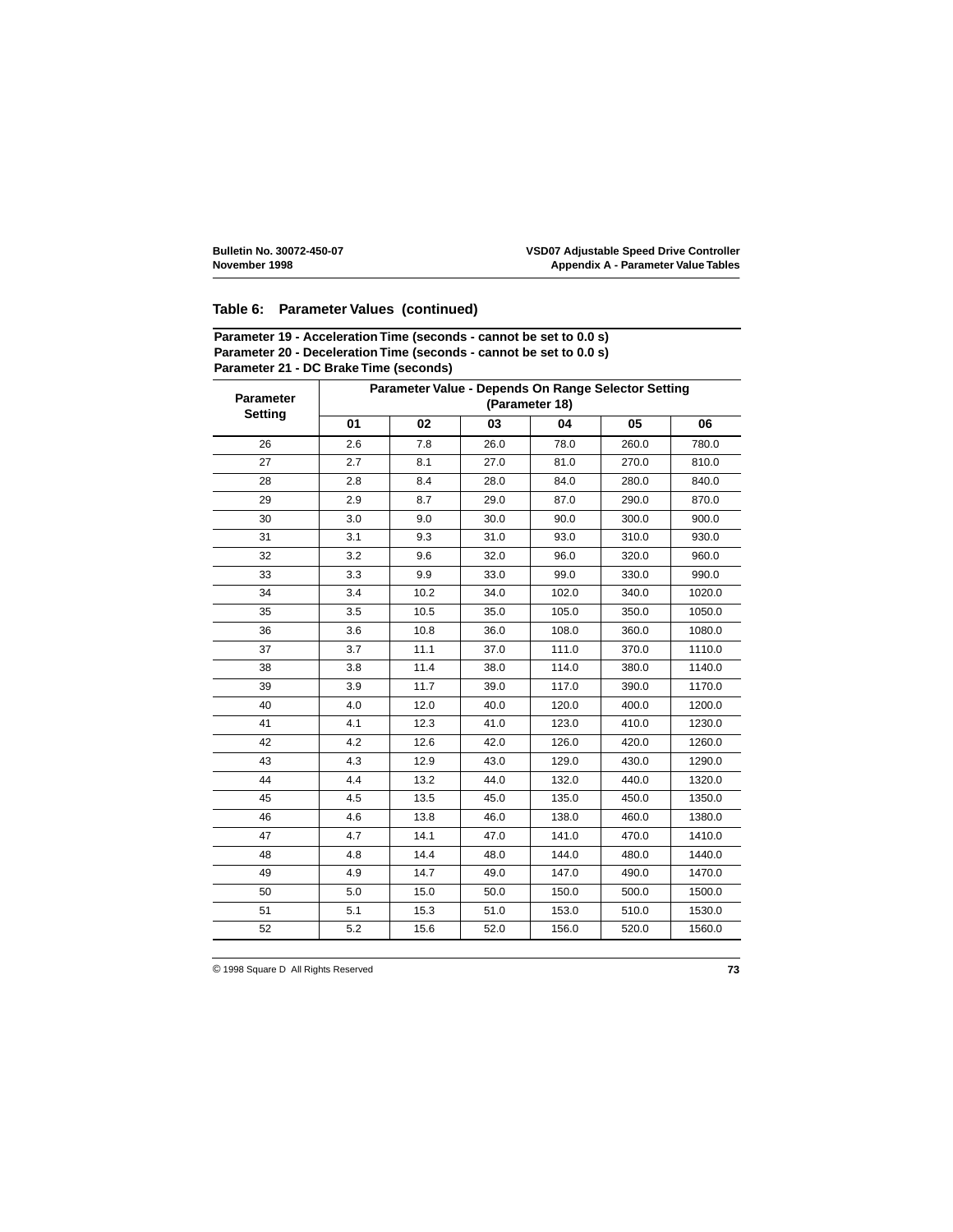#### **Table 6: Parameter Values (continued)**

| Parameter 19 - Acceleration Time (seconds - cannot be set to 0.0 s) |  |
|---------------------------------------------------------------------|--|
| Parameter 20 - Deceleration Time (seconds - cannot be set to 0.0 s) |  |
| Parameter 21 - DC Brake Time (seconds)                              |  |

| <b>Parameter</b><br><b>Setting</b> | Parameter Value - Depends On Range Selector Setting<br>(Parameter 18) |      |      |       |       |        |  |  |  |  |
|------------------------------------|-----------------------------------------------------------------------|------|------|-------|-------|--------|--|--|--|--|
|                                    | 01                                                                    | 02   | 03   | 04    | 05    | 06     |  |  |  |  |
| 53                                 | 5.3                                                                   | 15.9 | 53.0 | 159.0 | 530.0 | 1590.0 |  |  |  |  |
| 54                                 | 5.4                                                                   | 16.2 | 54.0 | 162.0 | 540.0 | 1620.0 |  |  |  |  |
| 55                                 | 5.5                                                                   | 16.5 | 55.0 | 165.0 | 550.0 | 1650.0 |  |  |  |  |
| 56                                 | 5.6                                                                   | 16.8 | 56.0 | 168.0 | 560.0 | 1680.0 |  |  |  |  |
| 57                                 | 5.7                                                                   | 17.1 | 57.0 | 171.0 | 570.0 | 1710.0 |  |  |  |  |
| 58                                 | 5.8                                                                   | 17.4 | 58.0 | 174.0 | 580.0 | 1740.0 |  |  |  |  |
| 59                                 | 5.9                                                                   | 17.7 | 59.0 | 177.0 | 590.0 | 1770.0 |  |  |  |  |
| 60                                 | 6.0                                                                   | 18.0 | 60.0 | 180.0 | 600.0 | 1800.0 |  |  |  |  |
| 61                                 | 6.1                                                                   | 18.3 | 61.0 | 183.0 | 610.0 | 1830.0 |  |  |  |  |
| 62                                 | 6.2                                                                   | 18.6 | 62.0 | 186.0 | 620.0 | 1860.0 |  |  |  |  |
| 63                                 | 6.3                                                                   | 18.9 | 63.0 | 189.0 | 630.0 | 1890.0 |  |  |  |  |
| 64                                 | 6.4                                                                   | 19.2 | 64.0 | 192.0 | 640.0 | 1920.0 |  |  |  |  |
| 65                                 | 6.5                                                                   | 19.5 | 65.0 | 195.0 | 650.0 | 1950.0 |  |  |  |  |
| 66                                 | 6.6                                                                   | 19.8 | 66.0 | 198.0 | 660.0 | 1980.0 |  |  |  |  |
| 67                                 | 6.7                                                                   | 19.8 | 67.0 | 201.0 | 670.0 | 2010.0 |  |  |  |  |
| 68                                 | 6.8                                                                   | 20.4 | 68.0 | 204.0 | 680.0 | 2040.0 |  |  |  |  |
| 69                                 | 6.9                                                                   | 20.7 | 69.0 | 207.0 | 690.0 | 2070.0 |  |  |  |  |
| 70                                 | 7.0                                                                   | 21.0 | 70.0 | 210.0 | 700.0 | 2100.0 |  |  |  |  |
| 71                                 | 7.1                                                                   | 21.3 | 71.0 | 213.0 | 710.0 | 2130.0 |  |  |  |  |
| 72                                 | 7.2                                                                   | 21.6 | 72.0 | 216.0 | 720.0 | 2160.0 |  |  |  |  |
| 73                                 | 7.3                                                                   | 21.9 | 73.0 | 219.0 | 730.0 | 2190.0 |  |  |  |  |
| 74                                 | 7.4                                                                   | 22.2 | 74.0 | 222.0 | 740.0 | 2220.0 |  |  |  |  |
| 75                                 | 7.5                                                                   | 22.5 | 75.0 | 225.0 | 750.0 | 2250.0 |  |  |  |  |
| 76                                 | 7.6                                                                   | 22.8 | 76.0 | 228.0 | 760.0 | 2280.0 |  |  |  |  |
| 77                                 | 7.7                                                                   | 23.1 | 77.0 | 231.0 | 770.0 | 2310.0 |  |  |  |  |
| 78                                 | 7.8                                                                   | 23.4 | 78.0 | 234.0 | 780.0 | 2340.0 |  |  |  |  |
| 79                                 | 7.9                                                                   | 23.7 | 79.0 | 237.0 | 790.0 | 2370.0 |  |  |  |  |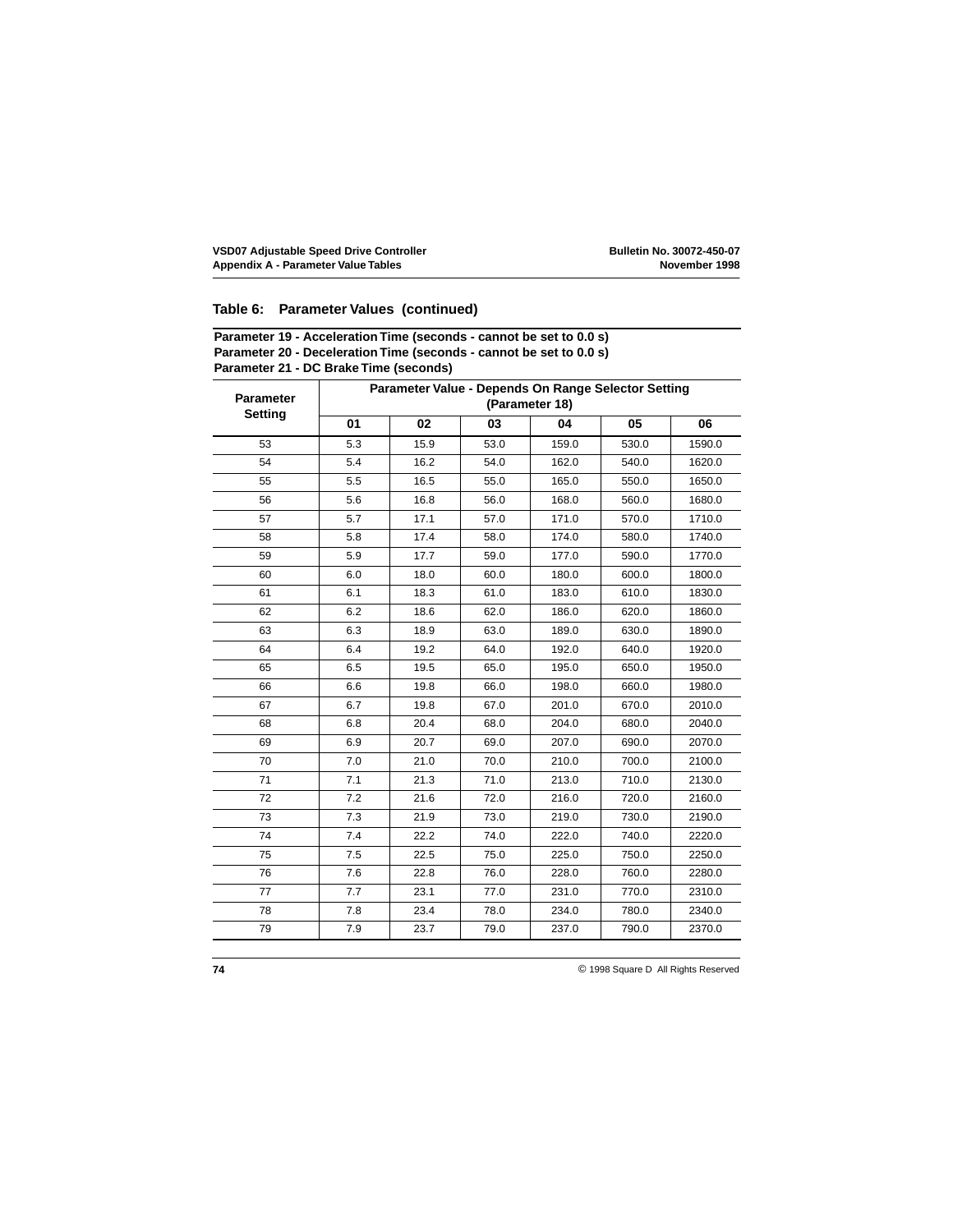#### **Table 6: Parameter Values (continued)**

| Parameter 19 - Acceleration Time (seconds - cannot be set to 0.0 s) |  |
|---------------------------------------------------------------------|--|
| Parameter 20 - Deceleration Time (seconds - cannot be set to 0.0 s) |  |
| Parameter 21 - DC Brake Time (seconds)                              |  |

| <b>Parameter</b> | Parameter Value - Depends On Range Selector Setting<br>(Parameter 18) |      |      |       |       |        |  |  |  |  |
|------------------|-----------------------------------------------------------------------|------|------|-------|-------|--------|--|--|--|--|
| <b>Setting</b>   | 01                                                                    | 02   | 03   | 04    | 05    | 06     |  |  |  |  |
| 80               | 8.0                                                                   | 24.0 | 80.0 | 240.0 | 800.0 | 2400.0 |  |  |  |  |
| 81               | 8.1                                                                   | 24.3 | 81.0 | 243.0 | 810.0 | 2430.0 |  |  |  |  |
| 82               | 8.2                                                                   | 24.6 | 82.0 | 246.0 | 820.0 | 2460.0 |  |  |  |  |
| 83               | 8.3                                                                   | 24.9 | 83.0 | 249.0 | 830.0 | 2490.0 |  |  |  |  |
| 84               | 8.4                                                                   | 25.2 | 84.0 | 252.0 | 840.0 | 2520.0 |  |  |  |  |
| 85               | 8.5                                                                   | 25.5 | 85.0 | 255.0 | 850.0 | 2550.0 |  |  |  |  |
| 86               | 8.6                                                                   | 25.8 | 86.0 | 258.0 | 860.0 | 2580.0 |  |  |  |  |
| 87               | 8.7                                                                   | 26.1 | 87.0 | 261.0 | 870.0 | 2610.0 |  |  |  |  |
| 88               | 8.8                                                                   | 26.4 | 88.0 | 264.0 | 880.0 | 2640.0 |  |  |  |  |
| 89               | 8.9                                                                   | 26.7 | 89.0 | 267.0 | 890.0 | 2670.0 |  |  |  |  |
| 90               | 9.0                                                                   | 27.0 | 90.0 | 270.0 | 900.0 | 2700.0 |  |  |  |  |
| 91               | 9.1                                                                   | 27.3 | 91.0 | 273.0 | 910.0 | 2730.0 |  |  |  |  |
| 92               | 9.2                                                                   | 27.6 | 92.0 | 276.0 | 920.0 | 2760.0 |  |  |  |  |
| 93               | 9.3                                                                   | 27.9 | 93.0 | 279.0 | 930.0 | 2790.0 |  |  |  |  |
| 94               | 9.4                                                                   | 28.2 | 94.0 | 282.0 | 940.0 | 2820.0 |  |  |  |  |
| 95               | 9.5                                                                   | 28.5 | 95.0 | 285.0 | 950.0 | 2850.0 |  |  |  |  |
| 96               | 9.6                                                                   | 28.8 | 96.0 | 288.0 | 960.0 | 2880.0 |  |  |  |  |
| 97               | 9.7                                                                   | 29.1 | 97.0 | 291.0 | 970.0 | 2910.0 |  |  |  |  |
| 98               | 9.8                                                                   | 29.4 | 98.0 | 294.0 | 980.0 | 2940.0 |  |  |  |  |
| 99               | 9.9                                                                   | 29.7 | 99.0 | 297.0 | 990.0 | 2970.0 |  |  |  |  |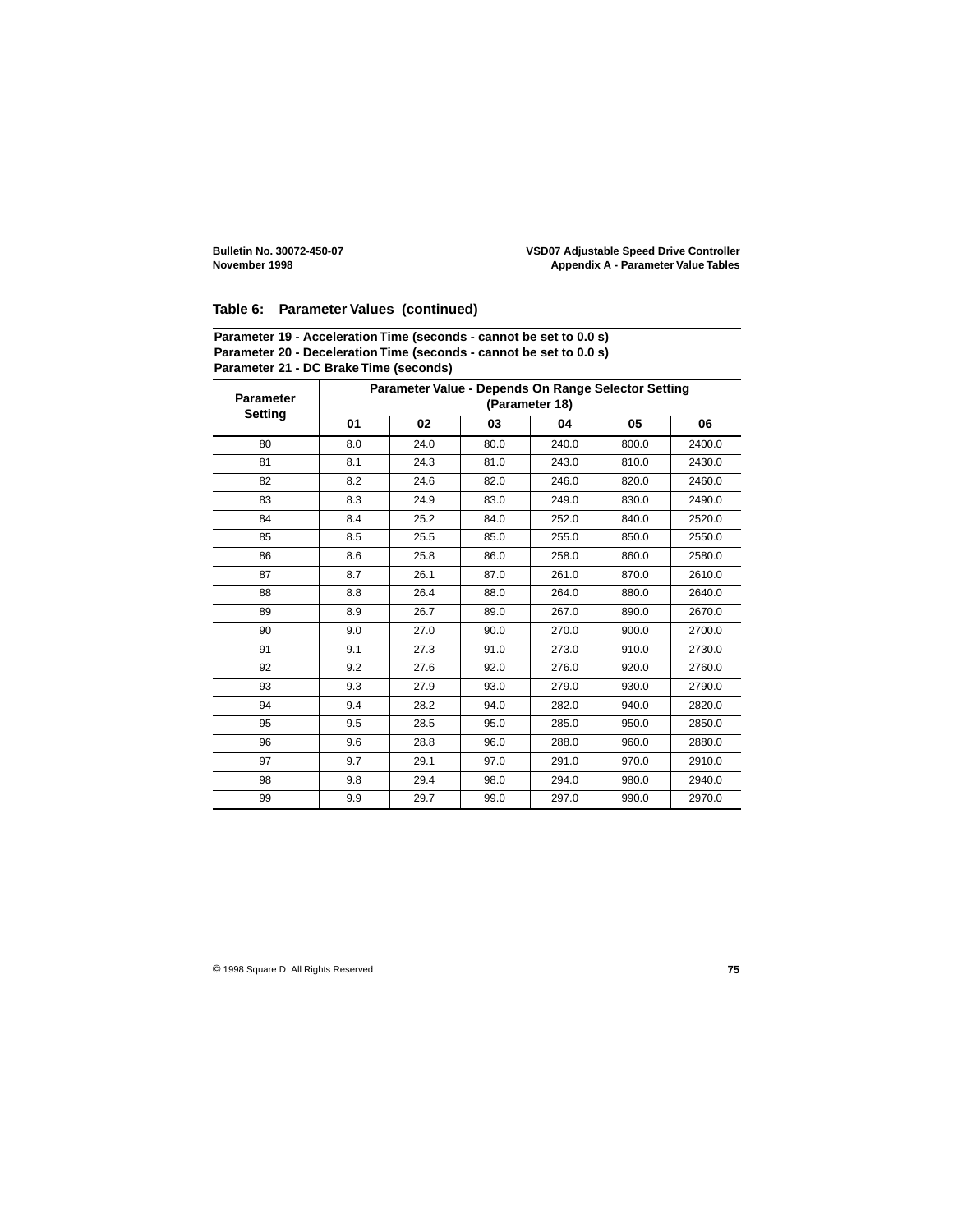#### **Table 7: Parameter Values 22 and 24**

| <b>Parameter</b> |      | <b>Value for</b><br><b>Parameter</b> | <b>Parameter</b> |      | Value for<br><b>Parameter</b> | <b>Parameter</b> |                          | <b>Value for</b><br><b>Parameter</b> |  |  |
|------------------|------|--------------------------------------|------------------|------|-------------------------------|------------------|--------------------------|--------------------------------------|--|--|
| <b>Setting</b>   | 22   | 24                                   | Setting          | 22   | 24                            | <b>Setting</b>   | 22                       | 24                                   |  |  |
| 00               | 0.0  | 21.0                                 | 34               | 17.0 | 55.0                          | 68               | $\overline{\phantom{a}}$ | 89.0                                 |  |  |
| 01               | 0.5  | 22.0                                 | 35               | 17.5 | 56.0                          | 69               | $\overline{a}$           | 90.0                                 |  |  |
| 02               | 1.0  | 23.0                                 | 36               | 18.0 | 57.0                          | 70               | --                       | 91.0                                 |  |  |
| 03               | 1.5  | 24.0                                 | 37               | 18.5 | 58.0                          | 71               | -−                       | 92.0                                 |  |  |
| 04               | 2.0  | 25.0                                 | 38               | 19.0 | 59.0                          | 72               | $\overline{\phantom{a}}$ | 93.0                                 |  |  |
| 05               | 2.5  | 26.0                                 | 39               | 19.5 | 60.0                          | 73               | $\overline{\phantom{a}}$ | 94.0                                 |  |  |
| 06               | 3.0  | 27.0                                 | 40               | 20.0 | 61.0                          | 74               | --                       | 95.0                                 |  |  |
| 07               | 3.5  | 28.0                                 | 41               | 20.5 | 62.0                          | 75               | --                       | 96.0                                 |  |  |
| 08               | 4.0  | 29.0                                 | 42               | 21.0 | 63.0                          | 76               | --                       | 97.0                                 |  |  |
| 09               | 4.5  | 30.0                                 | 43               | 21.5 | 64.0                          | 77               | $\overline{\phantom{a}}$ | 98.0                                 |  |  |
| 10               | 5.0  | 31.0                                 | 44               | 22.0 | 65.0                          | 78               | --                       | 99.0                                 |  |  |
| 11               | 5.5  | 32.0                                 | 45               | 22.5 | 66.0                          | 79               | $\overline{a}$           | 100.0                                |  |  |
| 12               | 6.0  | 33.0                                 | 46               | 23.0 | 67.0                          | 80               | --                       | 101.0                                |  |  |
| 13               | 6.5  | 34.0                                 | 47               | 23.5 | 68.0                          | 81               | ш,                       | 102.0                                |  |  |
| 14               | 7.0  | 35.0                                 | 48               | 24.0 | 69.0                          | 82               |                          | 103.0                                |  |  |
| 15               | 7.5  | 36.0                                 | 49               | 24.5 | 70.0                          | 83               | --                       | 104.0                                |  |  |
| 16               | 8.0  | 37.0                                 | 50               | 25.0 | 71.0                          | 84               | --                       | 105.0                                |  |  |
| 17               | 8.5  | 38.0                                 | 51               | 25.5 | 72.0                          | 85               | --                       | 106.0                                |  |  |
| 18               | 9.0  | 39.0                                 | 52               | 26.0 | 73.0                          | 86               | ۰.                       | 107.0                                |  |  |
| 19               | 9.5  | 40.0                                 | 53               | 26.5 | 74.0                          | 87               | --                       | 108.0                                |  |  |
| 20               | 10.0 | 41.0                                 | 54               | 27.0 | 75.0                          | 88               | --                       | 109.0                                |  |  |
| 21               | 10.5 | 42.0                                 | 55               | 27.5 | 76.0                          | 89               | $\overline{\phantom{a}}$ | 110.0                                |  |  |
| 22               | 11.0 | 43.0                                 | 56               | 28.0 | 77.0                          | 90               | $\overline{\phantom{a}}$ | 111.0                                |  |  |
| 23               | 11.5 | 44.0                                 | 57               | 28.5 | 78.0                          | 91               | $\overline{\phantom{a}}$ | 112.0                                |  |  |
| 24               | 12.0 | 45.0                                 | 58               | 29.0 | 79.0                          | 92               | --                       | 113.0                                |  |  |
| 25               | 12.5 | 46.0                                 | 59               | 29.5 | 80.0                          | 93               | --                       | 114.0                                |  |  |

#### **Parameter 22 - DC Brake Voltage (%)**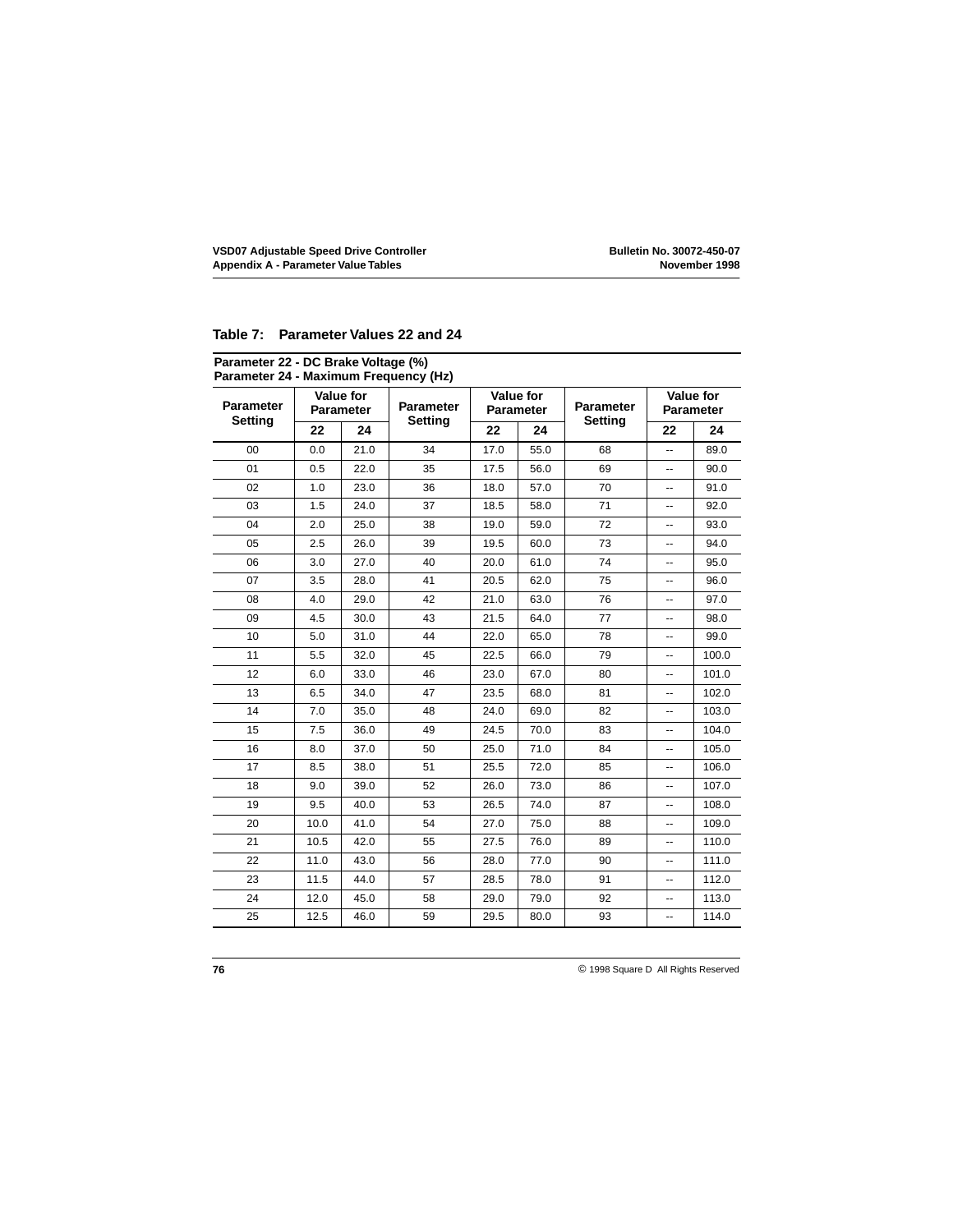**Parameter 22 - DC Brake Voltage (%)**

|                                    | Parameter 24 - Maximum Frequency (Hz) |                               |                                    |      |                                      |                             |                                      |       |  |  |  |  |  |
|------------------------------------|---------------------------------------|-------------------------------|------------------------------------|------|--------------------------------------|-----------------------------|--------------------------------------|-------|--|--|--|--|--|
| <b>Parameter</b><br><b>Setting</b> |                                       | Value for<br><b>Parameter</b> | <b>Parameter</b><br><b>Setting</b> |      | <b>Value for</b><br><b>Parameter</b> | <b>Parameter</b><br>Setting | <b>Value for</b><br><b>Parameter</b> |       |  |  |  |  |  |
|                                    | 22                                    | 24                            |                                    | 22   | 24                                   |                             | 22                                   | 24    |  |  |  |  |  |
| 26                                 | 13.0                                  | 47.0                          | 60                                 | 30.0 | 81.0                                 | 94                          | --                                   | 115.0 |  |  |  |  |  |
| 27                                 | 13.5                                  | 48.0                          | 61                                 | --   | 82.0                                 | 95                          | --                                   | 116.0 |  |  |  |  |  |
| 28                                 | 14.0                                  | 49.0                          | 62                                 | --   | 83.0                                 | 96                          | --                                   | 117.0 |  |  |  |  |  |
| 29                                 | 14.5                                  | 50.0                          | 63                                 |      | 84.0                                 | 97                          | --                                   | 118.0 |  |  |  |  |  |
| 30                                 | 15.0                                  | 51.0                          | 64                                 | --   | 85.0                                 | 98                          | --                                   | 119.0 |  |  |  |  |  |
| 31                                 | 15.5                                  | 52.0                          | 65                                 | --   | 86.0                                 | 99                          | --                                   | 120.0 |  |  |  |  |  |
| 32                                 | 16.0                                  | 53.0                          | 66                                 | --   | 87.0                                 |                             |                                      |       |  |  |  |  |  |
| 33                                 | 16.5                                  | 54.0                          | 67                                 | --   | 88.0                                 |                             |                                      |       |  |  |  |  |  |

#### **Table 7: Parameter Values 22 and 24 (continued)**

#### **Table 8: Parameter Values 25, 26, and 27**

#### **Parameter 25 - Current Limit (%) Parameter 26 - Motor Overload (%) Parameter 27 - Base Frequency (Hz)**

| Parameter<br><b>Setting</b> | Value for<br>Parameter |      |      | <b>Parameter</b><br>Settina | Value for<br>Parameter |      |      | Parameter<br><b>Setting</b> | Value for<br>Parameter |       |       |
|-----------------------------|------------------------|------|------|-----------------------------|------------------------|------|------|-----------------------------|------------------------|-------|-------|
|                             | 25                     | 26   | 27   |                             | 25                     | 26   | 27   |                             | 25                     | 26    | 27    |
| $00 \,$                     | 30.0                   | 30.0 | 30.0 | 34                          | 98.0                   | 64.0 | 64.0 | 68                          | 166.0                  | 98.0  | 98.0  |
| 01                          | 32.0                   | 31.0 | 31.0 | 35                          | 100.0                  | 65.0 | 65.0 | 69                          | 168.0                  | 99.0  | 99.0  |
| 02                          | 34.0                   | 32.0 | 32.0 | 36                          | 102.0                  | 66.0 | 66.0 | 70                          | 170.0                  | 100.0 | 100.0 |
| 03                          | 36.0                   | 33.0 | 33.0 | 37                          | 104.0                  | 67.0 | 67.0 | 71                          | 172.0                  | --    | 101.0 |
| 04                          | 38.0                   | 34.0 | 34.0 | 38                          | 106.0                  | 68.0 | 68.0 | 72                          | 174.0                  | --    | 102.0 |
| 05                          | 40.0                   | 35.0 | 35.0 | 39                          | 108.0                  | 69.0 | 69.0 | 73                          | 176.0                  | --    | 103.0 |
| 06                          | 42.0                   | 36.0 | 36.0 | 40                          | 110.0                  | 70.0 | 70.0 | 74                          | 178.0                  | --    | 104.0 |
| 07                          | 44.0                   | 37.0 | 37.0 | 41                          | 112.0                  | 71.0 | 71.0 | 75                          | 180.0                  | --    | 105.0 |
| 08                          | 46.0                   | 38.0 | 38.0 | 42                          | 114.0                  | 72.0 | 72.0 | 76                          | --                     | --    | 106.0 |
| 09                          | 48.0                   | 39.0 | 39.0 | 43                          | 116.0                  | 73.0 | 73.0 | 77                          | --                     | --    | 107.0 |
| 10                          | 50.0                   | 40.0 | 40.0 | 44                          | 118.0                  | 74.0 | 74.0 | 78                          | --                     | --    | 108.0 |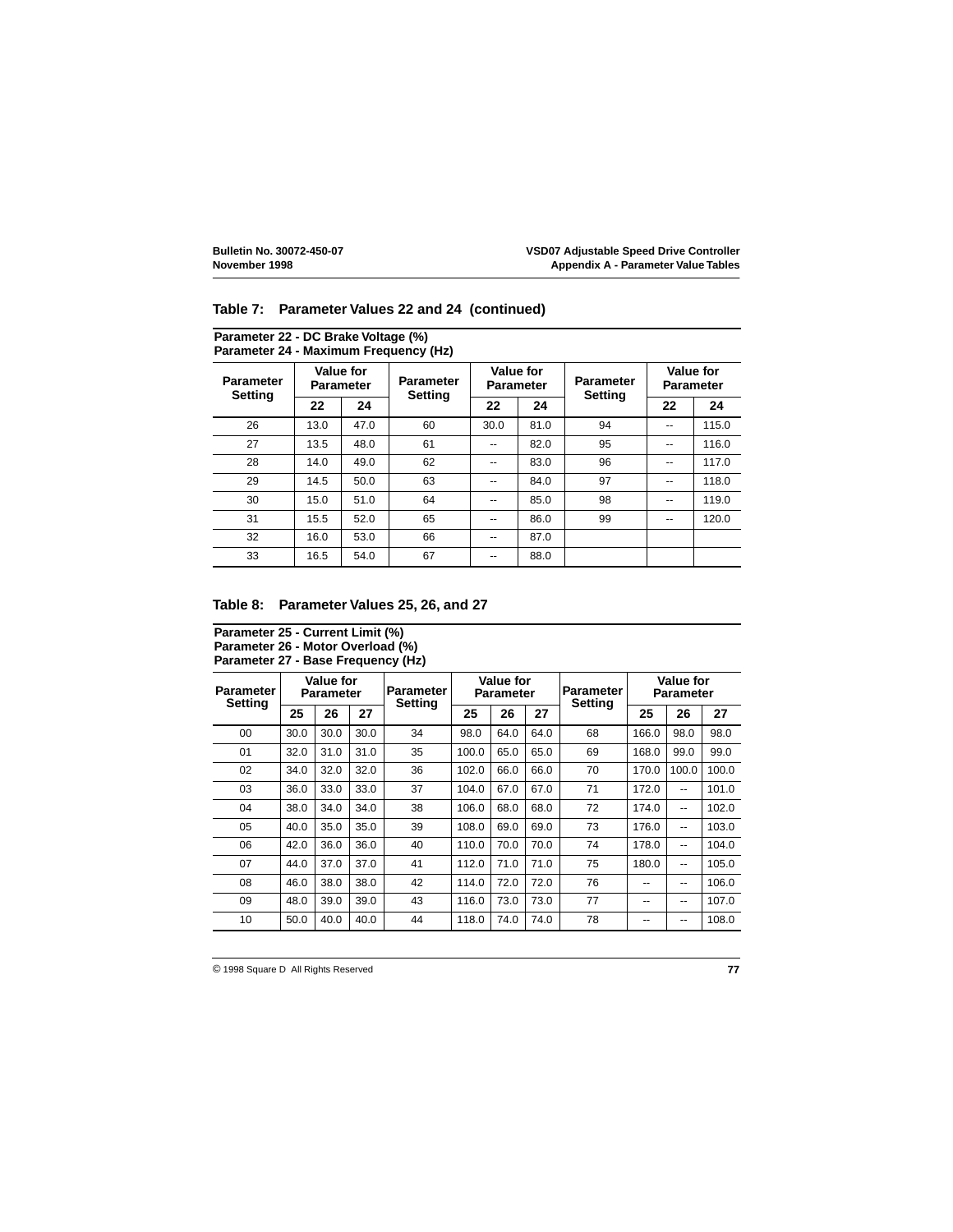#### **Table 8: Parameter Values 25, 26, and 27 (continued)**

#### **Parameter 25 - Current Limit (%) Parameter 26 - Motor Overload (%) Parameter 27 - Base Frequency (Hz)**

| <b>Parameter</b><br><b>Setting</b> | <b>Value for</b><br><b>Parameter</b> |      |      | <b>Parameter</b><br><b>Setting</b> | <b>Value for</b><br><b>Parameter</b> |      |      | <b>Parameter</b><br><b>Setting</b> | <b>Value for</b><br>Parameter |                |       |
|------------------------------------|--------------------------------------|------|------|------------------------------------|--------------------------------------|------|------|------------------------------------|-------------------------------|----------------|-------|
|                                    | 25                                   | 26   | 27   |                                    | 25                                   | 26   | 27   |                                    | 25                            | 26             | 27    |
| 11                                 | 52.0                                 | 41.0 | 41.0 | 45                                 | 120.0                                | 75.0 | 75.0 | 79                                 | --                            | --             | 109.0 |
| 12                                 | 54.0                                 | 42.0 | 42.0 | 46                                 | 122.0                                | 76.0 | 76.0 | 80                                 | --                            | ۰.             | 110.0 |
| 13                                 | 56.0                                 | 43.0 | 43.0 | 47                                 | 124.0                                | 77.0 | 77.0 | 81                                 | --                            | --             | 111.0 |
| 14                                 | 58.0                                 | 44.0 | 44.0 | 48                                 | 126.0                                | 78.0 | 78.0 | 82                                 | --                            | --             | 112.0 |
| 15                                 | 60.0                                 | 45.0 | 45.0 | 49                                 | 128.0                                | 79.0 | 79.0 | 83                                 | --                            | --             | 113.0 |
| 16                                 | 62.0                                 | 46.0 | 46.0 | 50                                 | 130.0                                | 80.0 | 80.0 | 84                                 | --                            | --             | 114.0 |
| 17                                 | 64.0                                 | 47.0 | 47.0 | 51                                 | 132.0                                | 81.0 | 81.0 | 85                                 | --                            | --             | 115.0 |
| 18                                 | 66.0                                 | 48.0 | 48.0 | 52                                 | 134.0                                | 82.0 | 82.0 | 86                                 | --                            | --             | 116.0 |
| 19                                 | 68.0                                 | 49.0 | 49.0 | 53                                 | 136.0                                | 83.0 | 83.0 | 87                                 | --                            | $-$            | 117.0 |
| 20                                 | 70.0                                 | 50.0 | 50.0 | 54                                 | 138.0                                | 84.0 | 84.0 | 88                                 | --                            | --             | 118.0 |
| 21                                 | 72.0                                 | 51.0 | 51.0 | 55                                 | 140.0                                | 85.0 | 85.0 | 89                                 | --                            | --             | 119.0 |
| 22                                 | 74.0                                 | 52.0 | 52.0 | 56                                 | 142.0                                | 86.0 | 86.0 | 90                                 | --                            | --             | 120.0 |
| 23                                 | 76.0                                 | 53.0 | 53.0 | 57                                 | 144.0                                | 87.0 | 87.0 | 91                                 | --                            | $\overline{a}$ | 121.0 |
| 24                                 | 78.0                                 | 54.0 | 54.0 | 58                                 | 146.0                                | 88.0 | 88.0 | 92                                 | --                            | --             | 122.0 |
| 25                                 | 80.0                                 | 55.0 | 55.0 | 59                                 | 148.0                                | 89.0 | 89.0 | 93                                 | --                            | --             | 123.0 |
| 26                                 | 82.0                                 | 56.0 | 56.0 | 60                                 | 150.0                                | 90.0 | 90.0 | 94                                 | --                            | --             | 124.0 |
| 27                                 | 84.0                                 | 57.0 | 57.0 | 61                                 | 152.0                                | 91.0 | 91.0 | 95                                 | --                            | --             | 125.0 |
| 28                                 | 86.0                                 | 58.0 | 58.0 | 62                                 | 154.0                                | 92.0 | 92.0 | 96                                 | --                            | --             | 126.0 |
| 29                                 | 88.0                                 | 59.0 | 59.0 | 63                                 | 156.0                                | 93.0 | 93.0 | 97                                 | --                            | --             | 127.0 |
| 30                                 | 90.0                                 | 60.0 | 60.0 | 64                                 | 158.0                                | 94.0 | 94.0 | 98                                 | --                            | --             | 128.0 |
| 31                                 | 92.0                                 | 61.0 | 61.0 | 65                                 | 160.0                                | 95.0 | 95.0 | 99                                 | --                            | $\overline{a}$ | 129.0 |
| 32                                 | 94.0                                 | 62.0 | 62.0 | 66                                 | 162.0                                | 96.0 | 96.0 |                                    |                               |                |       |
| 33                                 | 96.0                                 | 63.0 | 63.0 | 67                                 | 164.0                                | 97.0 | 97.0 |                                    |                               |                |       |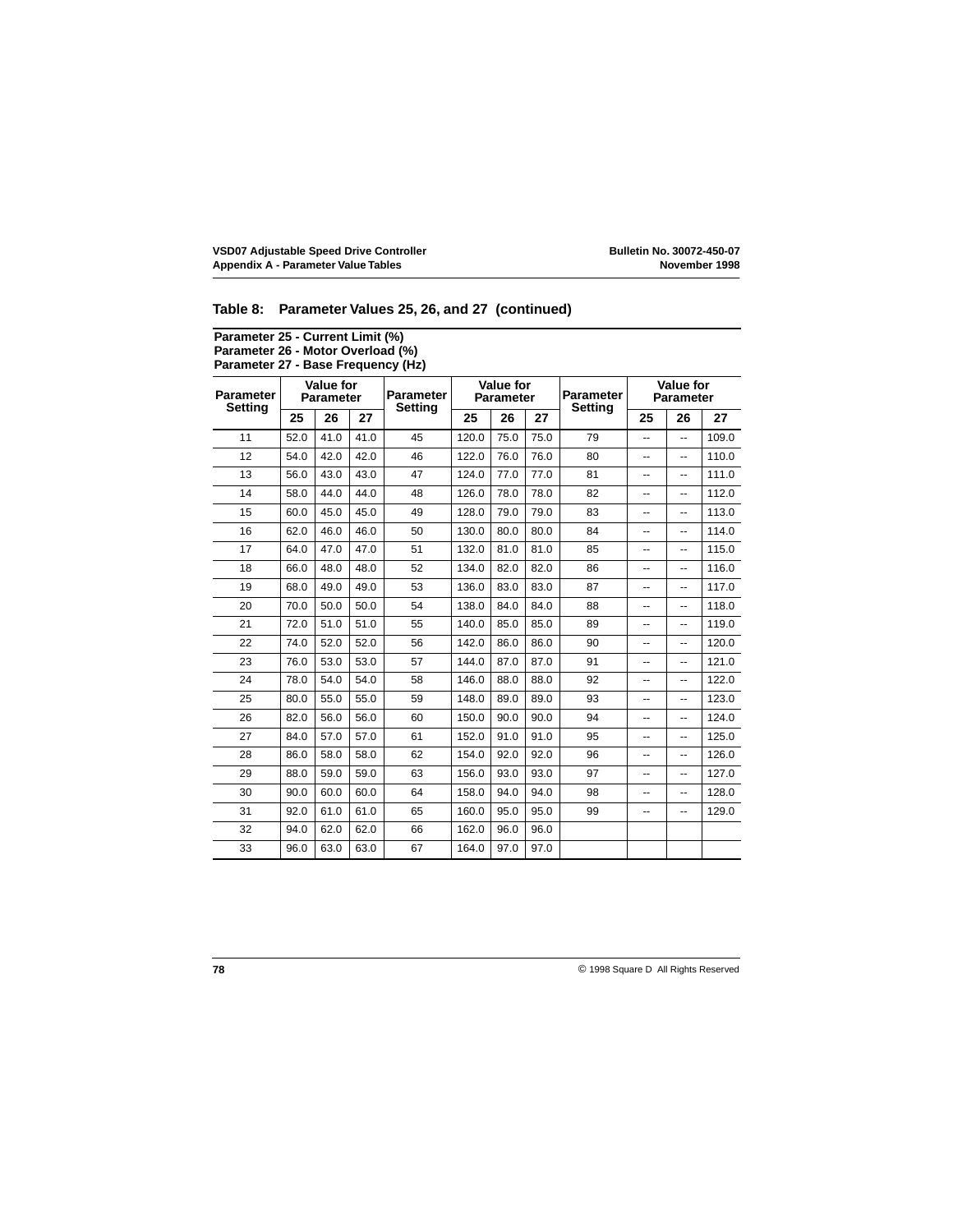#### **Table 9: Parameter Values 28, 29, and 30**

#### **Parameter 28 - Fixed Boost (%) Parameter 29 - Acceleration Boost (%) Parameter 30 - Slip Compensation (%)**

| <b>Parameter</b><br><b>Setting</b> | <b>Value for</b><br><b>Parameter</b> |     | <b>Parameter</b><br><b>Setting</b> | <b>Value for</b><br><b>Parameter</b> |      |      | <b>Parameter</b><br><b>Setting</b> | <b>Value for</b><br><b>Parameter</b> |                          |      |    |
|------------------------------------|--------------------------------------|-----|------------------------------------|--------------------------------------|------|------|------------------------------------|--------------------------------------|--------------------------|------|----|
|                                    | 28                                   | 29  | 30                                 |                                      | 28   | 29   | 30                                 |                                      | 28                       | 29   | 30 |
| 0 <sub>0</sub>                     | 0.0                                  | 0.0 | 0.0                                | 34                                   | 17.0 | 6.8  | 3.4                                | 68                                   | ш,                       | 13.6 | Щ, |
| 01                                 | 0.5                                  | 0.2 | 0.1                                | 35                                   | 17.5 | 7.0  | 3.5                                | 69                                   | --                       | 13.8 | -- |
| 02                                 | 1.0                                  | 0.4 | 0.2                                | 36                                   | 18.0 | 7.2  | 3.6                                | 70                                   | $\overline{\phantom{a}}$ | 14.0 |    |
| 03                                 | 1.5                                  | 0.6 | 0.3                                | 37                                   | 18.5 | 7.4  | 3.7                                | 71                                   | --                       | 14.2 | -- |
| 04                                 | 2.0                                  | 0.8 | 0.4                                | 38                                   | 19.0 | 7.6  | 3.8                                | 72                                   | --                       | 14.4 | -- |
| 05                                 | 2.5                                  | 1.0 | 0.5                                | 39                                   | 19.5 | 7.8  | 3.9                                | 73                                   | $\overline{\phantom{a}}$ | 14.6 | Ξ. |
| 06                                 | 3.0                                  | 1.2 | 0.6                                | 40                                   | 20.0 | 8.0  | 4.0                                | 74                                   | --                       | 14.8 | -- |
| 07                                 | 3.5                                  | 1.4 | 0.7                                | 41                                   | 20.5 | 8.2  | 4.1                                | 75                                   | --                       | 15.0 | -- |
| 08                                 | 4.0                                  | 1.6 | 0.8                                | 42                                   | 21.0 | 8.4  | 4.2                                | 76                                   | --                       | 15.2 | -- |
| 09                                 | 4.5                                  | 1.8 | 0.9                                | 43                                   | 21.5 | 8.6  | 4.3                                | 77                                   | $\overline{\phantom{a}}$ | 15.4 |    |
| 10                                 | 5.0                                  | 2.0 | 1.0                                | 44                                   | 22.0 | 8.8  | 4.4                                | 78                                   | $\overline{\phantom{a}}$ | 15.6 | -- |
| 11                                 | 5.5                                  | 2.2 | 1.1                                | 45                                   | 22.5 | 9.0  | 4.5                                | 79                                   | --                       | 15.8 | -- |
| 12                                 | 6.0                                  | 2.4 | 1.2                                | 46                                   | 23.0 | 9.2  | 4.6                                | 80                                   | --                       | 16.0 | -- |
| 13                                 | 6.5                                  | 2.6 | 1.3                                | 47                                   | 23.5 | 9.4  | 4.7                                | 81                                   | --                       | 16.2 | -- |
| 14                                 | 7.0                                  | 2.8 | 1.4                                | 48                                   | 24.0 | 9.6  | 4.8                                | 82                                   | --                       | 16.4 | -- |
| 15                                 | 7.5                                  | 3.0 | 1.5                                | 49                                   | 24.5 | 9.8  | 4.9                                | 83                                   | --                       | 16.6 | -- |
| 16                                 | 8.0                                  | 3.2 | 1.6                                | 50                                   | 25.0 | 10.0 | 5.0                                | 84                                   | --                       | 16.8 |    |
| 17                                 | 8.5                                  | 3.4 | 1.7                                | 51                                   | 25.5 | 10.2 | --                                 | 85                                   | $\overline{\phantom{a}}$ | 17.0 | -- |
| 18                                 | 9.0                                  | 3.6 | 1.8                                | 52                                   | 26.0 | 10.4 | --                                 | 86                                   | --                       | 17.2 | -- |
| 19                                 | 9.5                                  | 3.8 | 1.9                                | 53                                   | 26.5 | 10.6 | $\overline{\phantom{a}}$           | 87                                   | $\overline{\phantom{a}}$ | 17.4 | -- |
| 20                                 | 10.0                                 | 4.0 | 2.0                                | 54                                   | 27.0 | 10.8 | $\overline{\phantom{a}}$           | 88                                   | --                       | 17.6 | -- |
| 21                                 | 10.5                                 | 4.2 | 2.1                                | 55                                   | 27.5 | 11.0 | --                                 | 89                                   | --                       | 17.8 | -- |
| 22                                 | 11.0                                 | 4.4 | 2.2                                | 56                                   | 28.0 | 11.2 | --                                 | 90                                   | --                       | 18.0 | -- |
| 23                                 | 11.5                                 | 4.6 | 2.3                                | 57                                   | 28.5 | 11.4 | --                                 | 91                                   | --                       | 18.2 |    |
| 24                                 | 12.0                                 | 4.8 | 2.4                                | 58                                   | 29.0 | 11.6 | --                                 | 92                                   | --                       | 18.4 | -- |
| 25                                 | 12.5                                 | 5.0 | 2.5                                | 59                                   | 29.5 | 11.8 | -−                                 | 93                                   | --                       | 18.6 | -- |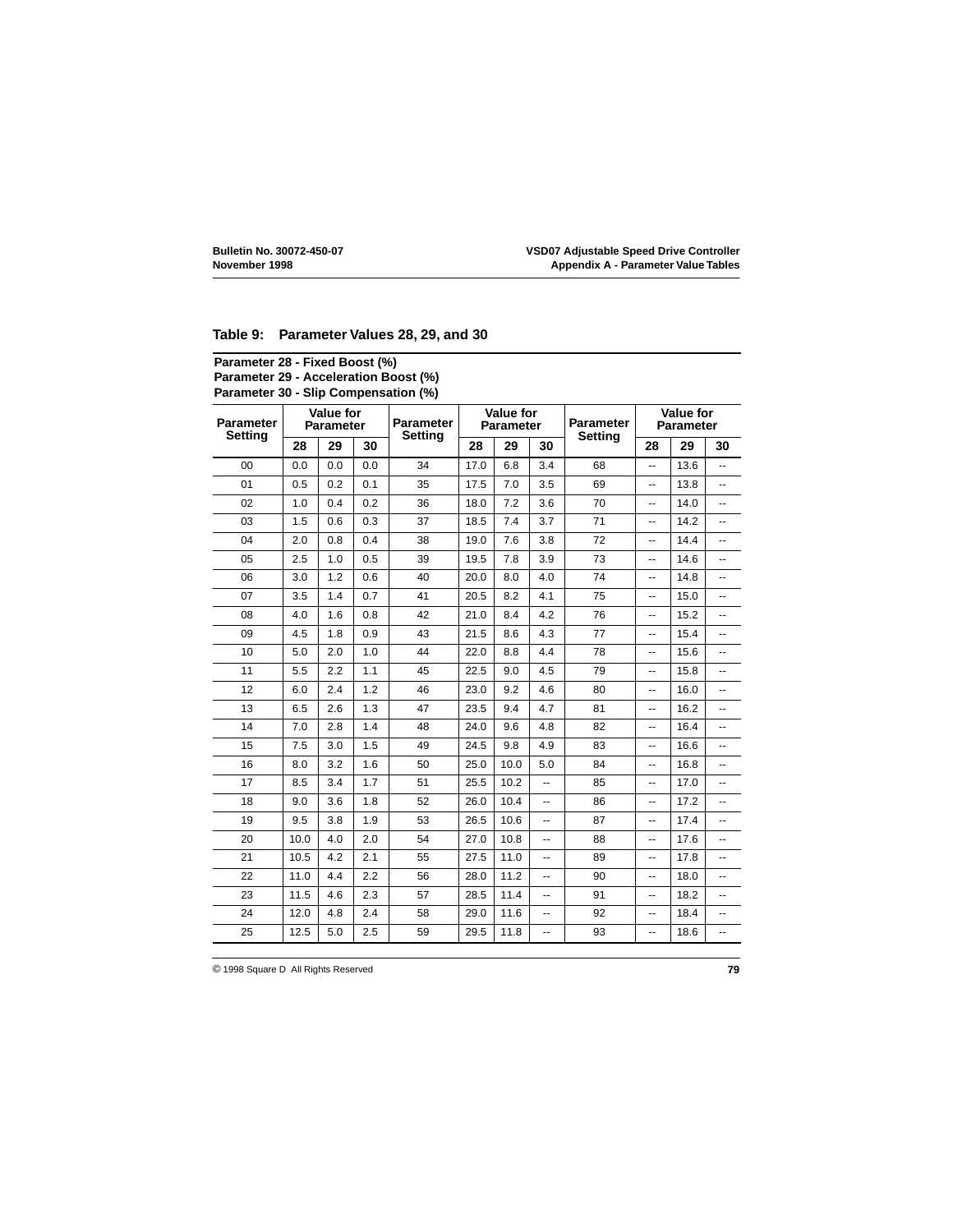#### **Table 9: Parameter Values 28, 29, and 30 (continued)**

**Parameter 28 - Fixed Boost (%) Parameter 29 - Acceleration Boost (%) Parameter 30 - Slip Compensation (%)**

| <b>Parameter</b><br><b>Setting</b> | Value for<br><b>Parameter</b> |     | <b>Parameter</b><br><b>Setting</b> | <b>Value for</b><br><b>Parameter</b> |      | <b>Parameter</b><br><b>Setting</b> | Value for<br><b>Parameter</b> |    |    |      |    |
|------------------------------------|-------------------------------|-----|------------------------------------|--------------------------------------|------|------------------------------------|-------------------------------|----|----|------|----|
|                                    | 28                            | 29  | 30                                 |                                      | 28   | 29                                 | 30                            |    | 28 | 29   | 30 |
| 26                                 | 13.0                          | 5.2 | 2.6                                | 60                                   | 30.0 | 12.0                               | --                            | 94 | -- | 18.8 | -- |
| 27                                 | 13.5                          | 5.4 | 2.7                                | 61                                   | --   | 12.2                               | --                            | 95 | -- | 19.0 | -- |
| 28                                 | 14.0                          | 5.6 | 2.8                                | 62                                   | --   | 12.4                               | --                            | 96 | -- | 19.2 | -- |
| 29                                 | 14.5                          | 5.8 | 2.9                                | 63                                   | --   | 12.6                               | --                            | 97 | -- | 19.4 | -- |
| 30                                 | 15.0                          | 6.0 | 3.0                                | 64                                   | --   | 12.8                               | --                            | 98 | -- | 19.6 | -- |
| 31                                 | 15.5                          | 6.2 | 3.1                                | 65                                   | --   | 13.0                               | --                            | 99 | -- | 19.8 | -- |
| 32                                 | 16.0                          | 6.4 | 3.2                                | 66                                   | --   | 13.2                               | --                            |    |    |      |    |
| 33                                 | 16.5                          | 6.6 | 3.3                                | 67                                   | --   | 13.4                               | --                            |    |    |      |    |

#### **Table 10: Parameter Values 40 and 41**

| Parameter 40 - Frequency Scaling (Hz)<br>Parameter 41 - Load Scaling (%) |                                   |                                    |                                   |                                    |                                   |  |  |
|--------------------------------------------------------------------------|-----------------------------------|------------------------------------|-----------------------------------|------------------------------------|-----------------------------------|--|--|
| <b>Parameter</b><br><b>Setting</b>                                       | Value for<br>Parameter 40<br>& 41 | <b>Parameter</b><br><b>Setting</b> | Value for<br>Parameter 40<br>& 41 | <b>Parameter</b><br><b>Setting</b> | Value for<br>Parameter 40<br>& 41 |  |  |
| 00                                                                       | 0.0                               | 34                                 | 68.0                              | 68                                 | 136.0                             |  |  |
| 01                                                                       | 2.0                               | 35                                 | 70.0                              | 69                                 | 138.0                             |  |  |
| 02                                                                       | 4.0                               | 36                                 | 72.0                              | 70                                 | 140.0                             |  |  |
| 03                                                                       | 6.0                               | 37                                 | 74.0                              | 71                                 | 142.0                             |  |  |
| 04                                                                       | 8.0                               | 38                                 | 76.0                              | 72                                 | 144.0                             |  |  |
| 05                                                                       | 10.0                              | 39                                 | 78.0                              | 73                                 | 146.0                             |  |  |
| 06                                                                       | 12.0                              | 40                                 | 80.0                              | 74                                 | 148.0                             |  |  |
| 07                                                                       | 14.0                              | 41                                 | 82.0                              | 75                                 | 150.0                             |  |  |
| 08                                                                       | 16.0                              | 42                                 | 84.0                              | 76                                 | 152.0                             |  |  |
| 09                                                                       | 18.0                              | 43                                 | 86.0                              | 77                                 | 154.0                             |  |  |
| 10                                                                       | 20.0                              | 44                                 | 88.0                              | 78                                 | 156.0                             |  |  |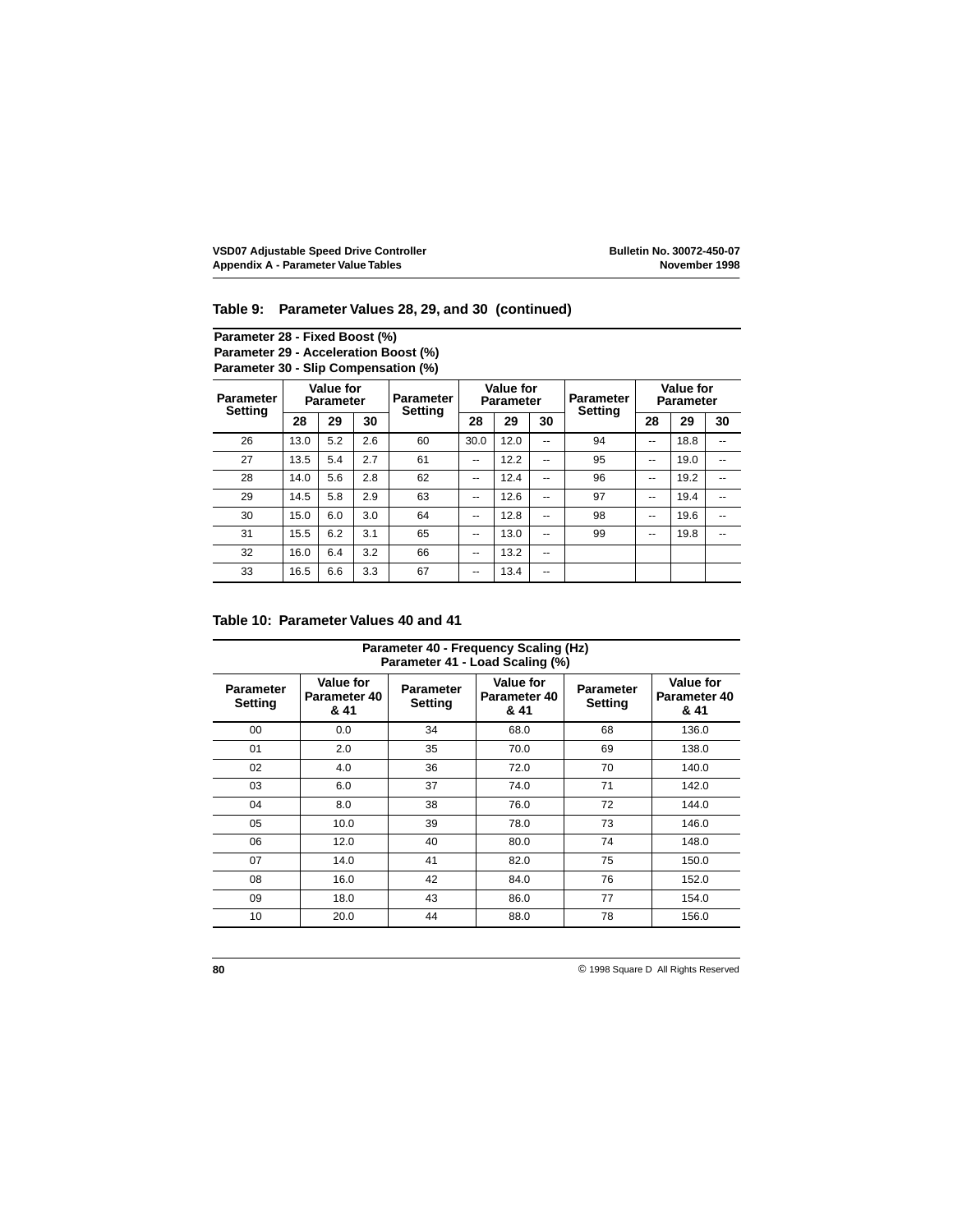| Parameter 40 - Frequency Scaling (Hz)<br>Parameter 41 - Load Scaling (%) |                                   |                                    |                                          |                                    |                                          |  |  |
|--------------------------------------------------------------------------|-----------------------------------|------------------------------------|------------------------------------------|------------------------------------|------------------------------------------|--|--|
| <b>Parameter</b><br>Setting                                              | Value for<br>Parameter 40<br>& 41 | <b>Parameter</b><br><b>Setting</b> | <b>Value for</b><br>Parameter 40<br>& 41 | <b>Parameter</b><br><b>Setting</b> | <b>Value for</b><br>Parameter 40<br>& 41 |  |  |
| 11                                                                       | 22.0                              | 45                                 | 90.0                                     | 79                                 | 158.0                                    |  |  |
| 12                                                                       | 24.0                              | 46                                 | 92.0                                     | 80                                 | 160.0                                    |  |  |
| 13                                                                       | 26.0                              | 47                                 | 94.0                                     | 81                                 | 162.0                                    |  |  |
| 14                                                                       | 28.0                              | 48                                 | 96.0                                     | 82                                 | 164.0                                    |  |  |
| 15                                                                       | 30.0                              | 49                                 | 98.0                                     | 83                                 | 166.0                                    |  |  |
| 16                                                                       | 32.0                              | 50                                 | 100.0                                    | 84                                 | 168.0                                    |  |  |
| 17                                                                       | 34.0                              | 51                                 | 102.0                                    | 85                                 | 170.0                                    |  |  |
| 18                                                                       | 36.0                              | 52                                 | 104.0                                    | 86                                 | 172.0                                    |  |  |
| 19                                                                       | 38.0                              | 53                                 | 106.0                                    | 87                                 | 174.0                                    |  |  |
| 20                                                                       | 40.0                              | 54                                 | 108.0                                    | 88                                 | 176.0                                    |  |  |
| 21                                                                       | 42.0                              | 55                                 | 110.0                                    | 89                                 | 178.0                                    |  |  |
| 22                                                                       | 44.0                              | 56                                 | 112.0                                    | 90                                 | 180.0                                    |  |  |
| 23                                                                       | 46.0                              | 57                                 | 114.0                                    | 91                                 | 182.0                                    |  |  |
| 24                                                                       | 48.0                              | 58                                 | 116.0                                    | 92                                 | 184.0                                    |  |  |
| 25                                                                       | 50.0                              | 59                                 | 118.0                                    | 93                                 | 186.0                                    |  |  |
| 26                                                                       | 52.0                              | 60                                 | 120.0                                    | 94                                 | 188.0                                    |  |  |
| 27                                                                       | 54.0                              | 61                                 | 122.0                                    | 95                                 | 190.0                                    |  |  |
| 28                                                                       | 56.0                              | 62                                 | 124.0                                    | 96                                 | 192.0                                    |  |  |
| 29                                                                       | 58.0                              | 63                                 | 126.0                                    | 97                                 | 194.0                                    |  |  |
| 30                                                                       | 60.0                              | 64                                 | 128.0                                    | 98                                 | 196.0                                    |  |  |
| 31                                                                       | 62.0                              | 65                                 | 130.0                                    | 99                                 | 198.0                                    |  |  |
| 32                                                                       | 64.0                              | 66                                 | 132.0                                    |                                    |                                          |  |  |
| 33                                                                       | 66.0                              | 67                                 | 134.0                                    |                                    |                                          |  |  |

#### **Table 10: Parameter Values 40 and 41 (continued)**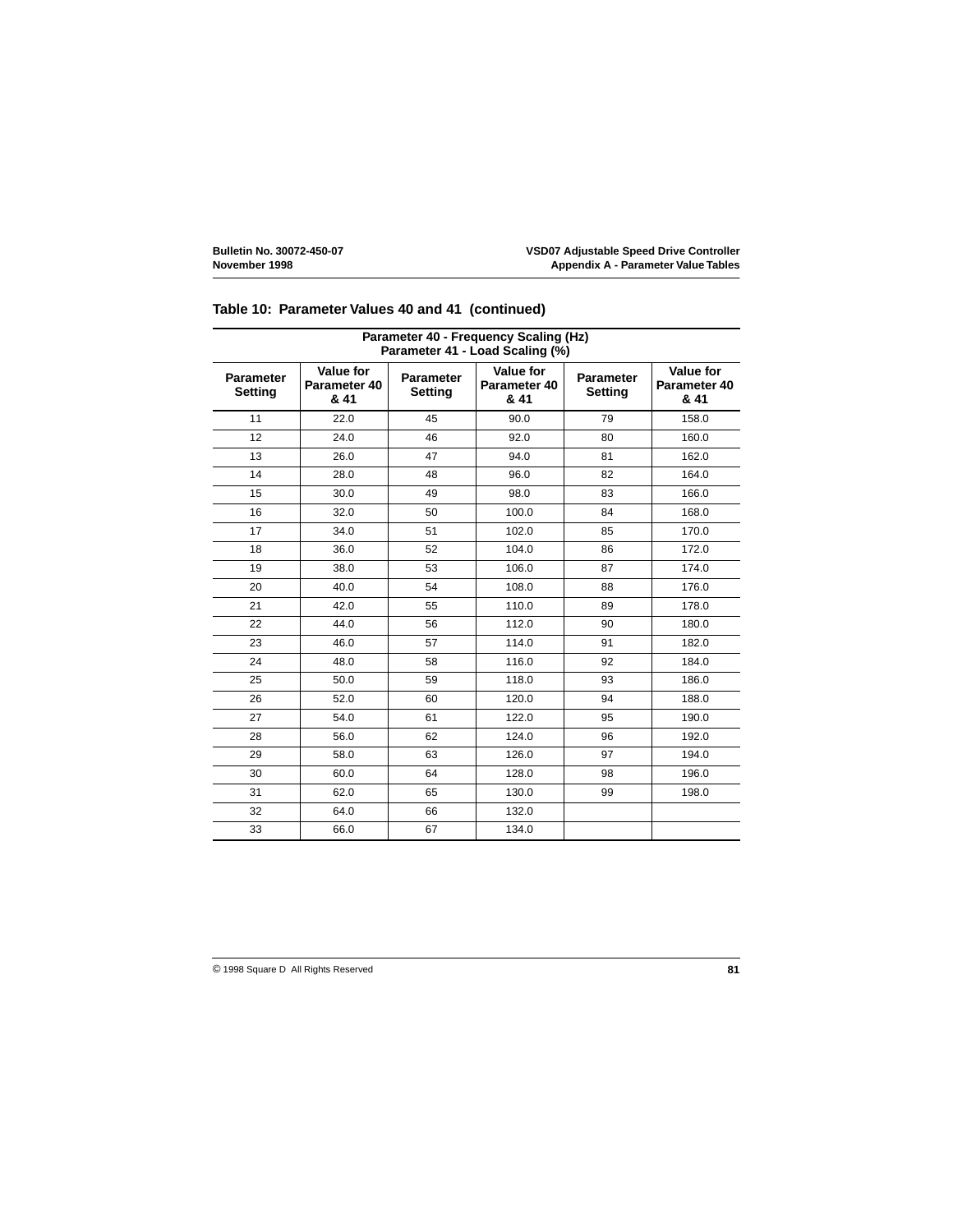#### **APPENDIX B - DISPLAY MESSAGES**

#### **Speed Setpoint Display Stop State**

The ["Initial Power Up and Motor Rotation"](#page-39-0) section describes the display observed when power is first applied to the drive controller. If the drive controller is in a stop state, and the speed is controlled using the ▲ and ▼ buttons, the first push of either button causes the display to show the whole Hz portion of the present speed setpoint. The factory default speed setpoint is 20.0 Hz. This is shown below:

Push **▲** or ▼ once. Left decimal point illuminates. Whole Hz portion of present speed setpoint is displayed. Push **▲** or ▼ again. Left decimal point remains illuminated. Tenths of Hz portion of present speed setpoint is displayed momentarily, then returns to whole Hz display.

To change the speed setpoint, use the ▲ and ▼ buttons to scroll to the desired setpoint.

If Parameter 16 - Keypad Speed Editing is set for tenths of Hz, and the ▲ or ▼ button is held down, the speed setpoint will change by tenths of Hz increments until the next whole Hz is reached, at which point the setpoint will change by one Hz increments. If the  $\triangle$  or  $\nabla$  button is pushed repeatedly, the setpoint changes by tenths of Hz increments.

If Parameter 16 - Keypad Speed Editing is set for whole Hz, the setpoint only changes by one Hz increments.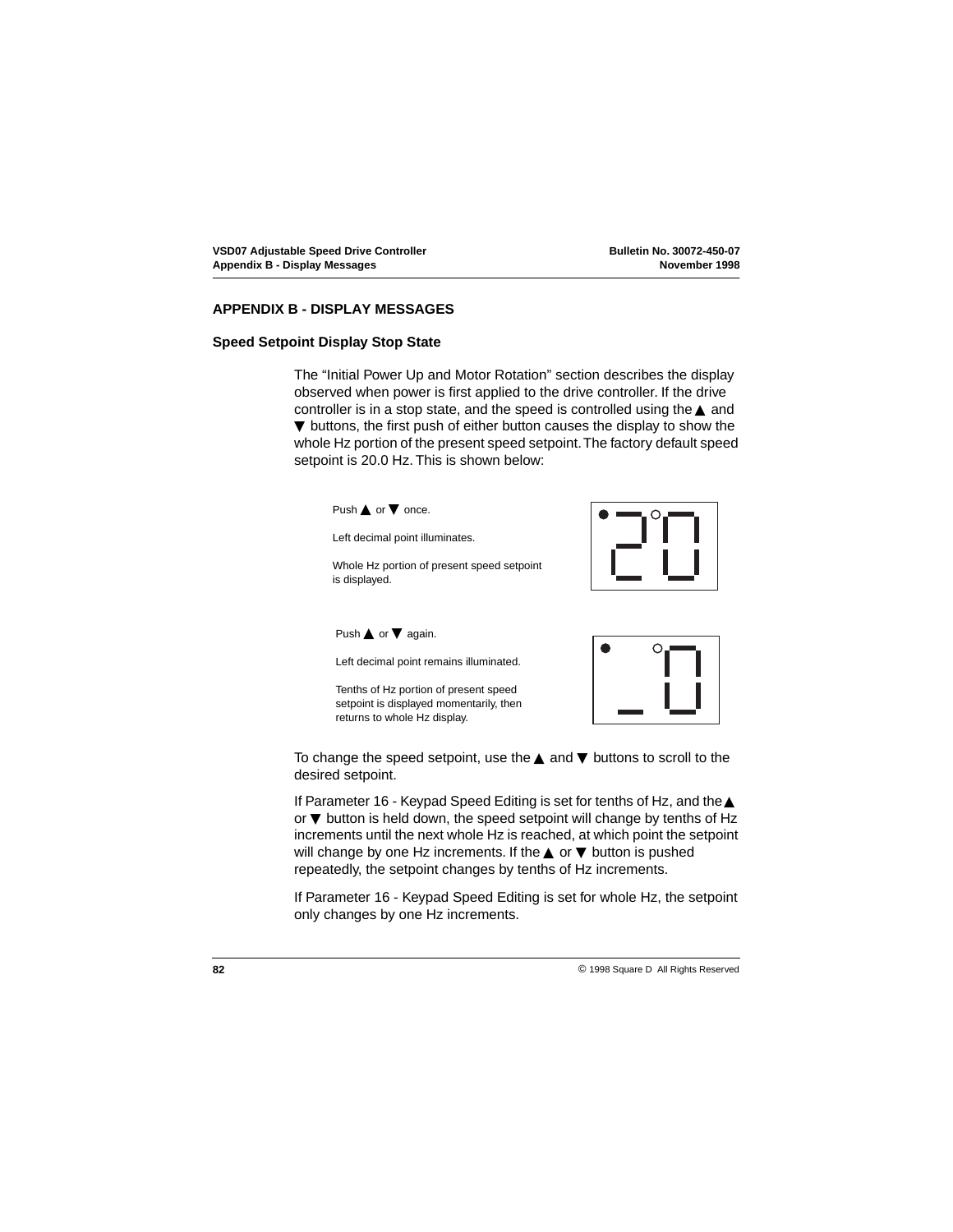#### **Speed Display in a Run State**

If the drive controller is in a run state, the display continuously indicates the whole Hz portion of the actual output frequency to the motor (the left decimal point is not illuminated). To see the tenths of Hz portion, press the ▲ or ▼ button once. This displays the tenths of Hz portion (the left decimal point will illuminate), but does not change the speed setpoint.

To change the speed setpoint, follow the procedure described above. If the setpoint is changed faster than the acceleration or deceleration rate of the drive controller, the left decimal point starts blinking to indicate that the drive controller is accelerating or decelerating to the new setpoint.

When the drive controller is given a start command, the speed display begins increasing as the drive controller accelerates to the speed setpoint. If the speed setpoint is viewed when the drive controller is started, the left decimal point starts blinking as the drive controller accelerates to the speed setpoint.

When a stop command is given, and Parameter 04 - Stop Method is set for ramp to stop, the speed display begins decreasing as the drive controller decelerates to a stop. Once stopped, the display indicates "--". If the stop method is set for ramp with DC braking, the display indicates "br" during the DC braking cycle. Once the DC braking cycle ends, the display then indicates "--".

When a stop command is given, and Parameter 04 - Stop Method is set for coast to stop, the display immediately indicates "--". If the stop method is set for coast with DC braking, the display indicates "br" during the DC braking cycle. Once the DC braking cycle ends, the display then indicates  $\mu = -$  .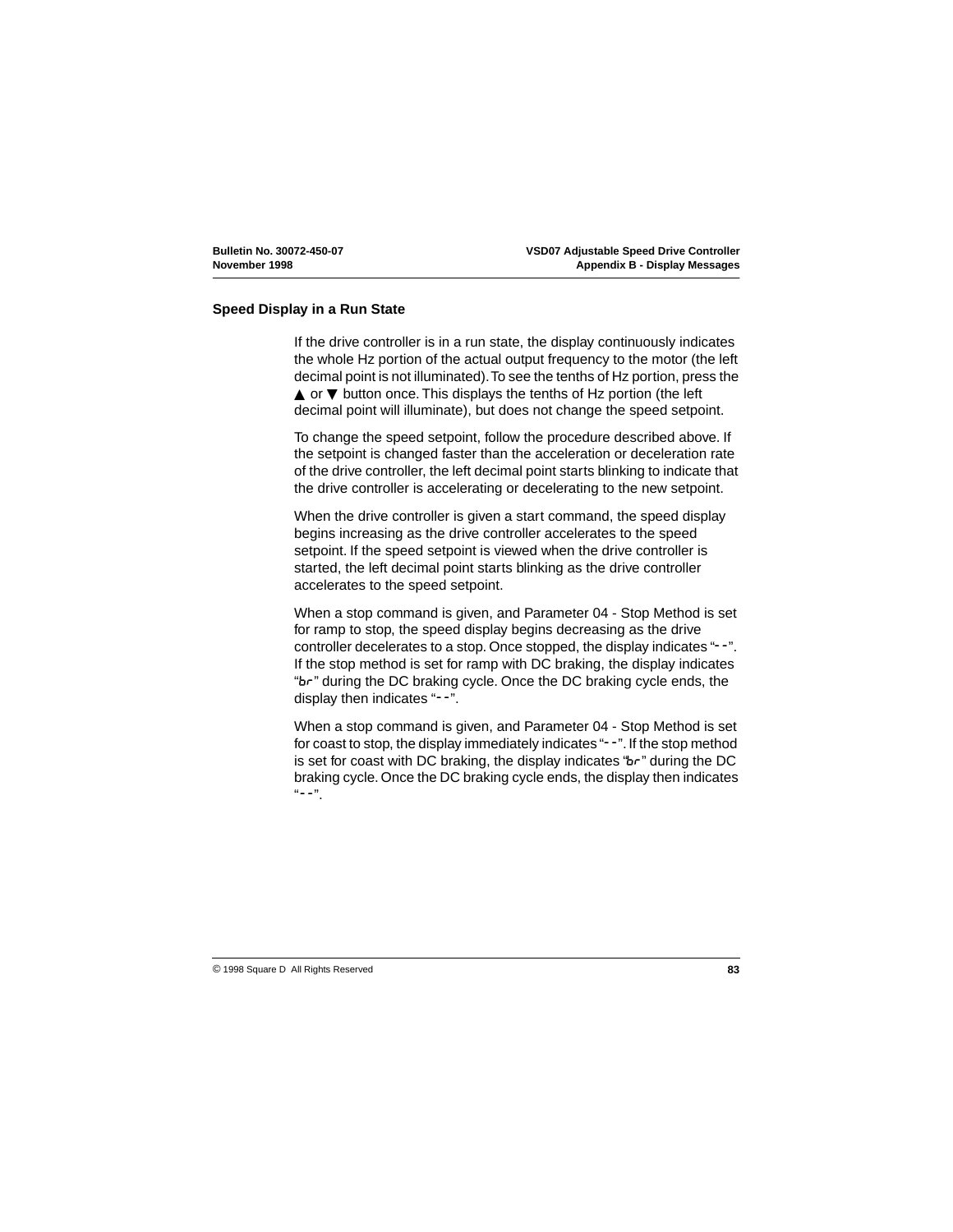#### **Speed Display When the Speed is 100 Hz or Greater**

In order to display speeds in excess of 99.9 Hz, the output frequency is shown in two parts, which continuously alternate. The first part to be displayed is "1-", which indicates that the speed is 100 Hz or greater. The second part of the display shows the "tens" and "ones" portion of the setpoint, and would be a number between "00" and "20", as the maximum output frequency is 120 Hz. An example is shown below for a speed setpoint of 103 Hz:



When the speed source is changed while the drive controller is running, the display flashes the message for the new speed source to indicate that the new speed source is active. Also, if the drive controller is controlled from a speed source other than the  $\triangle$  and  $\nabla$  buttons (0-10 Vdc, 4-20 mA, etc.), and one of the  $\blacktriangle$  or  $\nabla$  buttons is pressed, the display flashes the present speed source message to indicate that the ▲ and ▼ buttons are invalid.

**Example 1:** The drive controller is running and the present speed source is the keypad. TB-13A is programmed to select a 4-20 mA signal as the speed source. When TB-13A is closed to TB-2, the display flashes "E" to indicate that the speed source has changed to the 4-20 mA signal. If the contact between TB-13A and TB-2 is opened, the display flashes " $\epsilon P$ " to indicate that the speed source has changed back to the  $\blacktriangle$  and  $\nabla$  buttons.

**Example 2:** The speed source is a 0-10 Vdc signal. If the **▲** or **▼** button is pushed, the display flashes "EU" to indicate that the present speed source is the 0-10 Vdc signal and that the **▲** and **▼** buttons are invalid.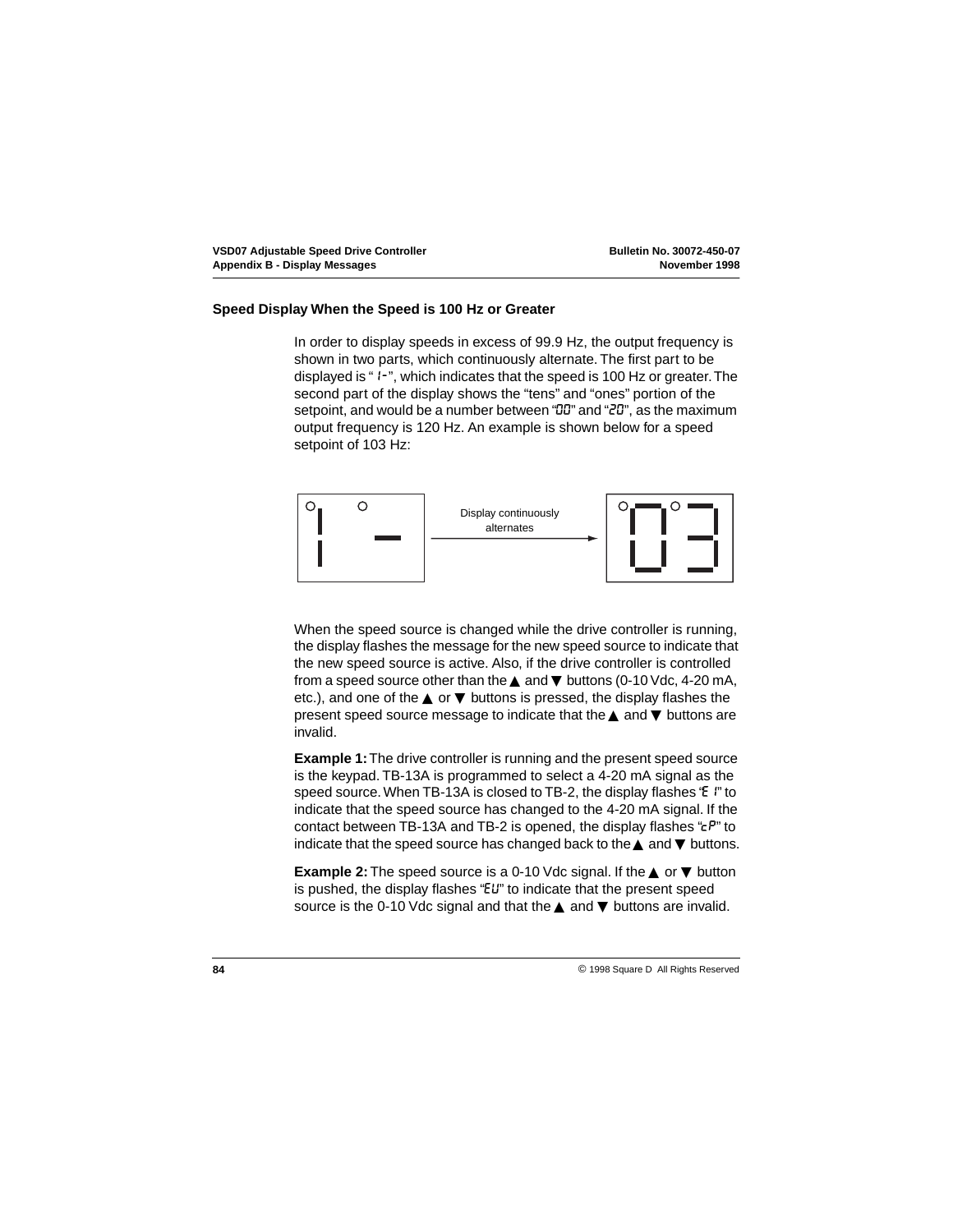#### **Speed Source Displays and Status Messages**

#### **Table 11: Speed Source Displays**

| <b>Display</b> | <b>Description</b>                                                                                                                       |
|----------------|------------------------------------------------------------------------------------------------------------------------------------------|
| <b>CP</b>      | CONTROL PAD: Speed is set using the UP and DOWN buttons on the front of<br>the drive controller.                                         |
| ΕI             | "EXTERNAL CURRENT: Speed is controlled by a 4-20 mA signal wired to<br>TB-25 and TB-2"                                                   |
| EU             | EXTERNAL VOLTAGE: Speed is controlled by a 0-10 Vdc signal wired to TB-5<br>and TB-2.                                                    |
| JG             | JOG: The drive controller is in Jog mode, and the speed is set by Preset Speed<br>#2 (Parameter 32).                                     |
| OP             | MOP (Motor Operated Potentiometer): Contacts wired to TB-13B and TB-13C<br>are used to increase and decrease the drive controller speed. |
| $P1 - P7$      | PRESET SPEEDS #1-7: Speed is set by the indicated Preset Speed<br>(Parameters 31-37).                                                    |

#### **Table 12: Status Messages**

| <b>Display</b> | <b>Description</b>                                                                                                                                                                                                                                                                                              |
|----------------|-----------------------------------------------------------------------------------------------------------------------------------------------------------------------------------------------------------------------------------------------------------------------------------------------------------------|
| br             | DC BRAKING: The DC braking circuit is activated.                                                                                                                                                                                                                                                                |
| CL             | CURRENT LIMIT: The output current has exceeded the Current Limit setting<br>(Parameter 25) and the drive controller is reducing the output frequency to<br>reduce the output current. If the drive controller remains in Current Limit for too<br>long, it can trip into a Current Overload fault (PF).         |
| Er             | ERROR: Invalid data has been entered.                                                                                                                                                                                                                                                                           |
| <b>GE</b>      | "LE" is displayed if an attempt is made to change the OEM default settings when<br>the drive controller is operating in the OEM mode (see Parameter 48).                                                                                                                                                        |
| GF             | If "LF" is displayed when a Reset OEM is attempted, it indicates that the OEM<br>defaults in the EPM are corrupted. If " $5F$ " is displayed upon power-up, it indicates<br>that the OEM defaults and the user settings in the EPM are corrupted. Refer to<br>"Electronic Programming Module (EPM)" on page 43. |
| LC.            | FAULT LOCKOUT: The drive controller has failed three restart attempts and now<br>requires a manual reset.                                                                                                                                                                                                       |
| SP.            | START PENDING: "SP" blinks during the interval between restart attempts.                                                                                                                                                                                                                                        |
|                | DECEL OVERRIDE (both decimal points illuminated): To avoid tripping into a<br>High DC Bus Voltage fault (HF) while decelerating due to regenerative voltage<br>from the motor, the drive controller stops decelerating in order to keep the DC bus<br>voltage below the trip level.                             |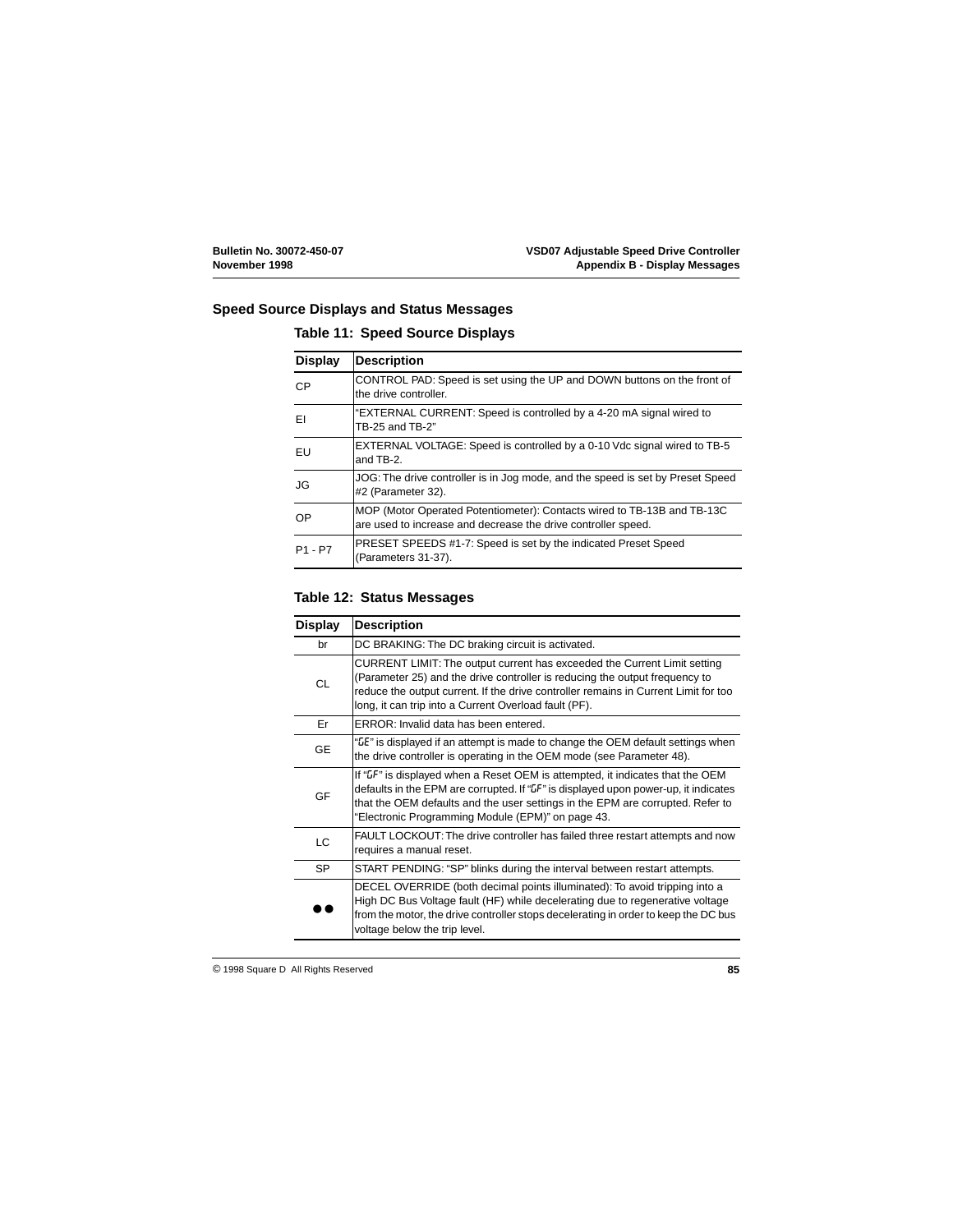#### <span id="page-89-0"></span>**APPENDIX C - TROUBLESHOOTING**

To aid in troubleshooting, Parameters 50 through 60 can be accessed without entering the password. Press the Mode button three times to skip over the password prompt, and "50" is displayed. This indicates that you are in the Program mode and Parameter 50 (Fault History) is displayed. Use the ▲ and ▼ buttons to scroll from Parameter 50 to Parameter 60. Once the desired Parameter is found, press the Mode button to see its setting. When finished, press Mode to exit the Program mode. An example is shown below:

Press Mode once.

Display indicates "00".

Right decimal point blinks.

Press Mode again.

Display still indicates "00".

Right decimal point blinks faster.

Press Mode again.

Display indicates "50" (Fault History).

Right decimal point stays on instead of blinking.

Use **▲** and ▼ to scroll to the desired parameter number. In this example, parameter 54, Motor Load, has been selected.

Press Mode to view parameter contents ("77"=77% Load).

Right decimal point blinks.

Press Mode again to exit.







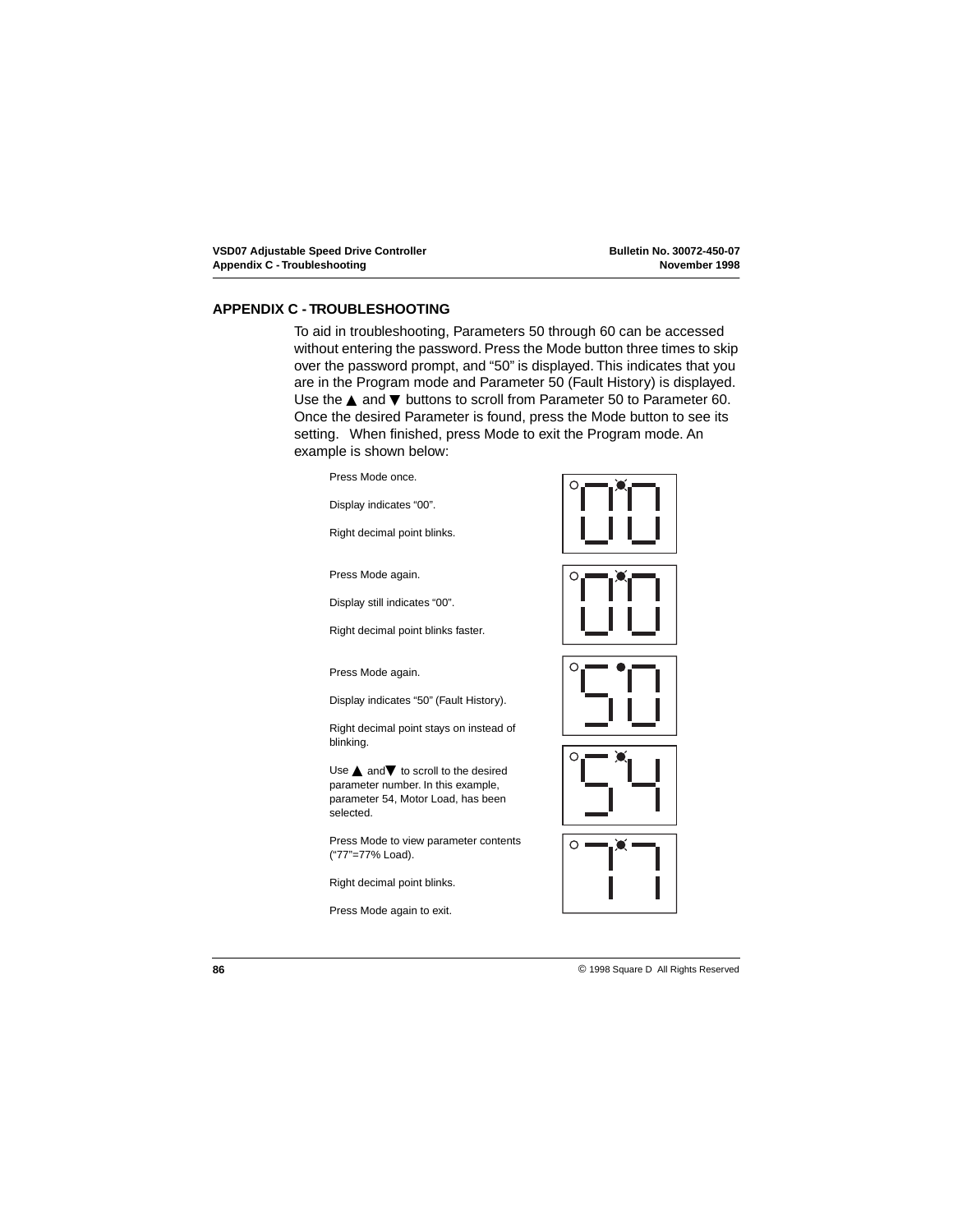<span id="page-90-0"></span>In the example on the previous page, Parameter 54 was viewed, which displayed Motor Load. The "77" in the example indicates that the load on the motor is 77% of the output current rating of the drive controller.

The table below lists the fault conditions that cause the drive controller to shut down, as well as some possible causes. Please contact your local Square D sales representative for more information on troubleshooting faults.

| <b>Fault Messages</b> |                                                 |                                                                                                                     |                                                                                                                                                                                 |  |  |  |
|-----------------------|-------------------------------------------------|---------------------------------------------------------------------------------------------------------------------|---------------------------------------------------------------------------------------------------------------------------------------------------------------------------------|--|--|--|
| Fault                 | <b>Description</b>                              | <b>Possible Causes</b>                                                                                              | <b>Corrective Action</b>                                                                                                                                                        |  |  |  |
| AF                    | <b>High Temperature</b><br>fault                | Ambient temperature too high.<br>Fan failure (if equipped).<br>Operating altitude.                                  | Check motor load, fan, and ambient<br>temperature at the drive controller.<br>Wait for the drive controller to cool<br>down before resetting.<br>Derate for operating altitude. |  |  |  |
| <b>CF</b>             | Control fault                                   | A blank EPM, or an EPM with corrupted<br>data has been installed.                                                   | Use Parameter #48 to reset to factory<br>defaults or OEM defaults (if present).                                                                                                 |  |  |  |
| EF                    | External fault                                  | TB-13A and/or TB-13C is set as an<br>External Fault input and TB-13A and/or<br>TB-13C is open with respect to TB-4. | Refer to Parameter #10.                                                                                                                                                         |  |  |  |
| GF                    | Data fault                                      | User data and OEM defaults in the EPM<br>are corrupted.                                                             | 1.<br>Obtain new FPM from OFM or<br>2.<br>Reset to factory defaults instead<br>of OEM defaults.                                                                                 |  |  |  |
| <b>HF</b>             | High DC Bus<br>Voltage fault                    | High line voltage.<br>Overhauling load.<br>Deceleration rate set too fast.                                          | Check input line voltage. Check<br>Parameter (01) - Line Voltage for<br>proper voltage selection.<br>Add braking option, if necessary.<br>Increase deceleration rate.           |  |  |  |
| LF                    | Low DC Bus Voltage   Low line voltage.<br>fault |                                                                                                                     | Adjust line voltage.                                                                                                                                                            |  |  |  |
| OF                    | Output fault                                    | Phase to phase or phase to ground<br>short.<br>Bad output transistor.<br>Boost settings are too high.               | Remove all power. With drive<br>controller disconnected, check<br>connecting cables and motor<br>insulation.<br>Replace output transistor.<br>Adjust boost settings.            |  |  |  |
| PF                    | <b>Current Overload</b><br>fault                | Drive may be undersized.<br>Problem with driven equipment.                                                          | Verify that drive is sized properly for<br>motor load. Inspect motor                                                                                                            |  |  |  |

#### **Table 13: Fault Messages**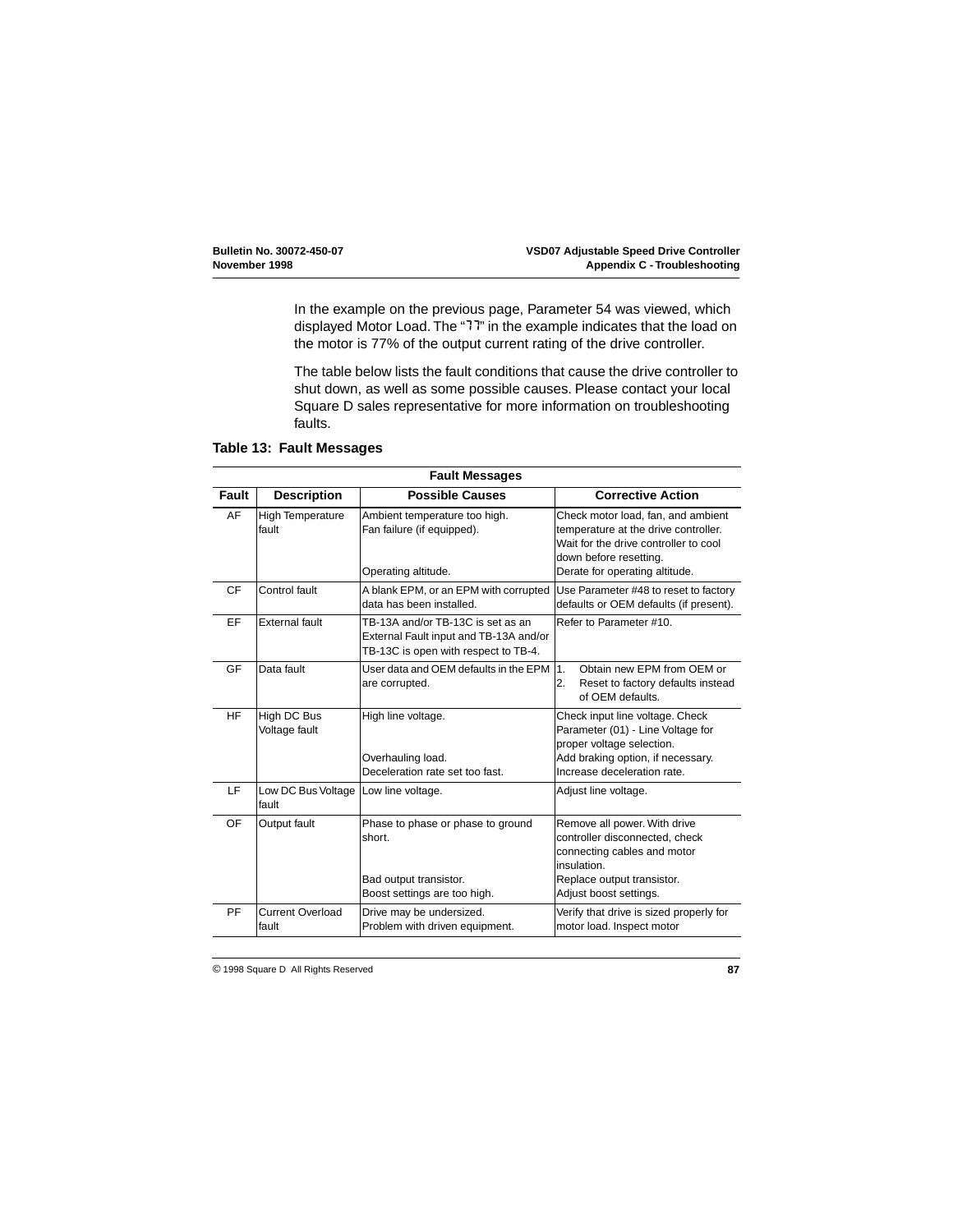|  |  |  | Table 13: Fault Messages (continued) |
|--|--|--|--------------------------------------|
|--|--|--|--------------------------------------|

| <b>Fault Messages</b> |                                   |                                                                                           |                                                                                                                                                         |  |  |  |  |
|-----------------------|-----------------------------------|-------------------------------------------------------------------------------------------|---------------------------------------------------------------------------------------------------------------------------------------------------------|--|--|--|--|
| Fault                 | <b>Description</b>                | <b>Possible Causes</b>                                                                    | <b>Corrective Action</b>                                                                                                                                |  |  |  |  |
| cF                    | Compatibility fault               | EPM programed for another drive and is<br>not compatible with this drive.                 | Verify EPM is installed in correct drive.                                                                                                               |  |  |  |  |
| <b>SF</b>             | Single phasing fault              | One phase of three-phase input is not<br>present.                                         | Verify input voltage at L1, L2, L3.                                                                                                                     |  |  |  |  |
| <b>UF</b>             | Start fault                       | Start command was present when drive<br>controller was powered up.                        | Must wait 2 seconds after power-up to<br>apply Start command if Start Method<br>is set to Normal.                                                       |  |  |  |  |
| F <sub>1</sub>        | <b>EPM</b> fault                  | The EPM module is missing, damaged,<br>or improperly seated.                              | Install, replace, or reseat the EPM<br>module.                                                                                                          |  |  |  |  |
| $F2 - F9$<br>Fo       | Internal faults                   | Control board has sensed a problem.                                                       | Consult factory.                                                                                                                                        |  |  |  |  |
| dF                    | Dynamic Brake fault DB overloaded |                                                                                           | 1.<br>Increase decel time or<br>2.<br>Remove overhauling load.                                                                                          |  |  |  |  |
| JF                    |                                   | Remote (Serial) fault Loss of communication with remote<br>keypad or other serial device. | 1.<br>Reconnect serial device or<br>2.<br>Reduce time between status<br>updates on remote serial<br>device or<br>3.<br>Reduce cabling cross talk/noise. |  |  |  |  |

To clear a fault, stop the controller, either on the terminal strip, or by using the Stop button on the optional remote keypad. The fault only clears if the condition that caused the fault has passed. For example, if the controller trips on a Low DC Bus Voltage Fault (LF) due to low input voltage, the fault cannot be cleared until the input voltage returns to a normal level.

The following faults can be cleared by Stop or by Auto Restart:

- AF (temperature)
- dF (dynamic braking)
- EF (external fault)
- HF (high bus voltage)
- JF (communications fault)
- LF (low bus voltage)
- OF (output transistor fault)
- PF (overload fault)
- SF (single-phasing fault)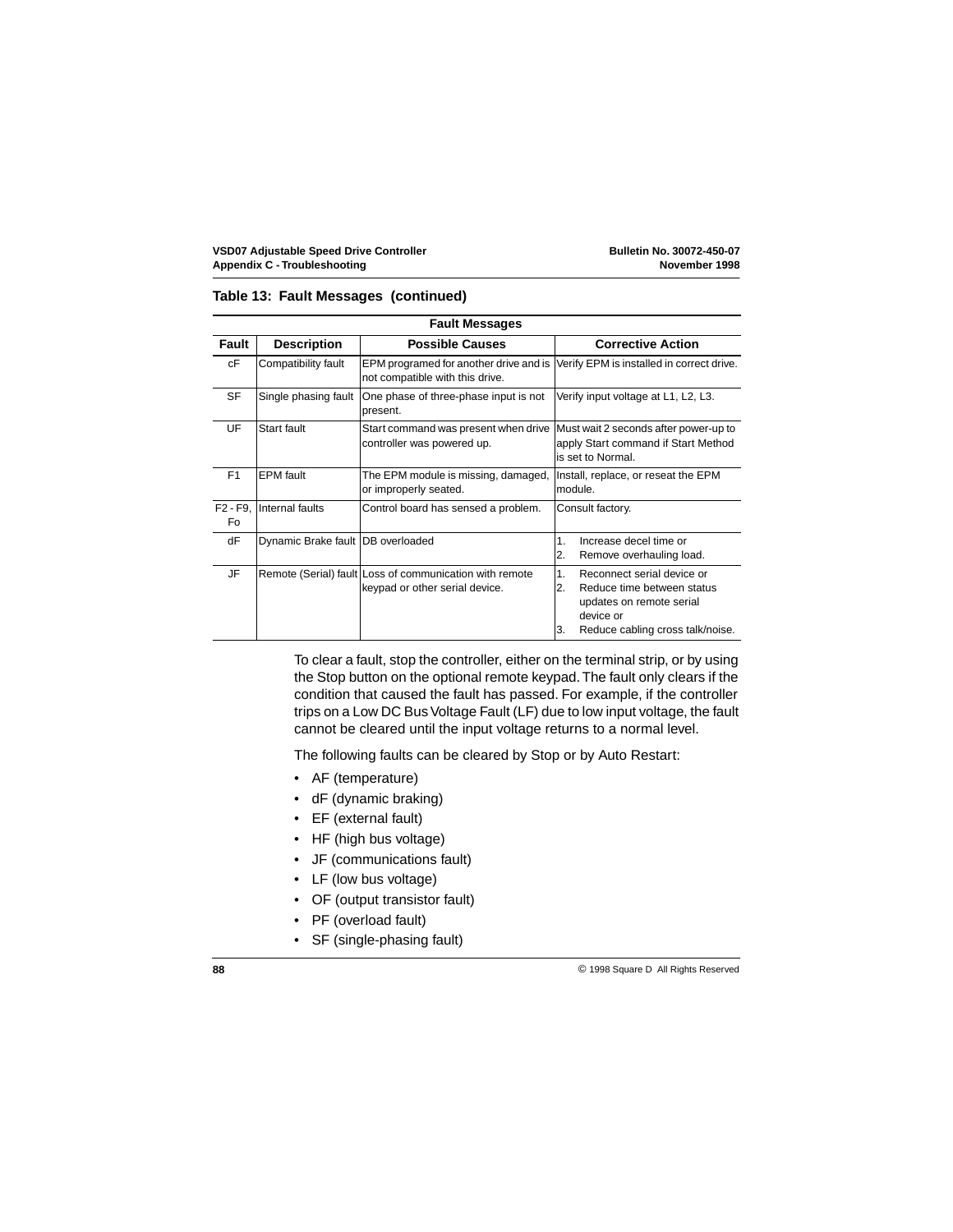<span id="page-92-0"></span>Start Fault (UF) cannot occur with Auto Restart, so only Stop will clear it.

The following faults can be cleared by powering down the controller and replacing the EPM with the correct one, or by resetting the controller to factory default parameters and then asserting Stop to clear the fault:

- CF (control fault)
- cF (incompatibility fault)
- GF (data fault)

F2 to F9 and F0 (internal faults) can only be cleared by powering down the drive controller and powering it back up. In the case of F1 (EPM fault), the faulty EPM module must also be replaced or repositioned while the drive controller is powered down.

If the drive controller is programmed for Auto Restart (Parameter 03), the drive controller automatically attempts to restart three times after a fault. If all three restart attempts are unsuccessful, the drive controller trips into Fault Lockout (LC), which requires a manual reset as described above.

#### **APPENDIX D - BUS VOLTAGE MEASUREMENT PROCEDURE**

# **A DANGER**

#### **HAZARDOUS VOLTAGE**

- This equipment contains energy storage devices. Read and understand the Bus Voltage Measurement Procedure before performing procedure. Measurement of DC bus capacitor voltage must be performed by qualified personnel.
- The display is not an accurate indication of the absence of DC bus voltage.
- DO NOT short across capacitors or touch unshielded components or terminal strip screw connections with voltage present.
- Many parts in this drive controller, including printed wiring boards, operate at line voltage. DO NOT TOUCH. Use only electrically insulated tools.

**Electrical shock will result in death or serious injury.**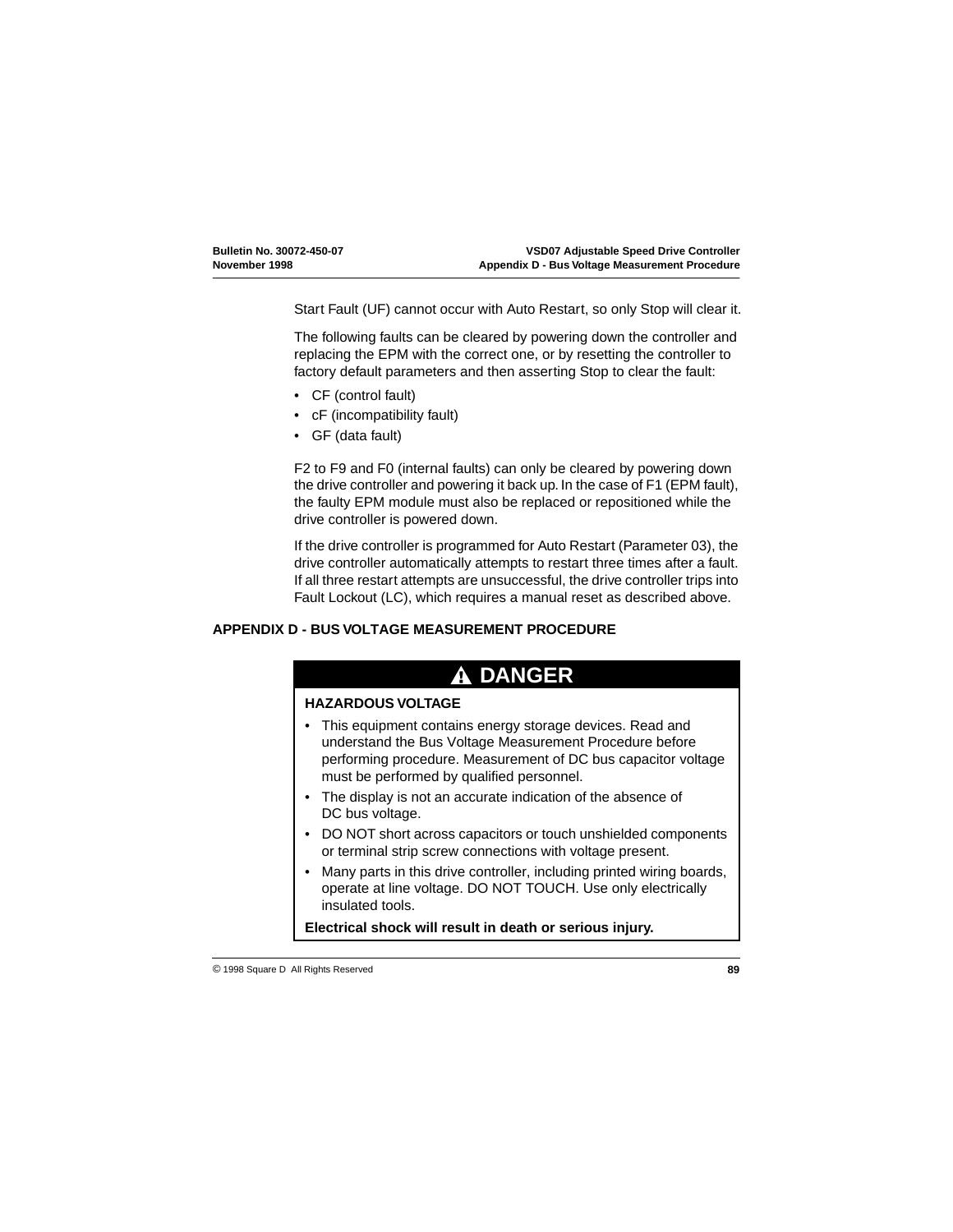To measure the bus capacitor voltage:

- 1. Disconnect and verify that all power is removed from drive controller.
- 2. Wait 3 minutes to allow the DC bus to discharge.
- 3. Set the voltmeter to the 1000 Vdc scale. Measure the voltage between the terminals B- and B+ (see Figure 18) to verify that the DC voltage is less than 45 V. **Do not short across capacitor terminals with voltage present!**
- 4. If the bus capacitors are not fully discharged, contact your local Square D representative. **Do not operate the drive controller.**



**Figure 18: DC Bus Voltage Measurement Terminals**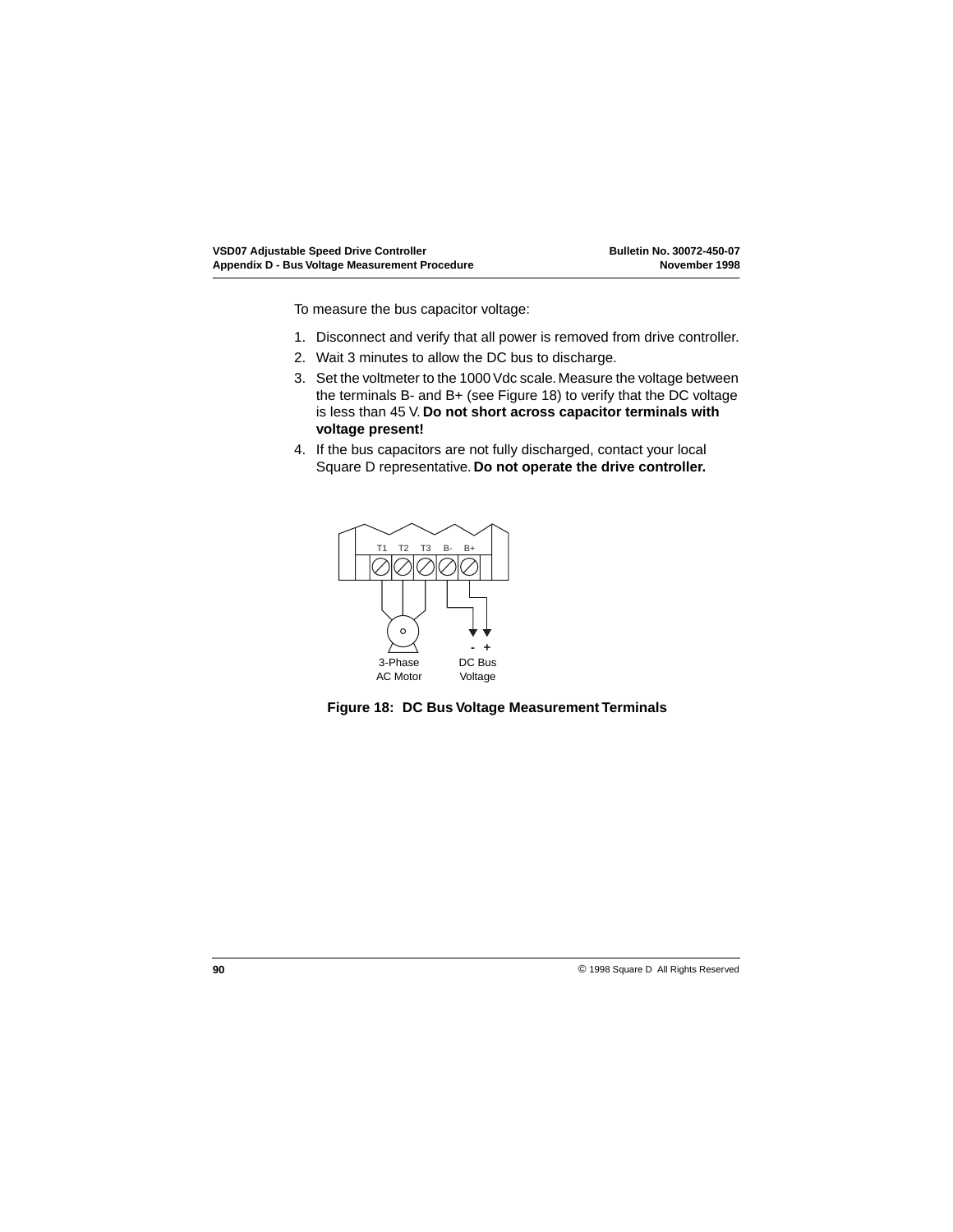## **A**

[acceleration boost 47,](#page-50-0) [65](#page-68-0) [acceleration time 46,](#page-49-0) [59](#page-62-0) [altitude 4](#page-7-0) analog input [0-10 Vdc 69](#page-72-0) [4-20 mA 70](#page-73-0) [analog output signals 23](#page-26-0) [analog outputs 5](#page-8-0) [auto restart 50](#page-53-0)

base frequency [47](#page-50-0), [64](#page-67-0) bus voltage measurement

procedure [89](#page-92-0)

## **D**

[DC brake time 46,](#page-49-0) [60](#page-63-0) [DC brake voltage 46,](#page-49-0) [61](#page-64-0) [DC bus voltage 47,](#page-50-0) [69](#page-72-0) [deceleration time 46,](#page-49-0) [60](#page-63-0) [digital outputs 5](#page-8-0) [dimensions 6](#page-9-0) [drive status digital outputs 24](#page-27-0)

## **E**

[efficiency 5](#page-8-0) [electronic programming](#page-46-0)  module (EPM) 43 enclosure [ratings 4](#page-7-0)

# **C**

**B**

[carrier frequency 45,](#page-48-0) [48](#page-51-0) [clear fault history 47,](#page-50-0) [67](#page-70-0) [control 46,](#page-49-0) [57](#page-60-0) [voltage 5](#page-8-0) [control wiring 19](#page-22-0) [diagrams 25](#page-28-0) current [specifications 5](#page-8-0) [current limit 47,](#page-50-0) [62](#page-65-0)

### **F**

[fault history 47,](#page-50-0) [69](#page-72-0) [fixed boost 47,](#page-50-0) [64](#page-67-0) frequency [maximum 47,](#page-50-0) [62](#page-65-0) [minimum 46,](#page-49-0) [61](#page-64-0) [output 5](#page-8-0) [specifications 5](#page-8-0) [frequency scaling 47,](#page-50-0) [66](#page-69-0)

# **G**

[grounding 15](#page-18-0)

# **H**

[humidity 4](#page-7-0)

#### **I**

input [0-10 Vdc 47](#page-50-0) [4-20 mA 47](#page-50-0) inputs [specifications 5](#page-8-0) [inspection 2](#page-5-0) [installation 8](#page-11-0)

## **J**

jog 22

# **K**

[keypad and protection status](#page-73-0)  70 [keypad speed 46](#page-49-0) [keypad speed editing 58](#page-61-0) [keypad status 47](#page-50-0)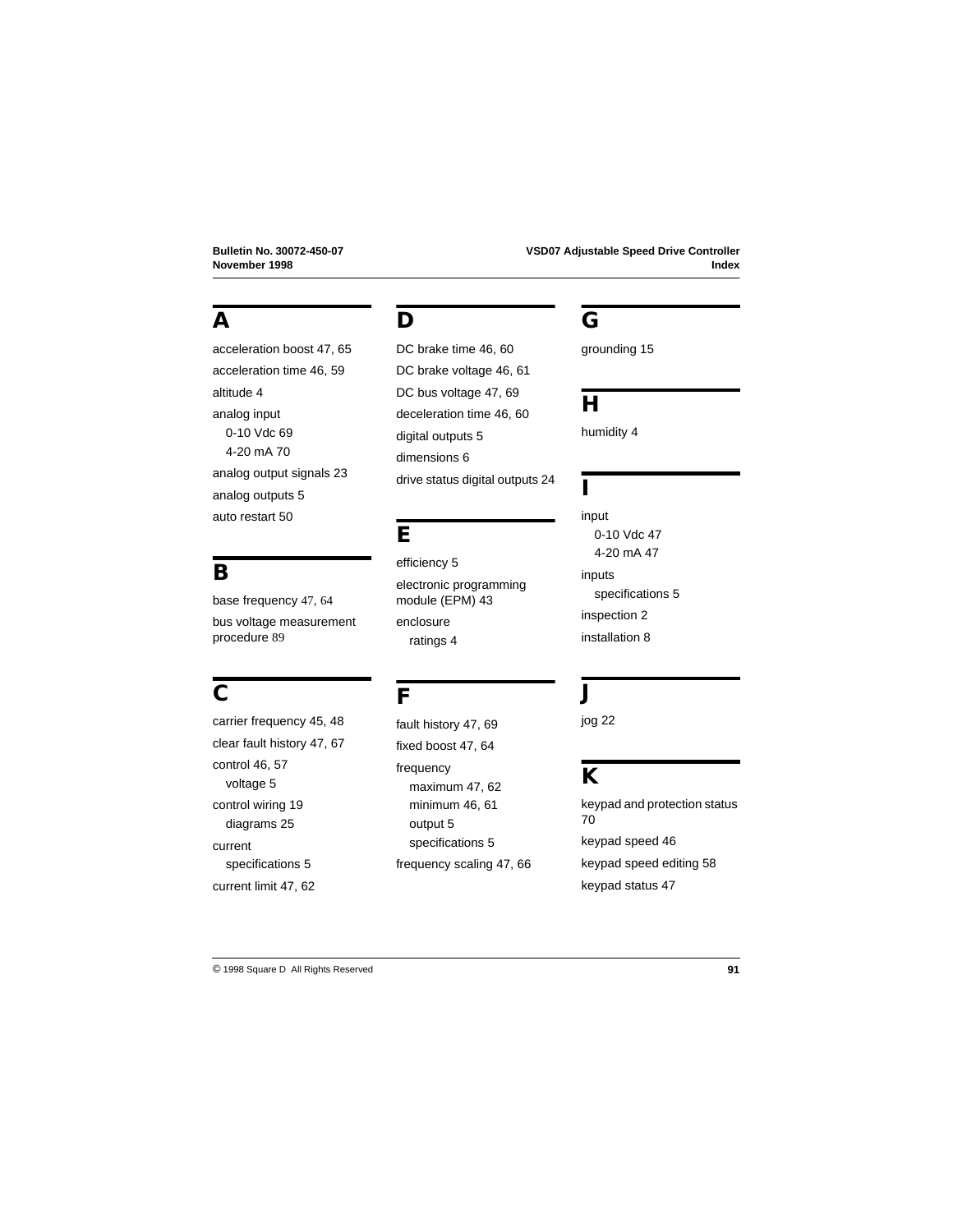### **L**

line contactor [using 19](#page-22-0) [line voltage 45](#page-48-0) [line voltage selection 48](#page-51-0) [load 47](#page-50-0) [load scaling 47,](#page-50-0) [66](#page-69-0)

## **M**

[maximum frequency 47,](#page-50-0) [62](#page-65-0) [minimum frequency 46,](#page-49-0) [61](#page-64-0) motor [protection 5](#page-8-0) [motor load 69](#page-72-0) motor operated [potentiometer 23](#page-26-0) [motor overload 47,](#page-50-0) [63](#page-66-0) [motor thermal overload](#page-36-0)  protection 33 [motor voltage 47,](#page-50-0) [69](#page-72-0) mounting [see sizing](#page-13-0)

# **O**

outputs [specifications 5](#page-8-0)

### **P**

[parameter menu 45](#page-48-0) [password 47,](#page-50-0) [67](#page-70-0) phases [input 5](#page-8-0) [output 5](#page-8-0) [pollution degree 4](#page-7-0) power [factor 5](#page-8-0) [power supply 5](#page-8-0) power wiring [control wiring vs. power](#page-22-0)  wiring 19 [power wiring diagrams 17](#page-20-0) [preset speeds 22,](#page-25-0) [47](#page-50-0) [preset speed #1 - #7 65](#page-68-0) [program selection 47,](#page-50-0) [67](#page-70-0) programming [direct-entry parameters 42](#page-45-0) [drive 39](#page-42-0) [electronic programming](#page-46-0)  module 43

### **R**

[range selector 46,](#page-49-0) [58](#page-61-0) [rotation 46](#page-49-0) [rotation direction 58](#page-61-0)

## **S**

[serial address 47,](#page-50-0) [67](#page-70-0) [serial link 46,](#page-49-0) [57](#page-60-0) [service factor 5](#page-8-0) [shipping 2](#page-5-0) sizing [calculating enclosure size](#page-12-0)   $\alpha$ [slip compensation 47,](#page-50-0) [65](#page-68-0) [software code 47](#page-50-0) [software version 69](#page-72-0) speed potentiometer [preset speed control 32](#page-35-0) speed reference [selection 21](#page-24-0) [signals 20](#page-23-0) [speed reference follower 5](#page-8-0) [standard speed source 45,](#page-48-0)  [51](#page-54-0) [start method 45,](#page-48-0) [49](#page-52-0) [start/stop control 20](#page-23-0) [stop method 45,](#page-48-0) [50](#page-53-0) [storing 2](#page-5-0) [surge suppression 20](#page-23-0) [switching frequency 5](#page-8-0)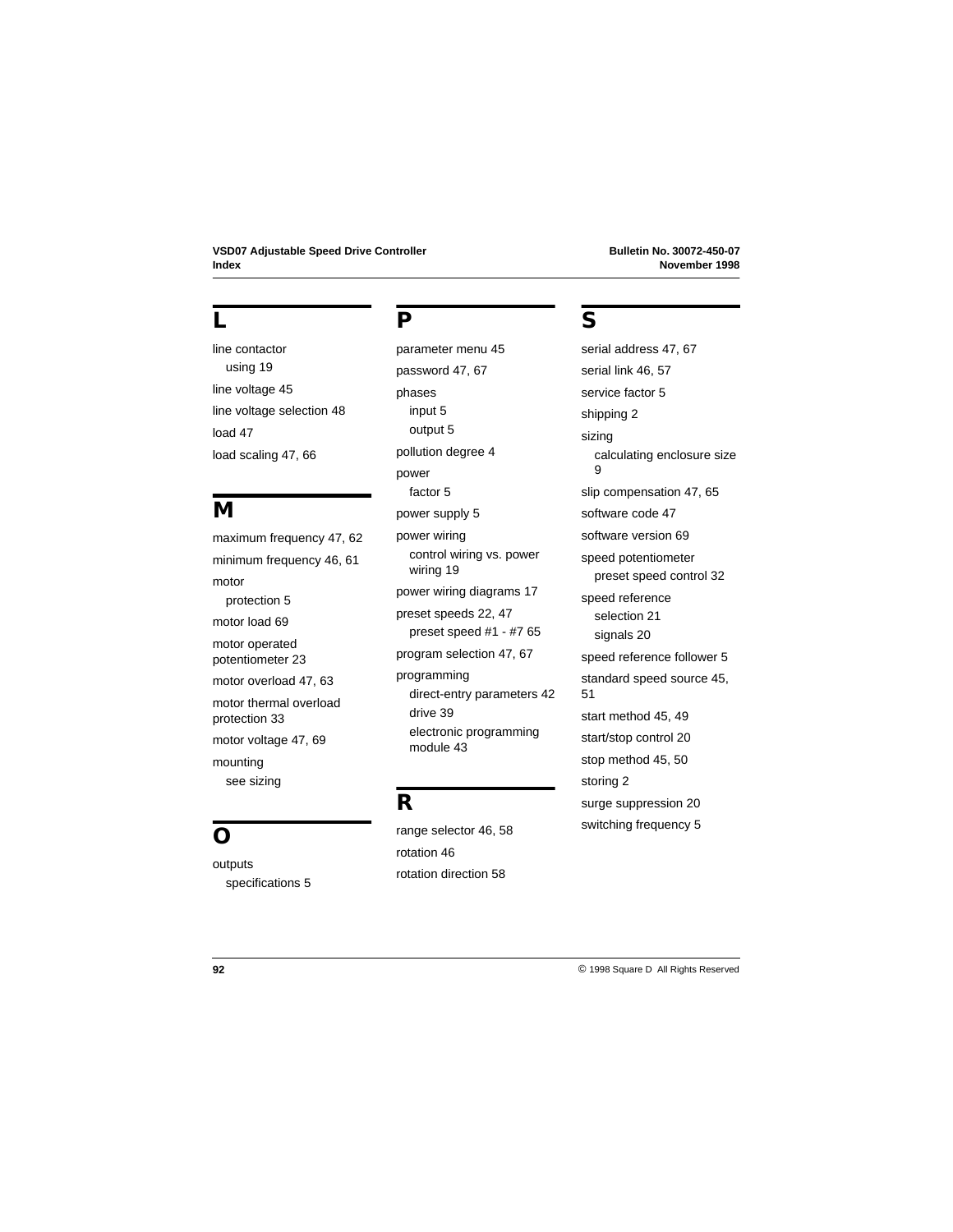# **T**

[TB strip status 47](#page-50-0) [TB-13A function select 45,](#page-48-0)  [54](#page-57-0) [TB-13B function select 46,](#page-49-0)  [55](#page-58-0) [TB-13C function select 46,](#page-49-0)  [56](#page-59-0) [TB-14 open collector output](#page-55-0)  52 [TB-14 output 45](#page-48-0) [TB-15 open collector output](#page-60-0)  57 [TB-15 output 45,](#page-48-0) [46](#page-49-0) [TB-30 analog output 53,](#page-56-0) [71](#page-74-0) [TB-30 output 45,](#page-48-0) [47](#page-50-0) [TB-31 analog output 53,](#page-56-0) [71](#page-74-0) [TB-31 output 45,](#page-48-0) [47](#page-50-0) temperature [ratings 4](#page-7-0) [storing 2](#page-5-0) [terminal strip status 70](#page-73-0) torque [available 35](#page-38-0) [transient current 5](#page-8-0) [troubleshooting 86](#page-89-0) [fault messages 87](#page-90-0)

### **V**

[ventilation 11](#page-14-0) [vibration 4](#page-7-0) voltage [output 5](#page-8-0) [specifications 5](#page-8-0)

### **W**

wiring [branch circuit connections](#page-16-0)  13 [general practices 12](#page-15-0) [grounding 15](#page-18-0) [output 14](#page-17-0) [power 17](#page-20-0)